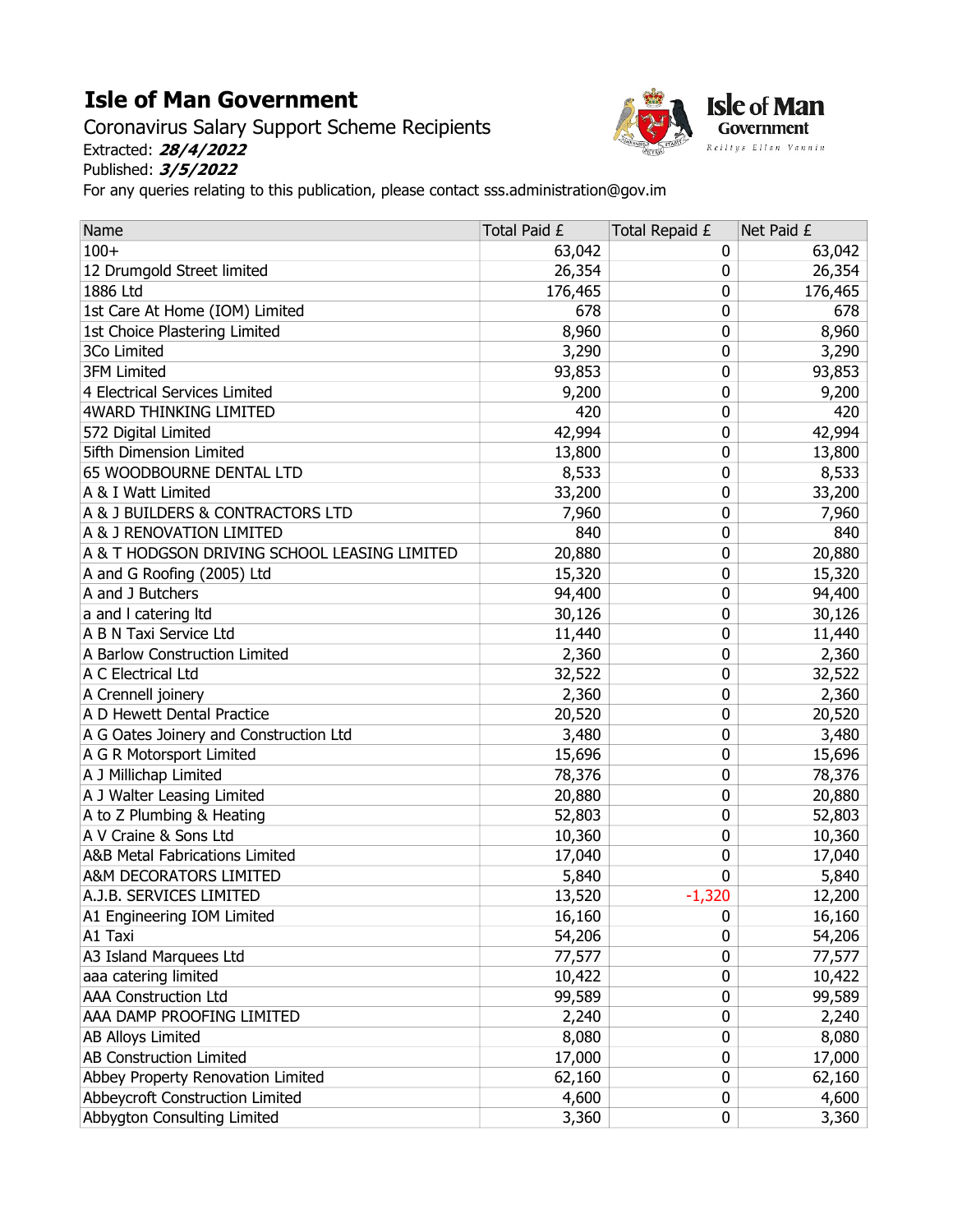| Name                                            | Total Paid £ | Total Repaid £ | Net Paid £ |
|-------------------------------------------------|--------------|----------------|------------|
| ABC TREE SURGERY                                | 10,880       | 0              | 10,880     |
| ABlec Electrical and Gas Services Limited       | 39,260       | 0              | 39,260     |
| Absolute Scaffold                               | 252,220      | 0              | 252,220    |
| <b>ACC Properties</b>                           | 3,597        | 0              | 3,597      |
| ACE CARPETS LIMITED                             | 46,940       | 0              | 46,940     |
| ACE Hire & Sales Limited                        | 36,680       | 0              | 36,680     |
| <b>Action Golf Limited</b>                      | 9,789        | 0              | 9,789      |
| Active Cleaning Services Limited                | 1,240        | 0              | 1,240      |
| <b>ADE Consultancy Ltd</b>                      | 7,007        | 0              | 7,007      |
| adelphi guest house                             | 5,600        | 0              | 5,600      |
| <b>Adept Services Limited</b>                   | 26,530       | 0              | 26,530     |
| adore Itd                                       | 15,660       | 0              | 15,660     |
| Adorn Domiciliary Care T/A Puddleducks          | 65,696       | 0              | 65,696     |
| <b>ADP LIMITED</b>                              | 14,040       | 0              | 14,040     |
| ADVANCED ROOFING LIMITED                        | 2,240        | 0              | 2,240      |
| Adventurous Experiences Ltd                     | 19,257       | 0              | 19,257     |
| Advocates Smith Taubitz Unsworth Limited        | 41,060       | 0              | 41,060     |
| AERIAL SOLUTIONS LTD                            | 5,840        | 0              | 5,840      |
| Aerotech International Limited                  | 8,960        | 0              | 8,960      |
| AGAINST THE GRAIN T/A TOP BANANA                | 24,827       | 0              | 24,827     |
| Agnes Dawson                                    | 16,851       | 0              | 16,851     |
| Airbase Flight Support                          | 1,451,263    | 0              | 1,451,263  |
| Airport Secure Ltd                              | 86,469       | 0              | 86,469     |
| AJ & AK Limited T/A ROYAL INDIA                 | 13,680       | 0              | 13,680     |
| <b>AJL LIMITED</b>                              | 12,440       | 0              | 12,440     |
| AJM PLUMBING & HEATING LTD                      | 9,080        | 0              | 9,080      |
| ak and ja watterson                             | 15,971       | 0              | 15,971     |
| Alens & Kabir Limited                           | 17,835       | 0              | 17,835     |
| Align 4 Life Ltd                                | 55,160       | 0              | 55,160     |
| <b>Alison Curtis</b>                            | 35,495       | 0              | 35,495     |
| All in One Limited                              | 6,960        | 0              | 6,960      |
| Allan C Swales Ltd                              | 75,097       | 0              | 75,097     |
| Allied Services Limited (Monthly)               | 174,948      | 0              | 174,948    |
| Allied Services Limited (Weekly)                | 95,857       | 0              | 95,857     |
| Allied Services Ltd Weekly                      | 6,160        | 0              | 6,160      |
| Almac Interior Solutions Ltd                    | 14,983       | 0              | 14,983     |
| Alpha building services limited                 |              | 0              |            |
| Alternative Space Ltd                           | 5,720        | 0              | 5,720      |
| Amac Joinery & Maintenance Limited              | 6,720        |                | 6,720      |
|                                                 | 8,171        | 0              | 8,171      |
| Amanda Clarke t/a Nailz2Beauty<br>Amara Limited | 13,112       | 0              | 13,112     |
|                                                 | 7,200        | 0              | 7,200      |
| <b>Ambitions Ltd</b>                            | 38,709       | 0              | 38,709     |
| American Diner                                  | 28,000       | 0              | 28,000     |
| Anatolia Takeaway                               | 10,520       | 0              | 10,520     |
| Andaz Limited                                   | 204,578      | 0              | 204,578    |
| Andersen Wells Limited                          | 7,536        | 0              | 7,536      |
| Andrew Hughes Carpentry Limited                 | 5,840        | 0              | 5,840      |
| Andy Walton S.O.T. Ltd                          | 929          | 0              | 929        |
| Aniko Szepesiova                                | 2,360        | 0              | 2,360      |
| Animal Ark Itd                                  | 33,792       | 0              | 33,792     |
| Anne Stevens                                    | 13,662       | 0              | 13,662     |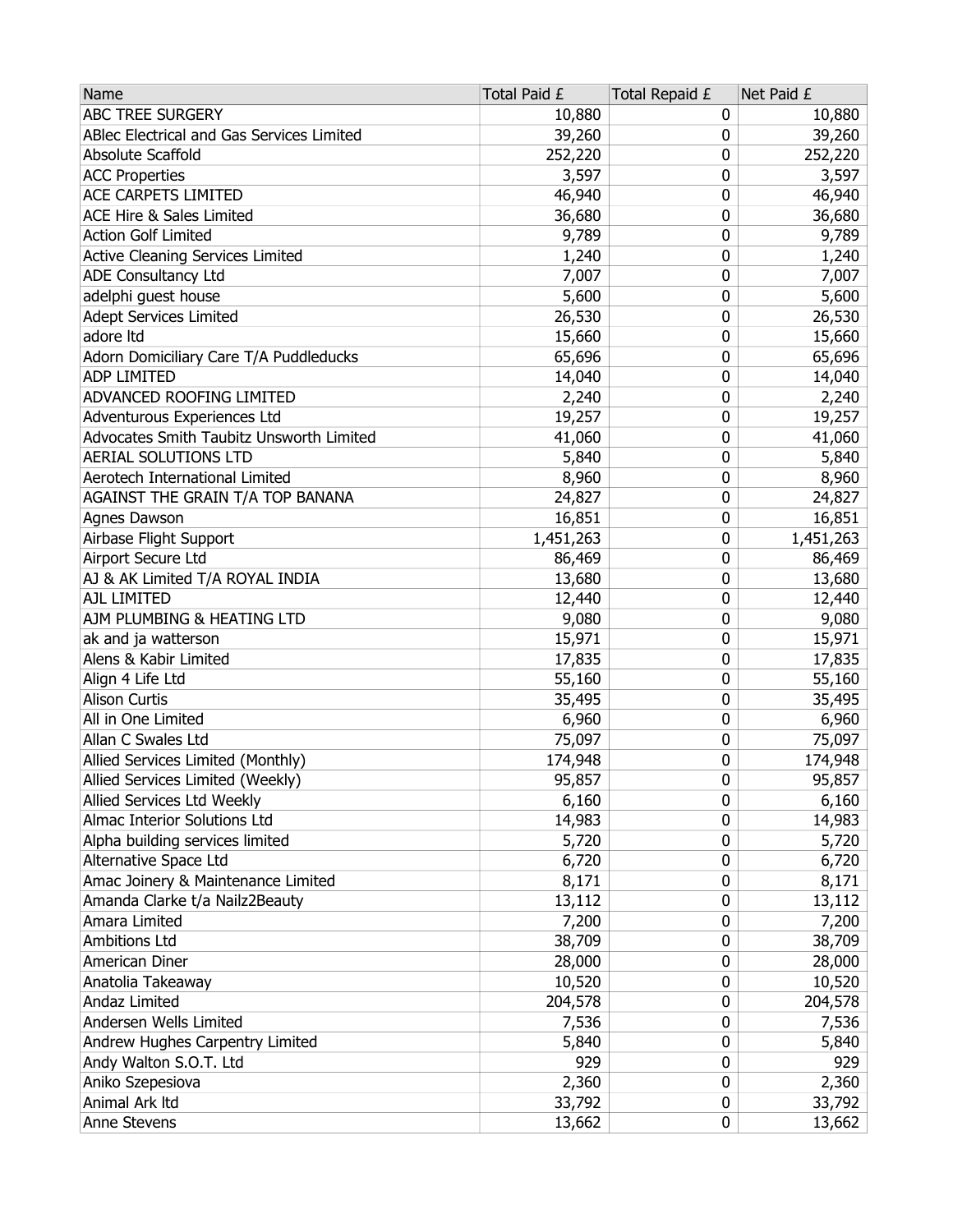| Name                                                   | Total Paid £ | Total Repaid £ | Net Paid £ |
|--------------------------------------------------------|--------------|----------------|------------|
| AP Plastics & Building Suppliers Ltd                   | 1,120        | 0              | 1,120      |
| Apemann Adventure park Itd                             | 30,480       | 0              | 30,480     |
| apex ceilings & partitioning ltd                       | 46,053       | 0              | 46,053     |
| Apex Interiors Limited                                 | 2,240        | 0              | 2,240      |
| <b>APJG Travel Counsellors Ltd</b>                     | 76,120       | $-1,120$       | 75,000     |
| Apple Orphanage                                        | 31,188       | 0              | 31,188     |
| Appliance Doctors Ltd                                  | 10,880       | 0              | 10,880     |
| Aqua Flow Services Limited                             | 6,960        | 0              | 6,960      |
| Arbanasi                                               | 6,720        | 0              | 6,720      |
| Architypes Ltd                                         | 38,293       | 0              | 38,293     |
| Arch-Tec (I.O.M.) Limited                              | 4,722        | 0              | 4,722      |
| Ardern & Druggan Ltd                                   | 120,127      | 0              | 120,127    |
| Arg Beiyn Veterinary Practice Ltd                      | 51,344       | 0              | 51,344     |
| Aristocat Hotel Limited                                | 12,216       | 0              | 12,216     |
| <b>ARMS LIMITED</b>                                    | 7,960        | 0              | 7,960      |
| Arnold Site Services Ltd                               | 620          | 0              | 620        |
| Arragon Properties Limited                             | 30,848       | $-30,848$      | 0          |
| Arrandale House Limited                                | 97,216       | 0              | 97,216     |
| Artisan Real Estate Limited                            | 32,463       | 0              | 32,463     |
| A-S Decorations Limited                                | 12,800       | 0              | 12,800     |
| Asbridge Electrical                                    | 8,080        | 0              | 8,080      |
| <b>Ascot Hotel Limited</b>                             | 227,910      | 0              | 227,910    |
| Ash Developments Limited                               | 5,460        | 0              | 5,460      |
| Ashcrofts 1997 Limited                                 | 13,011       | 0              | 13,011     |
| Ashen Joinery Limited                                  | 34,680       | 0              | 34,680     |
| ASHGROVE MARKETING AGENCY LTD                          | 28,578       | 0              | 28,578     |
| ASHLEY CONSTRUCTION (1996) LIMITED                     | 15,905       | 0              | 15,905     |
| Ashley Gardner Flying Club Ltd                         | 7,120        | 0              | 7,120      |
| Assure Heating & Oil Limited                           | 19,302       | 0              | 19,302     |
| <b>Astall Construction Limited</b>                     | 6,120        | 0              | 6,120      |
| Atelier Krüger Architecture Limited                    | 9,200        | 0              | 9,200      |
| Atherton Dutnall Ltd                                   | 10,080       | 0              | 10,080     |
| Athol Garage (1945) Ltd                                | 123,855      | 0              | 123,855    |
| Atop Limited                                           | 33,289       | 0              | 33,289     |
| Audio Visual Electric                                  | 31,680       | 0              | 31,680     |
| Auldyn Construction Limited                            | 169,656      | 0              | 169,656    |
| Aurora Beauty Limited                                  | 21,672       | $-3,016$       | 18,656     |
| Auto Electrical & Detailing Centre Limited             | 43,400       | 0              | 43,400     |
| Auto Solutions Ltd                                     | 70,412       | 0              | 70,412     |
| Autocrash Limited                                      | 65,088       | 0              | 65,088     |
| Autologic Limited                                      | 56,560       | 0              | 56,560     |
| AutoMann Limited                                       | 5,720        | 0              | 5,720      |
| autosparks Itd                                         | 38,330       | 0              | 38,330     |
| Autotrade Centre Limited                               | 66,416       | 0              | 66,416     |
| <b>AVR Services Ltd</b>                                | 1,120        | 0              | 1,120      |
| Aygun Limited                                          | 11,783       | 0              | 11,783     |
| Ayre Playgroup                                         | 2,663        | 0              | 2,663      |
| Azzy Paints Limited                                    | 8,520        | 0              | 8,520      |
| B A Studio Designs Ltd t/a Haus Kitchens, Bedrooms and | 34,320       | 0              | 34,320     |
| <b>B P D Limited</b>                                   | 3,360        | 0              | 3,360      |
| <b>B&amp;B Furniture Ltd</b>                           | 208,127      | 0              | 208,127    |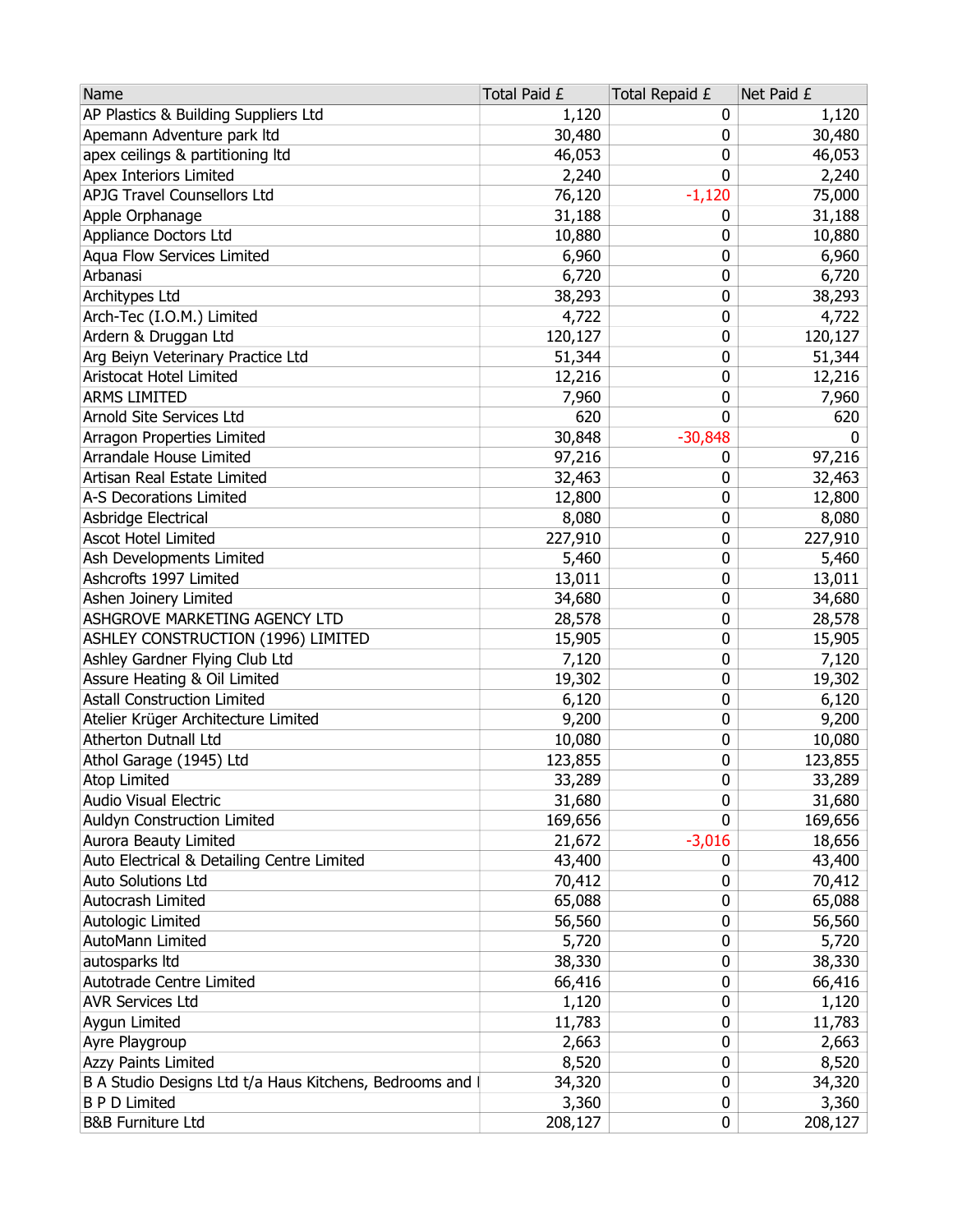| Name                                          | Total Paid £ | Total Repaid £ | Net Paid £ |
|-----------------------------------------------|--------------|----------------|------------|
| <b>B&amp;C Spence LTD</b>                     | 8,080        | 0              | 8,080      |
| B4 and After Limited                          | 8,080        | 0              | 8,080      |
| Babban Baby LTD                               | 10,006       | 0              | 10,006     |
| <b>Baileys Garage</b>                         | 5,989        | 0              | 5,989      |
| Balancing the Scales Ltd                      | 10,440       | 0              | 10,440     |
| Ballablack Farm Daycare for Dogs              | 12,180       | 0              | 12,180     |
| <b>Ballacamaish Farms Ltd</b>                 | 14,811       | 0              | 14,811     |
| Ballacregga Corn Mill Limited                 | 25,276       | 0              | 25,276     |
| Ballahane Plumbing & Heating Engineers Ltd    | 2,800        | 0              | 2,800      |
| Ballakarran Ltd                               | 8,080        | 0              | 8,080      |
| <b>BALLAKEBABS</b>                            | 48,640       | 0              | 48,640     |
| Ballamenagh Ltd                               | 29,760       | 0              | 29,760     |
| Ballamoar Campsite Limited                    | 19,760       | 0              | 19,760     |
| <b>BALLAPAWS</b>                              | 42,971       | 0              | 42,971     |
| BALLAQUINNEY FARMS LTD                        | 4,480        | 0              | 4,480      |
| Ballavartyn Equestrian                        | 67,390       | 0              | 67,390     |
| <b>Balloons To Go</b>                         | 25,360       | 0              | 25,360     |
| <b>BALLURE LIMITED</b>                        | 3,480        | 0              | 3,480      |
| <b>BALUSTRADE SOLUTIONS LIMITED</b>           | 7,960        | 0              | 7,960      |
| Banana Computers Limited                      | 24,240       | 0              | 24,240     |
| <b>Bar George</b>                             | 90,952       | 0              | 90,952     |
| <b>BARBERS UNIT 5</b>                         | 13,860       | 0              | 13,860     |
| Barry Fielding Aviation Ltd                   | 9,440        | $-2,240$       | 7,200      |
| Bathroom Installations by John Sawers Limited | 9,200        | 0              | 9,200      |
| Bay Green                                     | 13,706       | 0              | 13,706     |
| <b>BB Consulting Engineers Limited</b>        | 23,780       | 0              | 23,780     |
| <b>BBG LIMITED</b>                            | 6,635        | 0              | 6,635      |
| Be Well                                       | 2,360        | 0              | 2,360      |
| Beach Investments Limited                     | 11,760       | 0              | 11,760     |
| Beachwood Carpentry & Joinery Limited         | 10,080       | 0              | 10,080     |
| Bean IM Limited                               | 11,544       | 0              | 11,544     |
| <b>Beautiful Blooms Limited</b>               | 13,054       | 0              | 13,054     |
| <b>BEAUTY PERFECTED LIMITED</b>               | 1,120        | 0              | 1,120      |
| Bee Line Limited                              | 11,440       | 0              | 11,440     |
| Beeline Nurseries Limited                     | 141,277      | 0              | 141,277    |
| BELL BROS BUILDERS LIMITED                    | 2,520        | 0              | 2,520      |
| <b>Bell Burton Associates</b>                 | 19,793       | 0              | 19,793     |
| Bella Luna Beauty Limited                     | 5,806        | 0              | 5,806      |
| Ben Mason Limited                             | 14,540       | 0              | 14,540     |
| Benchmark Joinery Ltd                         | 6,020        | 0              | 6,020      |
| Bentley Isle of Man Ltd                       | 195,600      | 0              | 195,600    |
| Berry & Co Limited                            | 6,888        | 0              | 6,888      |
| Bespoke Recruitment Ltd                       | 22,880       | 0              | 22,880     |
| Bespoke Vehicle Sales Limited                 | 109,298      | 0              | 109,298    |
| <b>Bestcars Ltd</b>                           | 16,160       | 0              | 16,160     |
| Bet - A- Bet Ltd                              | 14,933       | 0              | 14,933     |
| <b>Bettacrete LTD</b>                         | 22,933       | 0              | 22,933     |
| Bettridge Motors Limited                      | 100,000      | 0              | 100,000    |
| Bevan LImited                                 | 2,240        | 0              | 2,240      |
| Beyond Habitat                                | 17,440       | 0              | 17,440     |
| <b>BHW Print Group Limited</b>                | 152,800      | 0              | 152,800    |
|                                               |              |                |            |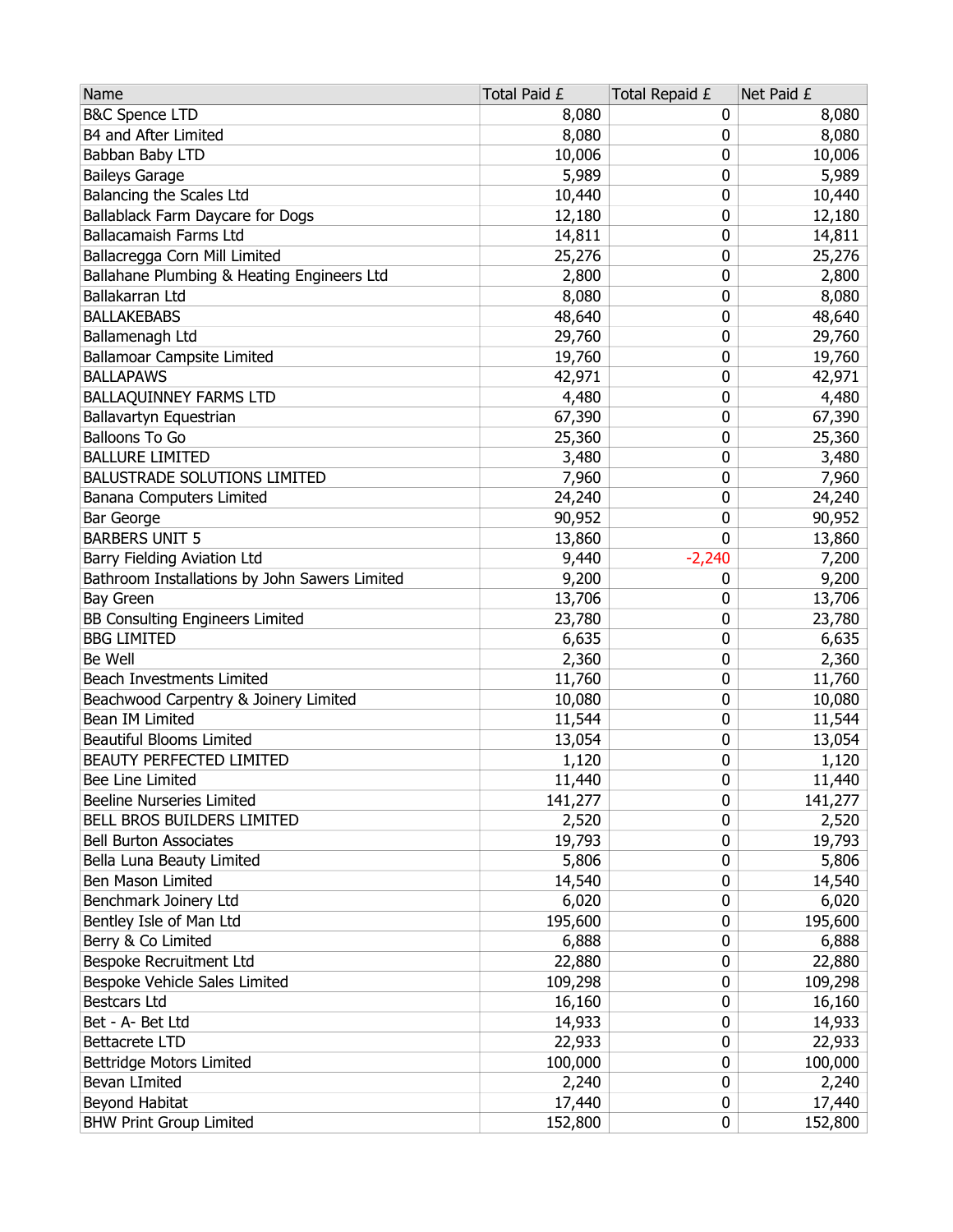| Name                                        | Total Paid £ | Total Repaid £ | Net Paid £ |
|---------------------------------------------|--------------|----------------|------------|
| <b>BHW Stationery &amp; Furniture</b>       | 57,400       | 0              | 57,400     |
| <b>Billy Cubbon Limited</b>                 | 22,800       | 0              | 22,800     |
| BILLY CUMMINS PAINTERS & DECORATORS LIMITED | 8,080        | 0              | 8,080      |
| <b>BIRCHALL PLANT HIRE LTD</b>              | 35,399       | 0              | 35,399     |
| Bisaberi Ltd T/A Creative Juices            | 25,031       | 0              | 25,031     |
| <b>BK Joinery Limited</b>                   | 20,160       | 0              | 20,160     |
| <b>BKOI Limited</b>                         | 18,160       | 0              | 18,160     |
| <b>Black Grace Cowley Limited</b>           | 212,673      | 0              | 212,673    |
| <b>BLASTAWAY LIMITED</b>                    | 37,520       | 0              | 37,520     |
| Blue Cottage Boarding Kennels & Cattery     | 11,562       | 0              | 11,562     |
| <b>Blue Olive Productions Limited</b>       | 31,712       | 0              | 31,712     |
| <b>Blush Limited</b>                        | 19,120       | 0              | 19,120     |
| BMS Building & Maint Solutions Ltd          | 5,568        | 0              | 5,568      |
| <b>Body Craft Fitness</b>                   | 5,400        | 0              | 5,400      |
| Body Worx Gym & Fitness centre              | 16,940       | 0              | 16,940     |
| bodycraft fitness                           | 384          | 0              | 384        |
| Bodystat Ltd                                | 26,592       | 0              | 26,592     |
| <b>Bon Fabrics Limited</b>                  | 10,410       | 0              | 10,410     |
| <b>Bonds Ltd</b>                            | 18,710       | 0              | 18,710     |
| Bonnie Lass Ltd                             | 5,600        | 0              | 5,600      |
| Bonzai Limited                              | 25,134       | 0              | 25,134     |
| Boodee Beg Boarding Cattery                 | 2,112        | 0              | 2,112      |
| <b>Boots Opticians</b>                      | 13,799       | 0              | 13,799     |
| <b>Bordello Limited</b>                     | 12,715       | 0              | 12,715     |
| <b>Bourne Plaice</b>                        | 35,936       | $-1,248$       | 34,688     |
| Boy Shayne Ltd                              | 2,240        | 0              | 2,240      |
| <b>BPM Limited</b>                          | 31,920       | 0              | 31,920     |
| Brendan Downey Construction Itd             | 6,720        | 0              | 6,720      |
| <b>Brent Mealin Limited</b>                 | 19,590       | 0              | 19,590     |
| Brew & Corkill Ltd                          | 111,304      | 0              | 111,304    |
| Brian Connachan Maintenance Ltd             | 1,120        | 0              | 1,120      |
| Brian Walmsley (1988) Limited               | 44,447       | 0              | 44,447     |
| <b>BRICKMANN LIMITED</b>                    | 10,080       | 0              | 10,080     |
| <b>Bridal House Ltd</b>                     | 6,929        | 0              | 6,929      |
| Bridge Bookshop Ltd                         | 20,186       | 0              | 20,186     |
| <b>Bridgewater Services Limited</b>         | 72,000       | 0              | 72,000     |
| <b>Bright Beginnings</b>                    | 42,970       | 0              | 42,970     |
| <b>Brightlife Limited</b>                   | 111,626      | 0              | 111,626    |
| BRILLIG INVESTMENTS LIMITED                 | 3,360        | 0              | 3,360      |
| Brinnington                                 | 10,280       | 0              | 10,280     |
| <b>British Red Cross Society</b>            | 4,256        | 0              | 4,256      |
| Broadway Baptist Church                     | 2,048        | 0              | 2,048      |
| <b>Brookes and Gelling</b>                  | 25,231       | 0              | 25,231     |
| BROOMSTICKS CLEANING SERVICES LIMITED       | 17,134       | 0              | 17,134     |
| Brunch, Bakes, Bubbles & Bites Limited      | 11,445       | 0              | 11,445     |
| <b>Brunswick Financial Limited</b>          | 2,800        | 0              | 2,800      |
| <b>BTS</b>                                  | 6,840        | 0              | 6,840      |
| Buchanan & Pitts                            | 74,331       | 0              | 74,331     |
| <b>Buck Recycling Ltd</b>                   | 15,686       | 0              | 15,686     |
| <b>Buckley Window Cleaning Limited</b>      | 18,400       | 0              | 18,400     |
| <b>Budget Blinds Limited</b>                | 11,120       | 0              | 11,120     |
|                                             |              |                |            |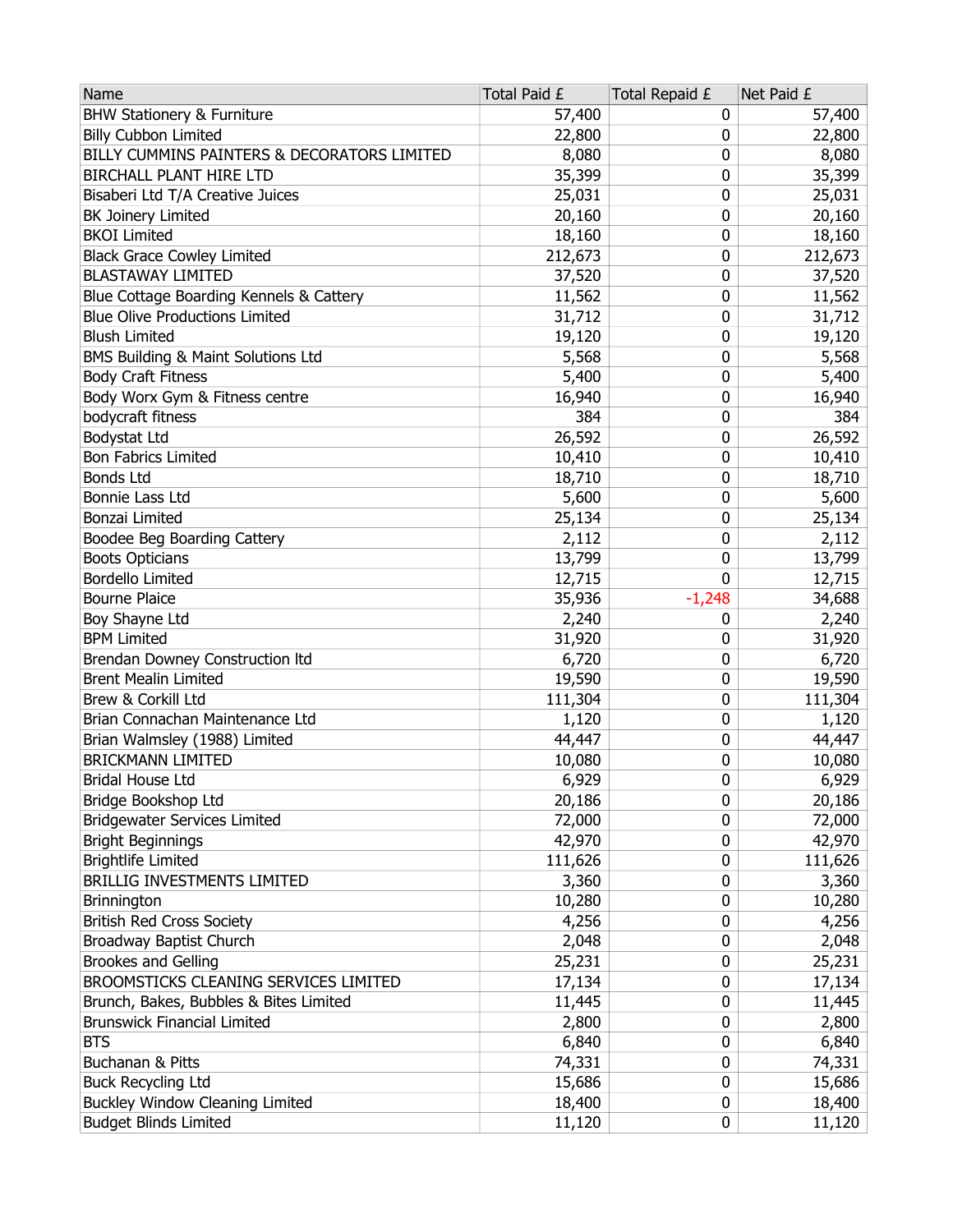| Buffalo Bowling & Leisure Ltd (trading as Pepsi Max Bowl)<br>56,693<br>56,693<br>0<br><b>Building Conservation Services Limited</b><br>1,120<br>1,120<br>0<br><b>Building Services Ltd</b><br>10,200<br>10,200<br>0<br>38,189<br>38,189<br><b>Burroughs Stewart Associates</b><br>0<br>47,368<br>0<br><b>Bushys Brewery</b><br>47,368<br><b>Business Doctor Limited</b><br>101,111<br>0<br>101,111<br>69,275<br>0<br><b>Busy Bears Nursery</b><br>69,275<br><b>Butlers Choice Ltd</b><br>26,280<br>26,280<br>0<br>Butterfingers Wholesale Ltd<br>11,560<br>11,560<br>0<br>0<br><b>Butterflies Day Nursery</b><br>31,004<br>31,004<br><b>BVS LTD</b><br>7,814<br>0<br>7,814<br>C B Contractors<br>18,160<br>0<br>18,160<br>C D Groundworks Ltd<br>6,960<br>0<br>6,960<br>C E RICHMOND LTD<br>0<br>34,871<br>34,871<br>C J Bass & Sons Ltd<br>$-1,120$<br>23,267<br>22,147<br>C J Bass and Sons Garden Maintenance Limited<br>11,440<br>11,440<br>0<br>0<br><b>C&amp;C Groundworks Limited</b><br>4,720<br>4,720<br>0<br>C. A. S. Painter & Decorator Ltd<br>2,360<br>2,360<br>C.B. HORNE LIMITED<br>190,298<br>0<br>190,298<br>C.K. TYRES & EXHAUSTS LIMITED<br>4,480<br>4,480<br>0<br>CA ENGINEERING LIMITED<br>2,800<br>2,800<br>0<br>CabCard Services Limited<br>51,689<br>0<br>51,689<br>Cafe Villa<br>67,880<br>67,880<br>0<br>0<br>Caines<br>142,280<br>142,280<br>Cains Gordon Bell<br>36,977<br>0<br>36,977<br>CAITLINLOUISE LTD<br>0<br>2,360<br>2,360<br>Caledonia Hotel<br>44,985<br>44,985<br>0<br>Calendar Advertising Company Limited<br>85,941<br>85,941<br>0<br><b>Callister Construction LTD</b><br>1,120<br>0<br>1,120<br><b>Callister Removals Limited</b><br>38,640<br>0<br>38,640<br>Camada Limited<br>0<br>16,704<br>16,704<br>0<br>Campbell Moore Limited<br>24,593<br>24,593<br>Cannan Ltd<br>75,266<br>75,266<br>0<br>0<br>Cannell Print Limited<br>34,564<br>34,564<br>18,194<br>0<br>18,194<br>Cannon Hygeine<br>18,400<br>CAR & LIGHT COMMERCIAL AUTO CENTRE LTD<br>18,400<br>0<br>Car Magic (2016) Limited<br>21,030<br>0<br>21,030<br>Car Shop Ltd<br>44,760<br>0<br>44,760<br>Cardamom Limited<br>6,438<br>6,438<br>0<br>Carl Wynne Smythe<br>43,080<br>43,080<br>0<br>Carly Mifflin<br>4,290<br>4,290<br>0<br><b>Carnation Cleaners Limited</b><br>25,120<br>0<br>25,120<br>CARREFOUR HEALTH & BEAUTY I.O.M. LIMITED<br>82,129<br>0<br>82,129<br>Carrera Digital Ltd<br>4,480<br>0<br>4,480<br>Carrick Bay Seafoods Limited<br>50,204<br>50,204<br>0<br>Carrick Rock Fishing<br>32,804<br>32,804<br>0<br>Carsel Ltd<br>49,299<br>0<br>49,299<br>27,914<br>27,914<br><b>CARTER MOON LT</b><br>0<br>41,160<br>0<br>41,160<br>Carters<br>Castaneda Ltd<br>23,898<br>0<br>23,898<br>Castano Ltd<br>14,959<br>0<br>14,959 | Name | Total Paid £ | Total Repaid £ | Net Paid £ |
|-----------------------------------------------------------------------------------------------------------------------------------------------------------------------------------------------------------------------------------------------------------------------------------------------------------------------------------------------------------------------------------------------------------------------------------------------------------------------------------------------------------------------------------------------------------------------------------------------------------------------------------------------------------------------------------------------------------------------------------------------------------------------------------------------------------------------------------------------------------------------------------------------------------------------------------------------------------------------------------------------------------------------------------------------------------------------------------------------------------------------------------------------------------------------------------------------------------------------------------------------------------------------------------------------------------------------------------------------------------------------------------------------------------------------------------------------------------------------------------------------------------------------------------------------------------------------------------------------------------------------------------------------------------------------------------------------------------------------------------------------------------------------------------------------------------------------------------------------------------------------------------------------------------------------------------------------------------------------------------------------------------------------------------------------------------------------------------------------------------------------------------------------------------------------------------------------------------------------------------------------------------------------------------------------------------------------------------------------------------------------------------------------------------------------------------------------------------------------------------------------------------------------------------------------------------------------------------------------------------------------------------------------------------------------------------------------------------------------------------------------------|------|--------------|----------------|------------|
|                                                                                                                                                                                                                                                                                                                                                                                                                                                                                                                                                                                                                                                                                                                                                                                                                                                                                                                                                                                                                                                                                                                                                                                                                                                                                                                                                                                                                                                                                                                                                                                                                                                                                                                                                                                                                                                                                                                                                                                                                                                                                                                                                                                                                                                                                                                                                                                                                                                                                                                                                                                                                                                                                                                                                     |      |              |                |            |
|                                                                                                                                                                                                                                                                                                                                                                                                                                                                                                                                                                                                                                                                                                                                                                                                                                                                                                                                                                                                                                                                                                                                                                                                                                                                                                                                                                                                                                                                                                                                                                                                                                                                                                                                                                                                                                                                                                                                                                                                                                                                                                                                                                                                                                                                                                                                                                                                                                                                                                                                                                                                                                                                                                                                                     |      |              |                |            |
|                                                                                                                                                                                                                                                                                                                                                                                                                                                                                                                                                                                                                                                                                                                                                                                                                                                                                                                                                                                                                                                                                                                                                                                                                                                                                                                                                                                                                                                                                                                                                                                                                                                                                                                                                                                                                                                                                                                                                                                                                                                                                                                                                                                                                                                                                                                                                                                                                                                                                                                                                                                                                                                                                                                                                     |      |              |                |            |
|                                                                                                                                                                                                                                                                                                                                                                                                                                                                                                                                                                                                                                                                                                                                                                                                                                                                                                                                                                                                                                                                                                                                                                                                                                                                                                                                                                                                                                                                                                                                                                                                                                                                                                                                                                                                                                                                                                                                                                                                                                                                                                                                                                                                                                                                                                                                                                                                                                                                                                                                                                                                                                                                                                                                                     |      |              |                |            |
|                                                                                                                                                                                                                                                                                                                                                                                                                                                                                                                                                                                                                                                                                                                                                                                                                                                                                                                                                                                                                                                                                                                                                                                                                                                                                                                                                                                                                                                                                                                                                                                                                                                                                                                                                                                                                                                                                                                                                                                                                                                                                                                                                                                                                                                                                                                                                                                                                                                                                                                                                                                                                                                                                                                                                     |      |              |                |            |
|                                                                                                                                                                                                                                                                                                                                                                                                                                                                                                                                                                                                                                                                                                                                                                                                                                                                                                                                                                                                                                                                                                                                                                                                                                                                                                                                                                                                                                                                                                                                                                                                                                                                                                                                                                                                                                                                                                                                                                                                                                                                                                                                                                                                                                                                                                                                                                                                                                                                                                                                                                                                                                                                                                                                                     |      |              |                |            |
|                                                                                                                                                                                                                                                                                                                                                                                                                                                                                                                                                                                                                                                                                                                                                                                                                                                                                                                                                                                                                                                                                                                                                                                                                                                                                                                                                                                                                                                                                                                                                                                                                                                                                                                                                                                                                                                                                                                                                                                                                                                                                                                                                                                                                                                                                                                                                                                                                                                                                                                                                                                                                                                                                                                                                     |      |              |                |            |
|                                                                                                                                                                                                                                                                                                                                                                                                                                                                                                                                                                                                                                                                                                                                                                                                                                                                                                                                                                                                                                                                                                                                                                                                                                                                                                                                                                                                                                                                                                                                                                                                                                                                                                                                                                                                                                                                                                                                                                                                                                                                                                                                                                                                                                                                                                                                                                                                                                                                                                                                                                                                                                                                                                                                                     |      |              |                |            |
|                                                                                                                                                                                                                                                                                                                                                                                                                                                                                                                                                                                                                                                                                                                                                                                                                                                                                                                                                                                                                                                                                                                                                                                                                                                                                                                                                                                                                                                                                                                                                                                                                                                                                                                                                                                                                                                                                                                                                                                                                                                                                                                                                                                                                                                                                                                                                                                                                                                                                                                                                                                                                                                                                                                                                     |      |              |                |            |
|                                                                                                                                                                                                                                                                                                                                                                                                                                                                                                                                                                                                                                                                                                                                                                                                                                                                                                                                                                                                                                                                                                                                                                                                                                                                                                                                                                                                                                                                                                                                                                                                                                                                                                                                                                                                                                                                                                                                                                                                                                                                                                                                                                                                                                                                                                                                                                                                                                                                                                                                                                                                                                                                                                                                                     |      |              |                |            |
|                                                                                                                                                                                                                                                                                                                                                                                                                                                                                                                                                                                                                                                                                                                                                                                                                                                                                                                                                                                                                                                                                                                                                                                                                                                                                                                                                                                                                                                                                                                                                                                                                                                                                                                                                                                                                                                                                                                                                                                                                                                                                                                                                                                                                                                                                                                                                                                                                                                                                                                                                                                                                                                                                                                                                     |      |              |                |            |
|                                                                                                                                                                                                                                                                                                                                                                                                                                                                                                                                                                                                                                                                                                                                                                                                                                                                                                                                                                                                                                                                                                                                                                                                                                                                                                                                                                                                                                                                                                                                                                                                                                                                                                                                                                                                                                                                                                                                                                                                                                                                                                                                                                                                                                                                                                                                                                                                                                                                                                                                                                                                                                                                                                                                                     |      |              |                |            |
|                                                                                                                                                                                                                                                                                                                                                                                                                                                                                                                                                                                                                                                                                                                                                                                                                                                                                                                                                                                                                                                                                                                                                                                                                                                                                                                                                                                                                                                                                                                                                                                                                                                                                                                                                                                                                                                                                                                                                                                                                                                                                                                                                                                                                                                                                                                                                                                                                                                                                                                                                                                                                                                                                                                                                     |      |              |                |            |
|                                                                                                                                                                                                                                                                                                                                                                                                                                                                                                                                                                                                                                                                                                                                                                                                                                                                                                                                                                                                                                                                                                                                                                                                                                                                                                                                                                                                                                                                                                                                                                                                                                                                                                                                                                                                                                                                                                                                                                                                                                                                                                                                                                                                                                                                                                                                                                                                                                                                                                                                                                                                                                                                                                                                                     |      |              |                |            |
|                                                                                                                                                                                                                                                                                                                                                                                                                                                                                                                                                                                                                                                                                                                                                                                                                                                                                                                                                                                                                                                                                                                                                                                                                                                                                                                                                                                                                                                                                                                                                                                                                                                                                                                                                                                                                                                                                                                                                                                                                                                                                                                                                                                                                                                                                                                                                                                                                                                                                                                                                                                                                                                                                                                                                     |      |              |                |            |
|                                                                                                                                                                                                                                                                                                                                                                                                                                                                                                                                                                                                                                                                                                                                                                                                                                                                                                                                                                                                                                                                                                                                                                                                                                                                                                                                                                                                                                                                                                                                                                                                                                                                                                                                                                                                                                                                                                                                                                                                                                                                                                                                                                                                                                                                                                                                                                                                                                                                                                                                                                                                                                                                                                                                                     |      |              |                |            |
|                                                                                                                                                                                                                                                                                                                                                                                                                                                                                                                                                                                                                                                                                                                                                                                                                                                                                                                                                                                                                                                                                                                                                                                                                                                                                                                                                                                                                                                                                                                                                                                                                                                                                                                                                                                                                                                                                                                                                                                                                                                                                                                                                                                                                                                                                                                                                                                                                                                                                                                                                                                                                                                                                                                                                     |      |              |                |            |
|                                                                                                                                                                                                                                                                                                                                                                                                                                                                                                                                                                                                                                                                                                                                                                                                                                                                                                                                                                                                                                                                                                                                                                                                                                                                                                                                                                                                                                                                                                                                                                                                                                                                                                                                                                                                                                                                                                                                                                                                                                                                                                                                                                                                                                                                                                                                                                                                                                                                                                                                                                                                                                                                                                                                                     |      |              |                |            |
|                                                                                                                                                                                                                                                                                                                                                                                                                                                                                                                                                                                                                                                                                                                                                                                                                                                                                                                                                                                                                                                                                                                                                                                                                                                                                                                                                                                                                                                                                                                                                                                                                                                                                                                                                                                                                                                                                                                                                                                                                                                                                                                                                                                                                                                                                                                                                                                                                                                                                                                                                                                                                                                                                                                                                     |      |              |                |            |
|                                                                                                                                                                                                                                                                                                                                                                                                                                                                                                                                                                                                                                                                                                                                                                                                                                                                                                                                                                                                                                                                                                                                                                                                                                                                                                                                                                                                                                                                                                                                                                                                                                                                                                                                                                                                                                                                                                                                                                                                                                                                                                                                                                                                                                                                                                                                                                                                                                                                                                                                                                                                                                                                                                                                                     |      |              |                |            |
|                                                                                                                                                                                                                                                                                                                                                                                                                                                                                                                                                                                                                                                                                                                                                                                                                                                                                                                                                                                                                                                                                                                                                                                                                                                                                                                                                                                                                                                                                                                                                                                                                                                                                                                                                                                                                                                                                                                                                                                                                                                                                                                                                                                                                                                                                                                                                                                                                                                                                                                                                                                                                                                                                                                                                     |      |              |                |            |
|                                                                                                                                                                                                                                                                                                                                                                                                                                                                                                                                                                                                                                                                                                                                                                                                                                                                                                                                                                                                                                                                                                                                                                                                                                                                                                                                                                                                                                                                                                                                                                                                                                                                                                                                                                                                                                                                                                                                                                                                                                                                                                                                                                                                                                                                                                                                                                                                                                                                                                                                                                                                                                                                                                                                                     |      |              |                |            |
|                                                                                                                                                                                                                                                                                                                                                                                                                                                                                                                                                                                                                                                                                                                                                                                                                                                                                                                                                                                                                                                                                                                                                                                                                                                                                                                                                                                                                                                                                                                                                                                                                                                                                                                                                                                                                                                                                                                                                                                                                                                                                                                                                                                                                                                                                                                                                                                                                                                                                                                                                                                                                                                                                                                                                     |      |              |                |            |
|                                                                                                                                                                                                                                                                                                                                                                                                                                                                                                                                                                                                                                                                                                                                                                                                                                                                                                                                                                                                                                                                                                                                                                                                                                                                                                                                                                                                                                                                                                                                                                                                                                                                                                                                                                                                                                                                                                                                                                                                                                                                                                                                                                                                                                                                                                                                                                                                                                                                                                                                                                                                                                                                                                                                                     |      |              |                |            |
|                                                                                                                                                                                                                                                                                                                                                                                                                                                                                                                                                                                                                                                                                                                                                                                                                                                                                                                                                                                                                                                                                                                                                                                                                                                                                                                                                                                                                                                                                                                                                                                                                                                                                                                                                                                                                                                                                                                                                                                                                                                                                                                                                                                                                                                                                                                                                                                                                                                                                                                                                                                                                                                                                                                                                     |      |              |                |            |
|                                                                                                                                                                                                                                                                                                                                                                                                                                                                                                                                                                                                                                                                                                                                                                                                                                                                                                                                                                                                                                                                                                                                                                                                                                                                                                                                                                                                                                                                                                                                                                                                                                                                                                                                                                                                                                                                                                                                                                                                                                                                                                                                                                                                                                                                                                                                                                                                                                                                                                                                                                                                                                                                                                                                                     |      |              |                |            |
|                                                                                                                                                                                                                                                                                                                                                                                                                                                                                                                                                                                                                                                                                                                                                                                                                                                                                                                                                                                                                                                                                                                                                                                                                                                                                                                                                                                                                                                                                                                                                                                                                                                                                                                                                                                                                                                                                                                                                                                                                                                                                                                                                                                                                                                                                                                                                                                                                                                                                                                                                                                                                                                                                                                                                     |      |              |                |            |
|                                                                                                                                                                                                                                                                                                                                                                                                                                                                                                                                                                                                                                                                                                                                                                                                                                                                                                                                                                                                                                                                                                                                                                                                                                                                                                                                                                                                                                                                                                                                                                                                                                                                                                                                                                                                                                                                                                                                                                                                                                                                                                                                                                                                                                                                                                                                                                                                                                                                                                                                                                                                                                                                                                                                                     |      |              |                |            |
|                                                                                                                                                                                                                                                                                                                                                                                                                                                                                                                                                                                                                                                                                                                                                                                                                                                                                                                                                                                                                                                                                                                                                                                                                                                                                                                                                                                                                                                                                                                                                                                                                                                                                                                                                                                                                                                                                                                                                                                                                                                                                                                                                                                                                                                                                                                                                                                                                                                                                                                                                                                                                                                                                                                                                     |      |              |                |            |
|                                                                                                                                                                                                                                                                                                                                                                                                                                                                                                                                                                                                                                                                                                                                                                                                                                                                                                                                                                                                                                                                                                                                                                                                                                                                                                                                                                                                                                                                                                                                                                                                                                                                                                                                                                                                                                                                                                                                                                                                                                                                                                                                                                                                                                                                                                                                                                                                                                                                                                                                                                                                                                                                                                                                                     |      |              |                |            |
|                                                                                                                                                                                                                                                                                                                                                                                                                                                                                                                                                                                                                                                                                                                                                                                                                                                                                                                                                                                                                                                                                                                                                                                                                                                                                                                                                                                                                                                                                                                                                                                                                                                                                                                                                                                                                                                                                                                                                                                                                                                                                                                                                                                                                                                                                                                                                                                                                                                                                                                                                                                                                                                                                                                                                     |      |              |                |            |
|                                                                                                                                                                                                                                                                                                                                                                                                                                                                                                                                                                                                                                                                                                                                                                                                                                                                                                                                                                                                                                                                                                                                                                                                                                                                                                                                                                                                                                                                                                                                                                                                                                                                                                                                                                                                                                                                                                                                                                                                                                                                                                                                                                                                                                                                                                                                                                                                                                                                                                                                                                                                                                                                                                                                                     |      |              |                |            |
|                                                                                                                                                                                                                                                                                                                                                                                                                                                                                                                                                                                                                                                                                                                                                                                                                                                                                                                                                                                                                                                                                                                                                                                                                                                                                                                                                                                                                                                                                                                                                                                                                                                                                                                                                                                                                                                                                                                                                                                                                                                                                                                                                                                                                                                                                                                                                                                                                                                                                                                                                                                                                                                                                                                                                     |      |              |                |            |
|                                                                                                                                                                                                                                                                                                                                                                                                                                                                                                                                                                                                                                                                                                                                                                                                                                                                                                                                                                                                                                                                                                                                                                                                                                                                                                                                                                                                                                                                                                                                                                                                                                                                                                                                                                                                                                                                                                                                                                                                                                                                                                                                                                                                                                                                                                                                                                                                                                                                                                                                                                                                                                                                                                                                                     |      |              |                |            |
|                                                                                                                                                                                                                                                                                                                                                                                                                                                                                                                                                                                                                                                                                                                                                                                                                                                                                                                                                                                                                                                                                                                                                                                                                                                                                                                                                                                                                                                                                                                                                                                                                                                                                                                                                                                                                                                                                                                                                                                                                                                                                                                                                                                                                                                                                                                                                                                                                                                                                                                                                                                                                                                                                                                                                     |      |              |                |            |
|                                                                                                                                                                                                                                                                                                                                                                                                                                                                                                                                                                                                                                                                                                                                                                                                                                                                                                                                                                                                                                                                                                                                                                                                                                                                                                                                                                                                                                                                                                                                                                                                                                                                                                                                                                                                                                                                                                                                                                                                                                                                                                                                                                                                                                                                                                                                                                                                                                                                                                                                                                                                                                                                                                                                                     |      |              |                |            |
|                                                                                                                                                                                                                                                                                                                                                                                                                                                                                                                                                                                                                                                                                                                                                                                                                                                                                                                                                                                                                                                                                                                                                                                                                                                                                                                                                                                                                                                                                                                                                                                                                                                                                                                                                                                                                                                                                                                                                                                                                                                                                                                                                                                                                                                                                                                                                                                                                                                                                                                                                                                                                                                                                                                                                     |      |              |                |            |
|                                                                                                                                                                                                                                                                                                                                                                                                                                                                                                                                                                                                                                                                                                                                                                                                                                                                                                                                                                                                                                                                                                                                                                                                                                                                                                                                                                                                                                                                                                                                                                                                                                                                                                                                                                                                                                                                                                                                                                                                                                                                                                                                                                                                                                                                                                                                                                                                                                                                                                                                                                                                                                                                                                                                                     |      |              |                |            |
|                                                                                                                                                                                                                                                                                                                                                                                                                                                                                                                                                                                                                                                                                                                                                                                                                                                                                                                                                                                                                                                                                                                                                                                                                                                                                                                                                                                                                                                                                                                                                                                                                                                                                                                                                                                                                                                                                                                                                                                                                                                                                                                                                                                                                                                                                                                                                                                                                                                                                                                                                                                                                                                                                                                                                     |      |              |                |            |
|                                                                                                                                                                                                                                                                                                                                                                                                                                                                                                                                                                                                                                                                                                                                                                                                                                                                                                                                                                                                                                                                                                                                                                                                                                                                                                                                                                                                                                                                                                                                                                                                                                                                                                                                                                                                                                                                                                                                                                                                                                                                                                                                                                                                                                                                                                                                                                                                                                                                                                                                                                                                                                                                                                                                                     |      |              |                |            |
|                                                                                                                                                                                                                                                                                                                                                                                                                                                                                                                                                                                                                                                                                                                                                                                                                                                                                                                                                                                                                                                                                                                                                                                                                                                                                                                                                                                                                                                                                                                                                                                                                                                                                                                                                                                                                                                                                                                                                                                                                                                                                                                                                                                                                                                                                                                                                                                                                                                                                                                                                                                                                                                                                                                                                     |      |              |                |            |
|                                                                                                                                                                                                                                                                                                                                                                                                                                                                                                                                                                                                                                                                                                                                                                                                                                                                                                                                                                                                                                                                                                                                                                                                                                                                                                                                                                                                                                                                                                                                                                                                                                                                                                                                                                                                                                                                                                                                                                                                                                                                                                                                                                                                                                                                                                                                                                                                                                                                                                                                                                                                                                                                                                                                                     |      |              |                |            |
|                                                                                                                                                                                                                                                                                                                                                                                                                                                                                                                                                                                                                                                                                                                                                                                                                                                                                                                                                                                                                                                                                                                                                                                                                                                                                                                                                                                                                                                                                                                                                                                                                                                                                                                                                                                                                                                                                                                                                                                                                                                                                                                                                                                                                                                                                                                                                                                                                                                                                                                                                                                                                                                                                                                                                     |      |              |                |            |
|                                                                                                                                                                                                                                                                                                                                                                                                                                                                                                                                                                                                                                                                                                                                                                                                                                                                                                                                                                                                                                                                                                                                                                                                                                                                                                                                                                                                                                                                                                                                                                                                                                                                                                                                                                                                                                                                                                                                                                                                                                                                                                                                                                                                                                                                                                                                                                                                                                                                                                                                                                                                                                                                                                                                                     |      |              |                |            |
|                                                                                                                                                                                                                                                                                                                                                                                                                                                                                                                                                                                                                                                                                                                                                                                                                                                                                                                                                                                                                                                                                                                                                                                                                                                                                                                                                                                                                                                                                                                                                                                                                                                                                                                                                                                                                                                                                                                                                                                                                                                                                                                                                                                                                                                                                                                                                                                                                                                                                                                                                                                                                                                                                                                                                     |      |              |                |            |
|                                                                                                                                                                                                                                                                                                                                                                                                                                                                                                                                                                                                                                                                                                                                                                                                                                                                                                                                                                                                                                                                                                                                                                                                                                                                                                                                                                                                                                                                                                                                                                                                                                                                                                                                                                                                                                                                                                                                                                                                                                                                                                                                                                                                                                                                                                                                                                                                                                                                                                                                                                                                                                                                                                                                                     |      |              |                |            |
|                                                                                                                                                                                                                                                                                                                                                                                                                                                                                                                                                                                                                                                                                                                                                                                                                                                                                                                                                                                                                                                                                                                                                                                                                                                                                                                                                                                                                                                                                                                                                                                                                                                                                                                                                                                                                                                                                                                                                                                                                                                                                                                                                                                                                                                                                                                                                                                                                                                                                                                                                                                                                                                                                                                                                     |      |              |                |            |
|                                                                                                                                                                                                                                                                                                                                                                                                                                                                                                                                                                                                                                                                                                                                                                                                                                                                                                                                                                                                                                                                                                                                                                                                                                                                                                                                                                                                                                                                                                                                                                                                                                                                                                                                                                                                                                                                                                                                                                                                                                                                                                                                                                                                                                                                                                                                                                                                                                                                                                                                                                                                                                                                                                                                                     |      |              |                |            |
|                                                                                                                                                                                                                                                                                                                                                                                                                                                                                                                                                                                                                                                                                                                                                                                                                                                                                                                                                                                                                                                                                                                                                                                                                                                                                                                                                                                                                                                                                                                                                                                                                                                                                                                                                                                                                                                                                                                                                                                                                                                                                                                                                                                                                                                                                                                                                                                                                                                                                                                                                                                                                                                                                                                                                     |      |              |                |            |
|                                                                                                                                                                                                                                                                                                                                                                                                                                                                                                                                                                                                                                                                                                                                                                                                                                                                                                                                                                                                                                                                                                                                                                                                                                                                                                                                                                                                                                                                                                                                                                                                                                                                                                                                                                                                                                                                                                                                                                                                                                                                                                                                                                                                                                                                                                                                                                                                                                                                                                                                                                                                                                                                                                                                                     |      |              |                |            |
|                                                                                                                                                                                                                                                                                                                                                                                                                                                                                                                                                                                                                                                                                                                                                                                                                                                                                                                                                                                                                                                                                                                                                                                                                                                                                                                                                                                                                                                                                                                                                                                                                                                                                                                                                                                                                                                                                                                                                                                                                                                                                                                                                                                                                                                                                                                                                                                                                                                                                                                                                                                                                                                                                                                                                     |      |              |                |            |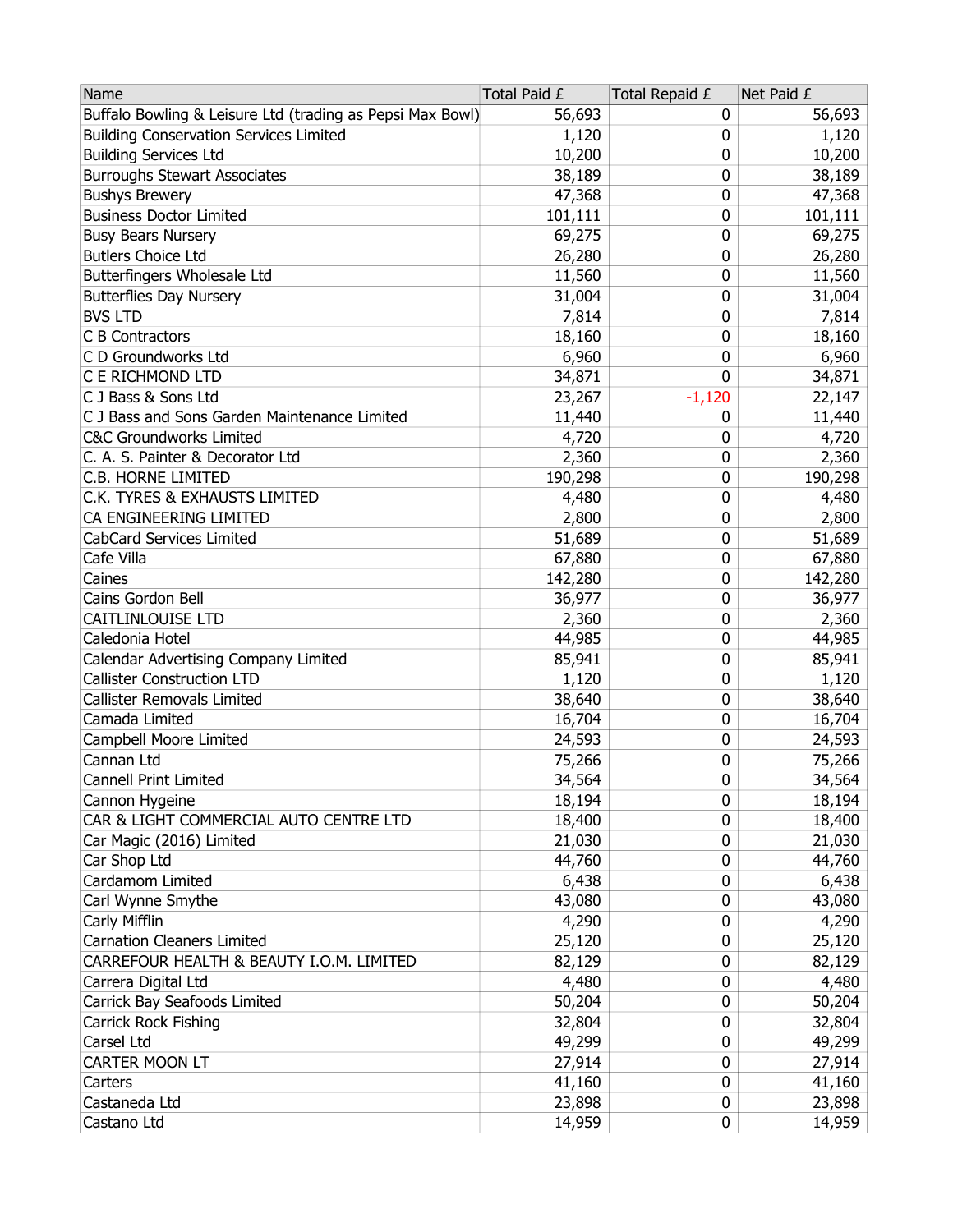| Name                                     | Total Paid £ | Total Repaid £ | Net Paid £ |
|------------------------------------------|--------------|----------------|------------|
| CASTLE GATES AND RAILINGS LIMITED        | 7,872        | 0              | 7,872      |
| <b>CASTLEBAY SEAFOODS LTD</b>            | 8,504        | 0              | 8,504      |
| CAT Sales & Marketing Ltd                | 5,600        | 0              | 5,600      |
| Caterleisre IOM limited                  | 329,588      | 0              | 329,588    |
| <b>CATHERINE KIRK</b>                    | 3,600        | 0              | 3,600      |
| Cathy Purvis, Hot Gossip                 | 1,275        | 0              | 1,275      |
| cavum oris limited                       | 4,600        | 0              | 4,600      |
| <b>CBG CONTRACTORS</b>                   | 20,769       | 0              | 20,769     |
| CCJ Group Limited                        | 114,452      | 0              | 114,452    |
| <b>CCR Ltd</b>                           | 51,194       | 0              | 51,194     |
| cdc retail ltd t/a Mantons               | 26,977       | 0              | 26,977     |
| Cedar Developments Itd                   | 163,458      | 0              | 163,458    |
| CEF (IOM) 1972 LTD                       | 35,680       | 0              | 35,680     |
| Celtic Carpentry & Joinery Ltd           | 4,600        | 0              | 4,600      |
| Celtic Gold Ltd                          | 24,112       | 0              | 24,112     |
| <b>Celton Manx Limited</b>               | 22,680       | 0              | 22,680     |
| <b>CENTIGRADE</b>                        | 48,480       | 0              | 48,480     |
| CENTRAL MARTS (2008) LTD                 | 6,477        | 0              | 6,477      |
| <b>Central Park Limited</b>              | 1,240        | 0              | 1,240      |
| Chainsing Limited                        | 4,480        | 0              | 4,480      |
| <b>Chalis Limited</b>                    | 16,160       | 0              | 16,160     |
| Champs Barber shop                       | 4,880        | 0              | 4,880      |
| Chapter 3 Limited                        | 5,600        | 0              | 5,600      |
| Chardaid Developments Limited            | 8,880        | 0              | 8,880      |
| <b>Charles Corkill Limited</b>           | 13,360       | 0              | 13,360     |
| Charlie Simpson Golf Shop Limited        | 10,746       | 0              | 10,746     |
| Charlotte Quirk                          | 23,840       | 0              | 23,840     |
| CHARLOTTE SADLER OPTICIANS LIMITED       | 32,739       | 0              | 32,739     |
| <b>Charmer Builders Limited</b>          | 38,240       | 0              | 38,240     |
| <b>CHATEL &amp; WALKER LTD</b>           | 2,360        | 0              | 2,360      |
| Checkout 14 Limited                      | 138,572      | 0              | 138,572    |
| Cheeseden Investments Limited            | 19,488       | 0              | 19,488     |
| Chemical Services (Manx) Limited         | 16,000       | 0              | 16,000     |
| Children's Centre                        | 209,116      | 0              | 209,116    |
| Chillphase Services Limited              | 14,400       | 0              | 14,400     |
| <b>CHILL-TON LTD</b>                     | 11,560       | 0              | 11,560     |
| chinatown (iom) ltd                      | 22,400       | 0              | 22,400     |
| Chique Limited                           | 11,783       | 0              | 11,783     |
| Chris Clarke Ltd                         | 17,530       | 0              | 17,530     |
| Chris crellin                            | 2,847        | 0              | 2,847      |
| CHRIS GROSE ELECTRICAL LIMITED           | 13,920       | 0              | 13,920     |
| Chris Kissack Limited                    | 3,480        | 0              | 3,480      |
| Christian Cabs Limited                   | 8,080        | 0              | 8,080      |
| CHRYSTAL BROS., STOTT & KERRUISH LIMITED | 53,458       | 0              | 53,458     |
| Chrystal Clear Services Ltd              | 22,400       | 0              | 22,400     |
| <b>Chrystals Auctions Ltd</b>            | 11,680       | 0              | 11,680     |
| Churchstreet Accountants Limited         | 1,720        | 0              | 1,720      |
| City Roofing Limited                     | 12,120       | 0              | 12,120     |
| Cityport Oil and Gas Services Itd        | 2,624        | 0              | 2,624      |
| Claire Christian Couture Ltd             | 9,355        | 0              | 9,355      |
| Clarington Limited T/A The Halvard Hotel | 243,663      | 0              | 243,663    |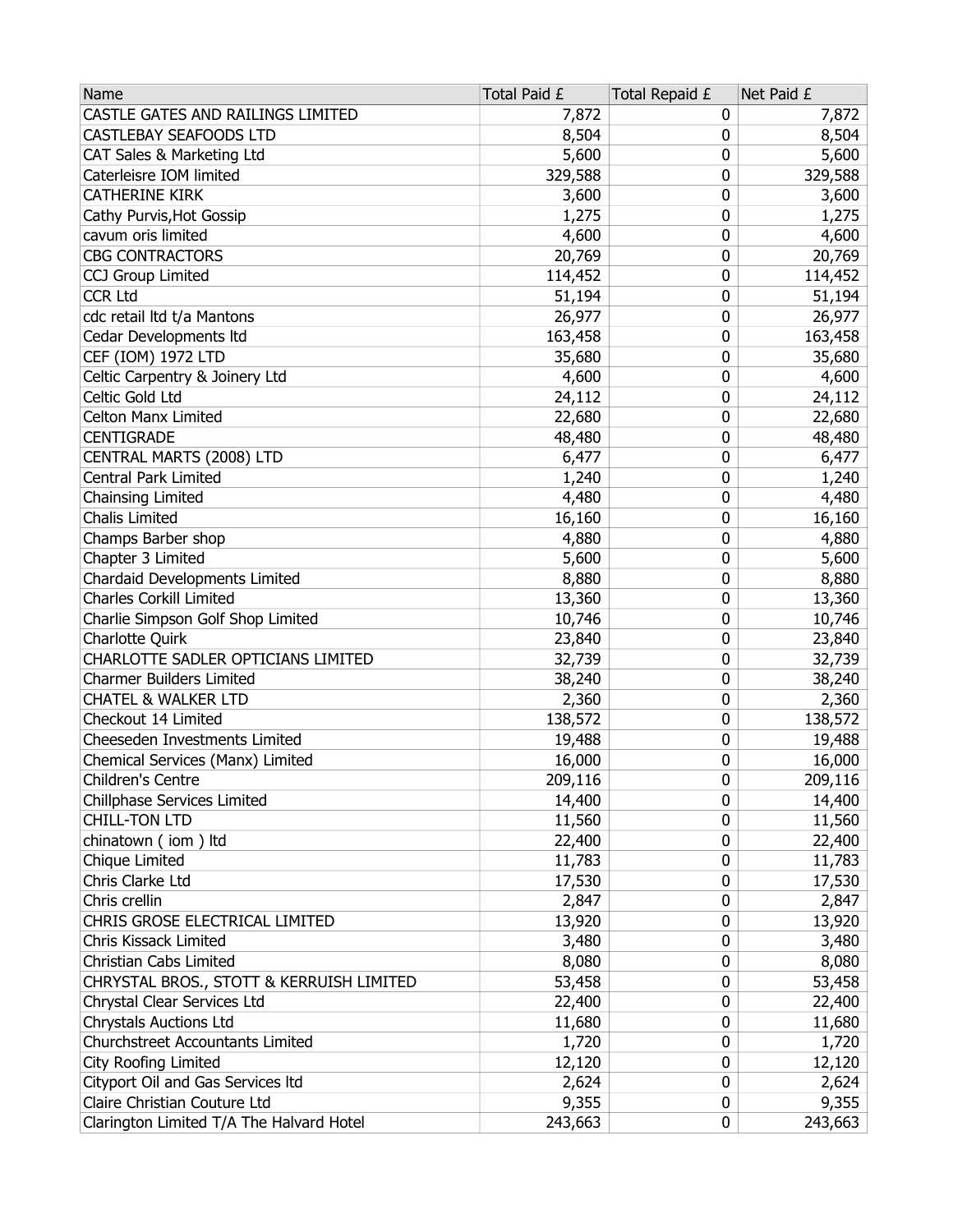| Name                                                    | Total Paid £ | Total Repaid £ | Net Paid £ |
|---------------------------------------------------------|--------------|----------------|------------|
| <b>Classic Mouldings Limite</b>                         | 6,960        | 0              | 6,960      |
| CleerVu Aerial Specialists                              | 79,543       | 0              | 79,543     |
| Clever Marine Service Ltd                               | 26,157       | 0              | 26,157     |
| Clinchs Leisure Ltd                                     | 18,412       | 0              | 18,412     |
| Close Leece Farm Limited                                | 160,690      | 0              | 160,690    |
| COACH HOUSE KENNELS & CATTERY                           | 27,360       | 0              | 27,360     |
| Coffee Craft (Castletown) Limited                       | 49,212       | 0              | 49,212     |
| Coffee Exchange Ltd                                     | 20,000       | 0              | 20,000     |
| Coffee Mann Limited                                     | 32,600       | 0              | 32,600     |
| Colas (IOM) Limited                                     | 113,912      | 0              | 113,912    |
| Colas Holdings (IOM) Limited                            | 19,241       | 0              | 19,241     |
| COLDSNAP Heating& Plumbing Limited                      | 7,200        | 0              | 7,200      |
| Colin Lathbury Joinery                                  | 10,320       | 0              | 10,320     |
| Colin Partington t/a Laxey Dental Surgery               | 34,921       | 0              | 34,921     |
| Colin Purvis & Son Ltd                                  | 9,440        | 0              | 9,440      |
| <b>Colin Sanders Tiling</b>                             | 8,080        | 0              | 8,080      |
| Collins Steel Ltd                                       | 33,776       | 0              | 33,776     |
| Coman Systems Limited                                   | 5,760        | 0              | 5,760      |
| <b>Cometic Medical Ltd</b>                              | 20,670       | 0              | 20,670     |
| Comis Holdings Ltd                                      | 392,353      | 0              | 392,353    |
| Compass Trading Co Ltd                                  | 70,412       | 0              | 70,412     |
| Complete Care Limited                                   | 2,725        | 0              | 2,725      |
| Complete Maintainance Services                          | 5,840        | 0              | 5,840      |
| Complete Plumbing Solutions Ltd                         | 9,440        | 0              | 9,440      |
| compresor care iom ltd                                  | 27,600       | 0              | 27,600     |
| <b>Connect Electrical</b>                               | 6,650        | 0              | 6,650      |
| Connect2Accounting Limited                              | 24,960       | 0              | 24,960     |
| Conrhenny Equestrian Centre Limited                     | 960          | 0              | 960        |
| Conrod Limited                                          | 35,539       | 0              | 35,539     |
| Conrod's ATBH Ltd                                       | 7,303        | 0              | 7,303      |
| Conroy and Henry Constructions Limited                  | 16,953       | 0              | 16,953     |
| <b>Contact Electrical</b>                               | 18,160       | 0              | 18,160     |
| Cool Edit Production Limited (trading as Handyman Hire) | 1,120        | 0              | 1,120      |
| Coole Construction Limited                              | 3,200        | 0              | 3,200      |
| Cooley Industries Limited                               | 2,952        | 0              | 2,952      |
| Coppocks Car Care                                       | 11,440       | 0              | 11,440     |
| Core Building & Renovations                             | 23,109       | 0              | 23,109     |
| Corefix Limited                                         | 2,360        | 0              | 2,360      |
| Corkill Datasafe Limited                                | 39,632       | 0              | 39,632     |
| Corlett Bolton & Co Limited                             | 23,056       | 0              | 23,056     |
| Corlett Building Materials Limited                      | 128,254      | 0              | 128,254    |
| Cornerstone Architects Limited                          | 29,320       | 0              | 29,320     |
| Corrigan Construction Limited                           | 13,800       | 0              | 13,800     |
| corrin home                                             | 133,925      | 0              | 133,925    |
| Cosmetic Medical & Dental Ltd                           | 2,622        | 0              | 2,622      |
| <b>Costains Pharmacy</b>                                | 27,627       | $-2,816$       | 24,811     |
| Costains Scrap metal Merchants Ltd                      | 45,176       | 0              | 45,176     |
| Cottage Dental Limited                                  | 8,838        | 0              | 8,838      |
| COUNTON GLOBAL MOBILITY SOLUTIONS LIMITED               | 51,400       | 0              | 51,400     |
| Country Paving & Ornamental Ltd                         | 6,040        | 0              | 6,040      |
| Country Supplies (IOM) Limited                          | 2,480        | 0              | 2,480      |
|                                                         |              |                |            |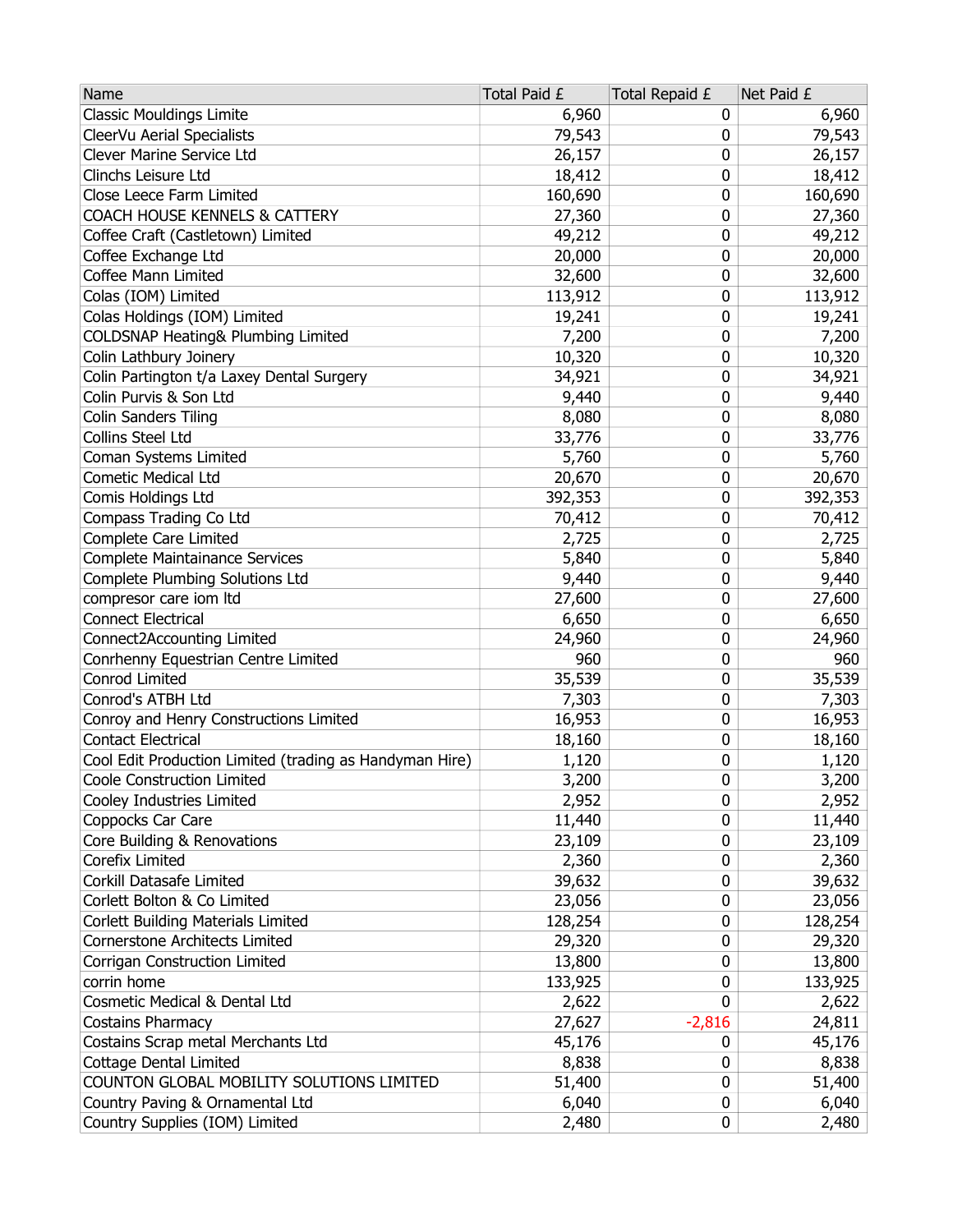| Country Warehouse Limited<br>2,816<br>0<br>2,816<br>Countryside & Garden contractors Itd<br>5,960<br>5,960<br>0<br>Countryside Maintenance Limited<br>22,697<br>0<br>22,697<br>Courtyard Windows<br>43,380<br>0<br>43,380<br>COWLEY GROVES AND COMPANY LIMITED<br>44,166<br>0<br>44,166<br>Craig Cowin Roofing Limited<br>0<br>1,120<br>1,120<br>CRAIGEND DENTAL PRACTICE LIMITED<br>0<br>39,360<br>39,360<br>Cranford Nursery School<br>0<br>31,585<br>31,585<br><b>Craster Construction Limited</b><br>1,120<br>0<br>1,120<br>Create Your Shakes Limited<br>19,592<br>19,592<br>0<br>0<br>Creative Craftsmann Limited<br>37,474<br>37,474<br><b>Creative Interiors Ltd</b><br>0<br>22,172<br>22,172<br>CREDJUE LTD T/A FELTONS IRONMONGERS<br>0<br>2,240<br>2,240<br>Creer & Kelly Ltd<br>12,257<br>12,257<br>0<br>Cregneash Cafe Ltd<br>11,987<br>11,987<br>0<br>0<br>9,961<br>Crellin Equestrian Limited<br>9,961<br>68,960<br><b>CREMA LIMITED</b><br>68,960<br>0<br>Crossfit (IOM) Limited<br>25,600<br>0<br>25,600<br>Crossroads Care<br>0<br>89,343<br>89,343<br>Cruse Bereavement Care Isle of Man<br>0<br>18,859<br>18,859<br>321,340<br><b>CST Restaurants Ltd</b><br>321,340<br>0<br>152,814<br>152,814<br>Cu Plas Callow (IOM) Ltd<br>0<br>Cubbin & bregazzi<br>130,283<br>0<br>130,283<br><b>Cunard Hotel</b><br>61,326<br>0<br>61,326<br>Curbsy Ltd<br>0<br>29,960<br>29,960<br><b>CURRAGH CONSTRUCTION LIMITED</b><br>0<br>2,360<br>2,360<br><b>CURTINS CONSULTING LIMITED</b><br>43,040<br>43,040<br>0<br><b>Cutting Edge Carpenters</b><br>6,560<br>0<br>6,560<br>Cycle 360 Limited<br>58,651<br>0<br>58,651<br>D A Smith Plumbing & Heating Limited<br>0<br>6,960<br>6,960<br>D B Services Limited<br>0<br>2,240<br>2,240<br>D C Building Services Limited<br>0<br>2,360<br>2,360<br>D D Management Limited<br>0<br>13,760<br>13,760<br>0<br>14,040<br>d dixon building services ltd<br>14,040<br>5,720<br>D G CORKILL LIMITED<br>0<br>5,720<br>35,720<br>D G G Limited<br>0<br>35,720<br>D Hutton Painting & Decorating Contractors Ltd<br>35,040<br>0<br>35,040<br><b>D L GELLING LTD</b><br>0<br>72,720<br>72,720<br>D Q Bairstow Windows & Glazing<br>5,720<br>5,720<br>0<br>D TRIMBLE BUILDING SERVICES LIMITED<br>18,280<br>18,280<br>0<br>D W Cars Ltd<br>7,280<br>0<br>7,280<br>D&G Foods Ltd<br>24,422<br>0<br>24,422<br>D. Miller Building Services Limited<br>5,720<br>0<br>5,720<br>D.G.P. STATION ROAD GARAGE<br>7,240<br>0<br>7,240<br>D.P. & H.S. Limited<br>13,680<br>13,680<br>0<br>D.S Ltd<br>13,440<br>13,440<br>0<br>D.T. GAS SERVICES LIMITED<br>5,160<br>0<br>5,160<br><b>D4 DOORS LIMITED</b><br>21,200<br>0<br>21,200<br>DALE & CO LIMITED<br>23,300<br>0<br>23,300<br>Dale cleaning<br>10,275<br>0<br>10,275<br>DAM Plant Hire Ltd<br>75,243<br>0<br>75,243 | Name | Total Paid £ | Total Repaid £ | Net Paid £ |
|---------------------------------------------------------------------------------------------------------------------------------------------------------------------------------------------------------------------------------------------------------------------------------------------------------------------------------------------------------------------------------------------------------------------------------------------------------------------------------------------------------------------------------------------------------------------------------------------------------------------------------------------------------------------------------------------------------------------------------------------------------------------------------------------------------------------------------------------------------------------------------------------------------------------------------------------------------------------------------------------------------------------------------------------------------------------------------------------------------------------------------------------------------------------------------------------------------------------------------------------------------------------------------------------------------------------------------------------------------------------------------------------------------------------------------------------------------------------------------------------------------------------------------------------------------------------------------------------------------------------------------------------------------------------------------------------------------------------------------------------------------------------------------------------------------------------------------------------------------------------------------------------------------------------------------------------------------------------------------------------------------------------------------------------------------------------------------------------------------------------------------------------------------------------------------------------------------------------------------------------------------------------------------------------------------------------------------------------------------------------------------------------------------------------------------------------------------------------------------------------------------------------------------------------------------------------------------------------------------------------------------------------------------------------------------------------------------------------------------------------------------------------------------------------------------|------|--------------|----------------|------------|
|                                                                                                                                                                                                                                                                                                                                                                                                                                                                                                                                                                                                                                                                                                                                                                                                                                                                                                                                                                                                                                                                                                                                                                                                                                                                                                                                                                                                                                                                                                                                                                                                                                                                                                                                                                                                                                                                                                                                                                                                                                                                                                                                                                                                                                                                                                                                                                                                                                                                                                                                                                                                                                                                                                                                                                                                         |      |              |                |            |
|                                                                                                                                                                                                                                                                                                                                                                                                                                                                                                                                                                                                                                                                                                                                                                                                                                                                                                                                                                                                                                                                                                                                                                                                                                                                                                                                                                                                                                                                                                                                                                                                                                                                                                                                                                                                                                                                                                                                                                                                                                                                                                                                                                                                                                                                                                                                                                                                                                                                                                                                                                                                                                                                                                                                                                                                         |      |              |                |            |
|                                                                                                                                                                                                                                                                                                                                                                                                                                                                                                                                                                                                                                                                                                                                                                                                                                                                                                                                                                                                                                                                                                                                                                                                                                                                                                                                                                                                                                                                                                                                                                                                                                                                                                                                                                                                                                                                                                                                                                                                                                                                                                                                                                                                                                                                                                                                                                                                                                                                                                                                                                                                                                                                                                                                                                                                         |      |              |                |            |
|                                                                                                                                                                                                                                                                                                                                                                                                                                                                                                                                                                                                                                                                                                                                                                                                                                                                                                                                                                                                                                                                                                                                                                                                                                                                                                                                                                                                                                                                                                                                                                                                                                                                                                                                                                                                                                                                                                                                                                                                                                                                                                                                                                                                                                                                                                                                                                                                                                                                                                                                                                                                                                                                                                                                                                                                         |      |              |                |            |
|                                                                                                                                                                                                                                                                                                                                                                                                                                                                                                                                                                                                                                                                                                                                                                                                                                                                                                                                                                                                                                                                                                                                                                                                                                                                                                                                                                                                                                                                                                                                                                                                                                                                                                                                                                                                                                                                                                                                                                                                                                                                                                                                                                                                                                                                                                                                                                                                                                                                                                                                                                                                                                                                                                                                                                                                         |      |              |                |            |
|                                                                                                                                                                                                                                                                                                                                                                                                                                                                                                                                                                                                                                                                                                                                                                                                                                                                                                                                                                                                                                                                                                                                                                                                                                                                                                                                                                                                                                                                                                                                                                                                                                                                                                                                                                                                                                                                                                                                                                                                                                                                                                                                                                                                                                                                                                                                                                                                                                                                                                                                                                                                                                                                                                                                                                                                         |      |              |                |            |
|                                                                                                                                                                                                                                                                                                                                                                                                                                                                                                                                                                                                                                                                                                                                                                                                                                                                                                                                                                                                                                                                                                                                                                                                                                                                                                                                                                                                                                                                                                                                                                                                                                                                                                                                                                                                                                                                                                                                                                                                                                                                                                                                                                                                                                                                                                                                                                                                                                                                                                                                                                                                                                                                                                                                                                                                         |      |              |                |            |
|                                                                                                                                                                                                                                                                                                                                                                                                                                                                                                                                                                                                                                                                                                                                                                                                                                                                                                                                                                                                                                                                                                                                                                                                                                                                                                                                                                                                                                                                                                                                                                                                                                                                                                                                                                                                                                                                                                                                                                                                                                                                                                                                                                                                                                                                                                                                                                                                                                                                                                                                                                                                                                                                                                                                                                                                         |      |              |                |            |
|                                                                                                                                                                                                                                                                                                                                                                                                                                                                                                                                                                                                                                                                                                                                                                                                                                                                                                                                                                                                                                                                                                                                                                                                                                                                                                                                                                                                                                                                                                                                                                                                                                                                                                                                                                                                                                                                                                                                                                                                                                                                                                                                                                                                                                                                                                                                                                                                                                                                                                                                                                                                                                                                                                                                                                                                         |      |              |                |            |
|                                                                                                                                                                                                                                                                                                                                                                                                                                                                                                                                                                                                                                                                                                                                                                                                                                                                                                                                                                                                                                                                                                                                                                                                                                                                                                                                                                                                                                                                                                                                                                                                                                                                                                                                                                                                                                                                                                                                                                                                                                                                                                                                                                                                                                                                                                                                                                                                                                                                                                                                                                                                                                                                                                                                                                                                         |      |              |                |            |
|                                                                                                                                                                                                                                                                                                                                                                                                                                                                                                                                                                                                                                                                                                                                                                                                                                                                                                                                                                                                                                                                                                                                                                                                                                                                                                                                                                                                                                                                                                                                                                                                                                                                                                                                                                                                                                                                                                                                                                                                                                                                                                                                                                                                                                                                                                                                                                                                                                                                                                                                                                                                                                                                                                                                                                                                         |      |              |                |            |
|                                                                                                                                                                                                                                                                                                                                                                                                                                                                                                                                                                                                                                                                                                                                                                                                                                                                                                                                                                                                                                                                                                                                                                                                                                                                                                                                                                                                                                                                                                                                                                                                                                                                                                                                                                                                                                                                                                                                                                                                                                                                                                                                                                                                                                                                                                                                                                                                                                                                                                                                                                                                                                                                                                                                                                                                         |      |              |                |            |
|                                                                                                                                                                                                                                                                                                                                                                                                                                                                                                                                                                                                                                                                                                                                                                                                                                                                                                                                                                                                                                                                                                                                                                                                                                                                                                                                                                                                                                                                                                                                                                                                                                                                                                                                                                                                                                                                                                                                                                                                                                                                                                                                                                                                                                                                                                                                                                                                                                                                                                                                                                                                                                                                                                                                                                                                         |      |              |                |            |
|                                                                                                                                                                                                                                                                                                                                                                                                                                                                                                                                                                                                                                                                                                                                                                                                                                                                                                                                                                                                                                                                                                                                                                                                                                                                                                                                                                                                                                                                                                                                                                                                                                                                                                                                                                                                                                                                                                                                                                                                                                                                                                                                                                                                                                                                                                                                                                                                                                                                                                                                                                                                                                                                                                                                                                                                         |      |              |                |            |
|                                                                                                                                                                                                                                                                                                                                                                                                                                                                                                                                                                                                                                                                                                                                                                                                                                                                                                                                                                                                                                                                                                                                                                                                                                                                                                                                                                                                                                                                                                                                                                                                                                                                                                                                                                                                                                                                                                                                                                                                                                                                                                                                                                                                                                                                                                                                                                                                                                                                                                                                                                                                                                                                                                                                                                                                         |      |              |                |            |
|                                                                                                                                                                                                                                                                                                                                                                                                                                                                                                                                                                                                                                                                                                                                                                                                                                                                                                                                                                                                                                                                                                                                                                                                                                                                                                                                                                                                                                                                                                                                                                                                                                                                                                                                                                                                                                                                                                                                                                                                                                                                                                                                                                                                                                                                                                                                                                                                                                                                                                                                                                                                                                                                                                                                                                                                         |      |              |                |            |
|                                                                                                                                                                                                                                                                                                                                                                                                                                                                                                                                                                                                                                                                                                                                                                                                                                                                                                                                                                                                                                                                                                                                                                                                                                                                                                                                                                                                                                                                                                                                                                                                                                                                                                                                                                                                                                                                                                                                                                                                                                                                                                                                                                                                                                                                                                                                                                                                                                                                                                                                                                                                                                                                                                                                                                                                         |      |              |                |            |
|                                                                                                                                                                                                                                                                                                                                                                                                                                                                                                                                                                                                                                                                                                                                                                                                                                                                                                                                                                                                                                                                                                                                                                                                                                                                                                                                                                                                                                                                                                                                                                                                                                                                                                                                                                                                                                                                                                                                                                                                                                                                                                                                                                                                                                                                                                                                                                                                                                                                                                                                                                                                                                                                                                                                                                                                         |      |              |                |            |
|                                                                                                                                                                                                                                                                                                                                                                                                                                                                                                                                                                                                                                                                                                                                                                                                                                                                                                                                                                                                                                                                                                                                                                                                                                                                                                                                                                                                                                                                                                                                                                                                                                                                                                                                                                                                                                                                                                                                                                                                                                                                                                                                                                                                                                                                                                                                                                                                                                                                                                                                                                                                                                                                                                                                                                                                         |      |              |                |            |
|                                                                                                                                                                                                                                                                                                                                                                                                                                                                                                                                                                                                                                                                                                                                                                                                                                                                                                                                                                                                                                                                                                                                                                                                                                                                                                                                                                                                                                                                                                                                                                                                                                                                                                                                                                                                                                                                                                                                                                                                                                                                                                                                                                                                                                                                                                                                                                                                                                                                                                                                                                                                                                                                                                                                                                                                         |      |              |                |            |
|                                                                                                                                                                                                                                                                                                                                                                                                                                                                                                                                                                                                                                                                                                                                                                                                                                                                                                                                                                                                                                                                                                                                                                                                                                                                                                                                                                                                                                                                                                                                                                                                                                                                                                                                                                                                                                                                                                                                                                                                                                                                                                                                                                                                                                                                                                                                                                                                                                                                                                                                                                                                                                                                                                                                                                                                         |      |              |                |            |
|                                                                                                                                                                                                                                                                                                                                                                                                                                                                                                                                                                                                                                                                                                                                                                                                                                                                                                                                                                                                                                                                                                                                                                                                                                                                                                                                                                                                                                                                                                                                                                                                                                                                                                                                                                                                                                                                                                                                                                                                                                                                                                                                                                                                                                                                                                                                                                                                                                                                                                                                                                                                                                                                                                                                                                                                         |      |              |                |            |
|                                                                                                                                                                                                                                                                                                                                                                                                                                                                                                                                                                                                                                                                                                                                                                                                                                                                                                                                                                                                                                                                                                                                                                                                                                                                                                                                                                                                                                                                                                                                                                                                                                                                                                                                                                                                                                                                                                                                                                                                                                                                                                                                                                                                                                                                                                                                                                                                                                                                                                                                                                                                                                                                                                                                                                                                         |      |              |                |            |
|                                                                                                                                                                                                                                                                                                                                                                                                                                                                                                                                                                                                                                                                                                                                                                                                                                                                                                                                                                                                                                                                                                                                                                                                                                                                                                                                                                                                                                                                                                                                                                                                                                                                                                                                                                                                                                                                                                                                                                                                                                                                                                                                                                                                                                                                                                                                                                                                                                                                                                                                                                                                                                                                                                                                                                                                         |      |              |                |            |
|                                                                                                                                                                                                                                                                                                                                                                                                                                                                                                                                                                                                                                                                                                                                                                                                                                                                                                                                                                                                                                                                                                                                                                                                                                                                                                                                                                                                                                                                                                                                                                                                                                                                                                                                                                                                                                                                                                                                                                                                                                                                                                                                                                                                                                                                                                                                                                                                                                                                                                                                                                                                                                                                                                                                                                                                         |      |              |                |            |
|                                                                                                                                                                                                                                                                                                                                                                                                                                                                                                                                                                                                                                                                                                                                                                                                                                                                                                                                                                                                                                                                                                                                                                                                                                                                                                                                                                                                                                                                                                                                                                                                                                                                                                                                                                                                                                                                                                                                                                                                                                                                                                                                                                                                                                                                                                                                                                                                                                                                                                                                                                                                                                                                                                                                                                                                         |      |              |                |            |
|                                                                                                                                                                                                                                                                                                                                                                                                                                                                                                                                                                                                                                                                                                                                                                                                                                                                                                                                                                                                                                                                                                                                                                                                                                                                                                                                                                                                                                                                                                                                                                                                                                                                                                                                                                                                                                                                                                                                                                                                                                                                                                                                                                                                                                                                                                                                                                                                                                                                                                                                                                                                                                                                                                                                                                                                         |      |              |                |            |
|                                                                                                                                                                                                                                                                                                                                                                                                                                                                                                                                                                                                                                                                                                                                                                                                                                                                                                                                                                                                                                                                                                                                                                                                                                                                                                                                                                                                                                                                                                                                                                                                                                                                                                                                                                                                                                                                                                                                                                                                                                                                                                                                                                                                                                                                                                                                                                                                                                                                                                                                                                                                                                                                                                                                                                                                         |      |              |                |            |
|                                                                                                                                                                                                                                                                                                                                                                                                                                                                                                                                                                                                                                                                                                                                                                                                                                                                                                                                                                                                                                                                                                                                                                                                                                                                                                                                                                                                                                                                                                                                                                                                                                                                                                                                                                                                                                                                                                                                                                                                                                                                                                                                                                                                                                                                                                                                                                                                                                                                                                                                                                                                                                                                                                                                                                                                         |      |              |                |            |
|                                                                                                                                                                                                                                                                                                                                                                                                                                                                                                                                                                                                                                                                                                                                                                                                                                                                                                                                                                                                                                                                                                                                                                                                                                                                                                                                                                                                                                                                                                                                                                                                                                                                                                                                                                                                                                                                                                                                                                                                                                                                                                                                                                                                                                                                                                                                                                                                                                                                                                                                                                                                                                                                                                                                                                                                         |      |              |                |            |
|                                                                                                                                                                                                                                                                                                                                                                                                                                                                                                                                                                                                                                                                                                                                                                                                                                                                                                                                                                                                                                                                                                                                                                                                                                                                                                                                                                                                                                                                                                                                                                                                                                                                                                                                                                                                                                                                                                                                                                                                                                                                                                                                                                                                                                                                                                                                                                                                                                                                                                                                                                                                                                                                                                                                                                                                         |      |              |                |            |
|                                                                                                                                                                                                                                                                                                                                                                                                                                                                                                                                                                                                                                                                                                                                                                                                                                                                                                                                                                                                                                                                                                                                                                                                                                                                                                                                                                                                                                                                                                                                                                                                                                                                                                                                                                                                                                                                                                                                                                                                                                                                                                                                                                                                                                                                                                                                                                                                                                                                                                                                                                                                                                                                                                                                                                                                         |      |              |                |            |
|                                                                                                                                                                                                                                                                                                                                                                                                                                                                                                                                                                                                                                                                                                                                                                                                                                                                                                                                                                                                                                                                                                                                                                                                                                                                                                                                                                                                                                                                                                                                                                                                                                                                                                                                                                                                                                                                                                                                                                                                                                                                                                                                                                                                                                                                                                                                                                                                                                                                                                                                                                                                                                                                                                                                                                                                         |      |              |                |            |
|                                                                                                                                                                                                                                                                                                                                                                                                                                                                                                                                                                                                                                                                                                                                                                                                                                                                                                                                                                                                                                                                                                                                                                                                                                                                                                                                                                                                                                                                                                                                                                                                                                                                                                                                                                                                                                                                                                                                                                                                                                                                                                                                                                                                                                                                                                                                                                                                                                                                                                                                                                                                                                                                                                                                                                                                         |      |              |                |            |
|                                                                                                                                                                                                                                                                                                                                                                                                                                                                                                                                                                                                                                                                                                                                                                                                                                                                                                                                                                                                                                                                                                                                                                                                                                                                                                                                                                                                                                                                                                                                                                                                                                                                                                                                                                                                                                                                                                                                                                                                                                                                                                                                                                                                                                                                                                                                                                                                                                                                                                                                                                                                                                                                                                                                                                                                         |      |              |                |            |
|                                                                                                                                                                                                                                                                                                                                                                                                                                                                                                                                                                                                                                                                                                                                                                                                                                                                                                                                                                                                                                                                                                                                                                                                                                                                                                                                                                                                                                                                                                                                                                                                                                                                                                                                                                                                                                                                                                                                                                                                                                                                                                                                                                                                                                                                                                                                                                                                                                                                                                                                                                                                                                                                                                                                                                                                         |      |              |                |            |
|                                                                                                                                                                                                                                                                                                                                                                                                                                                                                                                                                                                                                                                                                                                                                                                                                                                                                                                                                                                                                                                                                                                                                                                                                                                                                                                                                                                                                                                                                                                                                                                                                                                                                                                                                                                                                                                                                                                                                                                                                                                                                                                                                                                                                                                                                                                                                                                                                                                                                                                                                                                                                                                                                                                                                                                                         |      |              |                |            |
|                                                                                                                                                                                                                                                                                                                                                                                                                                                                                                                                                                                                                                                                                                                                                                                                                                                                                                                                                                                                                                                                                                                                                                                                                                                                                                                                                                                                                                                                                                                                                                                                                                                                                                                                                                                                                                                                                                                                                                                                                                                                                                                                                                                                                                                                                                                                                                                                                                                                                                                                                                                                                                                                                                                                                                                                         |      |              |                |            |
|                                                                                                                                                                                                                                                                                                                                                                                                                                                                                                                                                                                                                                                                                                                                                                                                                                                                                                                                                                                                                                                                                                                                                                                                                                                                                                                                                                                                                                                                                                                                                                                                                                                                                                                                                                                                                                                                                                                                                                                                                                                                                                                                                                                                                                                                                                                                                                                                                                                                                                                                                                                                                                                                                                                                                                                                         |      |              |                |            |
|                                                                                                                                                                                                                                                                                                                                                                                                                                                                                                                                                                                                                                                                                                                                                                                                                                                                                                                                                                                                                                                                                                                                                                                                                                                                                                                                                                                                                                                                                                                                                                                                                                                                                                                                                                                                                                                                                                                                                                                                                                                                                                                                                                                                                                                                                                                                                                                                                                                                                                                                                                                                                                                                                                                                                                                                         |      |              |                |            |
|                                                                                                                                                                                                                                                                                                                                                                                                                                                                                                                                                                                                                                                                                                                                                                                                                                                                                                                                                                                                                                                                                                                                                                                                                                                                                                                                                                                                                                                                                                                                                                                                                                                                                                                                                                                                                                                                                                                                                                                                                                                                                                                                                                                                                                                                                                                                                                                                                                                                                                                                                                                                                                                                                                                                                                                                         |      |              |                |            |
|                                                                                                                                                                                                                                                                                                                                                                                                                                                                                                                                                                                                                                                                                                                                                                                                                                                                                                                                                                                                                                                                                                                                                                                                                                                                                                                                                                                                                                                                                                                                                                                                                                                                                                                                                                                                                                                                                                                                                                                                                                                                                                                                                                                                                                                                                                                                                                                                                                                                                                                                                                                                                                                                                                                                                                                                         |      |              |                |            |
|                                                                                                                                                                                                                                                                                                                                                                                                                                                                                                                                                                                                                                                                                                                                                                                                                                                                                                                                                                                                                                                                                                                                                                                                                                                                                                                                                                                                                                                                                                                                                                                                                                                                                                                                                                                                                                                                                                                                                                                                                                                                                                                                                                                                                                                                                                                                                                                                                                                                                                                                                                                                                                                                                                                                                                                                         |      |              |                |            |
|                                                                                                                                                                                                                                                                                                                                                                                                                                                                                                                                                                                                                                                                                                                                                                                                                                                                                                                                                                                                                                                                                                                                                                                                                                                                                                                                                                                                                                                                                                                                                                                                                                                                                                                                                                                                                                                                                                                                                                                                                                                                                                                                                                                                                                                                                                                                                                                                                                                                                                                                                                                                                                                                                                                                                                                                         |      |              |                |            |
|                                                                                                                                                                                                                                                                                                                                                                                                                                                                                                                                                                                                                                                                                                                                                                                                                                                                                                                                                                                                                                                                                                                                                                                                                                                                                                                                                                                                                                                                                                                                                                                                                                                                                                                                                                                                                                                                                                                                                                                                                                                                                                                                                                                                                                                                                                                                                                                                                                                                                                                                                                                                                                                                                                                                                                                                         |      |              |                |            |
|                                                                                                                                                                                                                                                                                                                                                                                                                                                                                                                                                                                                                                                                                                                                                                                                                                                                                                                                                                                                                                                                                                                                                                                                                                                                                                                                                                                                                                                                                                                                                                                                                                                                                                                                                                                                                                                                                                                                                                                                                                                                                                                                                                                                                                                                                                                                                                                                                                                                                                                                                                                                                                                                                                                                                                                                         |      |              |                |            |
|                                                                                                                                                                                                                                                                                                                                                                                                                                                                                                                                                                                                                                                                                                                                                                                                                                                                                                                                                                                                                                                                                                                                                                                                                                                                                                                                                                                                                                                                                                                                                                                                                                                                                                                                                                                                                                                                                                                                                                                                                                                                                                                                                                                                                                                                                                                                                                                                                                                                                                                                                                                                                                                                                                                                                                                                         |      |              |                |            |
|                                                                                                                                                                                                                                                                                                                                                                                                                                                                                                                                                                                                                                                                                                                                                                                                                                                                                                                                                                                                                                                                                                                                                                                                                                                                                                                                                                                                                                                                                                                                                                                                                                                                                                                                                                                                                                                                                                                                                                                                                                                                                                                                                                                                                                                                                                                                                                                                                                                                                                                                                                                                                                                                                                                                                                                                         |      |              |                |            |
|                                                                                                                                                                                                                                                                                                                                                                                                                                                                                                                                                                                                                                                                                                                                                                                                                                                                                                                                                                                                                                                                                                                                                                                                                                                                                                                                                                                                                                                                                                                                                                                                                                                                                                                                                                                                                                                                                                                                                                                                                                                                                                                                                                                                                                                                                                                                                                                                                                                                                                                                                                                                                                                                                                                                                                                                         |      |              |                |            |
|                                                                                                                                                                                                                                                                                                                                                                                                                                                                                                                                                                                                                                                                                                                                                                                                                                                                                                                                                                                                                                                                                                                                                                                                                                                                                                                                                                                                                                                                                                                                                                                                                                                                                                                                                                                                                                                                                                                                                                                                                                                                                                                                                                                                                                                                                                                                                                                                                                                                                                                                                                                                                                                                                                                                                                                                         |      |              |                |            |
|                                                                                                                                                                                                                                                                                                                                                                                                                                                                                                                                                                                                                                                                                                                                                                                                                                                                                                                                                                                                                                                                                                                                                                                                                                                                                                                                                                                                                                                                                                                                                                                                                                                                                                                                                                                                                                                                                                                                                                                                                                                                                                                                                                                                                                                                                                                                                                                                                                                                                                                                                                                                                                                                                                                                                                                                         |      |              |                |            |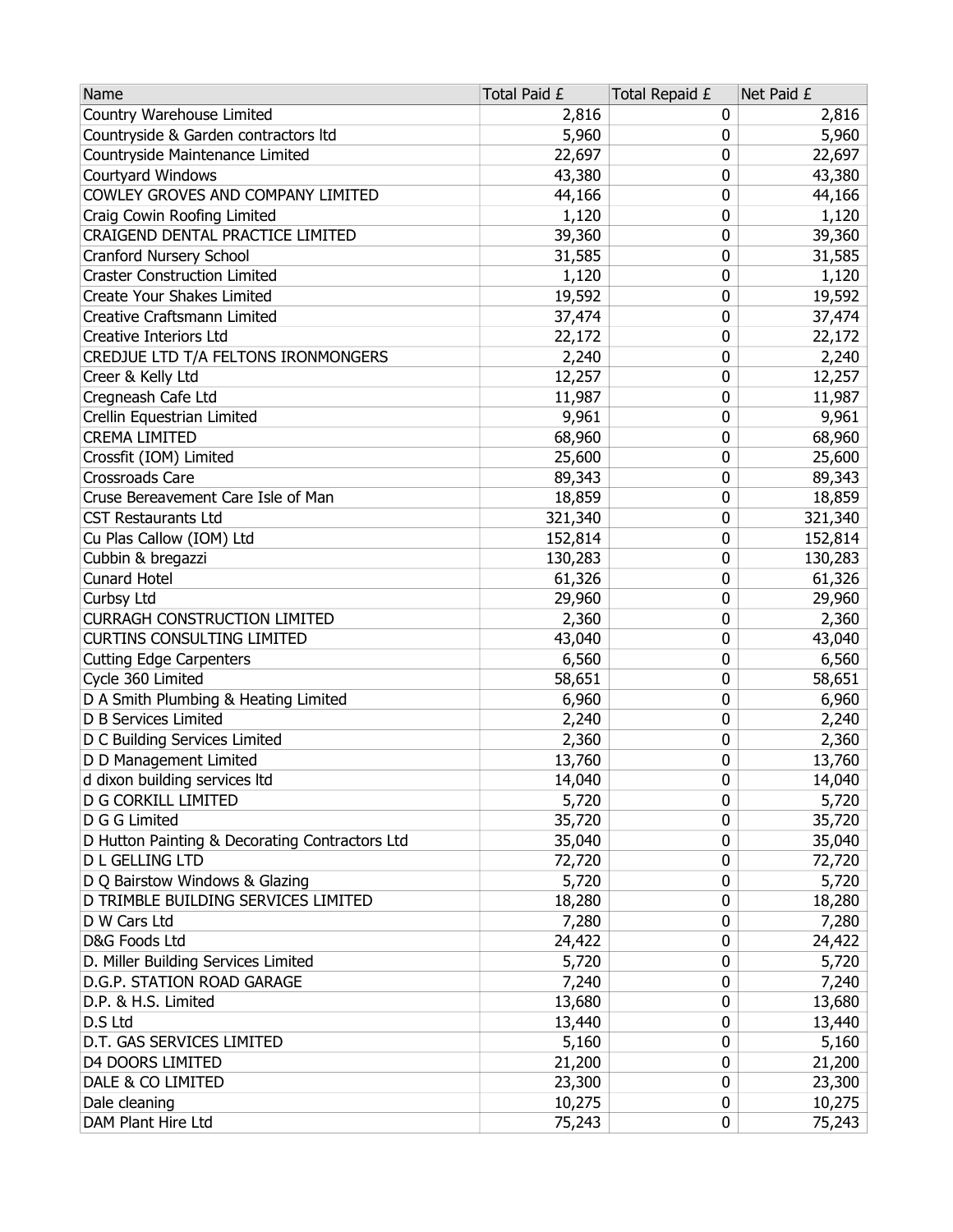| Name                                             | Total Paid £ | Total Repaid £ | Net Paid £ |
|--------------------------------------------------|--------------|----------------|------------|
| Damien Barron Plumbing & Tiling Limited          | 3,600        | 0              | 3,600      |
| Danadri Limited                                  | 27,600       | 0              | 27,600     |
| Dance Wear of Douglas                            | 8,456        | 0              | 8,456      |
| Dandara Contracting Limited                      | 46,949       | 0              | 46,949     |
| Dangerous Apparel                                | 8,080        | 0              | 8,080      |
| Daniel Cullen Plumbing & Heating Limited         | 13,982       | 0              | 13,982     |
| Daniel Lace Joinery Limited                      | 9,200        | 0              | 9,200      |
| Daniel Rice Painter & Decorator Limited          | 2,240        | 0              | 2,240      |
| Dante Fontana                                    | 13,800       | 0              | 13,800     |
| Danver Limited                                   | 4,720        | 0              | 4,720      |
| Dario Ltd                                        | 14,368       | 0              | 14,368     |
| Darragh Design Limited                           | 6,440        | 0              | 6,440      |
| Darren Challis Kitchen Installation services Ltd | 6,720        | 0              | 6,720      |
| Dartmouth investment Limited                     | 17,514       | 0              | 17,514     |
| Daryl Blake Construction Limited                 | 6,720        | 0              | 6,720      |
| Dave Corrin Developments Limited                 | 36,320       | 0              | 36,320     |
| Dave Noble Gardening Limited                     | 21,880       | 0              | 21,880     |
| Dave O'Sullivan & Co Ltd                         | 41,760       | 0              | 41,760     |
| Dave Perry Elec Cons Ltd                         | 17,241       | 0              | 17,241     |
| Daves Delicious Dogs                             | 53,994       | 0              | 53,994     |
| DAVID CALLISTER ELECTRICAL LIMITED               | 2,520        | 0              | 2,520      |
| David Cleator Joinery Limited                    | 5,720        | 0              | 5,720      |
| David Creasey Chartered Surveyors                | 8,960        | 0              | 8,960      |
| David Glover Upholsterers Ltd                    | 6,960        | 0              | 6,960      |
| David Kneale Plumbing and Heating Limited        | 12,747       | 0              | 12,747     |
| David Knight Racing Limited                      | 4,600        | 0              | 4,600      |
| DAVID NICOL AUTOCARE                             | 10,480       | 0              | 10,480     |
| David Quarrie                                    | 2,240        | 0              | 2,240      |
| David Roberts Joinery Limited                    | 7,960        | 0              | 7,960      |
| <b>Davies Construction</b>                       | 5,720        | 0              | 5,720      |
| Davisons Ice cream Cafe                          | 33,214       | 0              | 33,214     |
| DAWSON FAMILY CHIROPRACTIC CLINIC LIMITED        | 6,720        | 0              | 6,720      |
| Daycol Garden Developments Limited               | 8,960        | 0              | 8,960      |
| DB Autos and Sons                                | 11,120       | 0              | 11,120     |
| DC Valeting Limited                              | 11,440       | 0              | 11,440     |
| <b>DCS Construction</b>                          | 20,640       | 0              | 20,640     |
| DCS Limited T/A DC Skips                         | 93,532       | 0              | 93,532     |
| Dean Roberts                                     | 2,360        | 0              | 2,360      |
| DeanWood Agencies Limited                        | 48,332       | 0              | 48,332     |
| DeanWood Limited                                 | 6,000        | 0              | 6,000      |
| DeanWood Management Limited                      | 45,184       | 0              | 45,184     |
| <b>DEEDEE LIMITED</b>                            | 59,580       | 0              | 59,580     |
| Del catering ltd t/a Jaimes kitchen              | 33,813       | 0              | 33,813     |
| D'Elia Developments Limited                      | 3,816        | 0              | 3,816      |
| Demetrios Andrea                                 | 11,136       | 0              | 11,136     |
| Denise Mayers                                    | 39,314       | 0              | 39,314     |
| <b>DENTIM LTD</b>                                | 36,693       | 0              | 36,693     |
| Derek Callister Plumbing & Heating Ltd           | 2,360        | 0              | 2,360      |
| Descon Ltd                                       | 32,360       | 0              | 32,360     |
| Designer Glass Limited                           | 13,920       | 0              | 13,920     |
| Devey Limited                                    | 5,160        | 0              | 5,160      |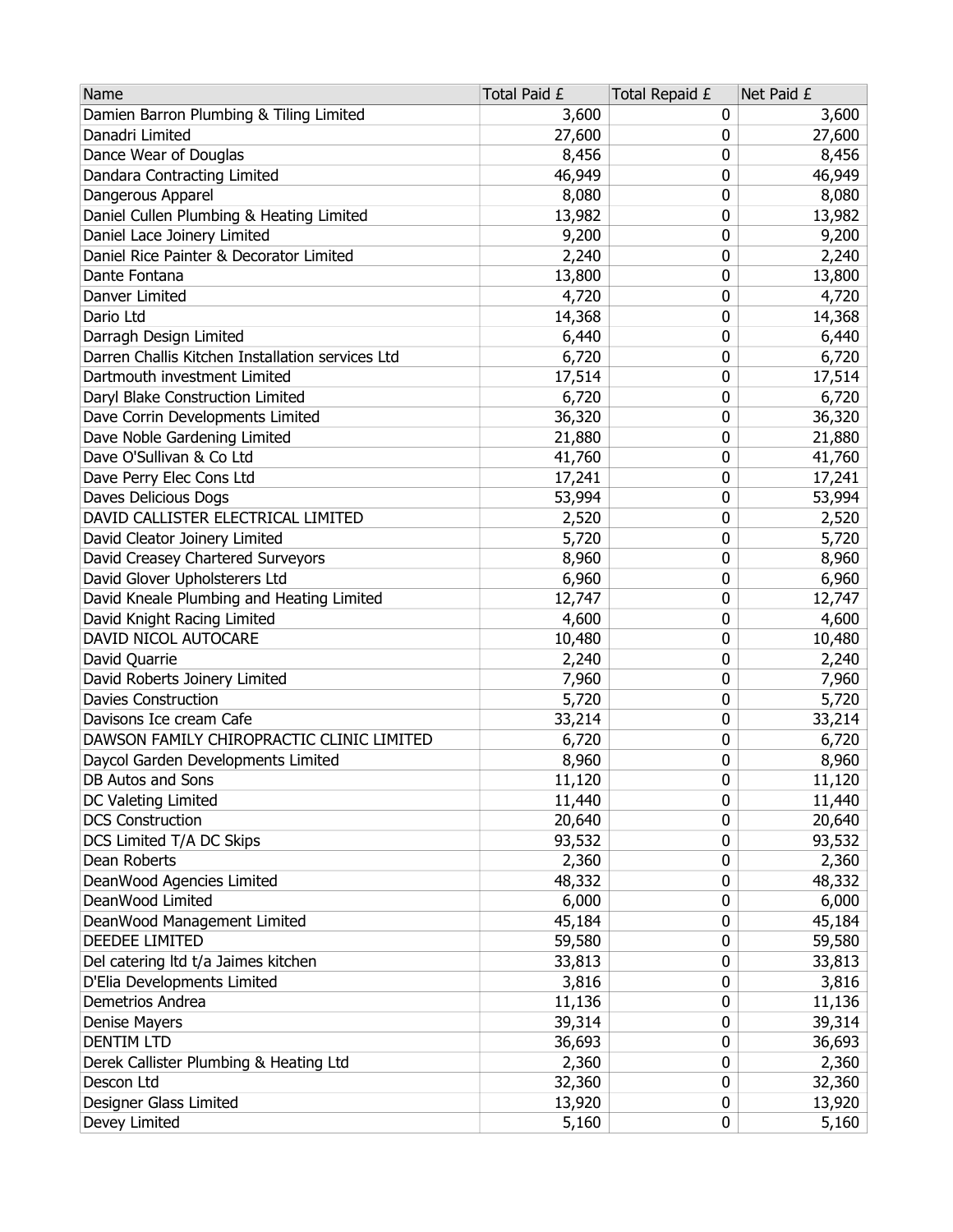| DEVONIAN GUEST HOUSE LTD<br>83,523<br>83,523<br>0<br><b>Digital Satellite Services</b><br>11,329<br>11,329<br>0<br>6,255<br>DillyDally Limited<br>6,255<br>0<br>Dirt Busters Limited<br>7,320<br>0<br>7,320<br>0<br>Di's Limited<br>4,600<br>4,600<br>50,366<br>0<br>50,366<br><b>Discount Carpets</b><br>0<br>Discount Plastic Merchants Ltd<br>71,440<br>71,440<br>Diva Hair and Beauty<br>8,080<br>8,080<br>0<br>Diverse Signs Limited<br>8,080<br>8,080<br>0<br>dj thompson Itd<br>6,960<br>6,960<br>0<br>DKW Inst Ltd<br>10,382<br>0<br>10,382<br><b>DLP Limited</b><br>318,852<br>0<br>318,852<br>DM Design & Marketing Limited<br>0<br>17,600<br>17,600<br><b>DMS Accounting Services Limited</b><br>0<br>4,922<br>4,922<br>Doherty Joinery Limited<br>17,040<br>17,040<br>0<br>Döhle (IOM) Limited<br>4,860<br>4,860<br>0<br>Dolls house limited<br>5,224<br>0<br>5,224<br>0<br>Domestic Building Services Ltd<br>22,480<br>22,480<br>Douglas & Co Limited<br>0<br>4,454<br>4,454<br>Douglas Bay Yacht Club<br>0<br>3,600<br>3,600<br>Douglas Glazing Ltd<br>1,120<br>1,120<br>0<br>Douglas Golf Club<br>2,503<br>0<br>2,503<br>Doyle and Jones Plumbing<br>26,960<br>0<br>26,960<br><b>DPM Scaffolding</b><br>0<br>44,754<br>44,754<br>Dps plastering ltd<br>12,800<br>0<br>12,800<br>Drimpton Limited<br>0<br>21,250<br>21,250<br><b>DRN Services Limited</b><br>5,469<br>0<br>5,469<br>Drop Inn Ministries IOM<br>7,424<br>0<br>7,424<br>Dry Cleaning by Christophers<br>20,067<br>0<br>20,067<br>Duke Marketing Limited<br>241,811<br>0<br>241,811<br>dukes creative style<br>0<br>2,360<br>2,360<br>0<br><b>Duncox Hospitality Ltd</b><br>44,000<br>44,000<br><b>Duncox Travel Limited</b><br>0<br>64,240<br>64,240<br>0<br>25,745<br>25,745<br>Dunwell Jewellers Ltd<br>64,987<br>0<br>64,987<br><b>DUSK LIMITED</b><br>$-960$<br>8,054<br>DW QUALITY COATINGS LIMITED<br>9,014<br>18,829<br>Dyenamic hair studio<br>18,829<br>0 |
|------------------------------------------------------------------------------------------------------------------------------------------------------------------------------------------------------------------------------------------------------------------------------------------------------------------------------------------------------------------------------------------------------------------------------------------------------------------------------------------------------------------------------------------------------------------------------------------------------------------------------------------------------------------------------------------------------------------------------------------------------------------------------------------------------------------------------------------------------------------------------------------------------------------------------------------------------------------------------------------------------------------------------------------------------------------------------------------------------------------------------------------------------------------------------------------------------------------------------------------------------------------------------------------------------------------------------------------------------------------------------------------------------------------------------------------------------------------------------------------------------------------------------------------------------------------------------------------------------------------------------------------------------------------------------------------------------------------------------------------------------------------------------------------------------------------------------------------------------------------------------------------------------------------------------------------------|
|                                                                                                                                                                                                                                                                                                                                                                                                                                                                                                                                                                                                                                                                                                                                                                                                                                                                                                                                                                                                                                                                                                                                                                                                                                                                                                                                                                                                                                                                                                                                                                                                                                                                                                                                                                                                                                                                                                                                                |
|                                                                                                                                                                                                                                                                                                                                                                                                                                                                                                                                                                                                                                                                                                                                                                                                                                                                                                                                                                                                                                                                                                                                                                                                                                                                                                                                                                                                                                                                                                                                                                                                                                                                                                                                                                                                                                                                                                                                                |
|                                                                                                                                                                                                                                                                                                                                                                                                                                                                                                                                                                                                                                                                                                                                                                                                                                                                                                                                                                                                                                                                                                                                                                                                                                                                                                                                                                                                                                                                                                                                                                                                                                                                                                                                                                                                                                                                                                                                                |
|                                                                                                                                                                                                                                                                                                                                                                                                                                                                                                                                                                                                                                                                                                                                                                                                                                                                                                                                                                                                                                                                                                                                                                                                                                                                                                                                                                                                                                                                                                                                                                                                                                                                                                                                                                                                                                                                                                                                                |
|                                                                                                                                                                                                                                                                                                                                                                                                                                                                                                                                                                                                                                                                                                                                                                                                                                                                                                                                                                                                                                                                                                                                                                                                                                                                                                                                                                                                                                                                                                                                                                                                                                                                                                                                                                                                                                                                                                                                                |
|                                                                                                                                                                                                                                                                                                                                                                                                                                                                                                                                                                                                                                                                                                                                                                                                                                                                                                                                                                                                                                                                                                                                                                                                                                                                                                                                                                                                                                                                                                                                                                                                                                                                                                                                                                                                                                                                                                                                                |
|                                                                                                                                                                                                                                                                                                                                                                                                                                                                                                                                                                                                                                                                                                                                                                                                                                                                                                                                                                                                                                                                                                                                                                                                                                                                                                                                                                                                                                                                                                                                                                                                                                                                                                                                                                                                                                                                                                                                                |
|                                                                                                                                                                                                                                                                                                                                                                                                                                                                                                                                                                                                                                                                                                                                                                                                                                                                                                                                                                                                                                                                                                                                                                                                                                                                                                                                                                                                                                                                                                                                                                                                                                                                                                                                                                                                                                                                                                                                                |
|                                                                                                                                                                                                                                                                                                                                                                                                                                                                                                                                                                                                                                                                                                                                                                                                                                                                                                                                                                                                                                                                                                                                                                                                                                                                                                                                                                                                                                                                                                                                                                                                                                                                                                                                                                                                                                                                                                                                                |
|                                                                                                                                                                                                                                                                                                                                                                                                                                                                                                                                                                                                                                                                                                                                                                                                                                                                                                                                                                                                                                                                                                                                                                                                                                                                                                                                                                                                                                                                                                                                                                                                                                                                                                                                                                                                                                                                                                                                                |
|                                                                                                                                                                                                                                                                                                                                                                                                                                                                                                                                                                                                                                                                                                                                                                                                                                                                                                                                                                                                                                                                                                                                                                                                                                                                                                                                                                                                                                                                                                                                                                                                                                                                                                                                                                                                                                                                                                                                                |
|                                                                                                                                                                                                                                                                                                                                                                                                                                                                                                                                                                                                                                                                                                                                                                                                                                                                                                                                                                                                                                                                                                                                                                                                                                                                                                                                                                                                                                                                                                                                                                                                                                                                                                                                                                                                                                                                                                                                                |
|                                                                                                                                                                                                                                                                                                                                                                                                                                                                                                                                                                                                                                                                                                                                                                                                                                                                                                                                                                                                                                                                                                                                                                                                                                                                                                                                                                                                                                                                                                                                                                                                                                                                                                                                                                                                                                                                                                                                                |
|                                                                                                                                                                                                                                                                                                                                                                                                                                                                                                                                                                                                                                                                                                                                                                                                                                                                                                                                                                                                                                                                                                                                                                                                                                                                                                                                                                                                                                                                                                                                                                                                                                                                                                                                                                                                                                                                                                                                                |
|                                                                                                                                                                                                                                                                                                                                                                                                                                                                                                                                                                                                                                                                                                                                                                                                                                                                                                                                                                                                                                                                                                                                                                                                                                                                                                                                                                                                                                                                                                                                                                                                                                                                                                                                                                                                                                                                                                                                                |
|                                                                                                                                                                                                                                                                                                                                                                                                                                                                                                                                                                                                                                                                                                                                                                                                                                                                                                                                                                                                                                                                                                                                                                                                                                                                                                                                                                                                                                                                                                                                                                                                                                                                                                                                                                                                                                                                                                                                                |
|                                                                                                                                                                                                                                                                                                                                                                                                                                                                                                                                                                                                                                                                                                                                                                                                                                                                                                                                                                                                                                                                                                                                                                                                                                                                                                                                                                                                                                                                                                                                                                                                                                                                                                                                                                                                                                                                                                                                                |
|                                                                                                                                                                                                                                                                                                                                                                                                                                                                                                                                                                                                                                                                                                                                                                                                                                                                                                                                                                                                                                                                                                                                                                                                                                                                                                                                                                                                                                                                                                                                                                                                                                                                                                                                                                                                                                                                                                                                                |
|                                                                                                                                                                                                                                                                                                                                                                                                                                                                                                                                                                                                                                                                                                                                                                                                                                                                                                                                                                                                                                                                                                                                                                                                                                                                                                                                                                                                                                                                                                                                                                                                                                                                                                                                                                                                                                                                                                                                                |
|                                                                                                                                                                                                                                                                                                                                                                                                                                                                                                                                                                                                                                                                                                                                                                                                                                                                                                                                                                                                                                                                                                                                                                                                                                                                                                                                                                                                                                                                                                                                                                                                                                                                                                                                                                                                                                                                                                                                                |
|                                                                                                                                                                                                                                                                                                                                                                                                                                                                                                                                                                                                                                                                                                                                                                                                                                                                                                                                                                                                                                                                                                                                                                                                                                                                                                                                                                                                                                                                                                                                                                                                                                                                                                                                                                                                                                                                                                                                                |
|                                                                                                                                                                                                                                                                                                                                                                                                                                                                                                                                                                                                                                                                                                                                                                                                                                                                                                                                                                                                                                                                                                                                                                                                                                                                                                                                                                                                                                                                                                                                                                                                                                                                                                                                                                                                                                                                                                                                                |
|                                                                                                                                                                                                                                                                                                                                                                                                                                                                                                                                                                                                                                                                                                                                                                                                                                                                                                                                                                                                                                                                                                                                                                                                                                                                                                                                                                                                                                                                                                                                                                                                                                                                                                                                                                                                                                                                                                                                                |
|                                                                                                                                                                                                                                                                                                                                                                                                                                                                                                                                                                                                                                                                                                                                                                                                                                                                                                                                                                                                                                                                                                                                                                                                                                                                                                                                                                                                                                                                                                                                                                                                                                                                                                                                                                                                                                                                                                                                                |
|                                                                                                                                                                                                                                                                                                                                                                                                                                                                                                                                                                                                                                                                                                                                                                                                                                                                                                                                                                                                                                                                                                                                                                                                                                                                                                                                                                                                                                                                                                                                                                                                                                                                                                                                                                                                                                                                                                                                                |
|                                                                                                                                                                                                                                                                                                                                                                                                                                                                                                                                                                                                                                                                                                                                                                                                                                                                                                                                                                                                                                                                                                                                                                                                                                                                                                                                                                                                                                                                                                                                                                                                                                                                                                                                                                                                                                                                                                                                                |
|                                                                                                                                                                                                                                                                                                                                                                                                                                                                                                                                                                                                                                                                                                                                                                                                                                                                                                                                                                                                                                                                                                                                                                                                                                                                                                                                                                                                                                                                                                                                                                                                                                                                                                                                                                                                                                                                                                                                                |
|                                                                                                                                                                                                                                                                                                                                                                                                                                                                                                                                                                                                                                                                                                                                                                                                                                                                                                                                                                                                                                                                                                                                                                                                                                                                                                                                                                                                                                                                                                                                                                                                                                                                                                                                                                                                                                                                                                                                                |
|                                                                                                                                                                                                                                                                                                                                                                                                                                                                                                                                                                                                                                                                                                                                                                                                                                                                                                                                                                                                                                                                                                                                                                                                                                                                                                                                                                                                                                                                                                                                                                                                                                                                                                                                                                                                                                                                                                                                                |
|                                                                                                                                                                                                                                                                                                                                                                                                                                                                                                                                                                                                                                                                                                                                                                                                                                                                                                                                                                                                                                                                                                                                                                                                                                                                                                                                                                                                                                                                                                                                                                                                                                                                                                                                                                                                                                                                                                                                                |
|                                                                                                                                                                                                                                                                                                                                                                                                                                                                                                                                                                                                                                                                                                                                                                                                                                                                                                                                                                                                                                                                                                                                                                                                                                                                                                                                                                                                                                                                                                                                                                                                                                                                                                                                                                                                                                                                                                                                                |
|                                                                                                                                                                                                                                                                                                                                                                                                                                                                                                                                                                                                                                                                                                                                                                                                                                                                                                                                                                                                                                                                                                                                                                                                                                                                                                                                                                                                                                                                                                                                                                                                                                                                                                                                                                                                                                                                                                                                                |
|                                                                                                                                                                                                                                                                                                                                                                                                                                                                                                                                                                                                                                                                                                                                                                                                                                                                                                                                                                                                                                                                                                                                                                                                                                                                                                                                                                                                                                                                                                                                                                                                                                                                                                                                                                                                                                                                                                                                                |
|                                                                                                                                                                                                                                                                                                                                                                                                                                                                                                                                                                                                                                                                                                                                                                                                                                                                                                                                                                                                                                                                                                                                                                                                                                                                                                                                                                                                                                                                                                                                                                                                                                                                                                                                                                                                                                                                                                                                                |
|                                                                                                                                                                                                                                                                                                                                                                                                                                                                                                                                                                                                                                                                                                                                                                                                                                                                                                                                                                                                                                                                                                                                                                                                                                                                                                                                                                                                                                                                                                                                                                                                                                                                                                                                                                                                                                                                                                                                                |
|                                                                                                                                                                                                                                                                                                                                                                                                                                                                                                                                                                                                                                                                                                                                                                                                                                                                                                                                                                                                                                                                                                                                                                                                                                                                                                                                                                                                                                                                                                                                                                                                                                                                                                                                                                                                                                                                                                                                                |
|                                                                                                                                                                                                                                                                                                                                                                                                                                                                                                                                                                                                                                                                                                                                                                                                                                                                                                                                                                                                                                                                                                                                                                                                                                                                                                                                                                                                                                                                                                                                                                                                                                                                                                                                                                                                                                                                                                                                                |
| E & J Properties<br>37,455<br>37,455<br>0                                                                                                                                                                                                                                                                                                                                                                                                                                                                                                                                                                                                                                                                                                                                                                                                                                                                                                                                                                                                                                                                                                                                                                                                                                                                                                                                                                                                                                                                                                                                                                                                                                                                                                                                                                                                                                                                                                      |
| E & S Plumbing and Heating Limited<br>16,600<br>16,600<br>0                                                                                                                                                                                                                                                                                                                                                                                                                                                                                                                                                                                                                                                                                                                                                                                                                                                                                                                                                                                                                                                                                                                                                                                                                                                                                                                                                                                                                                                                                                                                                                                                                                                                                                                                                                                                                                                                                    |
| E C Taxi Limited<br>11,440<br>11,440<br>0                                                                                                                                                                                                                                                                                                                                                                                                                                                                                                                                                                                                                                                                                                                                                                                                                                                                                                                                                                                                                                                                                                                                                                                                                                                                                                                                                                                                                                                                                                                                                                                                                                                                                                                                                                                                                                                                                                      |
| E Watson Painting Services<br>3,600<br>0<br>3,600                                                                                                                                                                                                                                                                                                                                                                                                                                                                                                                                                                                                                                                                                                                                                                                                                                                                                                                                                                                                                                                                                                                                                                                                                                                                                                                                                                                                                                                                                                                                                                                                                                                                                                                                                                                                                                                                                              |
| E&J Limited T/A Enzo's Restaurant<br>36,800<br>0<br>36,800                                                                                                                                                                                                                                                                                                                                                                                                                                                                                                                                                                                                                                                                                                                                                                                                                                                                                                                                                                                                                                                                                                                                                                                                                                                                                                                                                                                                                                                                                                                                                                                                                                                                                                                                                                                                                                                                                     |
| <b>E.A.T.</b><br>31,520<br>0<br>31,520                                                                                                                                                                                                                                                                                                                                                                                                                                                                                                                                                                                                                                                                                                                                                                                                                                                                                                                                                                                                                                                                                                                                                                                                                                                                                                                                                                                                                                                                                                                                                                                                                                                                                                                                                                                                                                                                                                         |
| E.G. Services Ltd<br>0<br>21,518<br>21,518                                                                                                                                                                                                                                                                                                                                                                                                                                                                                                                                                                                                                                                                                                                                                                                                                                                                                                                                                                                                                                                                                                                                                                                                                                                                                                                                                                                                                                                                                                                                                                                                                                                                                                                                                                                                                                                                                                     |
| eamon mceleney joinery limited<br>1,240<br>0<br>1,240                                                                                                                                                                                                                                                                                                                                                                                                                                                                                                                                                                                                                                                                                                                                                                                                                                                                                                                                                                                                                                                                                                                                                                                                                                                                                                                                                                                                                                                                                                                                                                                                                                                                                                                                                                                                                                                                                          |
| EAST COAST AUTOS LTD<br>3,352<br>3,352<br>0                                                                                                                                                                                                                                                                                                                                                                                                                                                                                                                                                                                                                                                                                                                                                                                                                                                                                                                                                                                                                                                                                                                                                                                                                                                                                                                                                                                                                                                                                                                                                                                                                                                                                                                                                                                                                                                                                                    |
| <b>EBB Distribution Ltd</b><br>12,181<br>0<br>12,181                                                                                                                                                                                                                                                                                                                                                                                                                                                                                                                                                                                                                                                                                                                                                                                                                                                                                                                                                                                                                                                                                                                                                                                                                                                                                                                                                                                                                                                                                                                                                                                                                                                                                                                                                                                                                                                                                           |
| Eclipse Heating and Plumbing<br>1,120<br>0<br>1,120                                                                                                                                                                                                                                                                                                                                                                                                                                                                                                                                                                                                                                                                                                                                                                                                                                                                                                                                                                                                                                                                                                                                                                                                                                                                                                                                                                                                                                                                                                                                                                                                                                                                                                                                                                                                                                                                                            |
| Eclipse Nursecall Systems Limited<br>0<br>25,177<br>25,177                                                                                                                                                                                                                                                                                                                                                                                                                                                                                                                                                                                                                                                                                                                                                                                                                                                                                                                                                                                                                                                                                                                                                                                                                                                                                                                                                                                                                                                                                                                                                                                                                                                                                                                                                                                                                                                                                     |
| <b>Eco Facilities Limited</b><br>26,610<br>26,610<br>0                                                                                                                                                                                                                                                                                                                                                                                                                                                                                                                                                                                                                                                                                                                                                                                                                                                                                                                                                                                                                                                                                                                                                                                                                                                                                                                                                                                                                                                                                                                                                                                                                                                                                                                                                                                                                                                                                         |
| <b>ECOBUILD LIMITED</b><br>14,525<br>0<br>14,525                                                                                                                                                                                                                                                                                                                                                                                                                                                                                                                                                                                                                                                                                                                                                                                                                                                                                                                                                                                                                                                                                                                                                                                                                                                                                                                                                                                                                                                                                                                                                                                                                                                                                                                                                                                                                                                                                               |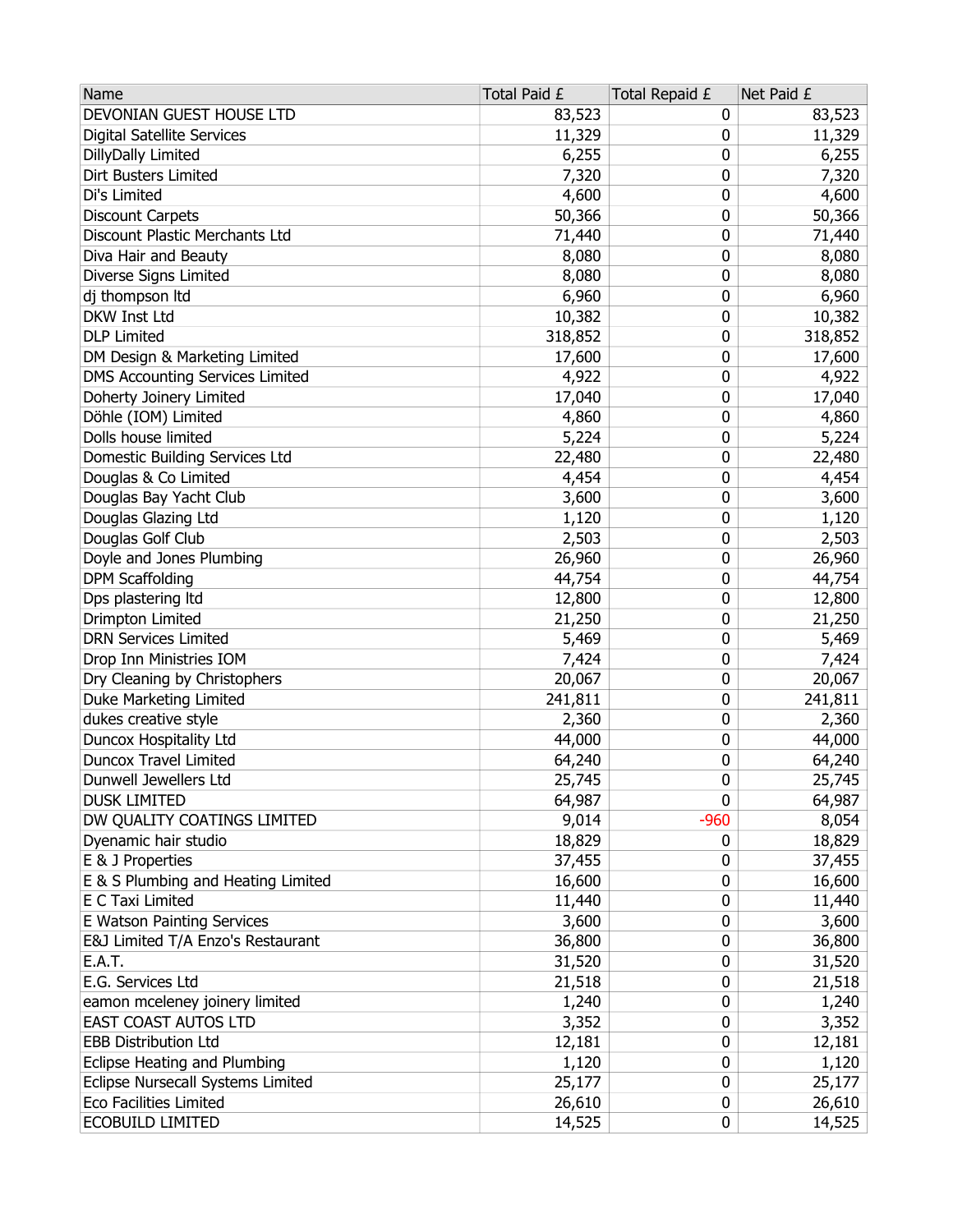| Name                                  | Total Paid £ | Total Repaid £ | Net Paid £ |
|---------------------------------------|--------------|----------------|------------|
| edward bryan removals Itd             | 125,381      | 0              | 125,381    |
| EFB (IOM) Ltd                         | 15,120       | 0              | 15,120     |
| <b>Eire Electrical Limited</b>        | 9,440        | 0              | 9,440      |
| <b>Elaines Flowers</b>                | 13,448       | 0              | 13,448     |
| Electrical Design Electrical Ltd      | 35,920       | 0              | 35,920     |
| Electro-Freeze Ltd                    | 21,320       | 0              | 21,320     |
| Elegance Management Systems limited   | 69,380       | 0              | 69,380     |
| <b>Elementisle Limited</b>            | 2,240        | 0              | 2,240      |
| elements natural health centre        | 8,080        | 0              | 8,080      |
| Elements of Beauty                    | 32,738       | 0              | 32,738     |
| ELITE VOYAGES LIMITED                 | 84,358       | 0              | 84,358     |
| Ellan Vannin Chiropractic Clini       | 12,842       | 0              | 12,842     |
| Ellan Vannin Gymnactics Club          | 38,080       | 0              | 38,080     |
| Ellan Vannin Health                   | 12,360       | 0              | 12,360     |
| Ellan Vannin Plumbing & Heating       | 37,040       | 0              | 37,040     |
| Ellan Vannin Window Cleaners          | 1,120        | 0              | 1,120      |
| <b>Elliott Construction</b>           | 6,720        | 0              | 6,720      |
| Elliotts the green fingered soldiers  | 1,120        | 0              | 1,120      |
| ellisons decorating services limited  | 23,360       | 0              | 23,360     |
| ELLUNN MANNAN JOINERY LTD             | 6,840        | 0              | 6,840      |
| Elso Limited                          | 2,240        | 0              | 2,240      |
| <b>EMCS International</b>             | 20,640       | 0              | 20,640     |
| <b>Empire Garage Limited</b>          | 62,697       | 0              | 62,697     |
| <b>ENCAJE LIMITED</b>                 | 6,720        | 0              | 6,720      |
| <b>Endless Construction Ltd</b>       | 5,600        | 0              | 5,600      |
| Endless Design Ltd                    | 5,600        | 0              | 5,600      |
| Energy Management Systems Ltd         | 58,193       | 0              | 58,193     |
| Enviro Air Limited                    | 2,240        | 0              | 2,240      |
| Environmental Techniques Ltd          | 13,636       | 0              | 13,636     |
| <b>EPI Limited</b>                    | 26,446       | 0              | 26,446     |
| <b>Equanimity Limited</b>             | 1,240        | 0              | 1,240      |
| EQUIPORIUM                            | 5,856        | 0              | 5,856      |
| Erin Arts Centre                      | 17,691       | 0              | 17,691     |
| Ernst & Young LLC                     | 245,084      | 0              | 245,084    |
| Essential Plumbing & Heating Ltd      | 8,750        | 0              | 8,750      |
| Esther Jones Yoga Ltd                 | 5,960        | 0              | 5,960      |
| Estiaga Private Hire                  | 11,440       | 0              | 11,440     |
| Eternal Beauty Ltd                    | 12,680       | 0              | 12,680     |
| <b>Ettyl Limited</b>                  | 1,120        | 0              | 1,120      |
| Eurasia Travel IOM Limited            | 22,704       | 0              | 22,704     |
| eurasialimited                        | 9,680        | 0              | 9,680      |
| Eurocycles Ltd                        | 960          | 0              | 960        |
| European Aviation Maintenance Limited | 242,401      | 0              | 242,401    |
| <b>Event Lighting Services</b>        | 22,146       | 0              | 22,146     |
| Event Management Solutions Ltd        | 22,168       | 0              | 22,168     |
| EVEREST (ISLE OF MAN) LIMITED         | 50,160       | 0              | 50,160     |
| <b>Evolution Accounting Limited</b>   | 6,017        | $-2,240$       | 3,777      |
| <b>Evolution Limited</b>              | 7,840        | 0              | 7,840      |
| EXCEL ARCHITECTURAL LTD               | 5,280        | 0              | 5,280      |
| <b>Excel Cleaning Services</b>        | 52,756       | 0              | 52,756     |
| <b>EXCEL GROUP LIMITED</b>            | 59,229       | 0              | 59,229     |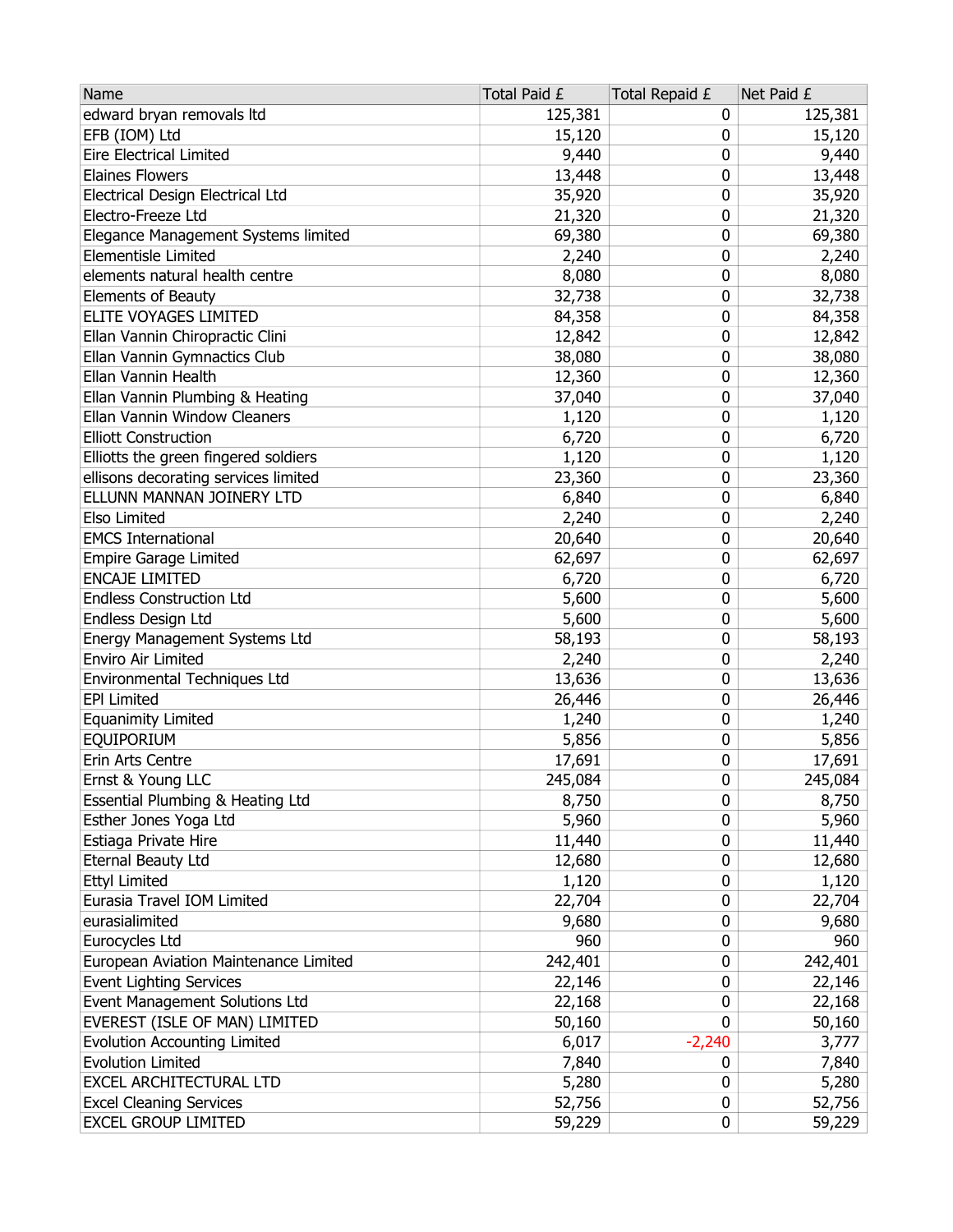| Name                                            | Total Paid £ | Total Repaid £ | Net Paid £ |
|-------------------------------------------------|--------------|----------------|------------|
| <b>Exel Interiors</b>                           | 3,320        | 0              | 3,320      |
| <b>Expert Cleaning Services LTD</b>             | 24,920       | 0              | 24,920     |
| Expleo (IoM) Ltd                                | 87,360       | 0              | 87,360     |
| <b>Expol Limited</b>                            | 2,240        | 0              | 2,240      |
| Express Fixing & Fittings Limited               | 31,698       | 0              | 31,698     |
| Exterior Protection Services (IOM) Limited      | 6,720        | 0              | 6,720      |
| Extra Fancy Limited                             | 37,433       | 0              | 37,433     |
| Extreme Art & Gadgets                           | 11,560       | 0              | 11,560     |
| F S Tile & Stone Limited                        | 2,240        | 0              | 2,240      |
| FABRIZIO LIMITED                                | 184,484      | 0              | 184,484    |
| Fair Green LTD                                  | 29,816       | 0              | 29,816     |
| <b>FAIRLAND LIMITED</b>                         | 59,539       | 0              | 59,539     |
| Fairmitre Windows (IOM) Ltd                     | 9,338        | 0              | 9,338      |
| <b>Fairway Construction Ltd</b>                 | 13,348       | 0              | 13,348     |
| Fairways Trading Ltd t/a The Garage Door & Gate | 43,694       | 0              | 43,694     |
| <b>Falcon Heating Limited</b>                   | 35,662       | 0              | 35,662     |
| falcons nest hotel                              | 101,785      | 0              | 101,785    |
| Fancy a Coffe Limited                           | 304,365      | 0              | 304,365    |
| Fast lane Ltd                                   | 13,960       | 0              | 13,960     |
| Fayle Safe Security Limited                     | 46,240       | 0              | 46,240     |
| FERNCROFT ENVIRONMENTAL                         | 59,080       | $-560$         | 58,520     |
| Find Us On Web Limited                          | 10,080       | $-4,480$       | 5,600      |
| Fine Living Garden Services                     | 3,360        | 0              | 3,360      |
| Firebear & Me Limited                           | 14,680       | 0              | 14,680     |
| <b>First Choice Construction</b>                | 1,120        | 0              | 1,120      |
| First Choice Tiling Limited                     | 5,500        | 0              | 5,500      |
| <b>Fishery Restaurants Limited</b>              | 19,837       | 0              | 19,837     |
| Fistard Property Investments Limited            | 40,400       | 0              | 40,400     |
| FIT BODY FITNESS                                | 3,360        | 0              | 3,360      |
| FitnessPod Ltd                                  | 9,200        | 0              | 9,200      |
| Flavours Indian Cuisine                         | 24,893       | 0              | 24,893     |
| <b>FLS Limited</b>                              | 2,062        | 0              | 2,062      |
| FMTM Distribution Limited                       | 10,880       | 0              | 10,880     |
| Foraging Vintners Limited                       | 14,760       | 0              | 14,760     |
| Fortress it iom limited                         | 5,960        | 0              | 5,960      |
| Fowler & Co                                     | 20,880       | 0              | 20,880     |
| Frank Jones Services Limited                    | 19,166       | 0              | 19,166     |
| Franklin's Limited                              | 15,440       | 0              | 15,440     |
| FRASER REID DESIGN LIMITED                      | 2,480        | 0              | 2,480      |
| Fred Meadowcroft                                | 20,640       | 0              | 20,640     |
| free energy systems                             | 1,240        | 0              | 1,240      |
| Freeport Courier Express Limited                | 25,928       | 0              | 25,928     |
| Freshly Squeezed                                | 32,502       | 0              | 32,502     |
| Fun Farm Limited                                | 28,360       | 0              | 28,360     |
| Furbate Limited                                 | 8,320        | 0              | 8,320      |
| <b>Fuschia Services Limited</b>                 | 14,884       | 0              | 14,884     |
| Fynoderee Limited                               | 36,288       | 0              | 36,288     |
| G & D Limited                                   | 4,600        | 0              | 4,600      |
| G E White Ltd                                   | 123,947      | 0              | 123,947    |
| <b>G F Forktrucks</b>                           | 22,080       | 0              | 22,080     |
| <b>G M SOTERIO LIMITED</b>                      | 6,400        | 0              | 6,400      |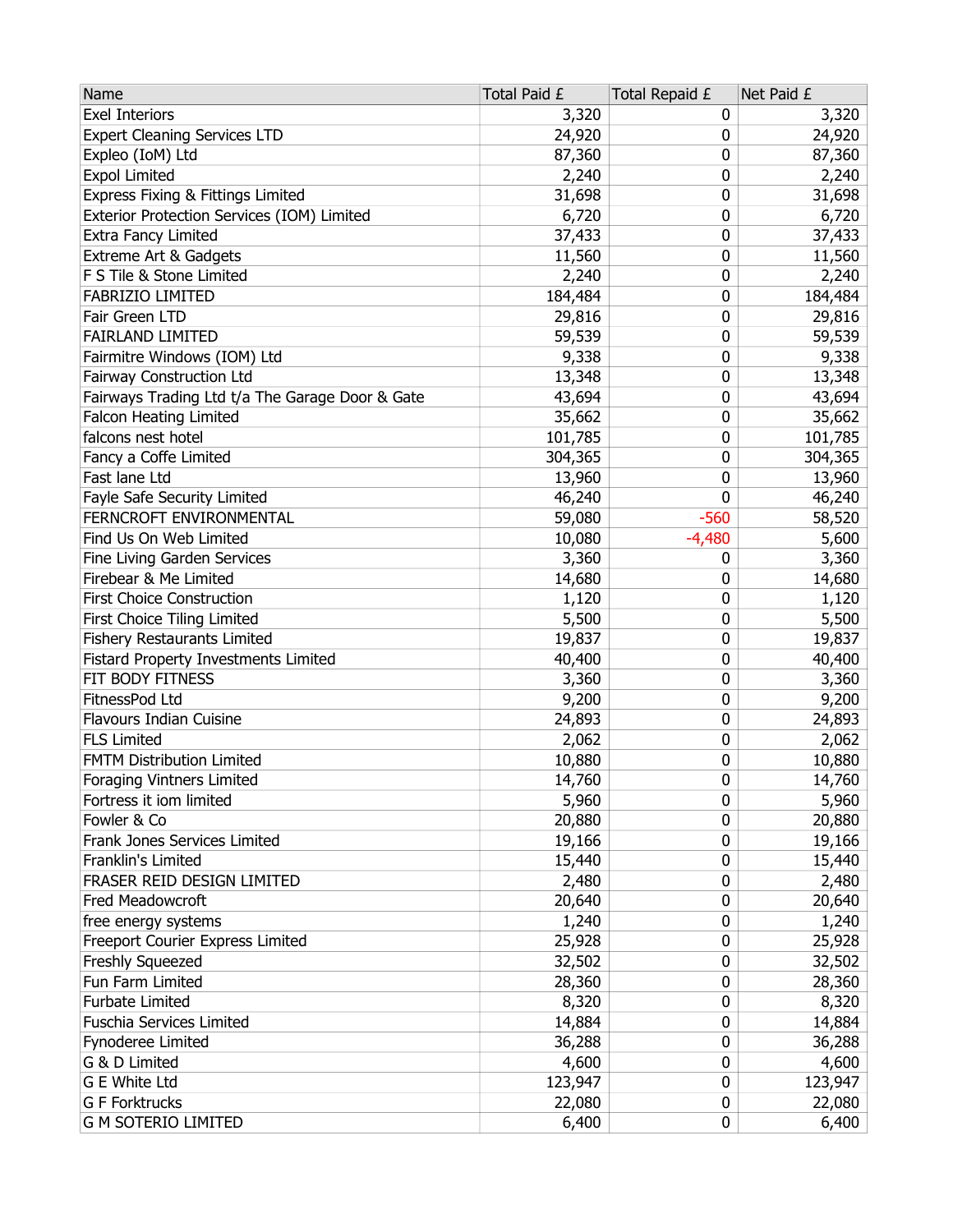| Name                                               | Total Paid £ | Total Repaid £ | Net Paid £ |
|----------------------------------------------------|--------------|----------------|------------|
| <b>G M Tiling Limited</b>                          | 11,680       | 0              | 11,680     |
| <b>G&amp;R Maginn Limited</b>                      | 143,153      | 0              | 143,153    |
| G.H. Corlett                                       | 43,554       | 0              | 43,554     |
| G.R.Q. Consulting Limited                          | 6,960        | 0              | 6,960      |
| Gadget Mann Limited                                | 28,934       | 0              | 28,934     |
| Gallagher Ground works Limited                     | 26,959       | 0              | 26,959     |
| Gallas Foundry Ltd                                 | 46,533       | 0              | 46,533     |
| Gallowgate Limited                                 | 5,600        | 0              | 5,600      |
| Gandy & Riding Electrical                          | 7,200        | 0              | 7,200      |
| Gareth Kinrade Electrical Contractors Limited      | 38,519       | 0              | 38,519     |
| Garforthgray Limited                               | 29,575       | 0              | 29,575     |
| Gaslight Gift Shop Limited                         | 5,634        | 0              | 5,634      |
| <b>GASMANN LIMITED</b>                             | 13,920       | 0              | 13,920     |
| Gatehouse Management Limited                       | 6,720        | 0              | 6,720      |
| Gateway Trade & Investment Ltd                     | 44,599       | 0              | 44,599     |
| Gavin Clague Excavations Limited                   | 6,960        | 0              | 6,960      |
| <b>GBS Design Services Ltd</b>                     | 8,960        | 0              | 8,960      |
| Gelatory                                           | 20,393       | 0              | 20,393     |
| <b>GEM Elctrical Contractors Ltd</b>               | 44,074       | 0              | 44,074     |
| <b>Gemini Construction</b>                         | 1,120        | 0              | 1,120      |
| Genesis Gallery Limited                            | 6,960        | 0              | 6,960      |
| Genova Ltd t/a Homeco                              | 45,034       | 0              | 45,034     |
| Geoff Cormode Limited                              | 10,706       | 0              | 10,706     |
| Gibson McDonald Arnold Limited                     | 39,680       | 0              | 39,680     |
| Gillian Sheard Opticians                           | 51,507       | 0              | 51,507     |
| <b>Ginger Limited</b>                              | 6,720        | 0              | 6,720      |
| GJ Ingham & Sons Limited                           | 63,378       | 0              | 63,378     |
| Glen Helen Glamping Limited                        | 10,808       | 0              | 10,808     |
| Glen Wyllin Camping                                | 13,440       | 0              | 13,440     |
| Glenfaba Healthcare Ltd                            | 8,704        | 0              | 8,704      |
| <b>GLENLOUGH CAMPSITE</b>                          | 42,000       | 0              | 42,000     |
| Glenview Limited at Cafe Red                       | 8,441        | 0              | 8,441      |
| <b>GLOBAL BETTING &amp; GAMING CONSULTANTS LTD</b> | 5,600        | 0              | 5,600      |
| Global People Solutions Limited                    | 9,200        | 0              | 9,200      |
| Global Travel Limited                              | 56,955       | 0              | 56,955     |
| Gloryland Preschool Nursery Limited                | 19,400       | 0              | 19,400     |
| <b>GM Queens Limited</b>                           | 7,200        | 0              | 7,200      |
| <b>GMB Limited</b>                                 | 2,263        | 0              | 2,263      |
| <b>GO MARKETING LTD</b>                            | 8,960        | 0              | 8,960      |
| Golden Phoenix Restaurant                          | 11,528       | 0              | 11,528     |
| Golden Spoon Limited                               | 96,423       | 0              | 96,423     |
| Good Stuff Restaurants Itd                         | 54,564       | 0              | 54,564     |
| GOP COFFEESHOP LIMITED                             | 28,877       | 0              | 28,877     |
| <b>Gough Electrical Limited</b>                    | 161,129      | 0              | 161,129    |
| Gourmet Foods                                      | 58,376       | 0              | 58,376     |
| <b>GPS CLEANING SERVICES</b>                       | 112,785      | 0              | 112,785    |
| Gradely Holdings Limited                           | 14,709       | 0              | 14,709     |
| Graham Moore Builder                               | 5,160        | 0              | 5,160      |
| Grasshoppers Nursery                               | 27,450       | 0              | 27,450     |
| Gray Law Limited                                   | 7,200        | 0              | 7,200      |
| Graylaw International Freight Group Ltd            | 125,352      | 0              | 125,352    |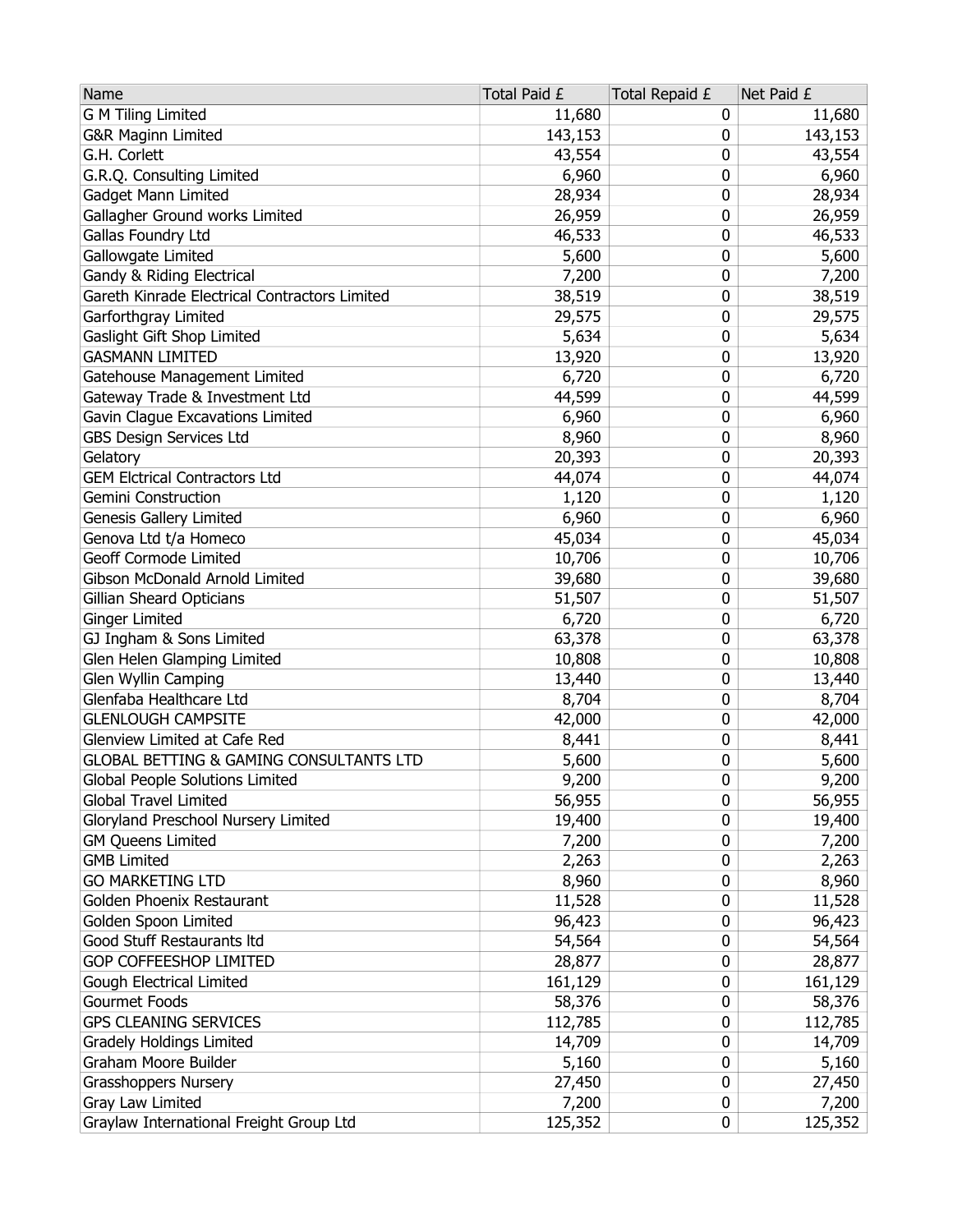| Name                                            | Total Paid £ | Total Repaid £ | Net Paid £ |
|-------------------------------------------------|--------------|----------------|------------|
| Grays Estate Agents                             | 2,240        | 0              | 2,240      |
| <b>GREEN GARDENS LIMITED</b>                    | 20,640       | $-2,240$       | 18,400     |
| green island coffee limited                     | 4,189        | 0              | 4,189      |
| Green Light Limited                             | 189,964      | 0              | 189,964    |
| Green Mann Spring Ltd                           | 33,541       | 0              | 33,541     |
| <b>Greenland Construction</b>                   | 65,444       | 0              | 65,444     |
| <b>GREENLEES &amp; GRANT</b>                    | 11,440       | 0              | 11,440     |
| Green-Powers Electrical Ltd                     | 47,576       | 0              | 47,576     |
| <b>Greens Limited</b>                           | 52,871       | 0              | 52,871     |
| Greenscene Limited                              | 5,160        | 0              | 5,160      |
| Greenwave Limited                               | 2,176        | 0              | 2,176      |
| <b>Gregg Memorials Limited</b>                  | 13,063       | 0              | 13,063     |
| Greggor Speech & Language Therapy               | 3,480        | 0              | 3,480      |
| Gregory & Moore Logistics Training Services Ltd | 1,240        | 0              | 1,240      |
| <b>Grenaby Estates Limited</b>                  | 69,319       | 0              | 69,319     |
| Greyney Mooar Fine Arts Ltd                     | 13,440       | 0              | 13,440     |
| Greystar Capital Ltd                            | 7,960        | 0              | 7,960      |
| Greystone LLC                                   | 15,360       | 0              | 15,360     |
| Griffiths Plumbing and Heating Limited          | 3,600        | 0              | 3,600      |
| <b>Grime Watch Limited</b>                      | 4,416        | 0              | 4,416      |
| <b>Grose Design Limited</b>                     | 1,120        | 0              | 1,120      |
| Groudle Glen Limited                            | 28,952       | 0              | 28,952     |
| <b>Grove Mount Dental Practice</b>              | 61,117       | 0              | 61,117     |
| Guiding Star Entertainment Holdings Limited     | 4,480        | 0              | 4,480      |
| <b>GURGUR LIMITED</b>                           | 10,341       | 0              | 10,341     |
| H. D. Opticians Ltd                             | 62,277       | 0              | 62,277     |
| Hadron Limited                                  | 99,232       | 0              | 99,232     |
| Hairport Limited                                | 6,650        | 0              | 6,650      |
| Halcyon Beauty Limited                          | 7,240        | 0              | 7,240      |
| Haldane Fisher (IoM) Limited                    | 96,104       | 0              | 96,104     |
| HANLEY & BELL LIMITED                           | 5,720        | 0              | 5,720      |
| HAPPY DAYS OPERATIONS LIMITED                   | 11,040       | 0              | 11,040     |
| Happy Valley Play School                        | 8,813        | 0              | 8,813      |
| Happydays Motors (1947) Ltd                     | 32,640       | 0              | 32,640     |
| Harbour Lights at The Sefton                    | 247,750      | 0              | 247,750    |
| Harbour View Bistro                             | 19,517       | 0              | 19,517     |
| Harbourside Limited                             | 12,680       | 0              | 12,680     |
| Harding Lewis Limited                           | 92,410       | 0              | 92,410     |
| Harmony Homes                                   | 37,428       | 0              | 37,428     |
| Harrison & Garrett (Douglas) Limited            | 62,168       | 0              | 62,168     |
| Hartford Homes Limited                          | 60,336       | 0              | 60,336     |
| Harvey Retail Ltd                               | 6,080        | 0              | 6,080      |
| Harvey's nails limited                          | 37,447       | 0              | 37,447     |
| hatton fishing                                  | 20,520       | 0              | 20,520     |
| Haven Homes                                     | 342,014      | 0              | 342,014    |
| Haydn Minay Ltd                                 | 20,160       | 0              | 20,160     |
| Hays Travel Limited                             | 61,059       | 0              | 61,059     |
| HBOT IOM Ltd                                    | 23,120       | 0              | 23,120     |
| <b>HDBroersLTD</b>                              | 6,065        | 0              | 6,065      |
| HEALTHY MINDS HAPPY KIDS                        | 3,360        | 0              | 3,360      |
| Hemensleys Pharmacy                             | 32,448       | 0              | 32,448     |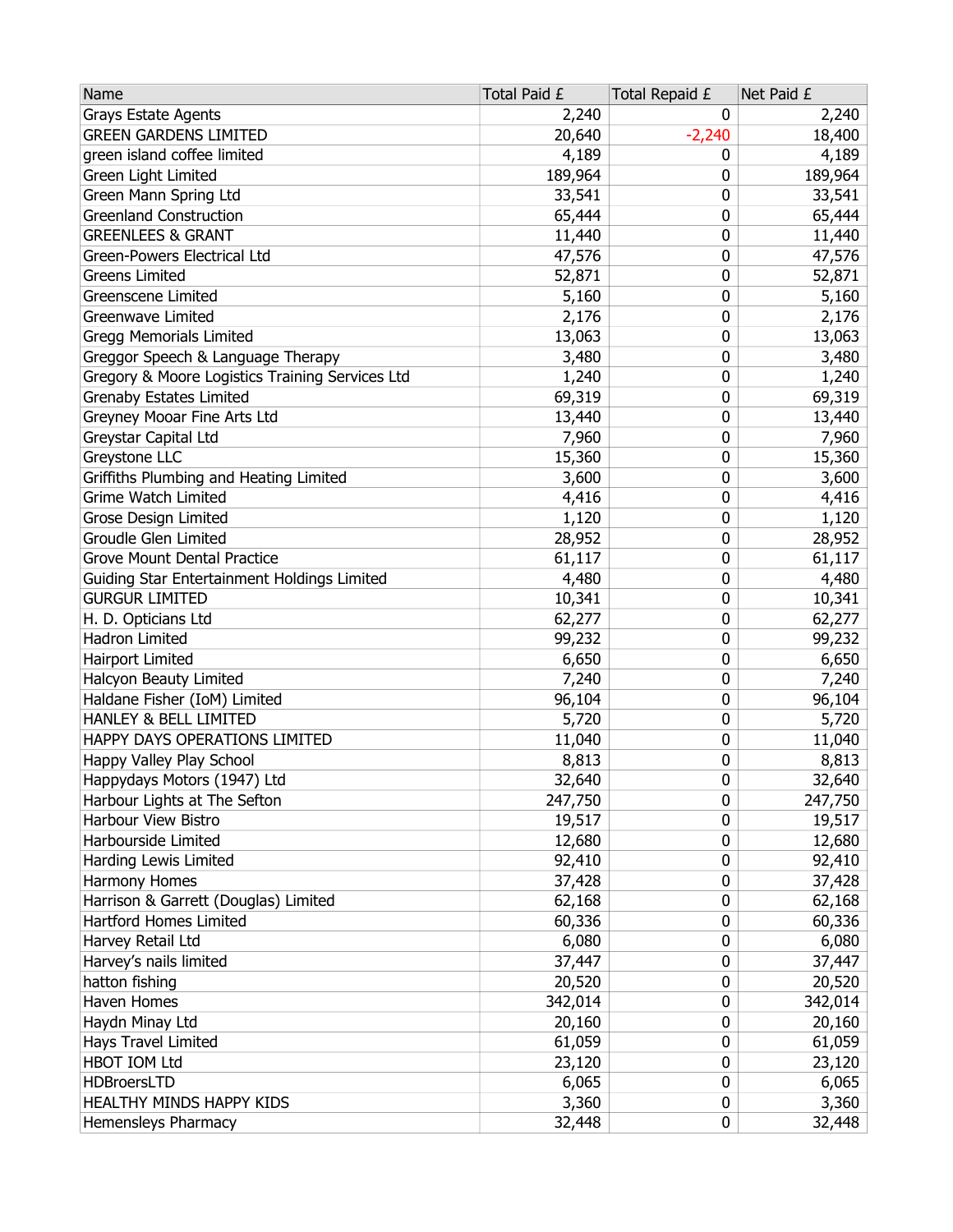| Name                                | Total Paid £ | Total Repaid £ | Net Paid £ |
|-------------------------------------|--------------|----------------|------------|
| Henson Ceramics Limited             | 38,968       | 0              | 38,968     |
| <b>HERON &amp; BREARLEY</b>         | 1,009,032    | 0              | 1,009,032  |
| Hersham Electrical Engineers Ltd    | 21,280       | 0              | 21,280     |
| Hesketh Holdings                    | 34,854       | 0              | 34,854     |
| Hesketh Investments Ltd             | 13,352       | 0              | 13,352     |
| Highclere Ltd                       | 16,640       | 0              | 16,640     |
| Highway Express Limited             | 55,016       | 0              | 55,016     |
| Hire Me! Limited                    | 2,656        | $-800$         | 1,856      |
| <b>HMW Port Services</b>            | 30,240       | 0              | 30,240     |
| Holmeside Limited                   | 1,656        | 0              | 1,656      |
| Home Build Solutions Limited        | 3,600        | 0              | 3,600      |
| Home Intelligence Limited           | 11,560       | 0              | 11,560     |
| Home Run Pizza Ltd                  | 24,386       | 0              | 24,386     |
| Honeycomb Limited                   | 10,160       | 0              | 10,160     |
| HOPE HOME CARE LTD                  | 32,320       | 0              | 32,320     |
| Hopes & Dreams Limited              | 385,192      | 0              | 385,192    |
| Horizon Scaffolding Limited         | 23,280       | 0              | 23,280     |
| Horizons Independent Social Work    | 5,792        | 0              | 5,792      |
| Horncastle Thomas Limited           | 14,771       | $-520$         | 14,251     |
| <b>Hospice Care</b>                 | 887,133      | 0              | 887,133    |
| Hot Rocks Ltd                       | 6,496        | 0              | 6,496      |
| Hounds Hydro Limited                | 16,671       | 0              | 16,671     |
| Howard Inns Limited                 | 78,429       | 0              | 78,429     |
| <b>Howcroft Services Ltd</b>        | 4,320        | 0              | 4,320      |
| Howland Plumbing                    | 8,763        | 0              | 8,763      |
| <b>HRBC Ltd</b>                     | 12,576       | 0              | 12,576     |
| <b>HRISTOFF LIMITED</b>             | 3,360        | $-1,120$       | 2,240      |
| HSS HIRE SERVICE GROUP LIMITED      | 13,440       | 0              | 13,440     |
| <b>Hughes Construction Limited</b>  | 3,480        | 0              | 3,480      |
| Human Synergistics/UK Limited       | 48,594       | 0              | 48,594     |
| HUNTER HOLDINGS LIMITED             | 16,427       | 0              | 16,427     |
| Hunterson Ltd                       | 2,240        | 0              | 2,240      |
| Hutchinson Construction             | 24,520       | 0              | 24,520     |
| Hydro Hotel (1977) Ltd              | 211,499      | 0              | 211,499    |
| Hydro-Pro Limited                   | 42,800       | 0              | 42,800     |
| Hydrotec Plumbing & Heating Ltd     | 9,200        | 0              | 9,200      |
| Hygiene Life Ltd                    | 6,720        | 0              | 6,720      |
| I Love Kebab                        | 45,920       | $-320$         | 45,600     |
| I.O.M. Chinese Medicine Ltd         | 16,160       | 0              | 16,160     |
| Ian Barnes Stone Masonry Limited    | 1,240        | 0              | 1,240      |
| Ian Colquitt Electrical             | 15,935       | 0              | 15,935     |
| Ian Corlett Services (T/A Liftmann) | 39,846       | 0              | 39,846     |
| IAN RIGBY DENTISTRY                 | 30,889       | 0              | 30,889     |
| <b>ICR Retail Systems</b>           | 11,440       | 0              | 11,440     |
| <b>Ideal Home Limited</b>           | 3,040        | 0              | 3,040      |
| Ignite Accounting Ltd               | 6,960        | 0              | 6,960      |
| im1 car centre                      | 32,304       | 0              | 32,304     |
| Image Matters Itd                   | 63,910       | 0              | 63,910     |
| In Vogue Kitchens Limited           | 3,480        | 0              | 3,480      |
| Inca Ltd                            | 20,502       | 0              | 20,502     |
| <b>Independent Medical Services</b> | 14,646       | 0              | 14,646     |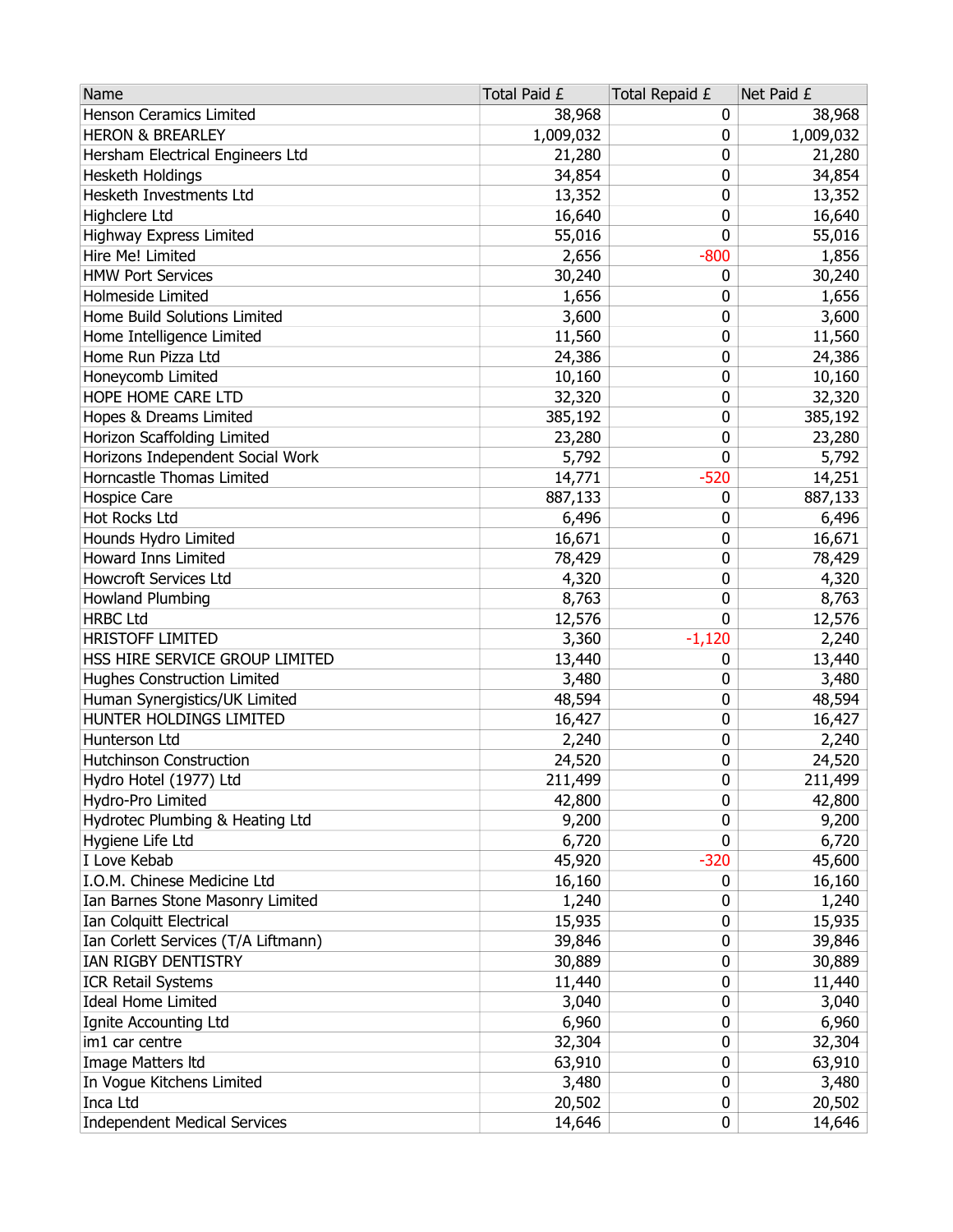| Name                                             | Total Paid £ | Total Repaid £ | Net Paid £ |
|--------------------------------------------------|--------------|----------------|------------|
| Industrial & Domestic Heating & Plumbing Limited | 58,520       | $-5,600$       | 52,920     |
| Infinity Dental & Beauty Spa                     | 7,488        | 0              | 7,488      |
| Infinity Language Services Limited               | 9,200        | 0              | 9,200      |
| <b>Infront Systems Ltd</b>                       | 4,720        | 0              | 4,720      |
| <b>INGEAR CAR SALES LTD</b>                      | 4,160        | 0              | 4,160      |
| Ink Me Tattoo Studio                             | 5,440        | 0              | 5,440      |
| Inner Alchemy                                    | 4,720        | 0              | 4,720      |
| <b>Integrated Office Machines Limited</b>        | 46,000       | 0              | 46,000     |
| <b>Intelligent Installations Limited</b>         | 13,920       | 0              | 13,920     |
| <b>International Distribution Limited</b>        | 22,548       | 0              | 22,548     |
| <b>Invescom Limited</b>                          | 4,480        | 0              | 4,480      |
| <b>Investico Management</b>                      | 43,038       | 0              | 43,038     |
| Invicta Accounting Limited                       | 9,700        | 0              | 9,700      |
| IOM Kitchens.com Limited                         | 4,480        | 0              | 4,480      |
| <b>IOM Therapy Services</b>                      | 1,448        | 0              | 1,448      |
| IOM Trade Windows - Regal Aluminium              | 17,920       | 0              | 17,920     |
| <b>IOMinvest</b>                                 | 174,212      | 0              | 174,212    |
| <b>IPS Administration Limited</b>                | 156,520      | 0              | 156,520    |
| IRISH SEA DIVING AND MARINE SERVICES LIMITED     | 16,160       | 0              | 16,160     |
| Island Aggregates Limited                        | 63,440       | $-63,440$      | 0          |
| <b>Island Autos Limited</b>                      | 3,360        | 0              | 3,360      |
| Island Catering & Heating Engineers Limited      | 3,290        | 0              | 3,290      |
| <b>Island Cement Limited</b>                     | 2,352        | 0              | 2,352      |
| Island Civils & Plant Limited                    | 58,866       | 0              | 58,866     |
| <b>Island Cleaners Limited</b>                   | 50,594       | 0              | 50,594     |
| Island coins limited                             | 3,080        | 0              | 3,080      |
| Island Cottage Care Limited                      | 3,290        | 0              | 3,290      |
| Island Dental Management Ltd                     | 11,579       | 0              | 11,579     |
| Island Design Limited                            | 15,272       | 0              | 15,272     |
| Island Drainage & Groundwork                     | 384,540      | 0              | 384,540    |
| <b>Island Escapes Ltd</b>                        | 9,940        | 0              | 9,940      |
| <b>Island Exhaust Systems</b>                    | 86,000       | 0              | 86,000     |
| <b>Island Express Limited</b>                    | 42,792       | 0              | 42,792     |
| <b>ISLAND HEARING LIMITED</b>                    | 13,371       | 0              | 13,371     |
| <b>Island Insulation Limited</b>                 | 1,240        | 0              | 1,240      |
| Island Joinery and Manufacturers                 | 5,720        | 0              | 5,720      |
| Island Land-Based Services Limited               | 11,560       | 0              | 11,560     |
| island landscape                                 | 35,000       | 0              | 35,000     |
| <b>Island Optics Limited</b>                     | 121,151      | $-10,800$      | 110,351    |
| Island Psychology by Dr Beth Godwin              | 3,480        | 0              | 3,480      |
| <b>ISLAND SEAFARE LIMITED</b>                    | 24,000       | 0              | 24,000     |
| ISLAND SHELLFISH PROCESSING LIMITED              | 87,605       | 0              | 87,605     |
| <b>Island Taxis Limited</b>                      | 28,200       | 0              | 28,200     |
| Island Timber & Building Materials               | 36,943       | 0              | 36,943     |
| Island Tree & Landscaping Services Ltd           | 11,001       | 0              | 11,001     |
| Island Weight Loss Centre                        | 3,920        | 0              | 3,920      |
| Isle Learn Limited                               | 14,055       | 0              | 14,055     |
| Isle of Man Advertising and PR                   | 79,384       | 0              | 79,384     |
| Isle of Man Cargo Handling Limited               | 4,480        | 0              | 4,480      |
| Isle of Man Event Services                       | 73,440       | 0              | 73,440     |
| Isle of Man Football Association                 | 14,294       | 0              | 14,294     |
|                                                  |              |                |            |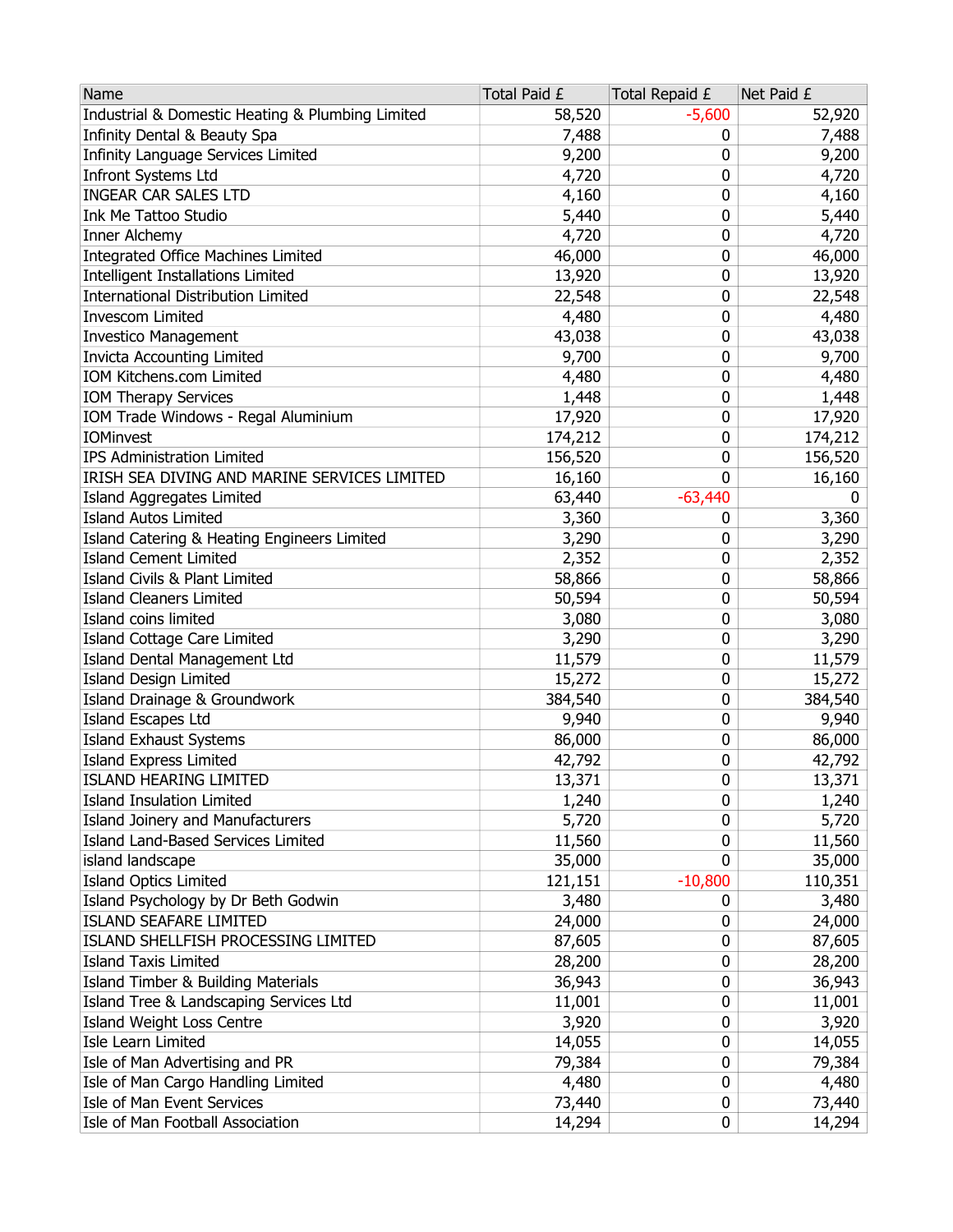| Name                                                 | Total Paid £ | Total Repaid £ | Net Paid £      |
|------------------------------------------------------|--------------|----------------|-----------------|
| Isle of Man Hearing Solutions                        | 23,962       | 0              | 23,962          |
| Isle of Man Home of rest for old Horses              | 6,720        | 0              | 6,720           |
| Isle of Man Motor Museum Limited                     | 52,278       | 0              | 52,278          |
| ISLE OF MAN MOTORCYCLE ADVENTURES LIMITED            | 10,440       | 0              | 10,440          |
| Isle of Man Newspapers                               | 246,748      | 0              | 246,748         |
| ISLE OF MAN ORTHODONTICS LIMITED                     | 12,327       | 0              | 12,327          |
| ISLE OF MAN RENT A CAR                               | 25,944       | 0              | 25,944          |
| Isle of Man Rugby Limited                            | 9,320        | 0              | 9,320           |
| Isle of Man Seafood Products Limited                 | 459,422      | 0              | 459,422         |
| Isle of Man Southern District Agricultural Society   | 3,552        | 0              | 3,552           |
| Isle of Man Vagabonds RUFC Limited                   | 9,200        | 0              | 9,200           |
| Isle of Man Visionplus Ltd                           | 112,367      | 0              | 112,367         |
| Isle of Man Yacht Club                               | 6,334        | 0              | 6,334           |
| Isle of Play                                         | 12,960       | 0              | 12,960          |
| ISO QA Isle of Man Limited                           | 20,160       | 0              | 20,160          |
| issima Itd                                           | 24,963       | 0              | 24,963          |
| Itchyfeet Recruitment Agency (Isle of Man) Limited   | 75,731       | 0              | 75,731          |
| J & M Building Solutions Limited                     | 9,440        | 0              | 9,440           |
| J A Grimshaw Joinery Services Limited                | 6,840        | 0              | 6,840           |
| J A McCulloch Limited                                | 9,728        | 0              | 9,728           |
| J A McKinlay Ltd                                     | 5,440        | 0              | 5,440           |
| J Clawson Ltd                                        | 148,856      | 0              | 148,856         |
| J CLAWSON SCAFFOLDING LTD                            | 8,970        | 0              | 8,970           |
| J CROOK ROOFING LTD                                  | 11,200       | 0              | 11,200          |
| J D Faulkner Ltd                                     | 35,907       | 0              | 35,907          |
| J D Heating & Plumbing Services Ltd                  | 8,080        | 0              | 8,080           |
| J D Landscapes Ltd                                   | 26,850       | 0              | 26,850          |
| J Darbyshire Limited                                 | 15,981       | 0              | 15,981          |
| J F ELECTRICAL LIMITED                               | 17,280       | 0              | 17,280          |
| J Graham Ltd                                         | 55,486       | 0              | 55,486          |
| J J Limited                                          | 2,980        | 0              | 2,980           |
| J Kruger Bathrooms and Tiling Ltd                    | 3,600        | 0              | 3,600           |
| J M Electrical Limited                               | 8,080        | 0              | 8,080           |
|                                                      | 7,960        | 0              |                 |
| J M F Carpentry & Joinery Ltd<br>J O'Rourke Plumbing | 12,149       | 0              | 7,960<br>12,149 |
| J PAGE JOINERY LTD                                   | 1,240        | 0              | 1,240           |
| J QUALTROUGH & CO LTD                                |              | 0              |                 |
| J R Hinchliffe PLumbing and Heating Ltd              | 133,762      | 0              | 133,762         |
|                                                      | 3,480        |                | 3,480           |
| J R RILEY LIMITED                                    | 138,034      | 0              | 138,034         |
| J T PSYCHOLOGICAL CONSULTANCY SERVICES LIMITED       | 8,080        | 0              | 8,080           |
| J T SKILLICORN LTD                                   | 16,416       | 0              | 16,416          |
| J W Kneen & Son Ltd                                  | 31,200       | 0              | 31,200          |
| J W Welding Ltd                                      | 63,195       | 0              | 63,195          |
| <b>J&amp;J Building Contractors Ltd</b>              | 15,483       | 0              | 15,483          |
| J.A.K. Ltd trading as Jaks Bar & Smokehouse          | 211,413      | 0              | 211,413         |
| J.Kaneen Limited                                     | 11,440       | 0              | 11,440          |
| J.L.R. Plumbing & Heating Limited                    | 4,298        | 0              | 4,298           |
| jabba limited                                        | 20,440       | 0              | 20,440          |
| <b>JAC Distribution Ltd</b>                          | 117,127      | 0              | 117,127         |
| jack faragher                                        | 7,960        | 0              | 7,960           |
| Jacksons (Isle of Man) 2015 Limited                  | 473,192      | 0              | 473,192         |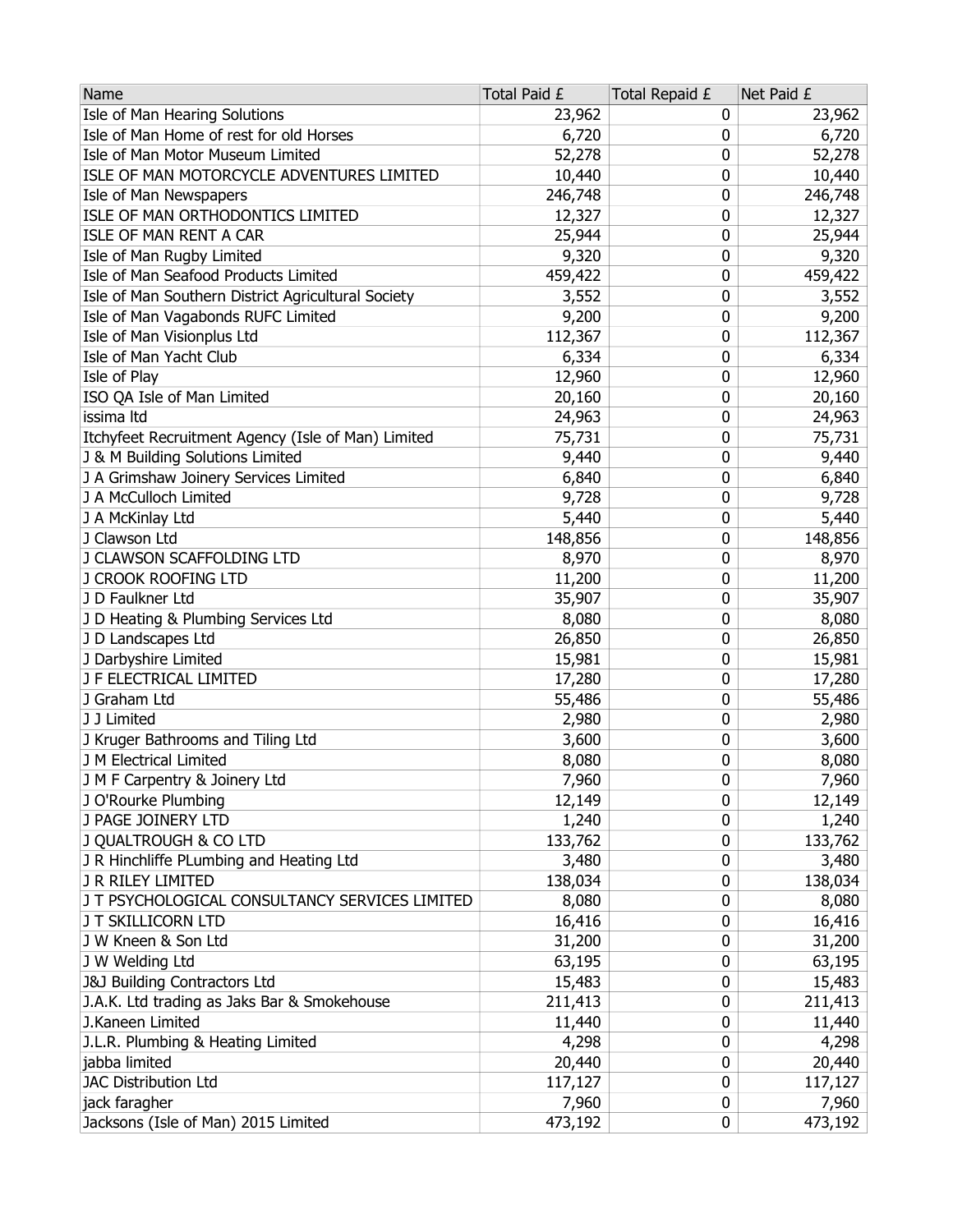| Jackson's Engineering Merchants Limited<br>18,000<br>0<br>18,000<br>Jacob Limited<br>11,440<br>11,440<br>0<br>23,441<br>23,441<br>Jade Harbour Ltd<br>0<br>Jagger Electrical Limited<br>2,360<br>0<br>2,360<br>Jakal Construction Limited<br>7,080<br>7,080<br>0<br>Jake Clague Vehicle Servicing and Repairs Limited<br>0<br>10,309<br>10,309<br>James Caine LTD<br>54,978<br>54,978<br>0<br>James Clarke Plumbing & Heating Services Limited<br>0<br>8,960<br>8,960<br>James Coulter<br>9,200<br>9,200<br>0<br>James McDonald Groundworks<br>4,600<br>4,600<br>0<br>36,387<br>0<br>Jamie's Removals Limited<br>36,387<br>Jamieson Utility Services Limited<br>38,480<br>0<br>38,480<br>Jane Callow<br>54,176<br>0<br>54,176<br>Jane Cowley Physiotherapy Ltd<br>7,120<br>0<br>7,120<br>Janet Jordan-Canty t/a Domestic Goddess of Mann<br>48,754<br>0<br>48,754<br>JASON BULLIMENT JOINERY & CONSTRUCTION<br>34,560<br>34,560<br>0<br><b>JASON GRIFFITHS MOTORCYCLES LIMITED</b><br>20,160<br>20,160<br>0<br>Java Express Ltd<br>34,320<br>0<br>34,320<br>Jay Wood Plastering<br>10,320<br>0<br>10,320<br>JB fire safety<br>2,073<br>0<br>2,073<br>JBC Building Maintenance Limited<br>24,696<br>24,696<br>0<br>JC Fargher 1985 Ltd<br>2,958<br>2,958<br>0<br>9,912<br>JC Joinery Limited<br>9,912<br>0<br><b>JCCTS Limited</b><br>7,840<br>0<br>7,840<br><b>JCK Limited</b><br>346,399<br>0<br>346,399<br>JDM Building services Limited<br>0<br>3,600<br>3,600<br><b>JDM Itd</b><br>3,744<br>0<br>3,744<br>JDW Engineeering Ltd<br>30,811<br>30,811<br>0<br>Jelly Beans Nursery Limited<br>22,188<br>0<br>22,188<br>Jet Centre Ltd<br>51,043<br>0<br>51,043<br>Jigsaw Consulting Limited<br>0<br>2,360<br>2,360<br>Jim Bentham Ltd<br>5,720<br>5,720<br>0<br>Jimes Limited<br>38,658<br>0<br>38,658<br>0<br>15,584<br>15,584<br>JJ Radcliffe<br>2,240<br>0<br>2,240<br><b>JKR Limited</b><br>3,170<br><b>JLM Limited</b><br>3,170<br>0<br><b>JM Manx Limited</b><br>0<br>2,360<br>2,360<br>JM Teare & Son Ltd<br>1,240<br>1,240<br>0<br>JMC68 Limited<br>1,632<br>1,632<br>0<br>JNC INTERIOR DESIGN LTD<br>13,920<br>13,920<br>0<br>Joans Wools & Crafts<br>11,533<br>0<br>11,533<br>Joe Doyle Plumbing & Heating Limited<br>5,720<br>0<br>5,720<br>JOE JENNINGS IOM LTD<br>77,194<br>77,194<br>0<br>Joe Wood Tree & Garden Services LTD<br>0<br>23,240<br>23,240<br>John Cain Haulage & Tarmac Contractors Limited<br>1,240<br>0<br>1,240<br>John Skelton Painting & Decorating<br>4,480<br>4,480<br>0<br>Jones Services Limited<br>52,960<br>0<br>52,960<br>Jonny Kelly Services Limited<br>0<br>2,360<br>2,360<br>Jon's Country Ironwork Ltd<br>4,720<br>0<br>4,720<br>Joseph Bucknall Limited<br>28,932<br>28,932<br>0 | Name          | Total Paid £ | Total Repaid £ | Net Paid £ |
|-------------------------------------------------------------------------------------------------------------------------------------------------------------------------------------------------------------------------------------------------------------------------------------------------------------------------------------------------------------------------------------------------------------------------------------------------------------------------------------------------------------------------------------------------------------------------------------------------------------------------------------------------------------------------------------------------------------------------------------------------------------------------------------------------------------------------------------------------------------------------------------------------------------------------------------------------------------------------------------------------------------------------------------------------------------------------------------------------------------------------------------------------------------------------------------------------------------------------------------------------------------------------------------------------------------------------------------------------------------------------------------------------------------------------------------------------------------------------------------------------------------------------------------------------------------------------------------------------------------------------------------------------------------------------------------------------------------------------------------------------------------------------------------------------------------------------------------------------------------------------------------------------------------------------------------------------------------------------------------------------------------------------------------------------------------------------------------------------------------------------------------------------------------------------------------------------------------------------------------------------------------------------------------------------------------------------------------------------------------------------------------------------------------------------------------------------------------------------------------------------------------------------------------------------------------------------------------------------------------------------------------------------------------------------------------------------------------------------------|---------------|--------------|----------------|------------|
|                                                                                                                                                                                                                                                                                                                                                                                                                                                                                                                                                                                                                                                                                                                                                                                                                                                                                                                                                                                                                                                                                                                                                                                                                                                                                                                                                                                                                                                                                                                                                                                                                                                                                                                                                                                                                                                                                                                                                                                                                                                                                                                                                                                                                                                                                                                                                                                                                                                                                                                                                                                                                                                                                                                               |               |              |                |            |
|                                                                                                                                                                                                                                                                                                                                                                                                                                                                                                                                                                                                                                                                                                                                                                                                                                                                                                                                                                                                                                                                                                                                                                                                                                                                                                                                                                                                                                                                                                                                                                                                                                                                                                                                                                                                                                                                                                                                                                                                                                                                                                                                                                                                                                                                                                                                                                                                                                                                                                                                                                                                                                                                                                                               |               |              |                |            |
|                                                                                                                                                                                                                                                                                                                                                                                                                                                                                                                                                                                                                                                                                                                                                                                                                                                                                                                                                                                                                                                                                                                                                                                                                                                                                                                                                                                                                                                                                                                                                                                                                                                                                                                                                                                                                                                                                                                                                                                                                                                                                                                                                                                                                                                                                                                                                                                                                                                                                                                                                                                                                                                                                                                               |               |              |                |            |
|                                                                                                                                                                                                                                                                                                                                                                                                                                                                                                                                                                                                                                                                                                                                                                                                                                                                                                                                                                                                                                                                                                                                                                                                                                                                                                                                                                                                                                                                                                                                                                                                                                                                                                                                                                                                                                                                                                                                                                                                                                                                                                                                                                                                                                                                                                                                                                                                                                                                                                                                                                                                                                                                                                                               |               |              |                |            |
|                                                                                                                                                                                                                                                                                                                                                                                                                                                                                                                                                                                                                                                                                                                                                                                                                                                                                                                                                                                                                                                                                                                                                                                                                                                                                                                                                                                                                                                                                                                                                                                                                                                                                                                                                                                                                                                                                                                                                                                                                                                                                                                                                                                                                                                                                                                                                                                                                                                                                                                                                                                                                                                                                                                               |               |              |                |            |
|                                                                                                                                                                                                                                                                                                                                                                                                                                                                                                                                                                                                                                                                                                                                                                                                                                                                                                                                                                                                                                                                                                                                                                                                                                                                                                                                                                                                                                                                                                                                                                                                                                                                                                                                                                                                                                                                                                                                                                                                                                                                                                                                                                                                                                                                                                                                                                                                                                                                                                                                                                                                                                                                                                                               |               |              |                |            |
|                                                                                                                                                                                                                                                                                                                                                                                                                                                                                                                                                                                                                                                                                                                                                                                                                                                                                                                                                                                                                                                                                                                                                                                                                                                                                                                                                                                                                                                                                                                                                                                                                                                                                                                                                                                                                                                                                                                                                                                                                                                                                                                                                                                                                                                                                                                                                                                                                                                                                                                                                                                                                                                                                                                               |               |              |                |            |
|                                                                                                                                                                                                                                                                                                                                                                                                                                                                                                                                                                                                                                                                                                                                                                                                                                                                                                                                                                                                                                                                                                                                                                                                                                                                                                                                                                                                                                                                                                                                                                                                                                                                                                                                                                                                                                                                                                                                                                                                                                                                                                                                                                                                                                                                                                                                                                                                                                                                                                                                                                                                                                                                                                                               |               |              |                |            |
|                                                                                                                                                                                                                                                                                                                                                                                                                                                                                                                                                                                                                                                                                                                                                                                                                                                                                                                                                                                                                                                                                                                                                                                                                                                                                                                                                                                                                                                                                                                                                                                                                                                                                                                                                                                                                                                                                                                                                                                                                                                                                                                                                                                                                                                                                                                                                                                                                                                                                                                                                                                                                                                                                                                               |               |              |                |            |
|                                                                                                                                                                                                                                                                                                                                                                                                                                                                                                                                                                                                                                                                                                                                                                                                                                                                                                                                                                                                                                                                                                                                                                                                                                                                                                                                                                                                                                                                                                                                                                                                                                                                                                                                                                                                                                                                                                                                                                                                                                                                                                                                                                                                                                                                                                                                                                                                                                                                                                                                                                                                                                                                                                                               |               |              |                |            |
|                                                                                                                                                                                                                                                                                                                                                                                                                                                                                                                                                                                                                                                                                                                                                                                                                                                                                                                                                                                                                                                                                                                                                                                                                                                                                                                                                                                                                                                                                                                                                                                                                                                                                                                                                                                                                                                                                                                                                                                                                                                                                                                                                                                                                                                                                                                                                                                                                                                                                                                                                                                                                                                                                                                               |               |              |                |            |
|                                                                                                                                                                                                                                                                                                                                                                                                                                                                                                                                                                                                                                                                                                                                                                                                                                                                                                                                                                                                                                                                                                                                                                                                                                                                                                                                                                                                                                                                                                                                                                                                                                                                                                                                                                                                                                                                                                                                                                                                                                                                                                                                                                                                                                                                                                                                                                                                                                                                                                                                                                                                                                                                                                                               |               |              |                |            |
|                                                                                                                                                                                                                                                                                                                                                                                                                                                                                                                                                                                                                                                                                                                                                                                                                                                                                                                                                                                                                                                                                                                                                                                                                                                                                                                                                                                                                                                                                                                                                                                                                                                                                                                                                                                                                                                                                                                                                                                                                                                                                                                                                                                                                                                                                                                                                                                                                                                                                                                                                                                                                                                                                                                               |               |              |                |            |
|                                                                                                                                                                                                                                                                                                                                                                                                                                                                                                                                                                                                                                                                                                                                                                                                                                                                                                                                                                                                                                                                                                                                                                                                                                                                                                                                                                                                                                                                                                                                                                                                                                                                                                                                                                                                                                                                                                                                                                                                                                                                                                                                                                                                                                                                                                                                                                                                                                                                                                                                                                                                                                                                                                                               |               |              |                |            |
|                                                                                                                                                                                                                                                                                                                                                                                                                                                                                                                                                                                                                                                                                                                                                                                                                                                                                                                                                                                                                                                                                                                                                                                                                                                                                                                                                                                                                                                                                                                                                                                                                                                                                                                                                                                                                                                                                                                                                                                                                                                                                                                                                                                                                                                                                                                                                                                                                                                                                                                                                                                                                                                                                                                               |               |              |                |            |
|                                                                                                                                                                                                                                                                                                                                                                                                                                                                                                                                                                                                                                                                                                                                                                                                                                                                                                                                                                                                                                                                                                                                                                                                                                                                                                                                                                                                                                                                                                                                                                                                                                                                                                                                                                                                                                                                                                                                                                                                                                                                                                                                                                                                                                                                                                                                                                                                                                                                                                                                                                                                                                                                                                                               |               |              |                |            |
|                                                                                                                                                                                                                                                                                                                                                                                                                                                                                                                                                                                                                                                                                                                                                                                                                                                                                                                                                                                                                                                                                                                                                                                                                                                                                                                                                                                                                                                                                                                                                                                                                                                                                                                                                                                                                                                                                                                                                                                                                                                                                                                                                                                                                                                                                                                                                                                                                                                                                                                                                                                                                                                                                                                               |               |              |                |            |
|                                                                                                                                                                                                                                                                                                                                                                                                                                                                                                                                                                                                                                                                                                                                                                                                                                                                                                                                                                                                                                                                                                                                                                                                                                                                                                                                                                                                                                                                                                                                                                                                                                                                                                                                                                                                                                                                                                                                                                                                                                                                                                                                                                                                                                                                                                                                                                                                                                                                                                                                                                                                                                                                                                                               |               |              |                |            |
|                                                                                                                                                                                                                                                                                                                                                                                                                                                                                                                                                                                                                                                                                                                                                                                                                                                                                                                                                                                                                                                                                                                                                                                                                                                                                                                                                                                                                                                                                                                                                                                                                                                                                                                                                                                                                                                                                                                                                                                                                                                                                                                                                                                                                                                                                                                                                                                                                                                                                                                                                                                                                                                                                                                               |               |              |                |            |
|                                                                                                                                                                                                                                                                                                                                                                                                                                                                                                                                                                                                                                                                                                                                                                                                                                                                                                                                                                                                                                                                                                                                                                                                                                                                                                                                                                                                                                                                                                                                                                                                                                                                                                                                                                                                                                                                                                                                                                                                                                                                                                                                                                                                                                                                                                                                                                                                                                                                                                                                                                                                                                                                                                                               |               |              |                |            |
|                                                                                                                                                                                                                                                                                                                                                                                                                                                                                                                                                                                                                                                                                                                                                                                                                                                                                                                                                                                                                                                                                                                                                                                                                                                                                                                                                                                                                                                                                                                                                                                                                                                                                                                                                                                                                                                                                                                                                                                                                                                                                                                                                                                                                                                                                                                                                                                                                                                                                                                                                                                                                                                                                                                               |               |              |                |            |
|                                                                                                                                                                                                                                                                                                                                                                                                                                                                                                                                                                                                                                                                                                                                                                                                                                                                                                                                                                                                                                                                                                                                                                                                                                                                                                                                                                                                                                                                                                                                                                                                                                                                                                                                                                                                                                                                                                                                                                                                                                                                                                                                                                                                                                                                                                                                                                                                                                                                                                                                                                                                                                                                                                                               |               |              |                |            |
|                                                                                                                                                                                                                                                                                                                                                                                                                                                                                                                                                                                                                                                                                                                                                                                                                                                                                                                                                                                                                                                                                                                                                                                                                                                                                                                                                                                                                                                                                                                                                                                                                                                                                                                                                                                                                                                                                                                                                                                                                                                                                                                                                                                                                                                                                                                                                                                                                                                                                                                                                                                                                                                                                                                               |               |              |                |            |
|                                                                                                                                                                                                                                                                                                                                                                                                                                                                                                                                                                                                                                                                                                                                                                                                                                                                                                                                                                                                                                                                                                                                                                                                                                                                                                                                                                                                                                                                                                                                                                                                                                                                                                                                                                                                                                                                                                                                                                                                                                                                                                                                                                                                                                                                                                                                                                                                                                                                                                                                                                                                                                                                                                                               |               |              |                |            |
|                                                                                                                                                                                                                                                                                                                                                                                                                                                                                                                                                                                                                                                                                                                                                                                                                                                                                                                                                                                                                                                                                                                                                                                                                                                                                                                                                                                                                                                                                                                                                                                                                                                                                                                                                                                                                                                                                                                                                                                                                                                                                                                                                                                                                                                                                                                                                                                                                                                                                                                                                                                                                                                                                                                               |               |              |                |            |
|                                                                                                                                                                                                                                                                                                                                                                                                                                                                                                                                                                                                                                                                                                                                                                                                                                                                                                                                                                                                                                                                                                                                                                                                                                                                                                                                                                                                                                                                                                                                                                                                                                                                                                                                                                                                                                                                                                                                                                                                                                                                                                                                                                                                                                                                                                                                                                                                                                                                                                                                                                                                                                                                                                                               |               |              |                |            |
|                                                                                                                                                                                                                                                                                                                                                                                                                                                                                                                                                                                                                                                                                                                                                                                                                                                                                                                                                                                                                                                                                                                                                                                                                                                                                                                                                                                                                                                                                                                                                                                                                                                                                                                                                                                                                                                                                                                                                                                                                                                                                                                                                                                                                                                                                                                                                                                                                                                                                                                                                                                                                                                                                                                               |               |              |                |            |
|                                                                                                                                                                                                                                                                                                                                                                                                                                                                                                                                                                                                                                                                                                                                                                                                                                                                                                                                                                                                                                                                                                                                                                                                                                                                                                                                                                                                                                                                                                                                                                                                                                                                                                                                                                                                                                                                                                                                                                                                                                                                                                                                                                                                                                                                                                                                                                                                                                                                                                                                                                                                                                                                                                                               |               |              |                |            |
|                                                                                                                                                                                                                                                                                                                                                                                                                                                                                                                                                                                                                                                                                                                                                                                                                                                                                                                                                                                                                                                                                                                                                                                                                                                                                                                                                                                                                                                                                                                                                                                                                                                                                                                                                                                                                                                                                                                                                                                                                                                                                                                                                                                                                                                                                                                                                                                                                                                                                                                                                                                                                                                                                                                               |               |              |                |            |
|                                                                                                                                                                                                                                                                                                                                                                                                                                                                                                                                                                                                                                                                                                                                                                                                                                                                                                                                                                                                                                                                                                                                                                                                                                                                                                                                                                                                                                                                                                                                                                                                                                                                                                                                                                                                                                                                                                                                                                                                                                                                                                                                                                                                                                                                                                                                                                                                                                                                                                                                                                                                                                                                                                                               |               |              |                |            |
|                                                                                                                                                                                                                                                                                                                                                                                                                                                                                                                                                                                                                                                                                                                                                                                                                                                                                                                                                                                                                                                                                                                                                                                                                                                                                                                                                                                                                                                                                                                                                                                                                                                                                                                                                                                                                                                                                                                                                                                                                                                                                                                                                                                                                                                                                                                                                                                                                                                                                                                                                                                                                                                                                                                               |               |              |                |            |
|                                                                                                                                                                                                                                                                                                                                                                                                                                                                                                                                                                                                                                                                                                                                                                                                                                                                                                                                                                                                                                                                                                                                                                                                                                                                                                                                                                                                                                                                                                                                                                                                                                                                                                                                                                                                                                                                                                                                                                                                                                                                                                                                                                                                                                                                                                                                                                                                                                                                                                                                                                                                                                                                                                                               |               |              |                |            |
|                                                                                                                                                                                                                                                                                                                                                                                                                                                                                                                                                                                                                                                                                                                                                                                                                                                                                                                                                                                                                                                                                                                                                                                                                                                                                                                                                                                                                                                                                                                                                                                                                                                                                                                                                                                                                                                                                                                                                                                                                                                                                                                                                                                                                                                                                                                                                                                                                                                                                                                                                                                                                                                                                                                               |               |              |                |            |
|                                                                                                                                                                                                                                                                                                                                                                                                                                                                                                                                                                                                                                                                                                                                                                                                                                                                                                                                                                                                                                                                                                                                                                                                                                                                                                                                                                                                                                                                                                                                                                                                                                                                                                                                                                                                                                                                                                                                                                                                                                                                                                                                                                                                                                                                                                                                                                                                                                                                                                                                                                                                                                                                                                                               |               |              |                |            |
|                                                                                                                                                                                                                                                                                                                                                                                                                                                                                                                                                                                                                                                                                                                                                                                                                                                                                                                                                                                                                                                                                                                                                                                                                                                                                                                                                                                                                                                                                                                                                                                                                                                                                                                                                                                                                                                                                                                                                                                                                                                                                                                                                                                                                                                                                                                                                                                                                                                                                                                                                                                                                                                                                                                               |               |              |                |            |
|                                                                                                                                                                                                                                                                                                                                                                                                                                                                                                                                                                                                                                                                                                                                                                                                                                                                                                                                                                                                                                                                                                                                                                                                                                                                                                                                                                                                                                                                                                                                                                                                                                                                                                                                                                                                                                                                                                                                                                                                                                                                                                                                                                                                                                                                                                                                                                                                                                                                                                                                                                                                                                                                                                                               |               |              |                |            |
|                                                                                                                                                                                                                                                                                                                                                                                                                                                                                                                                                                                                                                                                                                                                                                                                                                                                                                                                                                                                                                                                                                                                                                                                                                                                                                                                                                                                                                                                                                                                                                                                                                                                                                                                                                                                                                                                                                                                                                                                                                                                                                                                                                                                                                                                                                                                                                                                                                                                                                                                                                                                                                                                                                                               |               |              |                |            |
|                                                                                                                                                                                                                                                                                                                                                                                                                                                                                                                                                                                                                                                                                                                                                                                                                                                                                                                                                                                                                                                                                                                                                                                                                                                                                                                                                                                                                                                                                                                                                                                                                                                                                                                                                                                                                                                                                                                                                                                                                                                                                                                                                                                                                                                                                                                                                                                                                                                                                                                                                                                                                                                                                                                               |               |              |                |            |
|                                                                                                                                                                                                                                                                                                                                                                                                                                                                                                                                                                                                                                                                                                                                                                                                                                                                                                                                                                                                                                                                                                                                                                                                                                                                                                                                                                                                                                                                                                                                                                                                                                                                                                                                                                                                                                                                                                                                                                                                                                                                                                                                                                                                                                                                                                                                                                                                                                                                                                                                                                                                                                                                                                                               |               |              |                |            |
|                                                                                                                                                                                                                                                                                                                                                                                                                                                                                                                                                                                                                                                                                                                                                                                                                                                                                                                                                                                                                                                                                                                                                                                                                                                                                                                                                                                                                                                                                                                                                                                                                                                                                                                                                                                                                                                                                                                                                                                                                                                                                                                                                                                                                                                                                                                                                                                                                                                                                                                                                                                                                                                                                                                               |               |              |                |            |
|                                                                                                                                                                                                                                                                                                                                                                                                                                                                                                                                                                                                                                                                                                                                                                                                                                                                                                                                                                                                                                                                                                                                                                                                                                                                                                                                                                                                                                                                                                                                                                                                                                                                                                                                                                                                                                                                                                                                                                                                                                                                                                                                                                                                                                                                                                                                                                                                                                                                                                                                                                                                                                                                                                                               |               |              |                |            |
|                                                                                                                                                                                                                                                                                                                                                                                                                                                                                                                                                                                                                                                                                                                                                                                                                                                                                                                                                                                                                                                                                                                                                                                                                                                                                                                                                                                                                                                                                                                                                                                                                                                                                                                                                                                                                                                                                                                                                                                                                                                                                                                                                                                                                                                                                                                                                                                                                                                                                                                                                                                                                                                                                                                               |               |              |                |            |
|                                                                                                                                                                                                                                                                                                                                                                                                                                                                                                                                                                                                                                                                                                                                                                                                                                                                                                                                                                                                                                                                                                                                                                                                                                                                                                                                                                                                                                                                                                                                                                                                                                                                                                                                                                                                                                                                                                                                                                                                                                                                                                                                                                                                                                                                                                                                                                                                                                                                                                                                                                                                                                                                                                                               |               |              |                |            |
|                                                                                                                                                                                                                                                                                                                                                                                                                                                                                                                                                                                                                                                                                                                                                                                                                                                                                                                                                                                                                                                                                                                                                                                                                                                                                                                                                                                                                                                                                                                                                                                                                                                                                                                                                                                                                                                                                                                                                                                                                                                                                                                                                                                                                                                                                                                                                                                                                                                                                                                                                                                                                                                                                                                               |               |              |                |            |
|                                                                                                                                                                                                                                                                                                                                                                                                                                                                                                                                                                                                                                                                                                                                                                                                                                                                                                                                                                                                                                                                                                                                                                                                                                                                                                                                                                                                                                                                                                                                                                                                                                                                                                                                                                                                                                                                                                                                                                                                                                                                                                                                                                                                                                                                                                                                                                                                                                                                                                                                                                                                                                                                                                                               |               |              |                |            |
|                                                                                                                                                                                                                                                                                                                                                                                                                                                                                                                                                                                                                                                                                                                                                                                                                                                                                                                                                                                                                                                                                                                                                                                                                                                                                                                                                                                                                                                                                                                                                                                                                                                                                                                                                                                                                                                                                                                                                                                                                                                                                                                                                                                                                                                                                                                                                                                                                                                                                                                                                                                                                                                                                                                               |               |              |                |            |
|                                                                                                                                                                                                                                                                                                                                                                                                                                                                                                                                                                                                                                                                                                                                                                                                                                                                                                                                                                                                                                                                                                                                                                                                                                                                                                                                                                                                                                                                                                                                                                                                                                                                                                                                                                                                                                                                                                                                                                                                                                                                                                                                                                                                                                                                                                                                                                                                                                                                                                                                                                                                                                                                                                                               |               |              |                |            |
|                                                                                                                                                                                                                                                                                                                                                                                                                                                                                                                                                                                                                                                                                                                                                                                                                                                                                                                                                                                                                                                                                                                                                                                                                                                                                                                                                                                                                                                                                                                                                                                                                                                                                                                                                                                                                                                                                                                                                                                                                                                                                                                                                                                                                                                                                                                                                                                                                                                                                                                                                                                                                                                                                                                               |               |              |                |            |
|                                                                                                                                                                                                                                                                                                                                                                                                                                                                                                                                                                                                                                                                                                                                                                                                                                                                                                                                                                                                                                                                                                                                                                                                                                                                                                                                                                                                                                                                                                                                                                                                                                                                                                                                                                                                                                                                                                                                                                                                                                                                                                                                                                                                                                                                                                                                                                                                                                                                                                                                                                                                                                                                                                                               |               |              |                |            |
|                                                                                                                                                                                                                                                                                                                                                                                                                                                                                                                                                                                                                                                                                                                                                                                                                                                                                                                                                                                                                                                                                                                                                                                                                                                                                                                                                                                                                                                                                                                                                                                                                                                                                                                                                                                                                                                                                                                                                                                                                                                                                                                                                                                                                                                                                                                                                                                                                                                                                                                                                                                                                                                                                                                               |               |              |                |            |
|                                                                                                                                                                                                                                                                                                                                                                                                                                                                                                                                                                                                                                                                                                                                                                                                                                                                                                                                                                                                                                                                                                                                                                                                                                                                                                                                                                                                                                                                                                                                                                                                                                                                                                                                                                                                                                                                                                                                                                                                                                                                                                                                                                                                                                                                                                                                                                                                                                                                                                                                                                                                                                                                                                                               | Jough Limited | 21,935       | 0              | 21,935     |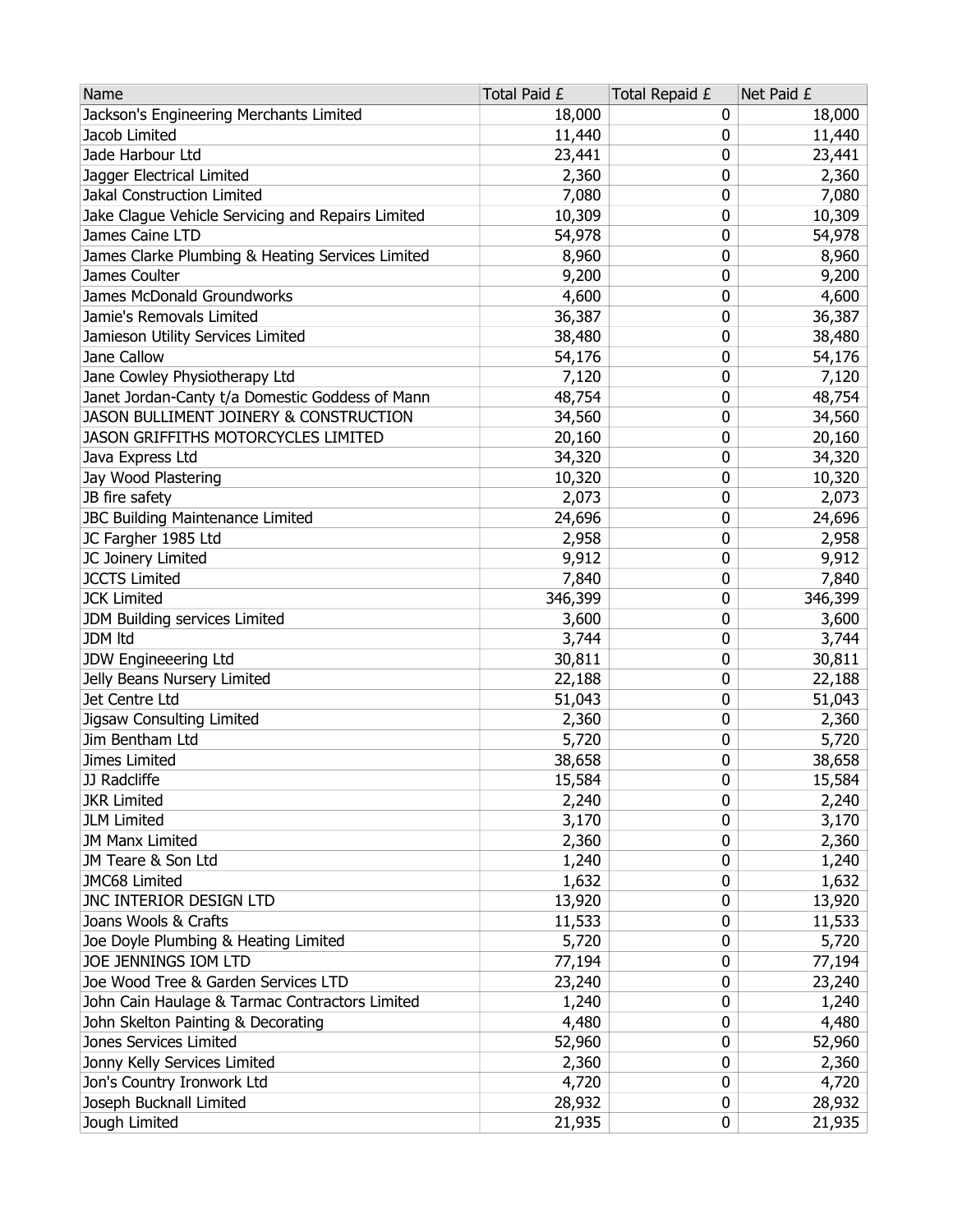| Name                                      | Total Paid £ | Total Repaid £ | Net Paid £ |
|-------------------------------------------|--------------|----------------|------------|
| Joyed Private Hire                        | 4,720        | 0              | 4,720      |
| JS Associates Ltd                         | 8,080        | 0              | 8,080      |
| JTM Architecture Limited                  | 20,640       | 0              | 20,640     |
| Juan Knight Off Road Limited              | 5,720        | 0              | 5,720      |
| Julie Stokes T/A Scissors                 | 17,398       | 0              | 17,398     |
| Just Barbering Ltd                        | 3,600        | 0              | 3,600      |
| Just Care Products                        | 20,201       | 0              | 20,201     |
| Just Pizza & Pasta Limited                | 102,879      | 0              | 102,879    |
| JW Bathroom & Tile Centre                 | 16,807       | 0              | 16,807     |
| <b>JWD Plumbing</b>                       | 8,080        | 0              | 8,080      |
| K Henry Construction (IOM) Ltd            | 3,448        | 0              | 3,448      |
| K N R CONSTRUCTION LIMITED                | 2,240        | 0              | 2,240      |
| K S Skinner & Sons Ltd                    | 17,113       | 0              | 17,113     |
| <b>K&amp;B Dental Limited</b>             | 3,480        | 0              | 3,480      |
| K5 Limited                                | 9,744        | 0              | 9,744      |
| K9 X Limited                              | 1,720        | 0              | 1,720      |
| Kaizen Professional Limited               | 2,240        | 0              | 2,240      |
| Kane Brothers Limited                     | 1,240        | 0              | 1,240      |
| karina blakeley                           | 18,800       | 0              | 18,800     |
| Kay Associates Limited                    | 20,160       | 0              | 20,160     |
| <b>KB Construction Limited</b>            | 3,480        | 0              | 3,480      |
| <b>KBH</b>                                | 30,408       | 0              | 30,408     |
| <b>KC FOODS LIMITED</b>                   | 79,000       | 0              | 79,000     |
| Keatings Cleaning Services Limited        | 1,240        | 0              | 1,240      |
| Keith Murray Limited                      | 2,480        | 0              | 2,480      |
| Kelco Electrical                          | 10,080       | 0              | 10,080     |
| Kelcur (IOM) Limited                      | 78,724       | 0              | 78,724     |
| Kella Catering                            | 64,416       | 0              | 64,416     |
| <b>KELLY &amp; ROBERTS LIMITED</b>        | 5,600        | 0              | 5,600      |
| Kelly Blinds                              | 7,754        | 0              | 7,754      |
| Kennaugh & Skinner Ltd                    | 100,960      | 0              | 100,960    |
| KENSINGTON AESTHETIC CLINIC LIMITED       | 11,200       | 0              | 11,200     |
| Kermelly seafoods ltd                     | 5,880        | 0              | 5,880      |
| Kerruish Law Limited                      | 19,744       | 0              | 19,744     |
| <b>KEVIN GRIFFITHS LIMITED</b>            | 9,200        | 0              | 9,200      |
| Kevin Quilliam Construction Limited       | 5,810        | 0              | 5,810      |
| Key Bar Events Limited                    | 11,560       | 0              | 11,560     |
| Key Group Limited                         | 26,857       | 0              | 26,857     |
| Keystone Developments Ltd                 | 13,680       | 0              | 13,680     |
| Kiartys Engineering Limited               | 293,292      | 0              | 293,292    |
| KILLOPS CONTRACTS LTD                     | 5,720        | 0              | 5,720      |
| Killyman Limited                          | 3,200        | 0              | 3,200      |
| King Williams College                     | 1,222,425    | 0              | 1,222,425  |
| Kingsland Chinese Takeaway Limited        | 4,248        | 0              | 4,248      |
| Kingswood Honda                           | 76,940       | 0              | 76,940     |
| Kingwood Carpentry & Building Contractors | 13,920       | 0              | 13,920     |
| Kinrade Bros Builders Limited             | 45,742       | 0              | 45,742     |
| Kinrade Construction Limited              | 144,440      | 0              | 144,440    |
| Kinrade Scaffolding Limited               | 103,315      | 0              | 103,315    |
| Kirby Estates Ltd                         | 6,720        | 0              | 6,720      |
| Kirby Park Garden Centre                  | 45,990       | 0              | 45,990     |
|                                           |              |                |            |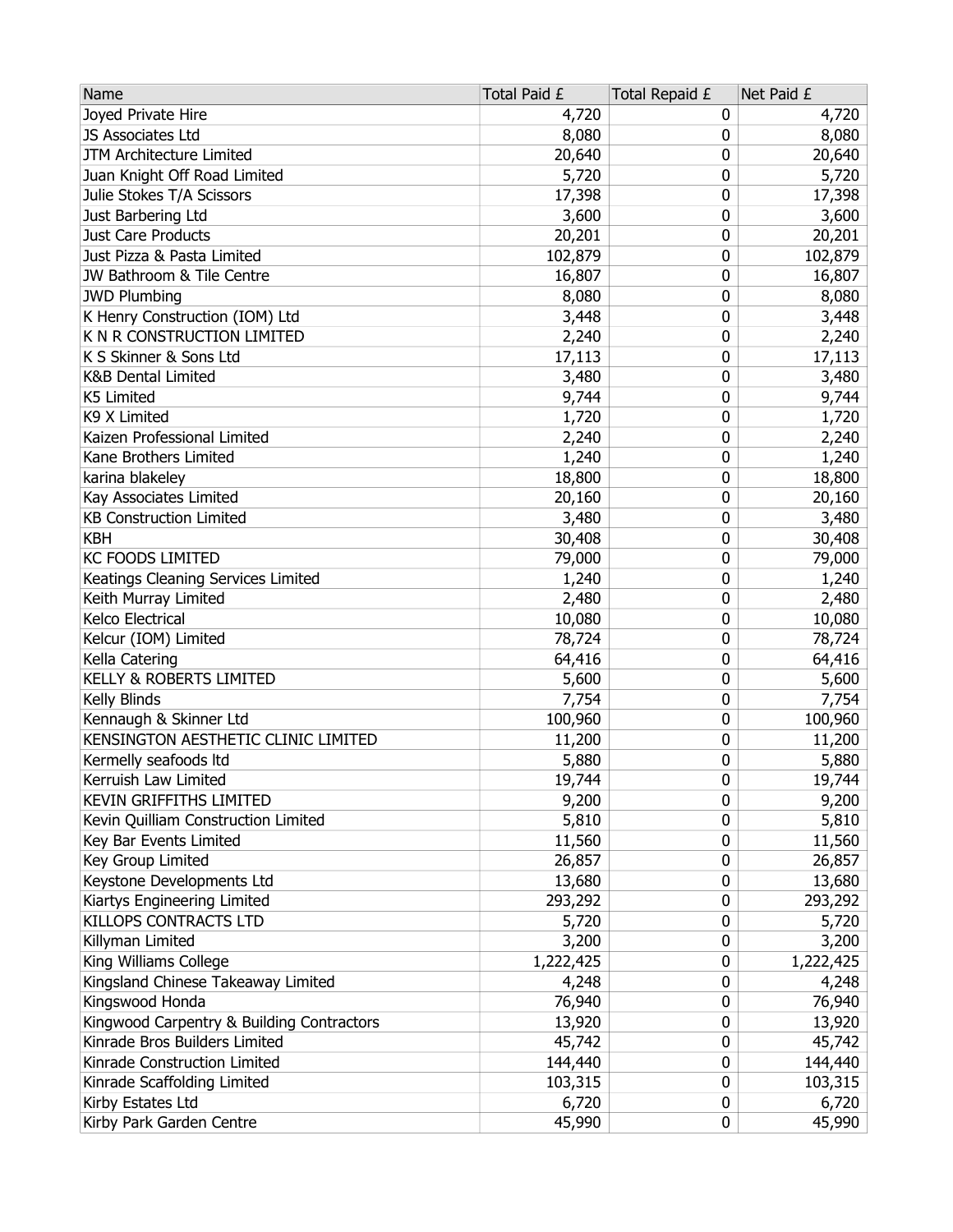| Kirk Braddan<br>5,760<br>5,760<br>0<br><b>KLLBR8 Limited</b><br>8,080<br>0<br>8,080<br><b>KLM Limited</b><br>82,034<br>82,034<br>0<br>9,200<br><b>KLP Limited</b><br>9,200<br>0<br><b>KMC Plastering Limited</b><br>2,360<br>0<br>2,360<br>Kneen Construction<br>7,480<br>0<br>7,480<br>Knighton LTD<br>0<br>11,760<br>11,760<br>$-442$<br>Knockaloe Beg Farm Ltd<br>6,978<br>7,420<br>kpc construction<br>69,417<br>69,417<br>0<br>Kubo Limited<br>19,976<br>19,976<br>0<br>Kurries and Steak Limited<br>47,287<br>0<br>47,287<br>0<br>L Gelling Building Services Limited<br>8,335<br>8,335<br>L M Construction Ltd<br>10,019<br>0<br>10,019<br>LA LTD TA Angels hair and beauty<br>3,360<br>3,360<br>0<br>La Mona Lisa Limited<br>57,222<br>0<br>57,222<br>La Piazza Limited<br>50,564<br>0<br>50,564 |
|----------------------------------------------------------------------------------------------------------------------------------------------------------------------------------------------------------------------------------------------------------------------------------------------------------------------------------------------------------------------------------------------------------------------------------------------------------------------------------------------------------------------------------------------------------------------------------------------------------------------------------------------------------------------------------------------------------------------------------------------------------------------------------------------------------|
|                                                                                                                                                                                                                                                                                                                                                                                                                                                                                                                                                                                                                                                                                                                                                                                                          |
|                                                                                                                                                                                                                                                                                                                                                                                                                                                                                                                                                                                                                                                                                                                                                                                                          |
|                                                                                                                                                                                                                                                                                                                                                                                                                                                                                                                                                                                                                                                                                                                                                                                                          |
|                                                                                                                                                                                                                                                                                                                                                                                                                                                                                                                                                                                                                                                                                                                                                                                                          |
|                                                                                                                                                                                                                                                                                                                                                                                                                                                                                                                                                                                                                                                                                                                                                                                                          |
|                                                                                                                                                                                                                                                                                                                                                                                                                                                                                                                                                                                                                                                                                                                                                                                                          |
|                                                                                                                                                                                                                                                                                                                                                                                                                                                                                                                                                                                                                                                                                                                                                                                                          |
|                                                                                                                                                                                                                                                                                                                                                                                                                                                                                                                                                                                                                                                                                                                                                                                                          |
|                                                                                                                                                                                                                                                                                                                                                                                                                                                                                                                                                                                                                                                                                                                                                                                                          |
|                                                                                                                                                                                                                                                                                                                                                                                                                                                                                                                                                                                                                                                                                                                                                                                                          |
|                                                                                                                                                                                                                                                                                                                                                                                                                                                                                                                                                                                                                                                                                                                                                                                                          |
|                                                                                                                                                                                                                                                                                                                                                                                                                                                                                                                                                                                                                                                                                                                                                                                                          |
|                                                                                                                                                                                                                                                                                                                                                                                                                                                                                                                                                                                                                                                                                                                                                                                                          |
|                                                                                                                                                                                                                                                                                                                                                                                                                                                                                                                                                                                                                                                                                                                                                                                                          |
|                                                                                                                                                                                                                                                                                                                                                                                                                                                                                                                                                                                                                                                                                                                                                                                                          |
|                                                                                                                                                                                                                                                                                                                                                                                                                                                                                                                                                                                                                                                                                                                                                                                                          |
| $-3,360$<br>24,240<br>20,880<br>Lace Auto                                                                                                                                                                                                                                                                                                                                                                                                                                                                                                                                                                                                                                                                                                                                                                |
| Landmark Consultants Ltd<br>10,320<br>10,320<br>0                                                                                                                                                                                                                                                                                                                                                                                                                                                                                                                                                                                                                                                                                                                                                        |
| 3,360<br>3,360<br>Landscape.im Ltd<br>0                                                                                                                                                                                                                                                                                                                                                                                                                                                                                                                                                                                                                                                                                                                                                                  |
| Land-Tec Landscaping Services Ltd<br>0<br>13,680<br>13,680                                                                                                                                                                                                                                                                                                                                                                                                                                                                                                                                                                                                                                                                                                                                               |
| Langness Golf Course Limited<br>38,800<br>0<br>38,800                                                                                                                                                                                                                                                                                                                                                                                                                                                                                                                                                                                                                                                                                                                                                    |
| Langness Maintenance Services Limited<br>0<br>2,240<br>2,240                                                                                                                                                                                                                                                                                                                                                                                                                                                                                                                                                                                                                                                                                                                                             |
| Laser Mayhem Limited<br>0<br>15,640<br>15,640                                                                                                                                                                                                                                                                                                                                                                                                                                                                                                                                                                                                                                                                                                                                                            |
| Lawnhopper IOM Ltd<br>840<br>0<br>840                                                                                                                                                                                                                                                                                                                                                                                                                                                                                                                                                                                                                                                                                                                                                                    |
| Laxey Beach Cafe<br>49,400<br>0<br>49,400                                                                                                                                                                                                                                                                                                                                                                                                                                                                                                                                                                                                                                                                                                                                                                |
| Laxey Towing Co Ltd<br>28,416<br>$-4,736$<br>23,680                                                                                                                                                                                                                                                                                                                                                                                                                                                                                                                                                                                                                                                                                                                                                      |
| LD Developments Limited<br>13,920<br>0<br>13,920                                                                                                                                                                                                                                                                                                                                                                                                                                                                                                                                                                                                                                                                                                                                                         |
| LD Glazing Ltd<br>2,240<br>2,240<br>0                                                                                                                                                                                                                                                                                                                                                                                                                                                                                                                                                                                                                                                                                                                                                                    |
| Leadwood Limited<br>21,680<br>0<br>21,680                                                                                                                                                                                                                                                                                                                                                                                                                                                                                                                                                                                                                                                                                                                                                                |
| 0<br>Lee Construction<br>4,480<br>4,480                                                                                                                                                                                                                                                                                                                                                                                                                                                                                                                                                                                                                                                                                                                                                                  |
| Lemac Limited<br>32,480<br>0<br>32,480                                                                                                                                                                                                                                                                                                                                                                                                                                                                                                                                                                                                                                                                                                                                                                   |
| <b>LEXICON BOOKSHOP</b><br>14,187<br>0<br>14,187                                                                                                                                                                                                                                                                                                                                                                                                                                                                                                                                                                                                                                                                                                                                                         |
| Lezayre Landscapes Limited<br>23,120<br>0<br>23,120                                                                                                                                                                                                                                                                                                                                                                                                                                                                                                                                                                                                                                                                                                                                                      |
| 0<br>Lezayre Roofing<br>1,240<br>1,240                                                                                                                                                                                                                                                                                                                                                                                                                                                                                                                                                                                                                                                                                                                                                                   |
| Lichfield Properties Limited<br>2,240<br>0<br>2,240                                                                                                                                                                                                                                                                                                                                                                                                                                                                                                                                                                                                                                                                                                                                                      |
| 43,842<br>Little Bears Nursery<br>43,842<br>0                                                                                                                                                                                                                                                                                                                                                                                                                                                                                                                                                                                                                                                                                                                                                            |
| Little Cherubs<br>46,520<br>0<br>46,520                                                                                                                                                                                                                                                                                                                                                                                                                                                                                                                                                                                                                                                                                                                                                                  |
| Little Darlings<br>60,076<br>0<br>60,076                                                                                                                                                                                                                                                                                                                                                                                                                                                                                                                                                                                                                                                                                                                                                                 |
| Little Rascals Nursery<br>89,052<br>89,052<br>0                                                                                                                                                                                                                                                                                                                                                                                                                                                                                                                                                                                                                                                                                                                                                          |
| Little Sister Ltd<br>17,823<br>0<br>17,823                                                                                                                                                                                                                                                                                                                                                                                                                                                                                                                                                                                                                                                                                                                                                               |
| Live and Work Limited<br>114,350<br>0<br>114,350                                                                                                                                                                                                                                                                                                                                                                                                                                                                                                                                                                                                                                                                                                                                                         |
| Live Electrical Ltd<br>37,144<br>0<br>37,144                                                                                                                                                                                                                                                                                                                                                                                                                                                                                                                                                                                                                                                                                                                                                             |
| Lizandal Limited - Sandcastles Kindergarten<br>154,508<br>0<br>154,508                                                                                                                                                                                                                                                                                                                                                                                                                                                                                                                                                                                                                                                                                                                                   |
| LK Accounting Limited<br>0<br>8,960<br>8,960                                                                                                                                                                                                                                                                                                                                                                                                                                                                                                                                                                                                                                                                                                                                                             |
| <b>LM Construction Ltd</b><br>480<br>0<br>480                                                                                                                                                                                                                                                                                                                                                                                                                                                                                                                                                                                                                                                                                                                                                            |
| <b>Lombard Brands Limited</b><br>7,360<br>7,360<br>0                                                                                                                                                                                                                                                                                                                                                                                                                                                                                                                                                                                                                                                                                                                                                     |
| Loong Tan Garden Ltd<br>2,240<br>2,240<br>0                                                                                                                                                                                                                                                                                                                                                                                                                                                                                                                                                                                                                                                                                                                                                              |
| Lough Dhoo Farms Ltd<br>10,080<br>0<br>10,080                                                                                                                                                                                                                                                                                                                                                                                                                                                                                                                                                                                                                                                                                                                                                            |
| LS Boyd Building Services Ltd<br>0<br>1,040<br>1,040                                                                                                                                                                                                                                                                                                                                                                                                                                                                                                                                                                                                                                                                                                                                                     |
| Luke Robinson Roofing Ltd<br>31,440<br>0<br>31,440                                                                                                                                                                                                                                                                                                                                                                                                                                                                                                                                                                                                                                                                                                                                                       |
| Luviair Limited<br>29,206<br>0<br>29,206                                                                                                                                                                                                                                                                                                                                                                                                                                                                                                                                                                                                                                                                                                                                                                 |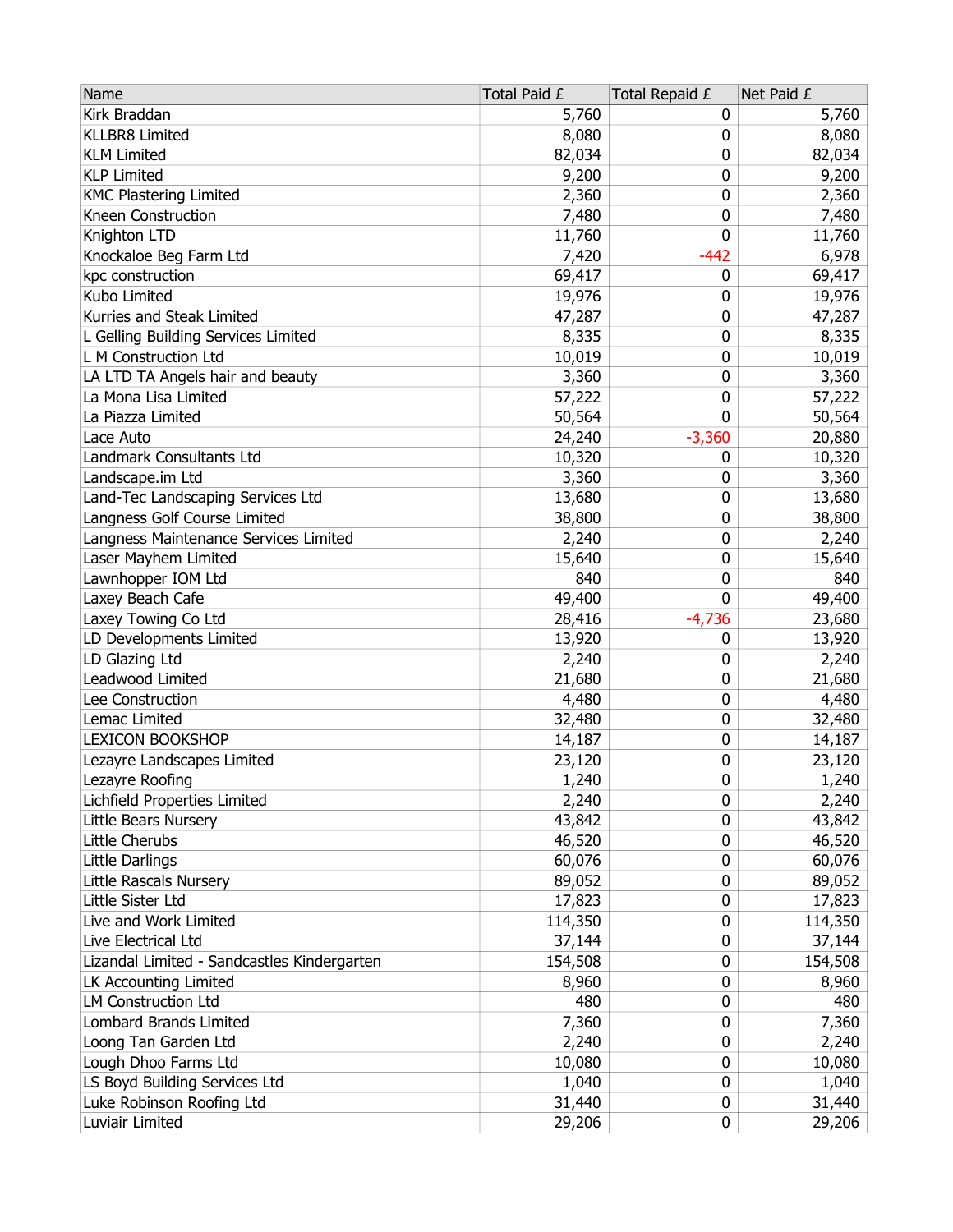| LVW LAW LIMITED<br>58,609<br>58,609<br>0<br>M & B Construction Limited<br>5,560<br>5,560<br>0<br>M & K Automotive Eng. (2011) Ltd<br>31,269<br>0<br>31,269<br>M A Gelling Limited<br>19,497<br>0<br>19,497<br>M and B Construction<br>0<br>2,240<br>2,240<br>m kennaugh Ltd<br>4,600<br>0<br>4,600<br>M R LIMITED<br>18,006<br>0<br>18,006<br>M&Co Trading Ltd<br>0<br>12,014<br>12,014<br>M&W Plastering Limited<br>9,440<br>0<br>9,440<br>M.S. Building & Maintenance Services Limited<br>0<br>1,960<br>1,960<br>M2 Joinery & Construction Ltd<br>1,120<br>0<br>1,120<br>Macbeths Limited<br>30,136<br>0<br>30,136<br>MACFARLANE'S LTD TRADING AS WINE DOWN<br>0<br>50,240<br>50,240<br><b>Maclo Construction Limited</b><br>56,309<br>0<br>56,309<br>Macro Metal Services Limited<br>83,080<br>0<br>83,080<br>63,217<br>63,217<br>Macs Builders Merchants Ltd<br>0<br>0<br>Mad Jack's Limited<br>11,649<br>11,649 |
|----------------------------------------------------------------------------------------------------------------------------------------------------------------------------------------------------------------------------------------------------------------------------------------------------------------------------------------------------------------------------------------------------------------------------------------------------------------------------------------------------------------------------------------------------------------------------------------------------------------------------------------------------------------------------------------------------------------------------------------------------------------------------------------------------------------------------------------------------------------------------------------------------------------------|
|                                                                                                                                                                                                                                                                                                                                                                                                                                                                                                                                                                                                                                                                                                                                                                                                                                                                                                                      |
|                                                                                                                                                                                                                                                                                                                                                                                                                                                                                                                                                                                                                                                                                                                                                                                                                                                                                                                      |
|                                                                                                                                                                                                                                                                                                                                                                                                                                                                                                                                                                                                                                                                                                                                                                                                                                                                                                                      |
|                                                                                                                                                                                                                                                                                                                                                                                                                                                                                                                                                                                                                                                                                                                                                                                                                                                                                                                      |
|                                                                                                                                                                                                                                                                                                                                                                                                                                                                                                                                                                                                                                                                                                                                                                                                                                                                                                                      |
|                                                                                                                                                                                                                                                                                                                                                                                                                                                                                                                                                                                                                                                                                                                                                                                                                                                                                                                      |
|                                                                                                                                                                                                                                                                                                                                                                                                                                                                                                                                                                                                                                                                                                                                                                                                                                                                                                                      |
|                                                                                                                                                                                                                                                                                                                                                                                                                                                                                                                                                                                                                                                                                                                                                                                                                                                                                                                      |
|                                                                                                                                                                                                                                                                                                                                                                                                                                                                                                                                                                                                                                                                                                                                                                                                                                                                                                                      |
|                                                                                                                                                                                                                                                                                                                                                                                                                                                                                                                                                                                                                                                                                                                                                                                                                                                                                                                      |
|                                                                                                                                                                                                                                                                                                                                                                                                                                                                                                                                                                                                                                                                                                                                                                                                                                                                                                                      |
|                                                                                                                                                                                                                                                                                                                                                                                                                                                                                                                                                                                                                                                                                                                                                                                                                                                                                                                      |
|                                                                                                                                                                                                                                                                                                                                                                                                                                                                                                                                                                                                                                                                                                                                                                                                                                                                                                                      |
|                                                                                                                                                                                                                                                                                                                                                                                                                                                                                                                                                                                                                                                                                                                                                                                                                                                                                                                      |
|                                                                                                                                                                                                                                                                                                                                                                                                                                                                                                                                                                                                                                                                                                                                                                                                                                                                                                                      |
|                                                                                                                                                                                                                                                                                                                                                                                                                                                                                                                                                                                                                                                                                                                                                                                                                                                                                                                      |
|                                                                                                                                                                                                                                                                                                                                                                                                                                                                                                                                                                                                                                                                                                                                                                                                                                                                                                                      |
| 0<br>MADORA PLASTERING SERVICES LIMITED<br>2,360<br>2,360                                                                                                                                                                                                                                                                                                                                                                                                                                                                                                                                                                                                                                                                                                                                                                                                                                                            |
| 0<br>Magee & Co Limited<br>13,300<br>13,300                                                                                                                                                                                                                                                                                                                                                                                                                                                                                                                                                                                                                                                                                                                                                                                                                                                                          |
| <b>Magic Cabs Limited</b><br>9,200<br>0<br>9,200                                                                                                                                                                                                                                                                                                                                                                                                                                                                                                                                                                                                                                                                                                                                                                                                                                                                     |
| <b>Magic Carpets Limited</b><br>240,683<br>0<br>240,683                                                                                                                                                                                                                                                                                                                                                                                                                                                                                                                                                                                                                                                                                                                                                                                                                                                              |
| <b>Magoos Optical Centre</b><br>4,504<br>0<br>4,504                                                                                                                                                                                                                                                                                                                                                                                                                                                                                                                                                                                                                                                                                                                                                                                                                                                                  |
| <b>Maguire Electrical Services</b><br>10,320<br>0<br>10,320                                                                                                                                                                                                                                                                                                                                                                                                                                                                                                                                                                                                                                                                                                                                                                                                                                                          |
| <b>Main Electrical</b><br>46,000<br>0<br>46,000                                                                                                                                                                                                                                                                                                                                                                                                                                                                                                                                                                                                                                                                                                                                                                                                                                                                      |
| 0<br>Main Plumbing<br>30,960<br>30,960                                                                                                                                                                                                                                                                                                                                                                                                                                                                                                                                                                                                                                                                                                                                                                                                                                                                               |
| Mainstream Media Limited<br>0<br>31,793<br>31,793                                                                                                                                                                                                                                                                                                                                                                                                                                                                                                                                                                                                                                                                                                                                                                                                                                                                    |
| Majestic Limited<br>56,880<br>0<br>56,880                                                                                                                                                                                                                                                                                                                                                                                                                                                                                                                                                                                                                                                                                                                                                                                                                                                                            |
| Malestrom<br>17,032<br>0<br>17,032                                                                                                                                                                                                                                                                                                                                                                                                                                                                                                                                                                                                                                                                                                                                                                                                                                                                                   |
| Malestrom Limited<br>4,480<br>0<br>4,480                                                                                                                                                                                                                                                                                                                                                                                                                                                                                                                                                                                                                                                                                                                                                                                                                                                                             |
| 7,209<br>Mama Bear's Ltd<br>7,209<br>0                                                                                                                                                                                                                                                                                                                                                                                                                                                                                                                                                                                                                                                                                                                                                                                                                                                                               |
| 0<br>Mama's Kitchen Limited<br>10,296<br>10,296                                                                                                                                                                                                                                                                                                                                                                                                                                                                                                                                                                                                                                                                                                                                                                                                                                                                      |
| Mancam Ltd<br>124,662<br>0<br>124,662                                                                                                                                                                                                                                                                                                                                                                                                                                                                                                                                                                                                                                                                                                                                                                                                                                                                                |
| MANCX ENVIRONMENTAL SERVICES<br>0<br>8,467<br>8,467                                                                                                                                                                                                                                                                                                                                                                                                                                                                                                                                                                                                                                                                                                                                                                                                                                                                  |
| 0<br>4,600<br>4,600<br>Mann Accounts Limited                                                                                                                                                                                                                                                                                                                                                                                                                                                                                                                                                                                                                                                                                                                                                                                                                                                                         |
| 13,160<br>0<br>13,160<br>MANN CONSTRUCTION LIMITED                                                                                                                                                                                                                                                                                                                                                                                                                                                                                                                                                                                                                                                                                                                                                                                                                                                                   |
| 29,630<br>Mann Crane Hire Limited<br>0<br>29,630                                                                                                                                                                                                                                                                                                                                                                                                                                                                                                                                                                                                                                                                                                                                                                                                                                                                     |
| MANN FIRE PROTECTION (IOM) LTD<br>7,680<br>7,680<br>0                                                                                                                                                                                                                                                                                                                                                                                                                                                                                                                                                                                                                                                                                                                                                                                                                                                                |
| Mann four plumbing heating and gas limited<br>2,940<br>0<br>2,940                                                                                                                                                                                                                                                                                                                                                                                                                                                                                                                                                                                                                                                                                                                                                                                                                                                    |
| Mann Hire Ltd<br>15,480<br>15,480<br>0                                                                                                                                                                                                                                                                                                                                                                                                                                                                                                                                                                                                                                                                                                                                                                                                                                                                               |
| Mann link Travel Ltd<br>279,422<br>279,422<br>0                                                                                                                                                                                                                                                                                                                                                                                                                                                                                                                                                                                                                                                                                                                                                                                                                                                                      |
| Mann Plastering Services<br>10,400<br>0<br>10,400                                                                                                                                                                                                                                                                                                                                                                                                                                                                                                                                                                                                                                                                                                                                                                                                                                                                    |
| Mann Profile Limited<br>0<br>5,488<br>5,488                                                                                                                                                                                                                                                                                                                                                                                                                                                                                                                                                                                                                                                                                                                                                                                                                                                                          |
| Mann Recovery Services Ltd<br>0<br>3,360<br>3,360                                                                                                                                                                                                                                                                                                                                                                                                                                                                                                                                                                                                                                                                                                                                                                                                                                                                    |
| Mann Waste Recycling Limited<br>1,120<br>1,120<br>0                                                                                                                                                                                                                                                                                                                                                                                                                                                                                                                                                                                                                                                                                                                                                                                                                                                                  |
| MannageIT Limited<br>22,880<br>0<br>22,880                                                                                                                                                                                                                                                                                                                                                                                                                                                                                                                                                                                                                                                                                                                                                                                                                                                                           |
| mannin barbershop Itd<br>23,019<br>23,019<br>0                                                                                                                                                                                                                                                                                                                                                                                                                                                                                                                                                                                                                                                                                                                                                                                                                                                                       |
| Mannin Collections Limited<br>2,880<br>0<br>2,880                                                                                                                                                                                                                                                                                                                                                                                                                                                                                                                                                                                                                                                                                                                                                                                                                                                                    |
| Mannin Hotel<br>410,756<br>0<br>410,756                                                                                                                                                                                                                                                                                                                                                                                                                                                                                                                                                                                                                                                                                                                                                                                                                                                                              |
| Mannin Media Group<br>118,600<br>0<br>118,600                                                                                                                                                                                                                                                                                                                                                                                                                                                                                                                                                                                                                                                                                                                                                                                                                                                                        |
| Mannin Motors Ltd<br>4,720<br>4,720<br>0                                                                                                                                                                                                                                                                                                                                                                                                                                                                                                                                                                                                                                                                                                                                                                                                                                                                             |
| Mannin Roofing Limited<br>0<br>11,560<br>11,560                                                                                                                                                                                                                                                                                                                                                                                                                                                                                                                                                                                                                                                                                                                                                                                                                                                                      |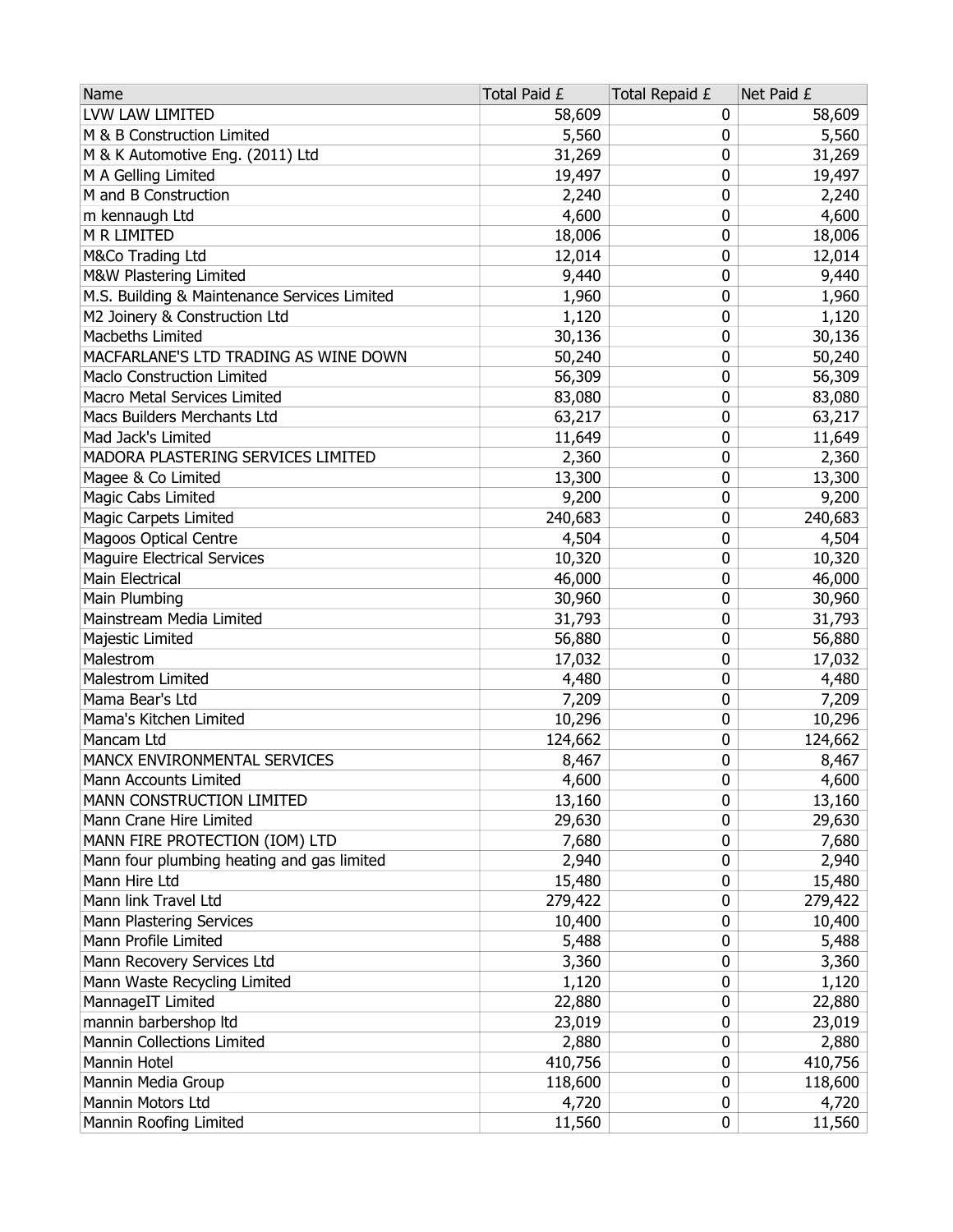| Name                                           | Total Paid £ | Total Repaid £ | Net Paid £ |
|------------------------------------------------|--------------|----------------|------------|
| MannVend                                       | 261,768      | 0              | 261,768    |
| Manprop Limited                                | 150,132      | 0              | 150,132    |
| Manticore Limited                              | 11,440       | 0              | 11,440     |
| Manx Auto Mechanical Ltd                       | 16,200       | 0              | 16,200     |
| Manx Automobile Assistance Ltd                 | 42,976       | 0              | 42,976     |
| MANX BLIND WELFARE SOCIETY                     | 34,176       | 0              | 34,176     |
| MANX BUILDING CONTRACTORS LTD                  | 19,610       | 0              | 19,610     |
| Manx Butchers                                  | 16,177       | 0              | 16,177     |
| MANX CAR SOLUTIONS LTD                         | 13,822       | 0              | 13,822     |
| Manx Clean Limited                             | 10,800       | 0              | 10,800     |
| Manx Construction & Groundworks Ltd            | 32,940       | 0              | 32,940     |
| Manx Curry Club Limited                        | 22,497       | 0              | 22,497     |
| Manx Demolition Limited                        | 3,080        | 0              | 3,080      |
| MANX DIGITAL MARKETING                         | 1,920        | 0              | 1,920      |
| MANX ELECTRICAL SERVICES LTD                   | 12,429       | 0              | 12,429     |
| MANX ELITE PLUMBING & HEATING SERVICES LIMITED | 13,660       | 0              | 13,660     |
| Manx Fish Producers Organisation Ltd           | 33,359       | 0              | 33,359     |
| manx flat roofs ltd                            | 2,240        | 0              | 2,240      |
| Manx Glass & Glazing                           | 172,994      | 0              | 172,994    |
| Manx Gymnastics Centre of Excellence           | 41,312       | 0              | 41,312     |
| Manx Ices Limited                              | 8,009        | 0              | 8,009      |
| <b>MANX ILC Ltd</b>                            | 7,840        | 0              | 7,840      |
| Manx Independent Carriers Ltd                  | 104,120      | 0              | 104,120    |
| Manx Legion (Peel Branch) Ltd                  | 16,084       | 0              | 16,084     |
| Manx Legion Club                               | 37,586       | 0              | 37,586     |
| Manx Marine (2017) Ltd                         | 3,360        | 0              | 3,360      |
| Manx Marketing Exchange                        | 8,080        | 0              | 8,080      |
| Manx Marvel Gardens Ltd                        | 8,336        | 0              | 8,336      |
| Manx Memorials Ltd                             | 1,120        | 0              | 1,120      |
| MANX MEWS PROPERTY                             | 22,228       | 0              | 22,228     |
| Manx Motorcycle Tuition Limited                | 3,600        | 0              | 3,600      |
| Manx Netball Association                       | 4,886        | 0              | 4,886      |
| Manx Paving & Slate                            | 10,080       | 0              | 10,080     |
| Manx Professional Educational Services         | 38,880       | 0              | 38,880     |
| MANX PROPERTY CONVERSIONS LIMITED              | 9,200        | 0              | 9,200      |
| Manx Roots Limited                             | 1,120        | 0              | 1,120      |
| MANX SHIRTS LTD                                | 60,097       | 0              | 60,097     |
| Manx Solar Electrical Limited                  | 91,582       | 0              | 91,582     |
| Manx Stonework and Landscapes Ltd              | 1,240        | 0              | 1,240      |
| Manx Tattoo Limited                            | 22,144       | 0              | 22,144     |
| Manx Textile Recycling Limited                 | 17,830       | 0              | 17,830     |
| MANX ULTRASONIC BLIND SOLUTIONS LIMITED        | 18,400       | 0              | 18,400     |
| Manx Vehicle Glass                             | 26,633       | 0              | 26,633     |
| Manx Waste Solutions Limited                   | 7,628        | 0              | 7,628      |
| Manx Whippy Limited                            | 5,031        | 0              | 5,031      |
| Manx Wildlife Trust                            | 34,320       | 0              | 34,320     |
| Manx Workshop For the Disabled                 | 17,982       | 0              | 17,982     |
| Manxmove Limited                               | 30,223       | 0              | 30,223     |
| ManxSPCA                                       | 132,223      | 0              | 132,223    |
| <b>MAP Groundworks Limited</b>                 | 61,749       | 0              | 61,749     |
| MARBREE MOTORS (IOM) LIMITED                   | 280          | 0              | 280        |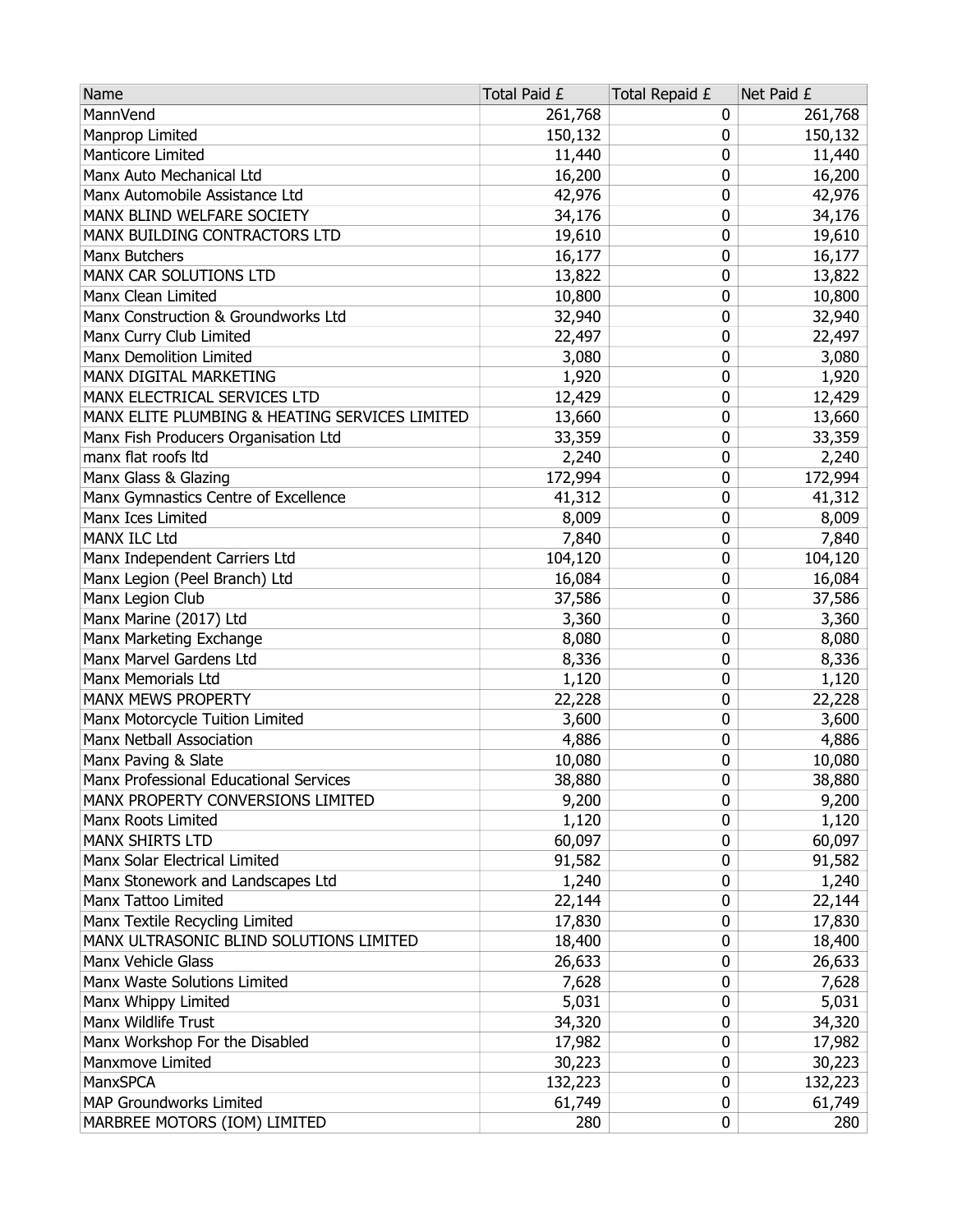| Name                                              | Total Paid £ | Total Repaid £ | Net Paid £   |
|---------------------------------------------------|--------------|----------------|--------------|
| <b>March Consultants Limited</b>                  | 39,969       | 0              | 39,969       |
| Marine Data IOM Limited                           | 15,920       | 0              | 15,920       |
| Maritime, Oil & Gas Consulting Services Ltd       | 17,520       | 0              | 17,520       |
| Mark Hepworth t/a Abbey Dental                    | 73,422       | 0              | 73,422       |
| mark peyton Upvc services                         | 3,820        | 0              | 3,820        |
| Mark Potts Property Repairs & Maintenance Limited | 6,840        | 0              | 6,840        |
| Marks & Spencer PLC                               | 15,140       | 0              | 15,140       |
| Marlow Construction Ltd                           | 7,168        | 0              | 7,168        |
| <b>Marown Electricals</b>                         | 35,514       | 0              | 35,514       |
| <b>MARTIN &amp; WATSON</b>                        | 20,090       | 0              | 20,090       |
| Martin Associates Limited                         | 18,400       | 0              | 18,400       |
| Martynka Limited t/a Best Kebab                   | 56,554       | 0              | 56,554       |
| Masala Zone Limited                               | 16,800       | 0              | 16,800       |
| MASTERCLASS LIMITED                               | 18,400       | 0              | 18,400       |
| Masterpiece Group Ltd                             | 24,783       | 0              | 24,783       |
| Matrix Engineering Ltd                            | 18,600       | $-3,680$       | 14,920       |
| <b>Matthew Carter Motors</b>                      | 18,400       | 0              | 18,400       |
| Matthews & Craig Limited                          | 12,680       | 0              | 12,680       |
| Mattress Cleaning Company Ltd                     | 4,960        | 0              | 4,960        |
| Maughold & South Ramsey PCC                       | 1,239        | 0              | 1,239        |
| Maurice Hughes Joinery Limited                    | 3,600        | 0              | 3,600        |
| <b>MBM Restaurants</b>                            | 56,402       | 0              | 56,402       |
| MC Joinery & Maintenance Limited                  | 3,290        | 0              | 3,290        |
| MC Locksmith Services Ltd                         | 14,643       | 0              | 14,643       |
| <b>McArd Properties Limited</b>                   | 23,159       | $-2,240$       | 20,919       |
| MCCanney Construction (2001) Ltd                  | 36,800       | 0              | 36,800       |
| MCCARTHY CONSULTING LIMITED                       | 3,360        | 0              | 3,360        |
| McCavana Timber Frame Homes IOM Ltd               | 13,650       | 0              | 13,650       |
| MCDOWELL CONSTRUCTION LIMITED                     | 4,480        | 0              | 4,480        |
| McGarrigle Architects Ltd                         | 23,880       | 0              | 23,880       |
| McKenzie Fox                                      | 13,920       | $-13,920$      | $\mathbf{0}$ |
| McKeowns Haulage Limited                          | 7,080        | 0              | 7,080        |
| McKiernan and Hill Ltd T/A Just Bathrooms         | 54,757       | 0              | 54,757       |
| MCN Air Conditioning Limited                      | 7,960        | 0              | 7,960        |
| MEDIATECH LIMITED                                 | 39,040       | 0              | 39,040       |
| <b>Medicaid Training Ltd</b>                      | 2,360        | 0              | 2,360        |
| MEDICAL EQUIPMENT MAINTENANCE SERVICES LTD        | 6,840        | 0              | 6,840        |
| Medicor Veterinary Practice Limited               | 35,200       | 0              | 35,200       |
| meiers caff limited                               | 49,644       | 0              | 49,644       |
| Melissa Menton T/A Platinum Beauty                | 12,403       | 0              | 12,403       |
| Memory Lane Sweet Shop Ltd                        | 11,840       | 0              | 11,840       |
| Menzone                                           | 10,200       | 0              | 10,200       |
| <b>MERCURY</b>                                    | 11,726       | 0              | 11,726       |
| Mergers & Acquisitions                            | 4,397        | 0              | 4,397        |
| Metalco Engineering Limited                       | 25,360       | 0              | 25,360       |
| Meximann Limited                                  | 4,720        | 0              | 4,720        |
| Mezeron Ltd                                       | 60,712       | 0              | 60,712       |
| Mezzo Management Group                            | 8,960        | 0              | 8,960        |
| MFP Furniture Ltd ta Philip Charles Kitchens      | 10,320       | 0              | 10,320       |
| MFV Enigma Limited                                | 2,440        | 0              | 2,440        |
| Miba Limited                                      | 53,467       | 0              | 53,467       |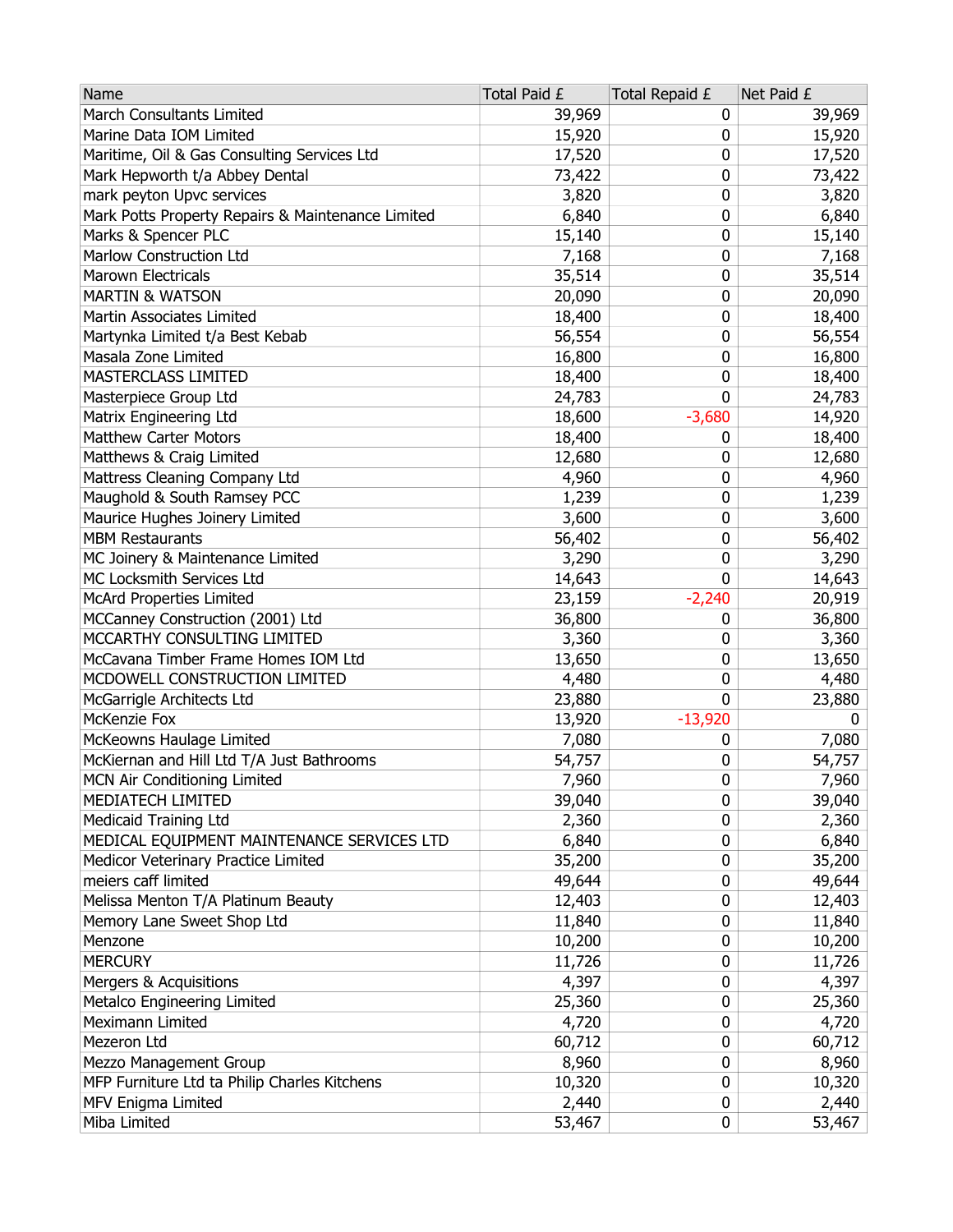| Name                                           | Total Paid £ | Total Repaid £ | Net Paid £ |
|------------------------------------------------|--------------|----------------|------------|
| Michael Car Centre Limited                     | 46,678       | 0              | 46,678     |
| Michael Culshaw                                | 20,880       | 0              | 20,880     |
| Middle Park Metals                             | 45,800       | 0              | 45,800     |
| Middle Park Recycling                          | 83,767       | 0              | 83,767     |
| Mike Boyle Autos Ltd                           | 20,855       | 0              | 20,855     |
| MIKE CLARK PLUMBING & HEATING LIMITED          | 2,360        | 0              | 2,360      |
| Mike Kerruish Limited                          | 34,640       | 0              | 34,640     |
| Mike Vipond Golf Limited                       | 16,704       | 0              | 16,704     |
| Mike's Motors Ltd                              | 18,320       | 0              | 18,320     |
| Milan Veterinary Ltd                           | 43,798       | 0              | 43,798     |
| MILLER INNS LIMITED                            | 6,209        | 0              | 6,209      |
| mills bros limited                             | 10,040       | 0              | 10,040     |
| MILNTOWN TRADING                               | 154,105      | 0              | 154,105    |
| MINI CAFE                                      | 15,848       | 0              | 15,848     |
| Minky Metals Limited                           | 37,584       | 0              | 37,584     |
| MiQuando Limited                               | 7,298        | 0              | 7,298      |
| <b>Miscions Limited</b>                        | 17,920       | 0              | 17,920     |
| <b>Mission Limited</b>                         | 3,600        | 0              | 3,600      |
| <b>MKF Limited</b>                             | 47,600       | 0              | 47,600     |
| MNH Accountancy Services Limited               | 27,230       | 0              | 27,230     |
| Modern Earth Limited                           | 35,416       | 0              | 35,416     |
| MODUS ARCHITECTS LIMITED                       | 12,560       | 0              | 12,560     |
| Moffitt Plumbing Limited                       | 2,240        | 0              | 2,240      |
| Moloney & Robinson Electrical Services Limited | 23,888       | 0              | 23,888     |
| Monarch Roofing Limited                        | 37,040       | 0              | 37,040     |
| Monsoon Accessorize Ltd                        | 13,280       | 0              | 13,280     |
| Mooinjer Veggey                                | 13,177       | 0              | 13,177     |
| MOP HAIR LIMITED                               | 2,480        | 0              | 2,480      |
| <b>MOP Holdings Limited</b>                    | 6,304        | 0              | 6,304      |
| Morgan's Pies Limited                          | 1,376        | 0              | 1,376      |
| Morrison Photos Ltd                            | 17,610       | 0              | 17,610     |
| Motorsport Merchandise (I.O.M.) Limited        | 37,480       | 0              | 37,480     |
| Motorworx                                      | 11,171       | 0              | 11,171     |
| Mountain Warehouse                             | 27,265       | 0              | 27,265     |
| MOUNTAINDALE LIMITED                           | 2,240        | 0              | 2,240      |
| Move it                                        | 12,936       | 0              | 12,936     |
| Mr Brian Horne Sunset Kiosk                    | 12,872       | 0              | 12,872     |
| Mr David Sayle T/A The Sidings                 | 64,845       | 0              | 64,845     |
| Mrs yang's restaurant                          | 22,235       | 0              | 22,235     |
| <b>MRVH Ltd</b>                                | 103,256      | $-6,720$       | 96,536     |
| MSN Roofing and Scaffolding Limited            | 40,092       | 0              | 40,092     |
| <b>MUFFINS LTD</b>                             | 39,533       | 0              | 39,533     |
| Mullen Consulting Ltd                          | 20,480       | 0              | 20,480     |
| My Hearing Limited                             | 7,980        | 0              | 7,980      |
| Mylchreest Car Rental                          | 183,490      | 0              | 183,490    |
| <b>Mylchreest Motors</b>                       | 144,951      | 0              | 144,951    |
| Mylchreests Holdings Limited                   | 3,360        | 0              | 3,360      |
| Mylvoirrey Limited                             | 9,200        | 0              | 9,200      |
| MYZONE LIMITED                                 | 14,342       | 0              | 14,342     |
| N & W Joinery Ltd                              | 2,480        | 0              | 2,480      |
| N Callow & Sons Limited                        | 2,360        | 0              | 2,360      |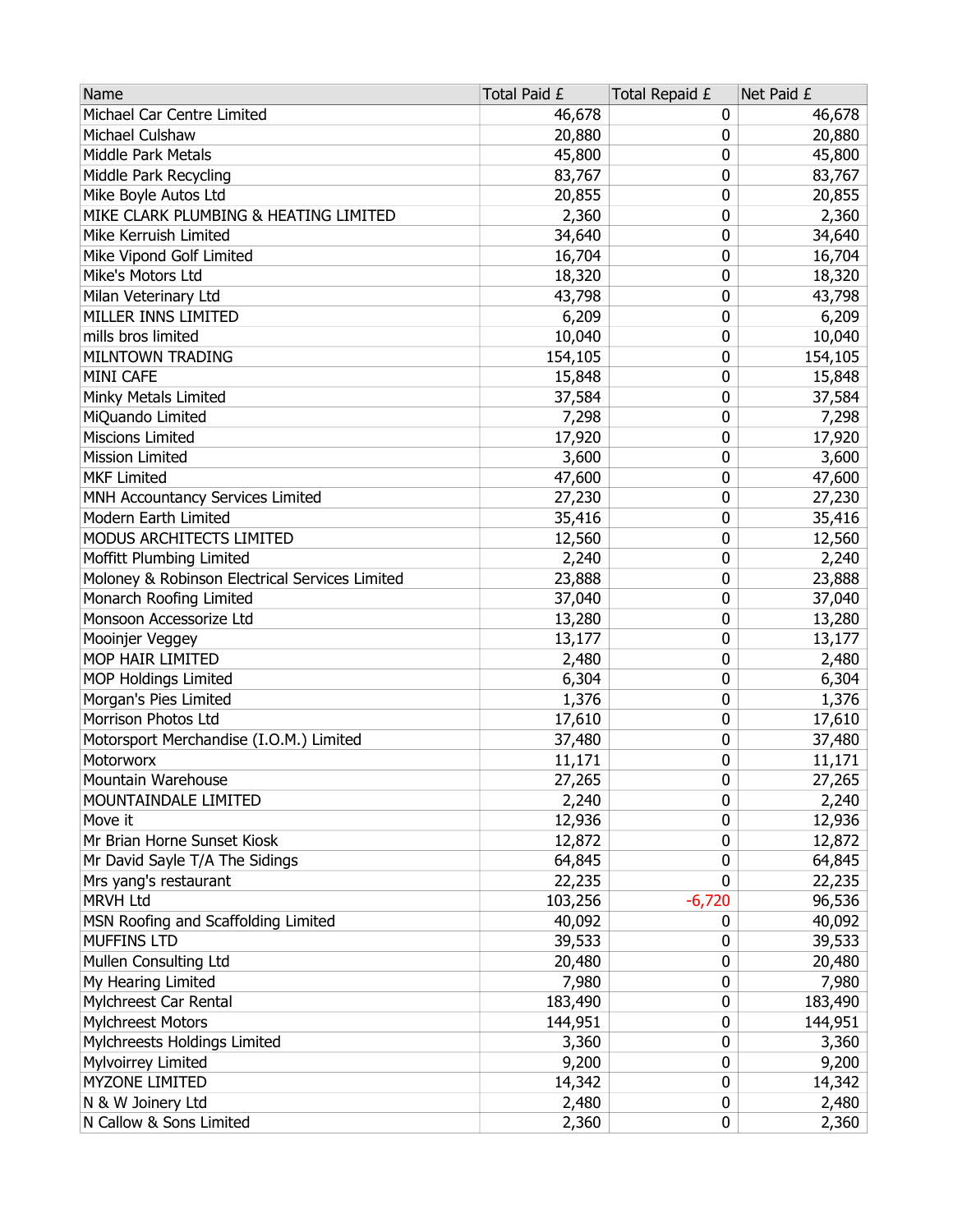| Name                                             | Total Paid £ | Total Repaid £ | Net Paid £ |
|--------------------------------------------------|--------------|----------------|------------|
| <b>N&amp;N LTD</b>                               | 12,857       | 0              | 12,857     |
| Nathella Limited T/As The Creg-ny-baa            | 51,924       | 0              | 51,924     |
| Natural Healing Limited                          | 11,440       | 0              | 11,440     |
| NATURAL STONE - GRANITE & MARBLE LIMITED         | 12,582       | 0              | 12,582     |
| Nautilus Fitness Limited                         | 15,036       | 0              | 15,036     |
| Neil Brown Joinery Limited                       | 2,360        | 0              | 2,360      |
| neli limited                                     | 4,720        | 0              | 4,720      |
| Nemesis Paints Limited                           | 5,720        | 0              | 5,720      |
| Neos Limited                                     | 21,042       | 0              | 21,042     |
| New Generation                                   | 11,464       | 0              | 11,464     |
| newby & padley                                   | 31,745       | 0              | 31,745     |
| Newby's Limited                                  | 33,519       | 0              | 33,519     |
| NewLuckyHouseLimited                             | 2,240        | 0              | 2,240      |
| Newsbeat Ltd                                     | 117,127      | 0              | 117,127    |
| Newson Trading Co Ltd                            | 64,255       | $-840$         | 63,415     |
| Newton Administration Limited                    | 12,320       | 0              | 12,320     |
| <b>Nexiom Limited</b>                            | 40,784       | 0              | 40,784     |
| Nicholas Brian Design                            | 13,040       | 0              | 13,040     |
| Nicholas Brian Design Limited                    | 2,240        | 0              | 2,240      |
| Nick Hurt Joinery Limited                        | 29,480       | 0              | 29,480     |
| Nicola Bowker & Co Limited                       | 15,072       | 0              | 15,072     |
| Nigel Kermeen Joinery Ltd                        | 1,120        | 0              | 1,120      |
| Nigel Warren Ltd                                 | 3,450        | 0              | 3,450      |
| Nigel Watson Limited                             | 8,960        | 0              | 8,960      |
| Nik Bull Electrical Limited                      | 7,800        | 0              | 7,800      |
| Nk Construction                                  | 309,125      | $-4,792$       | 304,333    |
| NL Carpentry & Joinery Limited                   | 2,980        | 0              | 2,980      |
| No. 1 Accounts Limited                           | 6,235        | 0              | 6,235      |
| No.16 Hair and Beauty Ltd.                       | 11,126       | 0              | 11,126     |
| Noa @ Market Hall Limited                        | 46,971       | 0              | 46,971     |
| Noble Plumbing & Heating Limited                 | 4,480        | 0              | 4,480      |
| Noel Hunter and Son Plant Hire & Groundworks Ltd | 1,240        | 0              | 1,240      |
| Noel McKenna Builders Limited                    | 20,640       | 0              | 20,640     |
| Noodle & Bean Catering Limited                   | 43,311       | $-1,916$       | 41,395     |
| nordwest building and preservation Itd           | 2,360        | 0              | 2,360      |
| Norman Cowin Limited                             | 11,440       | 0              | 11,440     |
| NORTHERN PAINTERS LIMITED                        | 6,120        | 0              | 6,120      |
| <b>NOVOTILE</b>                                  | 4,480        | 0              | 4,480      |
| NPM JOINERY LIMITED                              | 2,360        | 0              | 2,360      |
| Number Seven Partners Limited                    | 27,200       | 0              | 27,200     |
| NUTRIFIT IOM LTD                                 | 6,840        | 0              | 6,840      |
| NWS (IOM) Ltd                                    | 24,240       | 0              | 24,240     |
| Oakhouse Itd                                     | 11,508       | 0              | 11,508     |
| OASIS CATERING LTD                               | 33,193       | 0              | 33,193     |
| <b>OASIS COFFEE LTD</b>                          | 14,480       | 0              | 14,480     |
| <b>Oatlands Contracting</b>                      | 15,816       | 0              | 15,816     |
| Obbree Plumbing & Heating Limited                | 4,720        | 0              | 4,720      |
| OCEAN AIR TRAVEL LIMITED                         | 17,920       | 0              | 17,920     |
| Ocean LTD                                        | 23,098       | 0              | 23,098     |
| Ocean Views                                      | 46,645       | 0              | 46,645     |
| <b>Odins Manx Beer Limited</b>                   | 6,840        | 0              | 6,840      |
|                                                  |              |                |            |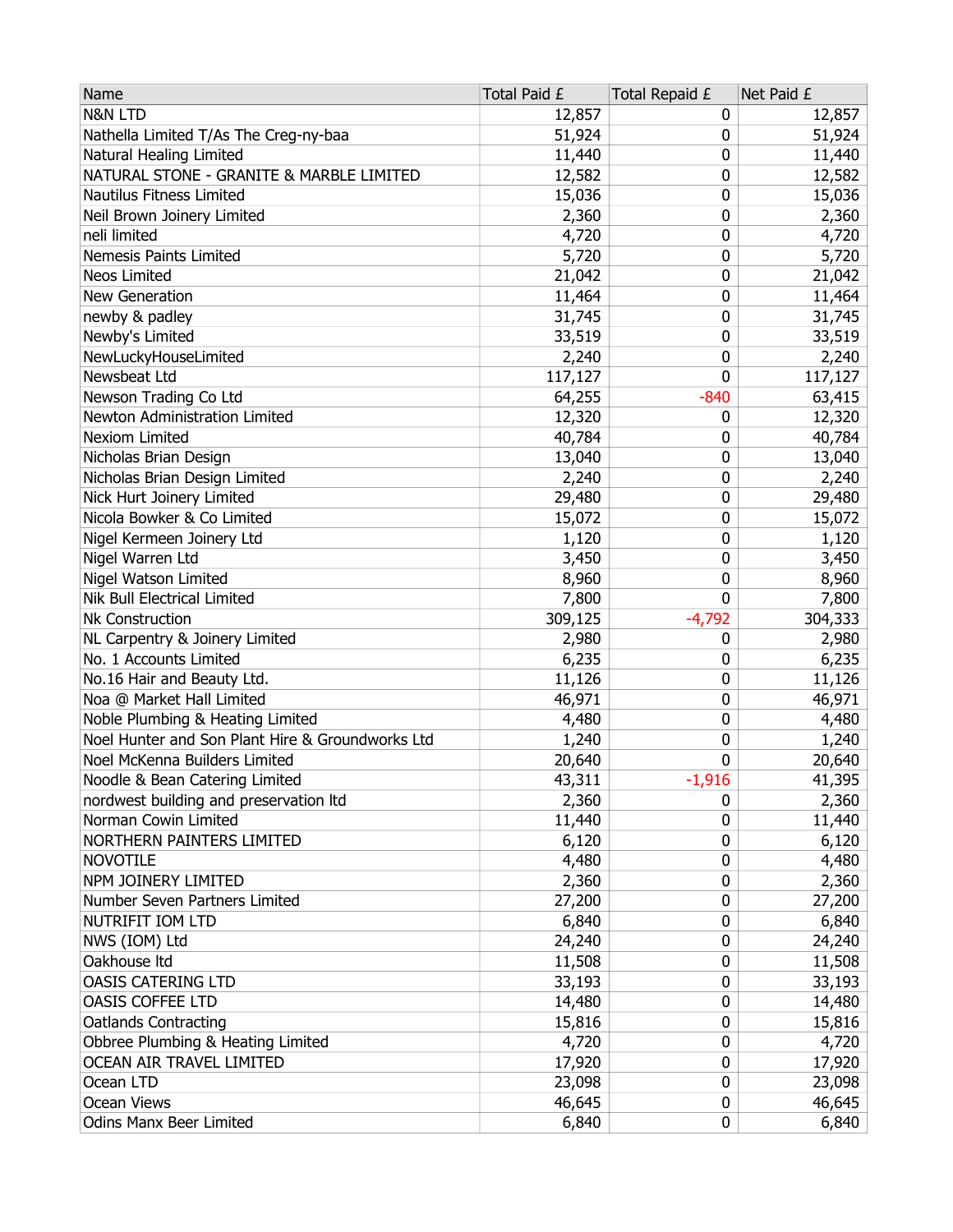| Name                                   | Total Paid £ | Total Repaid £ | Net Paid £ |
|----------------------------------------|--------------|----------------|------------|
| OFFICE EQUIPMENT CENTRE (1978) LIMITED | 15,337       | 0              | 15,337     |
| Office Relocation Services Limited     | 77,071       | 0              | 77,071     |
| <b>Office World Limited</b>            | 66,600       | 0              | 66,600     |
| Old Market Inn                         | 30,242       | 0              | 30,242     |
| Olivia Rose limited                    | 2,360        | 0              | 2,360      |
| Onchan Barber Shop                     | 5,720        | 0              | 5,720      |
| Onchan Park Cafe Limited               | 19,313       | 0              | 19,313     |
| Onchan Raceway Limited                 | 16,160       | 0              | 16,160     |
| <b>Onford Limited</b>                  | 21,966       | 0              | 21,966     |
| Online Regional Travel Group Ltd       | 24,360       | 0              | 24,360     |
| Optimum Electrical Services Limited    | 7,520        | 0              | 7,520      |
| Optimum Physio                         | 10,440       | 0              | 10,440     |
| <b>Optimus Limited</b>                 | 97,176       | 0              | 97,176     |
| <b>Orchard Recruitment Limited</b>     | 23,119       | 0              | 23,119     |
| <b>Organic Construction Limited</b>    | 147,680      | 0              | 147,680    |
| ORGANIC ROOFING SOLUTIONS LIMITED      | 20,320       | 0              | 20,320     |
| Orly Private Taxi Limited              | 4,720        | 0              | 4,720      |
| <b>Ormco Accounts Limited</b>          | 45,310       | 0              | 45,310     |
| Osborn Limited                         | 114,228      | 0              | 114,228    |
| Osbourne Antiques Ltd                  | 4,880        | 0              | 4,880      |
| Out of the Blue Limited                | 37,037       | 0              | 37,037     |
| Outdoor Power & Plant Ltd              | 23,800       | 0              | 23,800     |
| <b>Outdoors Ramsey Limited</b>         | 13,160       | 0              | 13,160     |
| <b>Oxtons Limited</b>                  | 23,120       | 0              | 23,120     |
| Ozer Limited                           | 22,569       | 0              | 22,569     |
| P & C Partnership                      | 4,380        | 0              | 4,380      |
| P & P Plastering                       | 5,720        | 0              | 5,720      |
| P A CATERING LIMITED                   | 43,026       | 0              | 43,026     |
| P S Maintenance Ltd                    | 2,360        | 0              | 2,360      |
| P W Building Limited                   | 1,240        | 0              | 1,240      |
| P&P Plasterers Limited                 | 2,480        | 0              | 2,480      |
| PA Isle of Man Limited                 | 6,960        | 0              | 6,960      |
| Pacesetter (1981) Ltd                  | 49,960       | 0              | 49,960     |
| Palace Entertainments Limited          | 2,728        | 0              | 2,728      |
| Palace Hotel & Casino Limited          | 1,913,807    | 0              | 1,913,807  |
| Pandora Jewellery UK Limited           | 11,440       | 0              | 11,440     |
| Paradise and Gell                      | 58,526       | 0              | 58,526     |
| Paragon Recruitment                    | 99,887       | 0              | 99,887     |
| PARK HOUSE NURSERY LTD                 | 115,894      | 0              | 115,894    |
| PARKFIELD ACCOUNTING LIMITED           | 13,500       | 0              | 13,500     |
| Parklands Private Nursery Limited      | 102,652      | 0              | 102,652    |
| Parlato Limited                        | 9,200        | 0              | 9,200      |
| parliament st pub co ltd               | 19,512       | 0              | 19,512     |
| Partington Nixon and kinrade           | 9,852        | 0              | 9,852      |
| Parts Alliance Group Ltd               | 28,972       | 0              | 28,972     |
| Pascoes Ltd                            | 15,298       | 0              | 15,298     |
| passwithDonna Limited                  | 7,240        | 0              | 7,240      |
| Pat-A-Cake Bakery                      | 31,765       | 0              | 31,765     |
| Paul A Gavin Joinery Limited           | 11,680       | 0              | 11,680     |
| PAUL CAREY & SONS LTD                  | 139,915      | 0              | 139,915    |
| Paul Clinton Limited                   | 5,720        | 0              | 5,720      |
|                                        |              |                |            |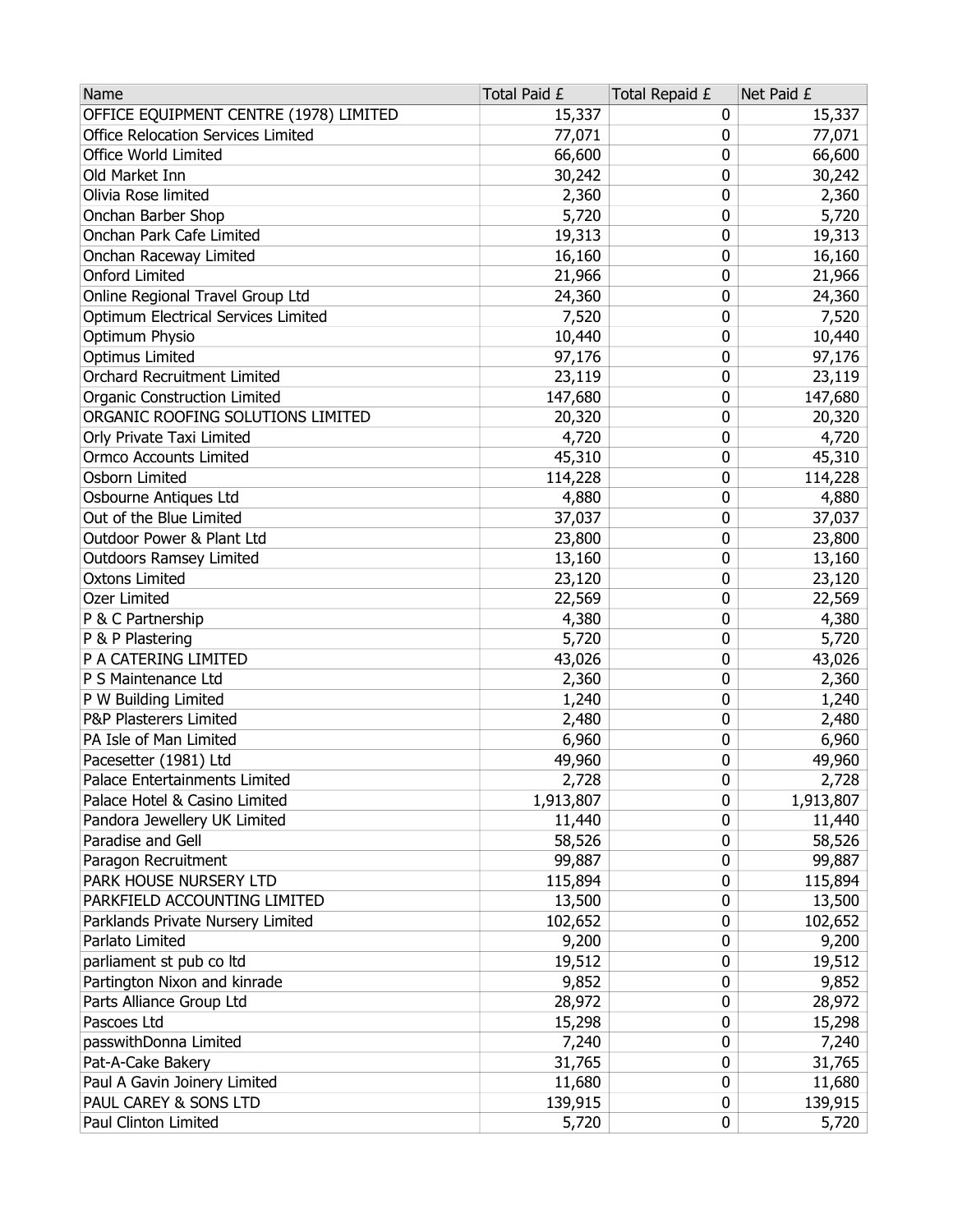| Name                                         | Total Paid £ | Total Repaid £ | Net Paid £ |
|----------------------------------------------|--------------|----------------|------------|
| PAUL COLLINS LIMITED                         | 2,427        | 0              | 2,427      |
| Paul Dedman Performance Limited              | 4,480        | 0              | 4,480      |
| paul gelling painters and decorators limited | 8,960        | 0              | 8,960      |
| PAUL LAYDON FLOORING LIMITED                 | 1,120        | 0              | 1,120      |
| Paul Leivers Construction                    | 9,880        | 0              | 9,880      |
| Paul Ridgway Limited                         | 9,640        | 0              | 9,640      |
| Paul Wheeler Limited                         | 62,990       | 0              | 62,990     |
| PB Quilliam Heating & Plumbing Ltd           | 2,240        | 0              | 2,240      |
| PBK Itd                                      | 1,888        | 0              | 1,888      |
| PCM Ashurst Services Limited                 | 13,920       | 0              | 13,920     |
| Peacocks Stores Limited                      | 53,592       | 0              | 53,592     |
| Peel Beach Kiosk Limited                     | 7,314        | 0              | 7,314      |
| Peel Golf Club Limited                       | 47,696       | 0              | 47,696     |
| Peggy and Lewis Limited                      | 13,764       | 0              | 13,764     |
| Pelagos Yachts Ltd                           | 61,920       | 0              | 61,920     |
| Perinort Ltd                                 | 21,137       | 0              | 21,137     |
| PERIOM LTD                                   | 1,400        | 0              | 1,400      |
| Permanently Ltd                              | 18,400       | 0              | 18,400     |
| Peter bagnall                                | 11,200       | 0              | 11,200     |
| Peter Cain Electrical Services Ltd           | 5,840        | 0              | 5,840      |
| Peter Dawson Limited                         | 23,657       | 0              | 23,657     |
| Peter Faragher                               | 97,081       | 0              | 97,081     |
| Peter Skelly Groundworks Limited             | 5,840        | 0              | 5,840      |
| Petingo Limited                              | 9,200        | 0              | 9,200      |
| Petra Consulting Limited                     | 8,520        | 0              | 8,520      |
| <b>Peveril Peel Limited</b>                  | 29,832       | 0              | 29,832     |
| Phil Joynes                                  | 6,016        | 0              | 6,016      |
| Phil Kniveton Limited                        | 11,440       | 0              | 11,440     |
| Phoenix Windows                              | 60,123       | 0              | 60,123     |
| Pipeline Plumbing Limited                    | 2,360        | 0              | 2,360      |
| Pizza Napoli Limited                         | 35,492       | 0              | 35,492     |
| Pizzanista Limited                           | 13,600       | 0              | 13,600     |
| PJ Conlon Limited                            | 2,080        | 0              | 2,080      |
| <b>PLATINUM</b>                              | 45,884       | 0              | 45,884     |
| Platinum Beauty                              | 3,295        | 0              | 3,295      |
| PLATINUM HOLDINGS LIMITED                    | 150,454      | 0              | 150,454    |
| Platinum Retreats Limited                    | 8,080        | 0              | 8,080      |
| Platinum Windows Limited                     | 9,600        | 0              | 9,600      |
| POKIS EXECUTIVE HIRE LTD                     | 3,600        | 0              | 3,600      |
| Pooil Vaaish Black Limestone                 | 43,993       | 0              | 43,993     |
| <b>Portland Services</b>                     | 5,720        | 0              | 5,720      |
| Posh Wash Limited                            | 15,800       | 0              | 15,800     |
| Positive Electrical Services Limited         | 7,200        | 0              | 7,200      |
| POSITIVE SOLUTIONS HR LIMITED                | 1,200        | 0              | 1,200      |
| Precimatic Limited                           | 89,451       | 0              | 89,451     |
| PremieFlooring Ltd                           | 58,260       | 0              | 58,260     |
| Premier Kitchens Limited                     | 5,840        | 0              | 5,840      |
| Presence of Mann Ltd                         | 25,432       | 0              | 25,432     |
| Prestige Garage Doors                        | 3,600        | 0              | 3,600      |
| Prestige Plumbing Limited                    | 12,800       | 0              | 12,800     |
| priced right painters&decoraters limited     | 12,780       | 0              | 12,780     |
|                                              |              |                |            |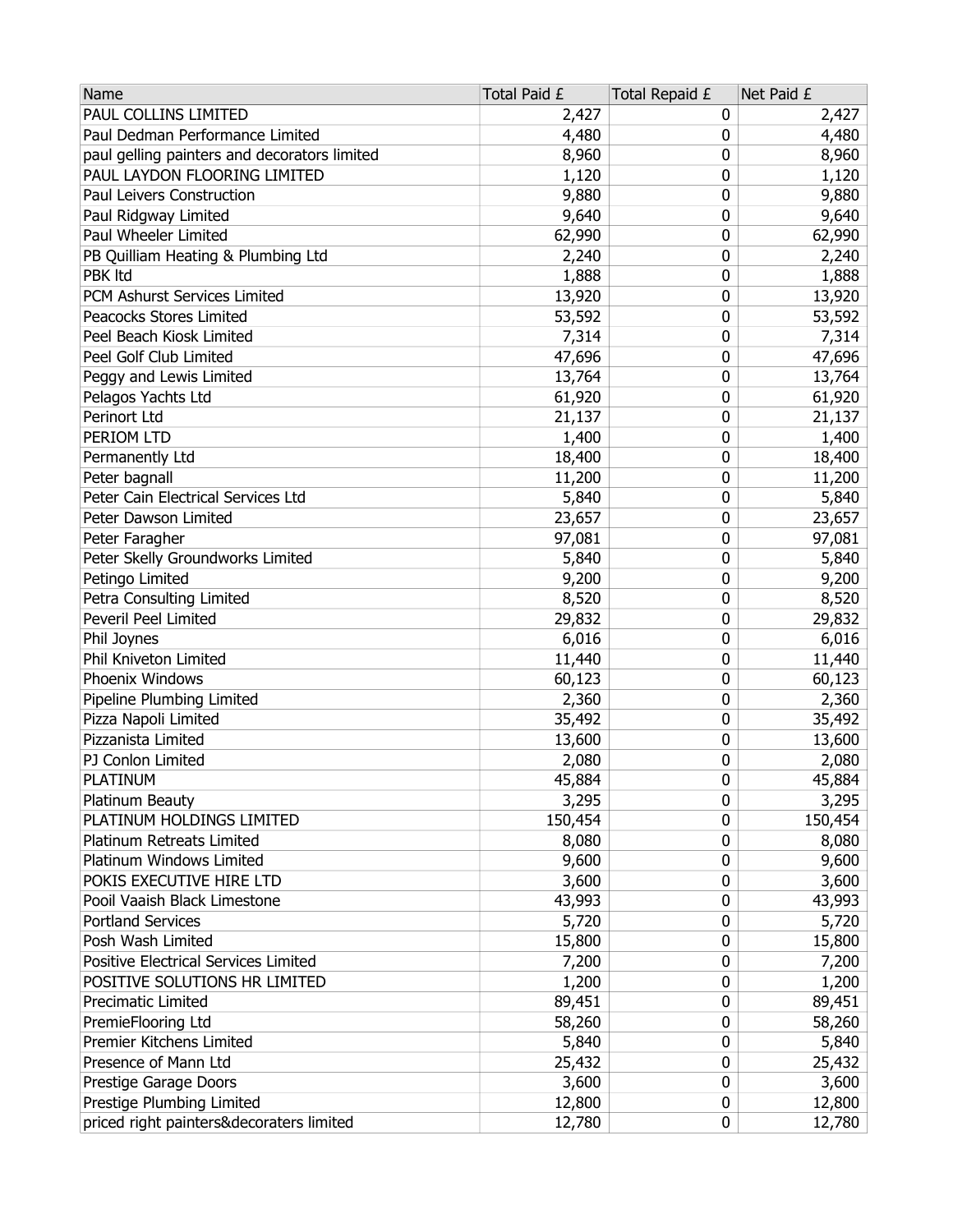| Name                                        | Total Paid £ | Total Repaid £ | Net Paid £ |
|---------------------------------------------|--------------|----------------|------------|
| Pride Food Ltd                              | 37,110       | 0              | 37,110     |
| Pride Ironing Limited                       | 14,160       | 0              | 14,160     |
| <b>Primary Consulting Ltd</b>               | 5,280        | 0              | 5,280      |
| Prime Plastering Limited                    | 17,360       | 0              | 17,360     |
| Pringle Law Limited                         | 54,205       | 0              | 54,205     |
| Pro Electronics                             | 30,558       | 0              | 30,558     |
| Process 42 Limited                          | 7,168        | 0              | 7,168      |
| Progress Shaving Brush (Vulfix) Ltd         | 72,320       | 0              | 72,320     |
| Promenade Shirts & Embroidery Limited       | 148,578      | 0              | 148,578    |
| Propert wise Limited                        | 80,768       | 0              | 80,768     |
| propertyupkeep Itd                          | 10,000       | 0              | 10,000     |
| Prospero Facilities                         | 950,775      | $-12,944$      | 937,831    |
| <b>Protec Security</b>                      | 61,983       | $-216$         | 61,767     |
| PSM Sports Injury and Rehabilitation Clinic | 22,110       | 0              | 22,110     |
| PSM VEHICLE SERVICES LTD                    | 4,480        | 0              | 4,480      |
| PT Plumbing & Heating Ltd                   | 11,891       | 0              | 11,891     |
| Pure Inspiration Ltd                        | 13,683       | 0              | 13,683     |
| Pure Plumbing                               | 11,440       | 0              | 11,440     |
| Pureclean Limited                           | 13,402       | 0              | 13,402     |
| Purite Itd                                  | 41,689       | 0              | 41,689     |
| <b>PVC Installations Ltd</b>                | 5,720        | 0              | 5,720      |
| PYRAMID CONSTRUCTION LTD                    | 6,078        | 0              | 6,078      |
| Q & S Motors Ltd                            | 8,768        | 0              | 8,768      |
| Q Catering                                  | 7,506        | 0              | 7,506      |
| Qi Clinique Limited                         | 8,200        | 0              | 8,200      |
| Quad bike mania Limited                     | 8,011        | 0              | 8,011      |
| Quality Cleaners (Ramsey) Limited           | 7,770        | 0              | 7,770      |
| <b>QUANTUITY LIMITED</b>                    | 5,720        | 0              | 5,720      |
| Quay Fitness Limited                        | 6,799        | 0              | 6,799      |
| Quayla Construction Ltd                     | 4,600        | 0              | 4,600      |
| Quayles Garage Ltd                          | 30,240       | 0              | 30,240     |
| Quayles Limited                             | 12,768       | 0              | 12,768     |
| Quayside Contracting Limited                | 20,680       | 0              | 20,680     |
| Quayside Tyres & Exhausts Ltd               | 21,280       | 0              | 21,280     |
| Queens Laxey 2019 Limited                   | 3,996        | 0              | 3,996      |
| <b>QUELLTEX LIMITED</b>                     | 13,440       | 0              | 13,440     |
| <b>Quest Landscape Services Ltd</b>         | 90,760       | 0              | 90,760     |
| <b>QUICK BITE LIMITED</b>                   | 3,972        | 0              | 3,972      |
| Quickcars                                   | 11,560       | 0              | 11,560     |
| <b>QUIGGIN &amp; CUBBON LIMITED</b>         | 119,990      | 0              | 119,990    |
| Quine & Cubbon                              | 38,040       | 0              | 38,040     |
| Quinn Legal Advocates Limited               | 204,417      | 0              | 204,417    |
| Quintessential Hair and Beauty              | 3,321        | 0              | 3,321      |
| R and M barlow construction                 | 5,200        | 0              | 5,200      |
| R Ashton Limited                            | 3,520        | 0              | 3,520      |
| R C Marshall & Son Ltd                      | 16,160       | 0              | 16,160     |
| R Cain Plant Hire Ltd                       | 8,864        | 0              | 8,864      |
| R G W Limited                               | 15,520       | 0              | 15,520     |
| R Hay Tiling Limited                        | 5,600        | 0              | 5,600      |
| R J CROSSEY JOINERY SERVICES LIMITED        | 6,840        | 0              | 6,840      |
| R S Plastering                              | 2,360        | 0              | 2,360      |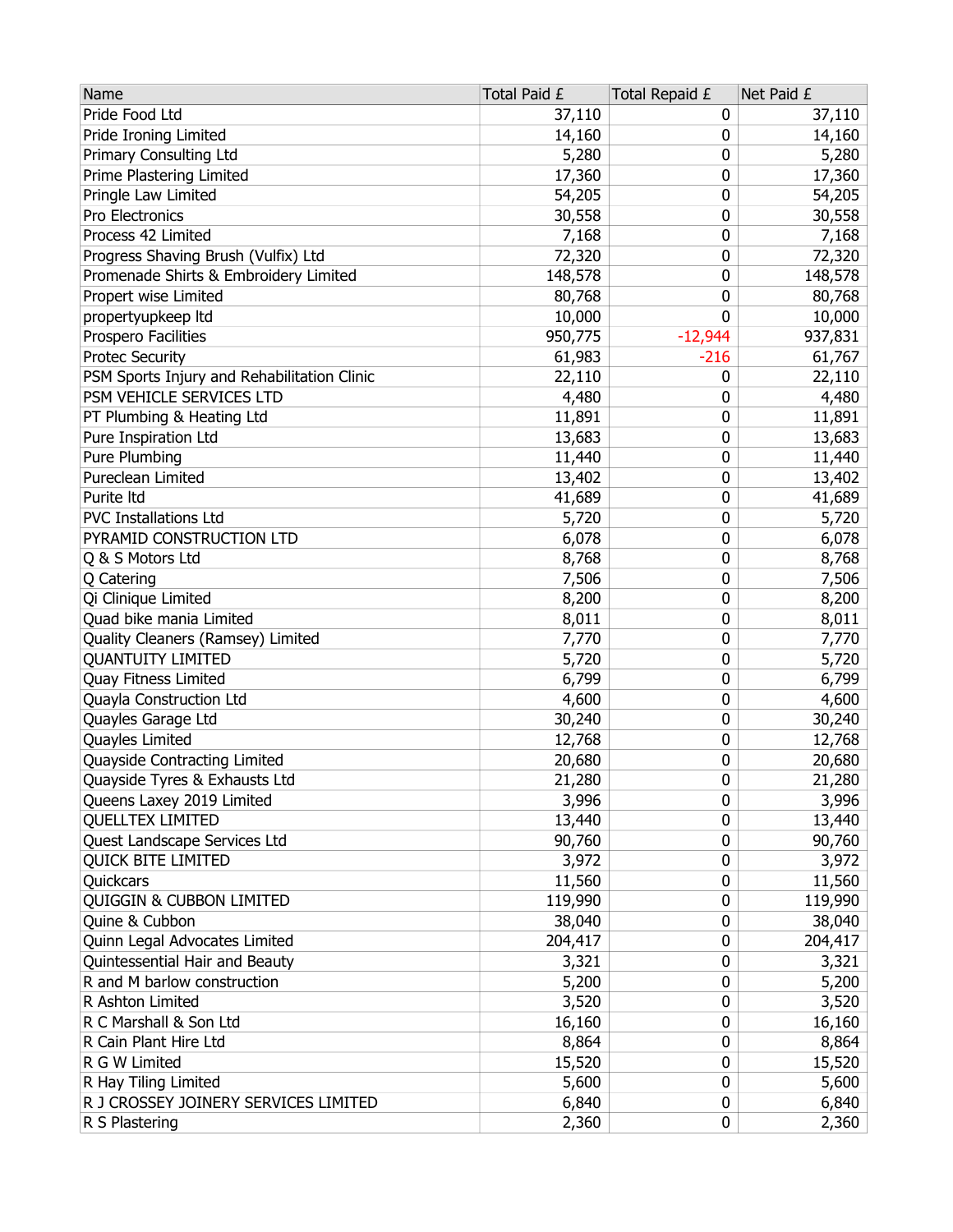| R.M Brickworks Ltd<br>57,760<br>57,760<br>0<br>Radcliffe Butchers Ltd<br>4,800<br>4,800<br>0<br>Railway Coffee Shop LTD<br>24,183<br>0<br>24,183<br>Ramsey Art Gallery Limited<br>13,920<br>0<br>13,920<br>RAMSEY AUTOMOTIVE CENTRE LTD<br>0<br>25,370<br>25,370<br>Ramsey Bakery Limited<br>$-77,588$<br>77,588<br>0<br>Ramsey Garden Centre Limited<br>3,216<br>3,216<br>0<br>Ramsey Golf Club<br>38,133<br>38,133<br>0<br>28,226<br>Ramsey Norbert<br>28,226<br>0<br>150,951<br>0<br>150,951<br>Ramsey Park Hotel Ltd<br>Ramsey Pub Co Limited<br>0<br>27,546<br>27,546<br>Ramsey Shipping Services<br>118,040<br>0<br>118,040<br>Randles Ltd<br>38,830<br>0<br>38,830<br>range left jagged right<br>0<br>25,360<br>25,360<br><b>RAOB Club</b><br>6,650<br>0<br>6,650<br><b>RAR Limited</b><br>20,880<br>0<br>20,880<br>Ravioli House Limited<br>11,455<br>0<br>11,455<br>0<br>Raw trading as Rehab 2<br>3,290<br>3,290<br>Raymac Construction Limited<br>5,035<br>0<br>5,035<br><b>RC Turner Limited</b><br>34,800<br>0<br>34,800<br>RCC ENTERPRISES LIMITED<br>36,413<br>0<br>36,413<br>RCL Stonemasonary Limited<br>18,400<br>0<br>18,400<br>0<br>RDS Holdings Ltd<br>54,996<br>54,996<br>Reactive Construction<br>161,904<br>$-2,240$<br>159,664<br>Reconstruct Building and Maintenance Limited<br>1,120<br>1,120<br>0<br><b>Recruitment Works</b><br>68,833<br>0<br>68,833<br>RED SCAFFOLDING LTD<br>67,504<br>0<br>67,504<br>Redmond services<br>2,640<br>0<br>2,640<br>REDS GARAGE LIMITED<br>8,784<br>0<br>8,784<br>Reflections Hair Studio<br>27,577<br>0<br>27,577<br>0<br>Refresh Limited<br>1,795<br>1,795<br>Regent Health Services Ltd<br>62,704<br>0<br>62,704<br>RehabLab Physiotherapy Limited<br>0<br>15,354<br>15,354<br>5,470<br>0<br>5,470<br>Reliance Security Ltd<br>2,744<br>0<br>2,744<br><b>RENEW LIMITED</b><br>13,587<br>$-896$<br>Renov8 Limited<br>12,691<br>Revel Limited<br>16,400<br>16,400<br>0<br><b>Revolution Fitness Ltd</b><br>5,960<br>0<br>5,960<br>Rex Leasing Limited<br>0<br>11,200<br>11,200<br>Reynolds & Turner Ltd<br>21,760<br>0<br>21,760<br>RHS Jewellers Limited<br>36,800<br>0<br>36,800<br>Richard Watson Ltd<br>0<br>2,360<br>2,360<br>Richardson Metalcraft Limited<br>8,080<br>0<br>8,080<br>Ridgway Gas Services Ltd<br>0<br>45,120<br>45,120<br>Rio's BBQ & Rodizio Limited<br>20,688<br>0<br>20,688<br>Riverside limited<br>333,887<br>333,887<br>0<br><b>RJC Construction Ltd</b><br>4,600<br>0<br>4,600<br>RMD Electrical Ltd<br>3,600<br>0<br>3,600<br><b>RNLI</b><br>22,098<br>0<br>22,098<br>Road & Track Motorcycles Ltd<br>0<br>40,263<br>40,263 | Name        | Total Paid £ | Total Repaid £ | Net Paid £ |
|-------------------------------------------------------------------------------------------------------------------------------------------------------------------------------------------------------------------------------------------------------------------------------------------------------------------------------------------------------------------------------------------------------------------------------------------------------------------------------------------------------------------------------------------------------------------------------------------------------------------------------------------------------------------------------------------------------------------------------------------------------------------------------------------------------------------------------------------------------------------------------------------------------------------------------------------------------------------------------------------------------------------------------------------------------------------------------------------------------------------------------------------------------------------------------------------------------------------------------------------------------------------------------------------------------------------------------------------------------------------------------------------------------------------------------------------------------------------------------------------------------------------------------------------------------------------------------------------------------------------------------------------------------------------------------------------------------------------------------------------------------------------------------------------------------------------------------------------------------------------------------------------------------------------------------------------------------------------------------------------------------------------------------------------------------------------------------------------------------------------------------------------------------------------------------------------------------------------------------------------------------------------------------------------------------------------------------------------------------------------------------------------------------------------------------------------------------------------------------------------------------------------------------------------------------------------------------------------------------------------------|-------------|--------------|----------------|------------|
|                                                                                                                                                                                                                                                                                                                                                                                                                                                                                                                                                                                                                                                                                                                                                                                                                                                                                                                                                                                                                                                                                                                                                                                                                                                                                                                                                                                                                                                                                                                                                                                                                                                                                                                                                                                                                                                                                                                                                                                                                                                                                                                                                                                                                                                                                                                                                                                                                                                                                                                                                                                                                         |             |              |                |            |
|                                                                                                                                                                                                                                                                                                                                                                                                                                                                                                                                                                                                                                                                                                                                                                                                                                                                                                                                                                                                                                                                                                                                                                                                                                                                                                                                                                                                                                                                                                                                                                                                                                                                                                                                                                                                                                                                                                                                                                                                                                                                                                                                                                                                                                                                                                                                                                                                                                                                                                                                                                                                                         |             |              |                |            |
|                                                                                                                                                                                                                                                                                                                                                                                                                                                                                                                                                                                                                                                                                                                                                                                                                                                                                                                                                                                                                                                                                                                                                                                                                                                                                                                                                                                                                                                                                                                                                                                                                                                                                                                                                                                                                                                                                                                                                                                                                                                                                                                                                                                                                                                                                                                                                                                                                                                                                                                                                                                                                         |             |              |                |            |
|                                                                                                                                                                                                                                                                                                                                                                                                                                                                                                                                                                                                                                                                                                                                                                                                                                                                                                                                                                                                                                                                                                                                                                                                                                                                                                                                                                                                                                                                                                                                                                                                                                                                                                                                                                                                                                                                                                                                                                                                                                                                                                                                                                                                                                                                                                                                                                                                                                                                                                                                                                                                                         |             |              |                |            |
|                                                                                                                                                                                                                                                                                                                                                                                                                                                                                                                                                                                                                                                                                                                                                                                                                                                                                                                                                                                                                                                                                                                                                                                                                                                                                                                                                                                                                                                                                                                                                                                                                                                                                                                                                                                                                                                                                                                                                                                                                                                                                                                                                                                                                                                                                                                                                                                                                                                                                                                                                                                                                         |             |              |                |            |
|                                                                                                                                                                                                                                                                                                                                                                                                                                                                                                                                                                                                                                                                                                                                                                                                                                                                                                                                                                                                                                                                                                                                                                                                                                                                                                                                                                                                                                                                                                                                                                                                                                                                                                                                                                                                                                                                                                                                                                                                                                                                                                                                                                                                                                                                                                                                                                                                                                                                                                                                                                                                                         |             |              |                |            |
|                                                                                                                                                                                                                                                                                                                                                                                                                                                                                                                                                                                                                                                                                                                                                                                                                                                                                                                                                                                                                                                                                                                                                                                                                                                                                                                                                                                                                                                                                                                                                                                                                                                                                                                                                                                                                                                                                                                                                                                                                                                                                                                                                                                                                                                                                                                                                                                                                                                                                                                                                                                                                         |             |              |                |            |
|                                                                                                                                                                                                                                                                                                                                                                                                                                                                                                                                                                                                                                                                                                                                                                                                                                                                                                                                                                                                                                                                                                                                                                                                                                                                                                                                                                                                                                                                                                                                                                                                                                                                                                                                                                                                                                                                                                                                                                                                                                                                                                                                                                                                                                                                                                                                                                                                                                                                                                                                                                                                                         |             |              |                |            |
|                                                                                                                                                                                                                                                                                                                                                                                                                                                                                                                                                                                                                                                                                                                                                                                                                                                                                                                                                                                                                                                                                                                                                                                                                                                                                                                                                                                                                                                                                                                                                                                                                                                                                                                                                                                                                                                                                                                                                                                                                                                                                                                                                                                                                                                                                                                                                                                                                                                                                                                                                                                                                         |             |              |                |            |
|                                                                                                                                                                                                                                                                                                                                                                                                                                                                                                                                                                                                                                                                                                                                                                                                                                                                                                                                                                                                                                                                                                                                                                                                                                                                                                                                                                                                                                                                                                                                                                                                                                                                                                                                                                                                                                                                                                                                                                                                                                                                                                                                                                                                                                                                                                                                                                                                                                                                                                                                                                                                                         |             |              |                |            |
|                                                                                                                                                                                                                                                                                                                                                                                                                                                                                                                                                                                                                                                                                                                                                                                                                                                                                                                                                                                                                                                                                                                                                                                                                                                                                                                                                                                                                                                                                                                                                                                                                                                                                                                                                                                                                                                                                                                                                                                                                                                                                                                                                                                                                                                                                                                                                                                                                                                                                                                                                                                                                         |             |              |                |            |
|                                                                                                                                                                                                                                                                                                                                                                                                                                                                                                                                                                                                                                                                                                                                                                                                                                                                                                                                                                                                                                                                                                                                                                                                                                                                                                                                                                                                                                                                                                                                                                                                                                                                                                                                                                                                                                                                                                                                                                                                                                                                                                                                                                                                                                                                                                                                                                                                                                                                                                                                                                                                                         |             |              |                |            |
|                                                                                                                                                                                                                                                                                                                                                                                                                                                                                                                                                                                                                                                                                                                                                                                                                                                                                                                                                                                                                                                                                                                                                                                                                                                                                                                                                                                                                                                                                                                                                                                                                                                                                                                                                                                                                                                                                                                                                                                                                                                                                                                                                                                                                                                                                                                                                                                                                                                                                                                                                                                                                         |             |              |                |            |
|                                                                                                                                                                                                                                                                                                                                                                                                                                                                                                                                                                                                                                                                                                                                                                                                                                                                                                                                                                                                                                                                                                                                                                                                                                                                                                                                                                                                                                                                                                                                                                                                                                                                                                                                                                                                                                                                                                                                                                                                                                                                                                                                                                                                                                                                                                                                                                                                                                                                                                                                                                                                                         |             |              |                |            |
|                                                                                                                                                                                                                                                                                                                                                                                                                                                                                                                                                                                                                                                                                                                                                                                                                                                                                                                                                                                                                                                                                                                                                                                                                                                                                                                                                                                                                                                                                                                                                                                                                                                                                                                                                                                                                                                                                                                                                                                                                                                                                                                                                                                                                                                                                                                                                                                                                                                                                                                                                                                                                         |             |              |                |            |
|                                                                                                                                                                                                                                                                                                                                                                                                                                                                                                                                                                                                                                                                                                                                                                                                                                                                                                                                                                                                                                                                                                                                                                                                                                                                                                                                                                                                                                                                                                                                                                                                                                                                                                                                                                                                                                                                                                                                                                                                                                                                                                                                                                                                                                                                                                                                                                                                                                                                                                                                                                                                                         |             |              |                |            |
|                                                                                                                                                                                                                                                                                                                                                                                                                                                                                                                                                                                                                                                                                                                                                                                                                                                                                                                                                                                                                                                                                                                                                                                                                                                                                                                                                                                                                                                                                                                                                                                                                                                                                                                                                                                                                                                                                                                                                                                                                                                                                                                                                                                                                                                                                                                                                                                                                                                                                                                                                                                                                         |             |              |                |            |
|                                                                                                                                                                                                                                                                                                                                                                                                                                                                                                                                                                                                                                                                                                                                                                                                                                                                                                                                                                                                                                                                                                                                                                                                                                                                                                                                                                                                                                                                                                                                                                                                                                                                                                                                                                                                                                                                                                                                                                                                                                                                                                                                                                                                                                                                                                                                                                                                                                                                                                                                                                                                                         |             |              |                |            |
|                                                                                                                                                                                                                                                                                                                                                                                                                                                                                                                                                                                                                                                                                                                                                                                                                                                                                                                                                                                                                                                                                                                                                                                                                                                                                                                                                                                                                                                                                                                                                                                                                                                                                                                                                                                                                                                                                                                                                                                                                                                                                                                                                                                                                                                                                                                                                                                                                                                                                                                                                                                                                         |             |              |                |            |
|                                                                                                                                                                                                                                                                                                                                                                                                                                                                                                                                                                                                                                                                                                                                                                                                                                                                                                                                                                                                                                                                                                                                                                                                                                                                                                                                                                                                                                                                                                                                                                                                                                                                                                                                                                                                                                                                                                                                                                                                                                                                                                                                                                                                                                                                                                                                                                                                                                                                                                                                                                                                                         |             |              |                |            |
|                                                                                                                                                                                                                                                                                                                                                                                                                                                                                                                                                                                                                                                                                                                                                                                                                                                                                                                                                                                                                                                                                                                                                                                                                                                                                                                                                                                                                                                                                                                                                                                                                                                                                                                                                                                                                                                                                                                                                                                                                                                                                                                                                                                                                                                                                                                                                                                                                                                                                                                                                                                                                         |             |              |                |            |
|                                                                                                                                                                                                                                                                                                                                                                                                                                                                                                                                                                                                                                                                                                                                                                                                                                                                                                                                                                                                                                                                                                                                                                                                                                                                                                                                                                                                                                                                                                                                                                                                                                                                                                                                                                                                                                                                                                                                                                                                                                                                                                                                                                                                                                                                                                                                                                                                                                                                                                                                                                                                                         |             |              |                |            |
|                                                                                                                                                                                                                                                                                                                                                                                                                                                                                                                                                                                                                                                                                                                                                                                                                                                                                                                                                                                                                                                                                                                                                                                                                                                                                                                                                                                                                                                                                                                                                                                                                                                                                                                                                                                                                                                                                                                                                                                                                                                                                                                                                                                                                                                                                                                                                                                                                                                                                                                                                                                                                         |             |              |                |            |
|                                                                                                                                                                                                                                                                                                                                                                                                                                                                                                                                                                                                                                                                                                                                                                                                                                                                                                                                                                                                                                                                                                                                                                                                                                                                                                                                                                                                                                                                                                                                                                                                                                                                                                                                                                                                                                                                                                                                                                                                                                                                                                                                                                                                                                                                                                                                                                                                                                                                                                                                                                                                                         |             |              |                |            |
|                                                                                                                                                                                                                                                                                                                                                                                                                                                                                                                                                                                                                                                                                                                                                                                                                                                                                                                                                                                                                                                                                                                                                                                                                                                                                                                                                                                                                                                                                                                                                                                                                                                                                                                                                                                                                                                                                                                                                                                                                                                                                                                                                                                                                                                                                                                                                                                                                                                                                                                                                                                                                         |             |              |                |            |
|                                                                                                                                                                                                                                                                                                                                                                                                                                                                                                                                                                                                                                                                                                                                                                                                                                                                                                                                                                                                                                                                                                                                                                                                                                                                                                                                                                                                                                                                                                                                                                                                                                                                                                                                                                                                                                                                                                                                                                                                                                                                                                                                                                                                                                                                                                                                                                                                                                                                                                                                                                                                                         |             |              |                |            |
|                                                                                                                                                                                                                                                                                                                                                                                                                                                                                                                                                                                                                                                                                                                                                                                                                                                                                                                                                                                                                                                                                                                                                                                                                                                                                                                                                                                                                                                                                                                                                                                                                                                                                                                                                                                                                                                                                                                                                                                                                                                                                                                                                                                                                                                                                                                                                                                                                                                                                                                                                                                                                         |             |              |                |            |
|                                                                                                                                                                                                                                                                                                                                                                                                                                                                                                                                                                                                                                                                                                                                                                                                                                                                                                                                                                                                                                                                                                                                                                                                                                                                                                                                                                                                                                                                                                                                                                                                                                                                                                                                                                                                                                                                                                                                                                                                                                                                                                                                                                                                                                                                                                                                                                                                                                                                                                                                                                                                                         |             |              |                |            |
|                                                                                                                                                                                                                                                                                                                                                                                                                                                                                                                                                                                                                                                                                                                                                                                                                                                                                                                                                                                                                                                                                                                                                                                                                                                                                                                                                                                                                                                                                                                                                                                                                                                                                                                                                                                                                                                                                                                                                                                                                                                                                                                                                                                                                                                                                                                                                                                                                                                                                                                                                                                                                         |             |              |                |            |
|                                                                                                                                                                                                                                                                                                                                                                                                                                                                                                                                                                                                                                                                                                                                                                                                                                                                                                                                                                                                                                                                                                                                                                                                                                                                                                                                                                                                                                                                                                                                                                                                                                                                                                                                                                                                                                                                                                                                                                                                                                                                                                                                                                                                                                                                                                                                                                                                                                                                                                                                                                                                                         |             |              |                |            |
|                                                                                                                                                                                                                                                                                                                                                                                                                                                                                                                                                                                                                                                                                                                                                                                                                                                                                                                                                                                                                                                                                                                                                                                                                                                                                                                                                                                                                                                                                                                                                                                                                                                                                                                                                                                                                                                                                                                                                                                                                                                                                                                                                                                                                                                                                                                                                                                                                                                                                                                                                                                                                         |             |              |                |            |
|                                                                                                                                                                                                                                                                                                                                                                                                                                                                                                                                                                                                                                                                                                                                                                                                                                                                                                                                                                                                                                                                                                                                                                                                                                                                                                                                                                                                                                                                                                                                                                                                                                                                                                                                                                                                                                                                                                                                                                                                                                                                                                                                                                                                                                                                                                                                                                                                                                                                                                                                                                                                                         |             |              |                |            |
|                                                                                                                                                                                                                                                                                                                                                                                                                                                                                                                                                                                                                                                                                                                                                                                                                                                                                                                                                                                                                                                                                                                                                                                                                                                                                                                                                                                                                                                                                                                                                                                                                                                                                                                                                                                                                                                                                                                                                                                                                                                                                                                                                                                                                                                                                                                                                                                                                                                                                                                                                                                                                         |             |              |                |            |
|                                                                                                                                                                                                                                                                                                                                                                                                                                                                                                                                                                                                                                                                                                                                                                                                                                                                                                                                                                                                                                                                                                                                                                                                                                                                                                                                                                                                                                                                                                                                                                                                                                                                                                                                                                                                                                                                                                                                                                                                                                                                                                                                                                                                                                                                                                                                                                                                                                                                                                                                                                                                                         |             |              |                |            |
|                                                                                                                                                                                                                                                                                                                                                                                                                                                                                                                                                                                                                                                                                                                                                                                                                                                                                                                                                                                                                                                                                                                                                                                                                                                                                                                                                                                                                                                                                                                                                                                                                                                                                                                                                                                                                                                                                                                                                                                                                                                                                                                                                                                                                                                                                                                                                                                                                                                                                                                                                                                                                         |             |              |                |            |
|                                                                                                                                                                                                                                                                                                                                                                                                                                                                                                                                                                                                                                                                                                                                                                                                                                                                                                                                                                                                                                                                                                                                                                                                                                                                                                                                                                                                                                                                                                                                                                                                                                                                                                                                                                                                                                                                                                                                                                                                                                                                                                                                                                                                                                                                                                                                                                                                                                                                                                                                                                                                                         |             |              |                |            |
|                                                                                                                                                                                                                                                                                                                                                                                                                                                                                                                                                                                                                                                                                                                                                                                                                                                                                                                                                                                                                                                                                                                                                                                                                                                                                                                                                                                                                                                                                                                                                                                                                                                                                                                                                                                                                                                                                                                                                                                                                                                                                                                                                                                                                                                                                                                                                                                                                                                                                                                                                                                                                         |             |              |                |            |
|                                                                                                                                                                                                                                                                                                                                                                                                                                                                                                                                                                                                                                                                                                                                                                                                                                                                                                                                                                                                                                                                                                                                                                                                                                                                                                                                                                                                                                                                                                                                                                                                                                                                                                                                                                                                                                                                                                                                                                                                                                                                                                                                                                                                                                                                                                                                                                                                                                                                                                                                                                                                                         |             |              |                |            |
|                                                                                                                                                                                                                                                                                                                                                                                                                                                                                                                                                                                                                                                                                                                                                                                                                                                                                                                                                                                                                                                                                                                                                                                                                                                                                                                                                                                                                                                                                                                                                                                                                                                                                                                                                                                                                                                                                                                                                                                                                                                                                                                                                                                                                                                                                                                                                                                                                                                                                                                                                                                                                         |             |              |                |            |
|                                                                                                                                                                                                                                                                                                                                                                                                                                                                                                                                                                                                                                                                                                                                                                                                                                                                                                                                                                                                                                                                                                                                                                                                                                                                                                                                                                                                                                                                                                                                                                                                                                                                                                                                                                                                                                                                                                                                                                                                                                                                                                                                                                                                                                                                                                                                                                                                                                                                                                                                                                                                                         |             |              |                |            |
|                                                                                                                                                                                                                                                                                                                                                                                                                                                                                                                                                                                                                                                                                                                                                                                                                                                                                                                                                                                                                                                                                                                                                                                                                                                                                                                                                                                                                                                                                                                                                                                                                                                                                                                                                                                                                                                                                                                                                                                                                                                                                                                                                                                                                                                                                                                                                                                                                                                                                                                                                                                                                         |             |              |                |            |
|                                                                                                                                                                                                                                                                                                                                                                                                                                                                                                                                                                                                                                                                                                                                                                                                                                                                                                                                                                                                                                                                                                                                                                                                                                                                                                                                                                                                                                                                                                                                                                                                                                                                                                                                                                                                                                                                                                                                                                                                                                                                                                                                                                                                                                                                                                                                                                                                                                                                                                                                                                                                                         |             |              |                |            |
|                                                                                                                                                                                                                                                                                                                                                                                                                                                                                                                                                                                                                                                                                                                                                                                                                                                                                                                                                                                                                                                                                                                                                                                                                                                                                                                                                                                                                                                                                                                                                                                                                                                                                                                                                                                                                                                                                                                                                                                                                                                                                                                                                                                                                                                                                                                                                                                                                                                                                                                                                                                                                         |             |              |                |            |
|                                                                                                                                                                                                                                                                                                                                                                                                                                                                                                                                                                                                                                                                                                                                                                                                                                                                                                                                                                                                                                                                                                                                                                                                                                                                                                                                                                                                                                                                                                                                                                                                                                                                                                                                                                                                                                                                                                                                                                                                                                                                                                                                                                                                                                                                                                                                                                                                                                                                                                                                                                                                                         |             |              |                |            |
|                                                                                                                                                                                                                                                                                                                                                                                                                                                                                                                                                                                                                                                                                                                                                                                                                                                                                                                                                                                                                                                                                                                                                                                                                                                                                                                                                                                                                                                                                                                                                                                                                                                                                                                                                                                                                                                                                                                                                                                                                                                                                                                                                                                                                                                                                                                                                                                                                                                                                                                                                                                                                         |             |              |                |            |
|                                                                                                                                                                                                                                                                                                                                                                                                                                                                                                                                                                                                                                                                                                                                                                                                                                                                                                                                                                                                                                                                                                                                                                                                                                                                                                                                                                                                                                                                                                                                                                                                                                                                                                                                                                                                                                                                                                                                                                                                                                                                                                                                                                                                                                                                                                                                                                                                                                                                                                                                                                                                                         |             |              |                |            |
|                                                                                                                                                                                                                                                                                                                                                                                                                                                                                                                                                                                                                                                                                                                                                                                                                                                                                                                                                                                                                                                                                                                                                                                                                                                                                                                                                                                                                                                                                                                                                                                                                                                                                                                                                                                                                                                                                                                                                                                                                                                                                                                                                                                                                                                                                                                                                                                                                                                                                                                                                                                                                         |             |              |                |            |
|                                                                                                                                                                                                                                                                                                                                                                                                                                                                                                                                                                                                                                                                                                                                                                                                                                                                                                                                                                                                                                                                                                                                                                                                                                                                                                                                                                                                                                                                                                                                                                                                                                                                                                                                                                                                                                                                                                                                                                                                                                                                                                                                                                                                                                                                                                                                                                                                                                                                                                                                                                                                                         |             |              |                |            |
|                                                                                                                                                                                                                                                                                                                                                                                                                                                                                                                                                                                                                                                                                                                                                                                                                                                                                                                                                                                                                                                                                                                                                                                                                                                                                                                                                                                                                                                                                                                                                                                                                                                                                                                                                                                                                                                                                                                                                                                                                                                                                                                                                                                                                                                                                                                                                                                                                                                                                                                                                                                                                         |             |              |                |            |
|                                                                                                                                                                                                                                                                                                                                                                                                                                                                                                                                                                                                                                                                                                                                                                                                                                                                                                                                                                                                                                                                                                                                                                                                                                                                                                                                                                                                                                                                                                                                                                                                                                                                                                                                                                                                                                                                                                                                                                                                                                                                                                                                                                                                                                                                                                                                                                                                                                                                                                                                                                                                                         |             |              |                |            |
|                                                                                                                                                                                                                                                                                                                                                                                                                                                                                                                                                                                                                                                                                                                                                                                                                                                                                                                                                                                                                                                                                                                                                                                                                                                                                                                                                                                                                                                                                                                                                                                                                                                                                                                                                                                                                                                                                                                                                                                                                                                                                                                                                                                                                                                                                                                                                                                                                                                                                                                                                                                                                         | Road Racing | 6,960        | 0              | 6,960      |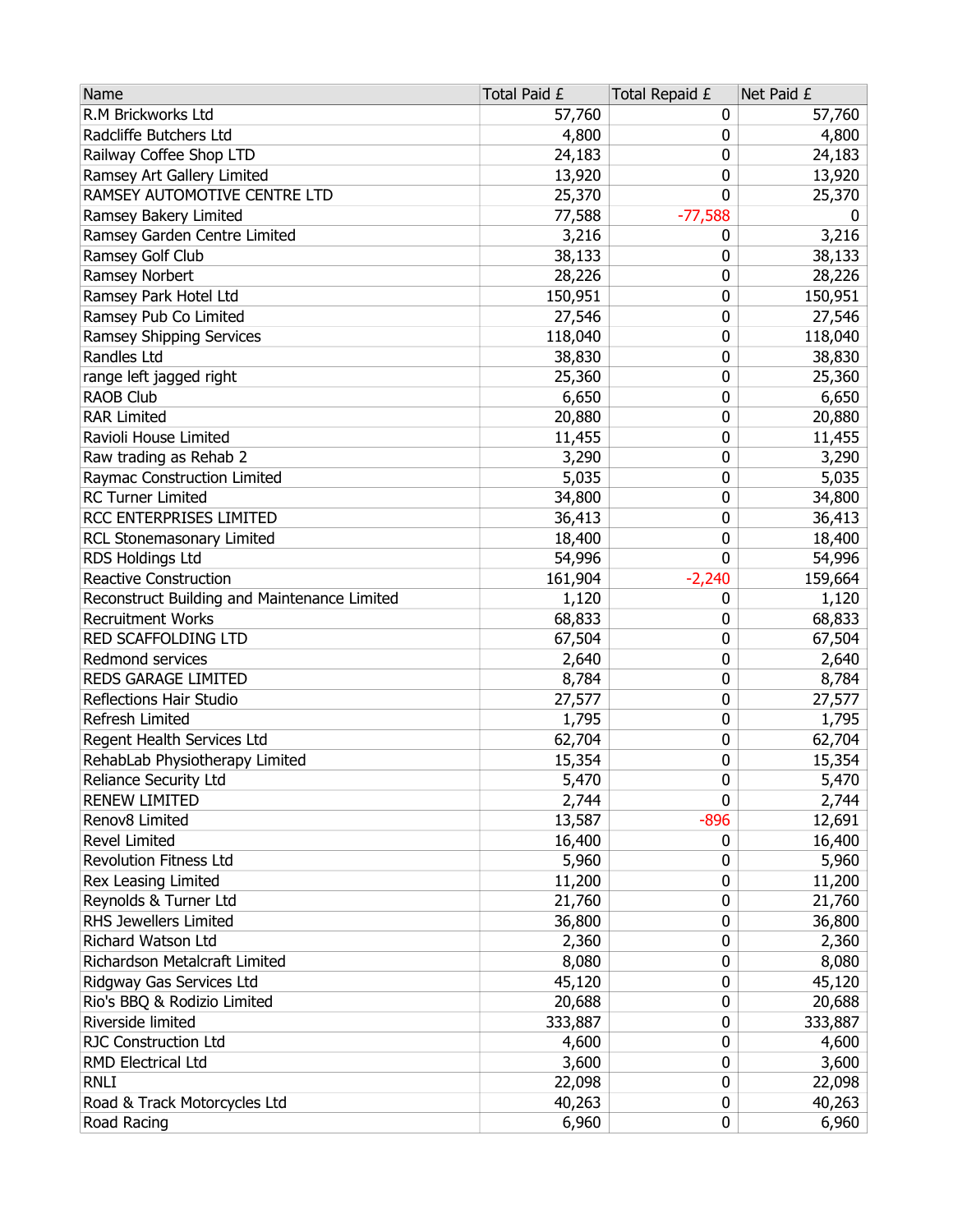| ROBERT CORMODE LIMITED<br>12,240<br>12,240<br>0<br>Roberts Leisure Ltd<br>9,200<br>9,200<br>0<br>555,834<br>Robinson's Limited<br>$-1,400$<br>554,434<br>Roblin Limited<br>10,080<br>10,080<br>0<br>Robson Construction Limited<br>3,200<br>0<br>3,200<br>Robyn Ackron Photograhy Limited<br>9,080<br>0<br>9,080<br>Rock Food Concepts<br>0<br>260,310<br>260,310<br>Rock Room Concepts<br>0<br>8,493<br>8,493<br>Rojin Limited<br>19,440<br>0<br>19,440<br>Roller City (IOM) Ltd<br>3,600<br>0<br>3,600<br>Ron Smiths Hairdressing<br>49,283<br>0<br>49,283<br>RONALDSWAY AIRCRAFT CO LTD<br>3,723,165<br>0<br>3,723,165<br>Ronan Ltd<br>5,568<br>0<br>5,568<br>Roots to Shoots Limited<br>0<br>27,200<br>27,200<br>Rotech Engravers Limited<br>27,240<br>0<br>27,240<br>Rowany Golf Club Limited<br>11,909<br>0<br>11,909<br>Rowany Solutions Limited<br>0<br>2,360<br>2,360<br>Royal Manx Agricultural Society<br>0<br>4,480<br>4,480<br>Royle Maintanence Ltd<br>6,960<br>0<br>6,960<br>RP & PM CAIN<br>282,615<br>282,615<br>0<br>RP EVENTS & PROMOTIONS IOM LIMITED<br>9,080<br>9,080<br>0<br>RS Joinery Limited<br>2,360<br>0<br>2,360<br>RS Marketing and PR Limited<br>2,234<br>0<br>2,234<br>Rumana Swinton Design Limited<br>5,880<br>0<br>5,880<br>Rural Industries (2018) Limited<br>12,549<br>0<br>12,549<br>Rway Limited<br>0<br>1,120<br>1,120 |
|----------------------------------------------------------------------------------------------------------------------------------------------------------------------------------------------------------------------------------------------------------------------------------------------------------------------------------------------------------------------------------------------------------------------------------------------------------------------------------------------------------------------------------------------------------------------------------------------------------------------------------------------------------------------------------------------------------------------------------------------------------------------------------------------------------------------------------------------------------------------------------------------------------------------------------------------------------------------------------------------------------------------------------------------------------------------------------------------------------------------------------------------------------------------------------------------------------------------------------------------------------------------------------------------------------------------------------------------------------------|
|                                                                                                                                                                                                                                                                                                                                                                                                                                                                                                                                                                                                                                                                                                                                                                                                                                                                                                                                                                                                                                                                                                                                                                                                                                                                                                                                                                |
|                                                                                                                                                                                                                                                                                                                                                                                                                                                                                                                                                                                                                                                                                                                                                                                                                                                                                                                                                                                                                                                                                                                                                                                                                                                                                                                                                                |
|                                                                                                                                                                                                                                                                                                                                                                                                                                                                                                                                                                                                                                                                                                                                                                                                                                                                                                                                                                                                                                                                                                                                                                                                                                                                                                                                                                |
|                                                                                                                                                                                                                                                                                                                                                                                                                                                                                                                                                                                                                                                                                                                                                                                                                                                                                                                                                                                                                                                                                                                                                                                                                                                                                                                                                                |
|                                                                                                                                                                                                                                                                                                                                                                                                                                                                                                                                                                                                                                                                                                                                                                                                                                                                                                                                                                                                                                                                                                                                                                                                                                                                                                                                                                |
|                                                                                                                                                                                                                                                                                                                                                                                                                                                                                                                                                                                                                                                                                                                                                                                                                                                                                                                                                                                                                                                                                                                                                                                                                                                                                                                                                                |
|                                                                                                                                                                                                                                                                                                                                                                                                                                                                                                                                                                                                                                                                                                                                                                                                                                                                                                                                                                                                                                                                                                                                                                                                                                                                                                                                                                |
|                                                                                                                                                                                                                                                                                                                                                                                                                                                                                                                                                                                                                                                                                                                                                                                                                                                                                                                                                                                                                                                                                                                                                                                                                                                                                                                                                                |
|                                                                                                                                                                                                                                                                                                                                                                                                                                                                                                                                                                                                                                                                                                                                                                                                                                                                                                                                                                                                                                                                                                                                                                                                                                                                                                                                                                |
|                                                                                                                                                                                                                                                                                                                                                                                                                                                                                                                                                                                                                                                                                                                                                                                                                                                                                                                                                                                                                                                                                                                                                                                                                                                                                                                                                                |
|                                                                                                                                                                                                                                                                                                                                                                                                                                                                                                                                                                                                                                                                                                                                                                                                                                                                                                                                                                                                                                                                                                                                                                                                                                                                                                                                                                |
|                                                                                                                                                                                                                                                                                                                                                                                                                                                                                                                                                                                                                                                                                                                                                                                                                                                                                                                                                                                                                                                                                                                                                                                                                                                                                                                                                                |
|                                                                                                                                                                                                                                                                                                                                                                                                                                                                                                                                                                                                                                                                                                                                                                                                                                                                                                                                                                                                                                                                                                                                                                                                                                                                                                                                                                |
|                                                                                                                                                                                                                                                                                                                                                                                                                                                                                                                                                                                                                                                                                                                                                                                                                                                                                                                                                                                                                                                                                                                                                                                                                                                                                                                                                                |
|                                                                                                                                                                                                                                                                                                                                                                                                                                                                                                                                                                                                                                                                                                                                                                                                                                                                                                                                                                                                                                                                                                                                                                                                                                                                                                                                                                |
|                                                                                                                                                                                                                                                                                                                                                                                                                                                                                                                                                                                                                                                                                                                                                                                                                                                                                                                                                                                                                                                                                                                                                                                                                                                                                                                                                                |
|                                                                                                                                                                                                                                                                                                                                                                                                                                                                                                                                                                                                                                                                                                                                                                                                                                                                                                                                                                                                                                                                                                                                                                                                                                                                                                                                                                |
|                                                                                                                                                                                                                                                                                                                                                                                                                                                                                                                                                                                                                                                                                                                                                                                                                                                                                                                                                                                                                                                                                                                                                                                                                                                                                                                                                                |
|                                                                                                                                                                                                                                                                                                                                                                                                                                                                                                                                                                                                                                                                                                                                                                                                                                                                                                                                                                                                                                                                                                                                                                                                                                                                                                                                                                |
|                                                                                                                                                                                                                                                                                                                                                                                                                                                                                                                                                                                                                                                                                                                                                                                                                                                                                                                                                                                                                                                                                                                                                                                                                                                                                                                                                                |
|                                                                                                                                                                                                                                                                                                                                                                                                                                                                                                                                                                                                                                                                                                                                                                                                                                                                                                                                                                                                                                                                                                                                                                                                                                                                                                                                                                |
|                                                                                                                                                                                                                                                                                                                                                                                                                                                                                                                                                                                                                                                                                                                                                                                                                                                                                                                                                                                                                                                                                                                                                                                                                                                                                                                                                                |
|                                                                                                                                                                                                                                                                                                                                                                                                                                                                                                                                                                                                                                                                                                                                                                                                                                                                                                                                                                                                                                                                                                                                                                                                                                                                                                                                                                |
|                                                                                                                                                                                                                                                                                                                                                                                                                                                                                                                                                                                                                                                                                                                                                                                                                                                                                                                                                                                                                                                                                                                                                                                                                                                                                                                                                                |
|                                                                                                                                                                                                                                                                                                                                                                                                                                                                                                                                                                                                                                                                                                                                                                                                                                                                                                                                                                                                                                                                                                                                                                                                                                                                                                                                                                |
|                                                                                                                                                                                                                                                                                                                                                                                                                                                                                                                                                                                                                                                                                                                                                                                                                                                                                                                                                                                                                                                                                                                                                                                                                                                                                                                                                                |
| Ryzak Construction Ltd<br>5,200<br>5,200<br>0                                                                                                                                                                                                                                                                                                                                                                                                                                                                                                                                                                                                                                                                                                                                                                                                                                                                                                                                                                                                                                                                                                                                                                                                                                                                                                                  |
| S & M HARRISON<br>14,800<br>0<br>14,800                                                                                                                                                                                                                                                                                                                                                                                                                                                                                                                                                                                                                                                                                                                                                                                                                                                                                                                                                                                                                                                                                                                                                                                                                                                                                                                        |
| S & P Limited<br>15,166<br>0<br>15,166                                                                                                                                                                                                                                                                                                                                                                                                                                                                                                                                                                                                                                                                                                                                                                                                                                                                                                                                                                                                                                                                                                                                                                                                                                                                                                                         |
| 12,320<br>0<br>S & S Motors Ltd<br>12,320                                                                                                                                                                                                                                                                                                                                                                                                                                                                                                                                                                                                                                                                                                                                                                                                                                                                                                                                                                                                                                                                                                                                                                                                                                                                                                                      |
| S B ELECTRICAL LIMITED<br>8,080<br>0<br>8,080                                                                                                                                                                                                                                                                                                                                                                                                                                                                                                                                                                                                                                                                                                                                                                                                                                                                                                                                                                                                                                                                                                                                                                                                                                                                                                                  |
| 0<br>S Beattie Decorators Limited<br>24,883<br>24,883                                                                                                                                                                                                                                                                                                                                                                                                                                                                                                                                                                                                                                                                                                                                                                                                                                                                                                                                                                                                                                                                                                                                                                                                                                                                                                          |
| S Caine t/a Tangles<br>0<br>16,143<br>16,143                                                                                                                                                                                                                                                                                                                                                                                                                                                                                                                                                                                                                                                                                                                                                                                                                                                                                                                                                                                                                                                                                                                                                                                                                                                                                                                   |
| 25,000<br>0<br>25,000<br>S Craig and Sons limited                                                                                                                                                                                                                                                                                                                                                                                                                                                                                                                                                                                                                                                                                                                                                                                                                                                                                                                                                                                                                                                                                                                                                                                                                                                                                                              |
| S G Sayle Limited<br>3,480<br>0<br>3,480                                                                                                                                                                                                                                                                                                                                                                                                                                                                                                                                                                                                                                                                                                                                                                                                                                                                                                                                                                                                                                                                                                                                                                                                                                                                                                                       |
| 6,707<br>S K SERVICES LIMITED<br>0<br>6,707                                                                                                                                                                                                                                                                                                                                                                                                                                                                                                                                                                                                                                                                                                                                                                                                                                                                                                                                                                                                                                                                                                                                                                                                                                                                                                                    |
| S.C.E. Limited<br>5,720<br>5,720<br>0                                                                                                                                                                                                                                                                                                                                                                                                                                                                                                                                                                                                                                                                                                                                                                                                                                                                                                                                                                                                                                                                                                                                                                                                                                                                                                                          |
| S.J Heating Services Ltd<br>16,800<br>0<br>16,800                                                                                                                                                                                                                                                                                                                                                                                                                                                                                                                                                                                                                                                                                                                                                                                                                                                                                                                                                                                                                                                                                                                                                                                                                                                                                                              |
| SA Building Services Ltd<br>1,120<br>0<br>1,120                                                                                                                                                                                                                                                                                                                                                                                                                                                                                                                                                                                                                                                                                                                                                                                                                                                                                                                                                                                                                                                                                                                                                                                                                                                                                                                |
| Sadler Agricultural Supplies Limited<br>10,064<br>10,064<br>0                                                                                                                                                                                                                                                                                                                                                                                                                                                                                                                                                                                                                                                                                                                                                                                                                                                                                                                                                                                                                                                                                                                                                                                                                                                                                                  |
| Safety Management Services (IOM) Limited<br>23,400<br>0<br>23,400                                                                                                                                                                                                                                                                                                                                                                                                                                                                                                                                                                                                                                                                                                                                                                                                                                                                                                                                                                                                                                                                                                                                                                                                                                                                                              |
| Safety On Set Ltd<br>4,480<br>0<br>4,480                                                                                                                                                                                                                                                                                                                                                                                                                                                                                                                                                                                                                                                                                                                                                                                                                                                                                                                                                                                                                                                                                                                                                                                                                                                                                                                       |
| SafetyNet Ltd<br>9,080<br>0<br>9,080                                                                                                                                                                                                                                                                                                                                                                                                                                                                                                                                                                                                                                                                                                                                                                                                                                                                                                                                                                                                                                                                                                                                                                                                                                                                                                                           |
| SAINT JOSEPH'S NURSERY & PRESCHOOL<br>17,876<br>17,876<br>0                                                                                                                                                                                                                                                                                                                                                                                                                                                                                                                                                                                                                                                                                                                                                                                                                                                                                                                                                                                                                                                                                                                                                                                                                                                                                                    |
| Salamander Services Limited<br>47,114<br>47,114<br>0                                                                                                                                                                                                                                                                                                                                                                                                                                                                                                                                                                                                                                                                                                                                                                                                                                                                                                                                                                                                                                                                                                                                                                                                                                                                                                           |
| <b>SALEX LIMITED</b><br>22,880<br>22,880<br>0                                                                                                                                                                                                                                                                                                                                                                                                                                                                                                                                                                                                                                                                                                                                                                                                                                                                                                                                                                                                                                                                                                                                                                                                                                                                                                                  |
| Salon D'elegance<br>6,392<br>6,392<br>0                                                                                                                                                                                                                                                                                                                                                                                                                                                                                                                                                                                                                                                                                                                                                                                                                                                                                                                                                                                                                                                                                                                                                                                                                                                                                                                        |
| Salty dog Construction<br>12,320<br>0<br>12,320                                                                                                                                                                                                                                                                                                                                                                                                                                                                                                                                                                                                                                                                                                                                                                                                                                                                                                                                                                                                                                                                                                                                                                                                                                                                                                                |
| Sam Harvey Hairdressing<br>6,960<br>0<br>6,960                                                                                                                                                                                                                                                                                                                                                                                                                                                                                                                                                                                                                                                                                                                                                                                                                                                                                                                                                                                                                                                                                                                                                                                                                                                                                                                 |
| Samsara Limited<br>3,600<br>0<br>3,600                                                                                                                                                                                                                                                                                                                                                                                                                                                                                                                                                                                                                                                                                                                                                                                                                                                                                                                                                                                                                                                                                                                                                                                                                                                                                                                         |
| SandpiperCI Isle of Man Limited<br>0<br>93,180<br>93,180                                                                                                                                                                                                                                                                                                                                                                                                                                                                                                                                                                                                                                                                                                                                                                                                                                                                                                                                                                                                                                                                                                                                                                                                                                                                                                       |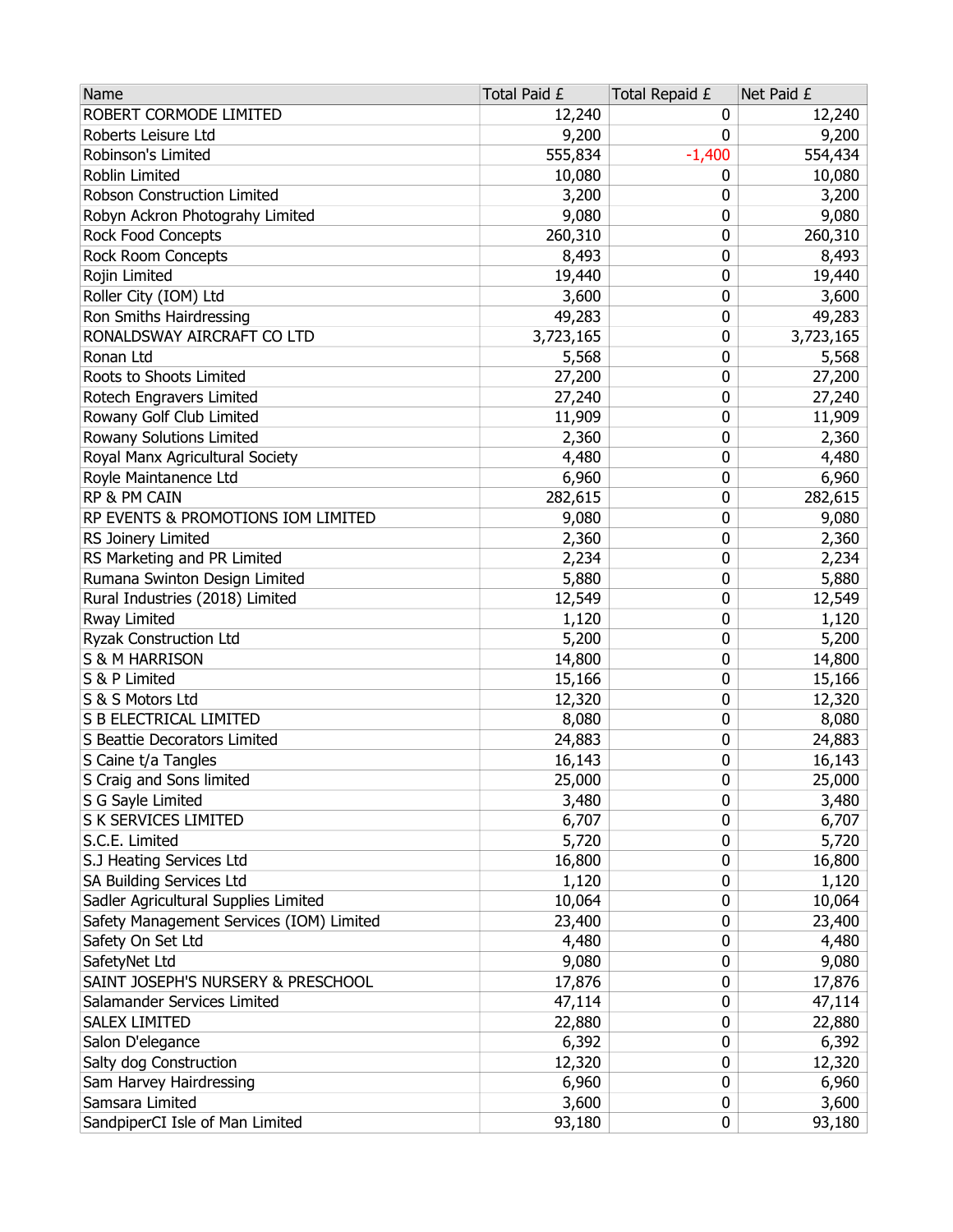| Sapphire Developments Limited<br>13,800<br>13,800<br>0<br>Sarah G Limited<br>8,568<br>8,568<br>0<br>Sash Windows (Isle of Man) Limited<br>21,736<br>21,736<br>0<br>Savoy Hotel Limited<br>34,240<br>0<br>34,240<br>0<br>Saxman Ltd<br>58,414<br>58,414<br>Saxona IOM Limited<br>6,960<br>0<br>6,960<br>0<br>saylethru school of motoring<br>10,880<br>10,880<br>Scott Taylor Vehicle Specialists<br>37,960<br>0<br>37,960<br>Sea Breezes Publications Limited<br>11,172<br>11,172<br>0<br>22,240<br>22,240<br>Sean Weir Roofing Ltd<br>0<br>Search & Select Offshore Limited<br>0<br>52,572<br>52,572<br>Seaview Hotel<br>21,480<br>0<br>21,480<br>0<br>Secure Scaffolding Services Limited<br>23,200<br>23,200<br>Seed Mentors Entrepreneurs (IOM) Limited<br>$-2,240$<br>15,920<br>18,160<br>Sefton Group PLC<br>1,127,310<br>1,127,310<br>0<br>Select (Furniture & Auto) Limited<br>35,922<br>35,922<br>0<br>263,191<br>Select Management Services Ltd<br>263,191<br>0<br>0<br>Setanta Hypnotherapy Limited<br>9,440<br>9,440<br>Seven Kingdom Limited<br>$-1,721$<br>33,448<br>31,727<br><b>SG Maintenance Limited</b><br>6,840<br>0<br>6,840<br><b>SGL Construction Ltd</b><br>6,286<br>6,286<br>0<br>SGN Wood Dental Therapy Limited<br>5,152<br>0<br>5,152<br>32,037<br>0<br>32,037<br>0<br>Shanes Chippy Limited<br>2,240<br>2,240<br>Share the Care Limited<br>63,438<br>0<br>63,438<br>Shenn Valley care home<br>166,802<br>0<br>166,802<br>Shine Om<br>14,680<br>0<br>14,680<br>Shumba Tech Limited<br>2,520<br>0<br>2,520<br>SIGN & DESIGN LIMITED<br>5,840<br>0<br>5,840<br>SIGN & DESIGN LIMITED<br>2,240<br>0<br>2,240<br>0<br>Signature Car Sales<br>2,360<br>2,360<br>0<br>Signature Electrical<br>13,143<br>13,143<br>Signature Ltd<br>0<br>1,824<br>1,824<br>0<br>10,080<br>Signrite IOM Ltd<br>10,080<br>SILVA CONSULTING LIMITED<br>4,480<br>0<br>4,480<br>10,105<br>10,105<br>0<br>Silva Garden Design Ltd<br>71,600<br>Silver Gate Ltd<br>71,600<br>0<br>Silver Viking Limited<br>3,080<br>0<br>3,080<br>Silvercraigs Limited<br>37,633<br>37,633<br>0<br>Silverdale Care Limited<br>11,972<br>11,972<br>0<br>SIMBA CONSTRUCTION LIMITED<br>11,440<br>0<br>11,440<br>simon bell plumbing and heating<br>0<br>8,080<br>8,080<br>Simon L Brown Ltd<br>3,360<br>0<br>3,360<br>Simon Limited T/A Simons<br>10,937<br>10,937<br>0<br>Simon Trenholme tiling<br>2,360<br>2,360<br>0<br>Simple Security Limited<br>7,354<br>7,354<br>0<br>simpsons limited<br>1,990<br>0<br>1,990<br>SINGING JO & CO<br>0<br>15,008<br>15,008<br>Sirena Limited<br>$-726$<br>63,833<br>63,107<br>SK Formwork and Construction Ltd<br>1,800<br>1,800<br>0 | Name                        | Total Paid £ | Total Repaid £ | Net Paid £ |
|----------------------------------------------------------------------------------------------------------------------------------------------------------------------------------------------------------------------------------------------------------------------------------------------------------------------------------------------------------------------------------------------------------------------------------------------------------------------------------------------------------------------------------------------------------------------------------------------------------------------------------------------------------------------------------------------------------------------------------------------------------------------------------------------------------------------------------------------------------------------------------------------------------------------------------------------------------------------------------------------------------------------------------------------------------------------------------------------------------------------------------------------------------------------------------------------------------------------------------------------------------------------------------------------------------------------------------------------------------------------------------------------------------------------------------------------------------------------------------------------------------------------------------------------------------------------------------------------------------------------------------------------------------------------------------------------------------------------------------------------------------------------------------------------------------------------------------------------------------------------------------------------------------------------------------------------------------------------------------------------------------------------------------------------------------------------------------------------------------------------------------------------------------------------------------------------------------------------------------------------------------------------------------------------------------------------------------------------------------------------------------------------------------------------------------------------------------------------------------------------------------------------------------------------------------------------------------------------------------------------------------------------------------|-----------------------------|--------------|----------------|------------|
|                                                                                                                                                                                                                                                                                                                                                                                                                                                                                                                                                                                                                                                                                                                                                                                                                                                                                                                                                                                                                                                                                                                                                                                                                                                                                                                                                                                                                                                                                                                                                                                                                                                                                                                                                                                                                                                                                                                                                                                                                                                                                                                                                                                                                                                                                                                                                                                                                                                                                                                                                                                                                                                          |                             |              |                |            |
|                                                                                                                                                                                                                                                                                                                                                                                                                                                                                                                                                                                                                                                                                                                                                                                                                                                                                                                                                                                                                                                                                                                                                                                                                                                                                                                                                                                                                                                                                                                                                                                                                                                                                                                                                                                                                                                                                                                                                                                                                                                                                                                                                                                                                                                                                                                                                                                                                                                                                                                                                                                                                                                          |                             |              |                |            |
|                                                                                                                                                                                                                                                                                                                                                                                                                                                                                                                                                                                                                                                                                                                                                                                                                                                                                                                                                                                                                                                                                                                                                                                                                                                                                                                                                                                                                                                                                                                                                                                                                                                                                                                                                                                                                                                                                                                                                                                                                                                                                                                                                                                                                                                                                                                                                                                                                                                                                                                                                                                                                                                          |                             |              |                |            |
|                                                                                                                                                                                                                                                                                                                                                                                                                                                                                                                                                                                                                                                                                                                                                                                                                                                                                                                                                                                                                                                                                                                                                                                                                                                                                                                                                                                                                                                                                                                                                                                                                                                                                                                                                                                                                                                                                                                                                                                                                                                                                                                                                                                                                                                                                                                                                                                                                                                                                                                                                                                                                                                          |                             |              |                |            |
|                                                                                                                                                                                                                                                                                                                                                                                                                                                                                                                                                                                                                                                                                                                                                                                                                                                                                                                                                                                                                                                                                                                                                                                                                                                                                                                                                                                                                                                                                                                                                                                                                                                                                                                                                                                                                                                                                                                                                                                                                                                                                                                                                                                                                                                                                                                                                                                                                                                                                                                                                                                                                                                          |                             |              |                |            |
|                                                                                                                                                                                                                                                                                                                                                                                                                                                                                                                                                                                                                                                                                                                                                                                                                                                                                                                                                                                                                                                                                                                                                                                                                                                                                                                                                                                                                                                                                                                                                                                                                                                                                                                                                                                                                                                                                                                                                                                                                                                                                                                                                                                                                                                                                                                                                                                                                                                                                                                                                                                                                                                          |                             |              |                |            |
|                                                                                                                                                                                                                                                                                                                                                                                                                                                                                                                                                                                                                                                                                                                                                                                                                                                                                                                                                                                                                                                                                                                                                                                                                                                                                                                                                                                                                                                                                                                                                                                                                                                                                                                                                                                                                                                                                                                                                                                                                                                                                                                                                                                                                                                                                                                                                                                                                                                                                                                                                                                                                                                          |                             |              |                |            |
|                                                                                                                                                                                                                                                                                                                                                                                                                                                                                                                                                                                                                                                                                                                                                                                                                                                                                                                                                                                                                                                                                                                                                                                                                                                                                                                                                                                                                                                                                                                                                                                                                                                                                                                                                                                                                                                                                                                                                                                                                                                                                                                                                                                                                                                                                                                                                                                                                                                                                                                                                                                                                                                          |                             |              |                |            |
|                                                                                                                                                                                                                                                                                                                                                                                                                                                                                                                                                                                                                                                                                                                                                                                                                                                                                                                                                                                                                                                                                                                                                                                                                                                                                                                                                                                                                                                                                                                                                                                                                                                                                                                                                                                                                                                                                                                                                                                                                                                                                                                                                                                                                                                                                                                                                                                                                                                                                                                                                                                                                                                          |                             |              |                |            |
|                                                                                                                                                                                                                                                                                                                                                                                                                                                                                                                                                                                                                                                                                                                                                                                                                                                                                                                                                                                                                                                                                                                                                                                                                                                                                                                                                                                                                                                                                                                                                                                                                                                                                                                                                                                                                                                                                                                                                                                                                                                                                                                                                                                                                                                                                                                                                                                                                                                                                                                                                                                                                                                          |                             |              |                |            |
|                                                                                                                                                                                                                                                                                                                                                                                                                                                                                                                                                                                                                                                                                                                                                                                                                                                                                                                                                                                                                                                                                                                                                                                                                                                                                                                                                                                                                                                                                                                                                                                                                                                                                                                                                                                                                                                                                                                                                                                                                                                                                                                                                                                                                                                                                                                                                                                                                                                                                                                                                                                                                                                          |                             |              |                |            |
|                                                                                                                                                                                                                                                                                                                                                                                                                                                                                                                                                                                                                                                                                                                                                                                                                                                                                                                                                                                                                                                                                                                                                                                                                                                                                                                                                                                                                                                                                                                                                                                                                                                                                                                                                                                                                                                                                                                                                                                                                                                                                                                                                                                                                                                                                                                                                                                                                                                                                                                                                                                                                                                          |                             |              |                |            |
|                                                                                                                                                                                                                                                                                                                                                                                                                                                                                                                                                                                                                                                                                                                                                                                                                                                                                                                                                                                                                                                                                                                                                                                                                                                                                                                                                                                                                                                                                                                                                                                                                                                                                                                                                                                                                                                                                                                                                                                                                                                                                                                                                                                                                                                                                                                                                                                                                                                                                                                                                                                                                                                          |                             |              |                |            |
|                                                                                                                                                                                                                                                                                                                                                                                                                                                                                                                                                                                                                                                                                                                                                                                                                                                                                                                                                                                                                                                                                                                                                                                                                                                                                                                                                                                                                                                                                                                                                                                                                                                                                                                                                                                                                                                                                                                                                                                                                                                                                                                                                                                                                                                                                                                                                                                                                                                                                                                                                                                                                                                          |                             |              |                |            |
|                                                                                                                                                                                                                                                                                                                                                                                                                                                                                                                                                                                                                                                                                                                                                                                                                                                                                                                                                                                                                                                                                                                                                                                                                                                                                                                                                                                                                                                                                                                                                                                                                                                                                                                                                                                                                                                                                                                                                                                                                                                                                                                                                                                                                                                                                                                                                                                                                                                                                                                                                                                                                                                          |                             |              |                |            |
|                                                                                                                                                                                                                                                                                                                                                                                                                                                                                                                                                                                                                                                                                                                                                                                                                                                                                                                                                                                                                                                                                                                                                                                                                                                                                                                                                                                                                                                                                                                                                                                                                                                                                                                                                                                                                                                                                                                                                                                                                                                                                                                                                                                                                                                                                                                                                                                                                                                                                                                                                                                                                                                          |                             |              |                |            |
|                                                                                                                                                                                                                                                                                                                                                                                                                                                                                                                                                                                                                                                                                                                                                                                                                                                                                                                                                                                                                                                                                                                                                                                                                                                                                                                                                                                                                                                                                                                                                                                                                                                                                                                                                                                                                                                                                                                                                                                                                                                                                                                                                                                                                                                                                                                                                                                                                                                                                                                                                                                                                                                          |                             |              |                |            |
|                                                                                                                                                                                                                                                                                                                                                                                                                                                                                                                                                                                                                                                                                                                                                                                                                                                                                                                                                                                                                                                                                                                                                                                                                                                                                                                                                                                                                                                                                                                                                                                                                                                                                                                                                                                                                                                                                                                                                                                                                                                                                                                                                                                                                                                                                                                                                                                                                                                                                                                                                                                                                                                          |                             |              |                |            |
|                                                                                                                                                                                                                                                                                                                                                                                                                                                                                                                                                                                                                                                                                                                                                                                                                                                                                                                                                                                                                                                                                                                                                                                                                                                                                                                                                                                                                                                                                                                                                                                                                                                                                                                                                                                                                                                                                                                                                                                                                                                                                                                                                                                                                                                                                                                                                                                                                                                                                                                                                                                                                                                          |                             |              |                |            |
|                                                                                                                                                                                                                                                                                                                                                                                                                                                                                                                                                                                                                                                                                                                                                                                                                                                                                                                                                                                                                                                                                                                                                                                                                                                                                                                                                                                                                                                                                                                                                                                                                                                                                                                                                                                                                                                                                                                                                                                                                                                                                                                                                                                                                                                                                                                                                                                                                                                                                                                                                                                                                                                          |                             |              |                |            |
|                                                                                                                                                                                                                                                                                                                                                                                                                                                                                                                                                                                                                                                                                                                                                                                                                                                                                                                                                                                                                                                                                                                                                                                                                                                                                                                                                                                                                                                                                                                                                                                                                                                                                                                                                                                                                                                                                                                                                                                                                                                                                                                                                                                                                                                                                                                                                                                                                                                                                                                                                                                                                                                          |                             |              |                |            |
|                                                                                                                                                                                                                                                                                                                                                                                                                                                                                                                                                                                                                                                                                                                                                                                                                                                                                                                                                                                                                                                                                                                                                                                                                                                                                                                                                                                                                                                                                                                                                                                                                                                                                                                                                                                                                                                                                                                                                                                                                                                                                                                                                                                                                                                                                                                                                                                                                                                                                                                                                                                                                                                          |                             |              |                |            |
|                                                                                                                                                                                                                                                                                                                                                                                                                                                                                                                                                                                                                                                                                                                                                                                                                                                                                                                                                                                                                                                                                                                                                                                                                                                                                                                                                                                                                                                                                                                                                                                                                                                                                                                                                                                                                                                                                                                                                                                                                                                                                                                                                                                                                                                                                                                                                                                                                                                                                                                                                                                                                                                          | Shakti Man                  |              |                |            |
|                                                                                                                                                                                                                                                                                                                                                                                                                                                                                                                                                                                                                                                                                                                                                                                                                                                                                                                                                                                                                                                                                                                                                                                                                                                                                                                                                                                                                                                                                                                                                                                                                                                                                                                                                                                                                                                                                                                                                                                                                                                                                                                                                                                                                                                                                                                                                                                                                                                                                                                                                                                                                                                          |                             |              |                |            |
|                                                                                                                                                                                                                                                                                                                                                                                                                                                                                                                                                                                                                                                                                                                                                                                                                                                                                                                                                                                                                                                                                                                                                                                                                                                                                                                                                                                                                                                                                                                                                                                                                                                                                                                                                                                                                                                                                                                                                                                                                                                                                                                                                                                                                                                                                                                                                                                                                                                                                                                                                                                                                                                          |                             |              |                |            |
|                                                                                                                                                                                                                                                                                                                                                                                                                                                                                                                                                                                                                                                                                                                                                                                                                                                                                                                                                                                                                                                                                                                                                                                                                                                                                                                                                                                                                                                                                                                                                                                                                                                                                                                                                                                                                                                                                                                                                                                                                                                                                                                                                                                                                                                                                                                                                                                                                                                                                                                                                                                                                                                          |                             |              |                |            |
|                                                                                                                                                                                                                                                                                                                                                                                                                                                                                                                                                                                                                                                                                                                                                                                                                                                                                                                                                                                                                                                                                                                                                                                                                                                                                                                                                                                                                                                                                                                                                                                                                                                                                                                                                                                                                                                                                                                                                                                                                                                                                                                                                                                                                                                                                                                                                                                                                                                                                                                                                                                                                                                          |                             |              |                |            |
|                                                                                                                                                                                                                                                                                                                                                                                                                                                                                                                                                                                                                                                                                                                                                                                                                                                                                                                                                                                                                                                                                                                                                                                                                                                                                                                                                                                                                                                                                                                                                                                                                                                                                                                                                                                                                                                                                                                                                                                                                                                                                                                                                                                                                                                                                                                                                                                                                                                                                                                                                                                                                                                          |                             |              |                |            |
|                                                                                                                                                                                                                                                                                                                                                                                                                                                                                                                                                                                                                                                                                                                                                                                                                                                                                                                                                                                                                                                                                                                                                                                                                                                                                                                                                                                                                                                                                                                                                                                                                                                                                                                                                                                                                                                                                                                                                                                                                                                                                                                                                                                                                                                                                                                                                                                                                                                                                                                                                                                                                                                          |                             |              |                |            |
|                                                                                                                                                                                                                                                                                                                                                                                                                                                                                                                                                                                                                                                                                                                                                                                                                                                                                                                                                                                                                                                                                                                                                                                                                                                                                                                                                                                                                                                                                                                                                                                                                                                                                                                                                                                                                                                                                                                                                                                                                                                                                                                                                                                                                                                                                                                                                                                                                                                                                                                                                                                                                                                          |                             |              |                |            |
|                                                                                                                                                                                                                                                                                                                                                                                                                                                                                                                                                                                                                                                                                                                                                                                                                                                                                                                                                                                                                                                                                                                                                                                                                                                                                                                                                                                                                                                                                                                                                                                                                                                                                                                                                                                                                                                                                                                                                                                                                                                                                                                                                                                                                                                                                                                                                                                                                                                                                                                                                                                                                                                          |                             |              |                |            |
|                                                                                                                                                                                                                                                                                                                                                                                                                                                                                                                                                                                                                                                                                                                                                                                                                                                                                                                                                                                                                                                                                                                                                                                                                                                                                                                                                                                                                                                                                                                                                                                                                                                                                                                                                                                                                                                                                                                                                                                                                                                                                                                                                                                                                                                                                                                                                                                                                                                                                                                                                                                                                                                          |                             |              |                |            |
|                                                                                                                                                                                                                                                                                                                                                                                                                                                                                                                                                                                                                                                                                                                                                                                                                                                                                                                                                                                                                                                                                                                                                                                                                                                                                                                                                                                                                                                                                                                                                                                                                                                                                                                                                                                                                                                                                                                                                                                                                                                                                                                                                                                                                                                                                                                                                                                                                                                                                                                                                                                                                                                          |                             |              |                |            |
|                                                                                                                                                                                                                                                                                                                                                                                                                                                                                                                                                                                                                                                                                                                                                                                                                                                                                                                                                                                                                                                                                                                                                                                                                                                                                                                                                                                                                                                                                                                                                                                                                                                                                                                                                                                                                                                                                                                                                                                                                                                                                                                                                                                                                                                                                                                                                                                                                                                                                                                                                                                                                                                          |                             |              |                |            |
|                                                                                                                                                                                                                                                                                                                                                                                                                                                                                                                                                                                                                                                                                                                                                                                                                                                                                                                                                                                                                                                                                                                                                                                                                                                                                                                                                                                                                                                                                                                                                                                                                                                                                                                                                                                                                                                                                                                                                                                                                                                                                                                                                                                                                                                                                                                                                                                                                                                                                                                                                                                                                                                          |                             |              |                |            |
|                                                                                                                                                                                                                                                                                                                                                                                                                                                                                                                                                                                                                                                                                                                                                                                                                                                                                                                                                                                                                                                                                                                                                                                                                                                                                                                                                                                                                                                                                                                                                                                                                                                                                                                                                                                                                                                                                                                                                                                                                                                                                                                                                                                                                                                                                                                                                                                                                                                                                                                                                                                                                                                          |                             |              |                |            |
|                                                                                                                                                                                                                                                                                                                                                                                                                                                                                                                                                                                                                                                                                                                                                                                                                                                                                                                                                                                                                                                                                                                                                                                                                                                                                                                                                                                                                                                                                                                                                                                                                                                                                                                                                                                                                                                                                                                                                                                                                                                                                                                                                                                                                                                                                                                                                                                                                                                                                                                                                                                                                                                          |                             |              |                |            |
|                                                                                                                                                                                                                                                                                                                                                                                                                                                                                                                                                                                                                                                                                                                                                                                                                                                                                                                                                                                                                                                                                                                                                                                                                                                                                                                                                                                                                                                                                                                                                                                                                                                                                                                                                                                                                                                                                                                                                                                                                                                                                                                                                                                                                                                                                                                                                                                                                                                                                                                                                                                                                                                          |                             |              |                |            |
|                                                                                                                                                                                                                                                                                                                                                                                                                                                                                                                                                                                                                                                                                                                                                                                                                                                                                                                                                                                                                                                                                                                                                                                                                                                                                                                                                                                                                                                                                                                                                                                                                                                                                                                                                                                                                                                                                                                                                                                                                                                                                                                                                                                                                                                                                                                                                                                                                                                                                                                                                                                                                                                          |                             |              |                |            |
|                                                                                                                                                                                                                                                                                                                                                                                                                                                                                                                                                                                                                                                                                                                                                                                                                                                                                                                                                                                                                                                                                                                                                                                                                                                                                                                                                                                                                                                                                                                                                                                                                                                                                                                                                                                                                                                                                                                                                                                                                                                                                                                                                                                                                                                                                                                                                                                                                                                                                                                                                                                                                                                          |                             |              |                |            |
|                                                                                                                                                                                                                                                                                                                                                                                                                                                                                                                                                                                                                                                                                                                                                                                                                                                                                                                                                                                                                                                                                                                                                                                                                                                                                                                                                                                                                                                                                                                                                                                                                                                                                                                                                                                                                                                                                                                                                                                                                                                                                                                                                                                                                                                                                                                                                                                                                                                                                                                                                                                                                                                          |                             |              |                |            |
|                                                                                                                                                                                                                                                                                                                                                                                                                                                                                                                                                                                                                                                                                                                                                                                                                                                                                                                                                                                                                                                                                                                                                                                                                                                                                                                                                                                                                                                                                                                                                                                                                                                                                                                                                                                                                                                                                                                                                                                                                                                                                                                                                                                                                                                                                                                                                                                                                                                                                                                                                                                                                                                          |                             |              |                |            |
|                                                                                                                                                                                                                                                                                                                                                                                                                                                                                                                                                                                                                                                                                                                                                                                                                                                                                                                                                                                                                                                                                                                                                                                                                                                                                                                                                                                                                                                                                                                                                                                                                                                                                                                                                                                                                                                                                                                                                                                                                                                                                                                                                                                                                                                                                                                                                                                                                                                                                                                                                                                                                                                          |                             |              |                |            |
|                                                                                                                                                                                                                                                                                                                                                                                                                                                                                                                                                                                                                                                                                                                                                                                                                                                                                                                                                                                                                                                                                                                                                                                                                                                                                                                                                                                                                                                                                                                                                                                                                                                                                                                                                                                                                                                                                                                                                                                                                                                                                                                                                                                                                                                                                                                                                                                                                                                                                                                                                                                                                                                          |                             |              |                |            |
|                                                                                                                                                                                                                                                                                                                                                                                                                                                                                                                                                                                                                                                                                                                                                                                                                                                                                                                                                                                                                                                                                                                                                                                                                                                                                                                                                                                                                                                                                                                                                                                                                                                                                                                                                                                                                                                                                                                                                                                                                                                                                                                                                                                                                                                                                                                                                                                                                                                                                                                                                                                                                                                          |                             |              |                |            |
|                                                                                                                                                                                                                                                                                                                                                                                                                                                                                                                                                                                                                                                                                                                                                                                                                                                                                                                                                                                                                                                                                                                                                                                                                                                                                                                                                                                                                                                                                                                                                                                                                                                                                                                                                                                                                                                                                                                                                                                                                                                                                                                                                                                                                                                                                                                                                                                                                                                                                                                                                                                                                                                          |                             |              |                |            |
|                                                                                                                                                                                                                                                                                                                                                                                                                                                                                                                                                                                                                                                                                                                                                                                                                                                                                                                                                                                                                                                                                                                                                                                                                                                                                                                                                                                                                                                                                                                                                                                                                                                                                                                                                                                                                                                                                                                                                                                                                                                                                                                                                                                                                                                                                                                                                                                                                                                                                                                                                                                                                                                          |                             |              |                |            |
|                                                                                                                                                                                                                                                                                                                                                                                                                                                                                                                                                                                                                                                                                                                                                                                                                                                                                                                                                                                                                                                                                                                                                                                                                                                                                                                                                                                                                                                                                                                                                                                                                                                                                                                                                                                                                                                                                                                                                                                                                                                                                                                                                                                                                                                                                                                                                                                                                                                                                                                                                                                                                                                          |                             |              |                |            |
|                                                                                                                                                                                                                                                                                                                                                                                                                                                                                                                                                                                                                                                                                                                                                                                                                                                                                                                                                                                                                                                                                                                                                                                                                                                                                                                                                                                                                                                                                                                                                                                                                                                                                                                                                                                                                                                                                                                                                                                                                                                                                                                                                                                                                                                                                                                                                                                                                                                                                                                                                                                                                                                          |                             |              |                |            |
|                                                                                                                                                                                                                                                                                                                                                                                                                                                                                                                                                                                                                                                                                                                                                                                                                                                                                                                                                                                                                                                                                                                                                                                                                                                                                                                                                                                                                                                                                                                                                                                                                                                                                                                                                                                                                                                                                                                                                                                                                                                                                                                                                                                                                                                                                                                                                                                                                                                                                                                                                                                                                                                          |                             |              |                |            |
|                                                                                                                                                                                                                                                                                                                                                                                                                                                                                                                                                                                                                                                                                                                                                                                                                                                                                                                                                                                                                                                                                                                                                                                                                                                                                                                                                                                                                                                                                                                                                                                                                                                                                                                                                                                                                                                                                                                                                                                                                                                                                                                                                                                                                                                                                                                                                                                                                                                                                                                                                                                                                                                          | <b>Skunkworks Marketing</b> | 12,680       | 0              | 12,680     |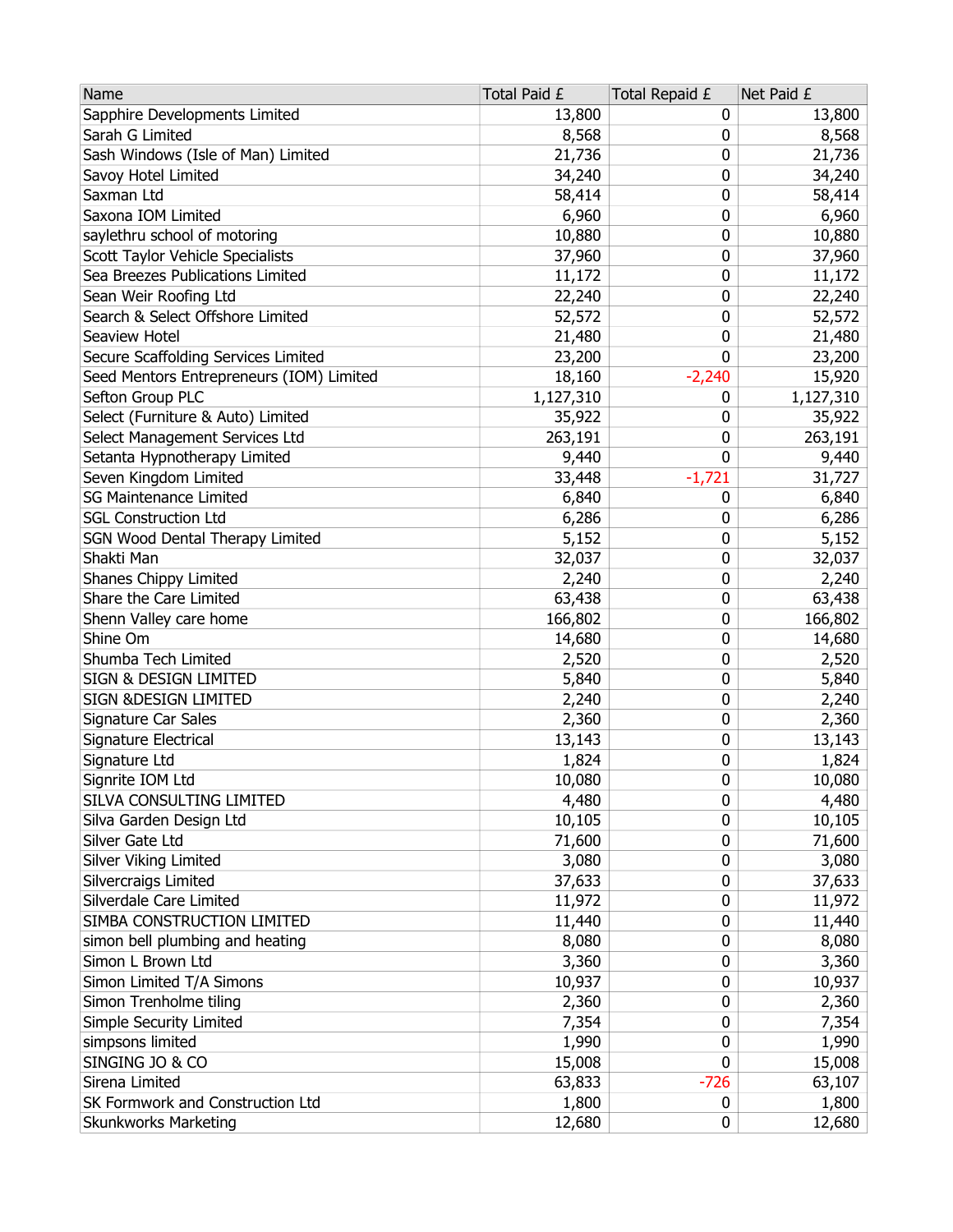| Name                                                  | Total Paid £ | Total Repaid £ | Net Paid £ |
|-------------------------------------------------------|--------------|----------------|------------|
| SLEEPWELL HOTELS LIMITED                              | 1,061,952    | $-1,861$       | 1,060,091  |
| Slick Performance Limited                             | 4,840        | 0              | 4,840      |
| <b>SLS Optics Ltd</b>                                 | 29,184       | 0              | 29,184     |
| SMALLBIZ STUDIO                                       | 3,360        | 0              | 3,360      |
| <b>Smallprint Limited</b>                             | 6,580        | $-1,120$       | 5,460      |
| <b>Smart HR Solutions Limited</b>                     | 9,120        | 0              | 9,120      |
| Smithson and Jones                                    | 17,712       | 0              | 17,712     |
| Snaefell Gardening Services Ltd                       | 840          | 0              | 840        |
| <b>SNCC Ltd</b>                                       | 8,960        | 0              | 8,960      |
| <b>SNX Limited</b>                                    | 9,466        | 0              | 9,466      |
| Sonnics Limited                                       | 24,840       | 0              | 24,840     |
| South Douglas Old Friends Association                 | 4,000        | 0              | 4,000      |
| Southern Asia Chinese Takeaway                        | 3,072        | 0              | 3,072      |
| Southern Befriend                                     | 7,680        | 0              | 7,680      |
| Southern Local Authorities Swimming Pool Board        | 56,991       | 0              | 56,991     |
| Southern Oil Services Limited                         | 2,003        | 0              | 2,003      |
| SOUTHERN PLUMBING & HEATING MERCHANTS LIMITED         | 17,160       | 0              | 17,160     |
| Southside Development                                 | 5,064        | 0              | 5,064      |
| SP PROPERTY IMPROVEMENTS LTD                          | 9,200        | 0              | 9,200      |
| <b>SP Services Limited</b>                            | 34,048       | 0              | 34,048     |
| Sparks of Man                                         | 33,189       | 0              | 33,189     |
| Specialist Cleaning Services Ltd T/A Carpet Doctor    | 1,240        | 0              | 1,240      |
| <b>Specialist Coatings Ltd</b>                        | 10,800       | 0              | 10,800     |
| Spectrum Decorating Solutions Limited                 | 2,360        | 0              | 2,360      |
| Spectrum Windows Limited                              | 60,966       | 0              | 60,966     |
| spg construction Itd                                  | 5,040        | 0              | 5,040      |
| Spik n Span Limited                                   | 8,777        | 0              | 8,777      |
| Spill the Beans Limited                               | 35,471       | 0              | 35,471     |
| Splinters DIY Store                                   | 10,609       | 0              | 10,609     |
| SPORTS PERFORMANCE SERVICES                           | 7,460        | 0              | 7,460      |
| Spot On Cleaners                                      | 146,146      | 0              | 146,146    |
| Spotless Ltd                                          | 2,240        | 0              | 2,240      |
| Square & Compass Construction and Groundworks Limited | 1,516        | 0              | 1,516      |
| Srivari Limited                                       | 12,869       | 0              | 12,869     |
| St Georges Woollen Mills Ltd                          | 11,794       | 0              | 11,794     |
| St Helier Hotel Limited                               | 44,960       | 0              | 44,960     |
| St John Ambulance Isle of Man                         | 19,326       | 0              | 19,326     |
| St Johns Mill                                         | 22,416       | 0              | 22,416     |
| St Johns Steel Services Ltd                           | 9,216        | 0              | 9,216      |
| <b>St Ninians Court</b>                               | 3,360        | 0              | 3,360      |
| St Pauls Property                                     | 6,120        | 0              | 6,120      |
| Staarvey Farm                                         | 1,250        | 0              | 1,250      |
| star services Itd                                     | 35,536       | 0              | 35,536     |
| Start to Finish Rider Tuition                         | 2,360        | 0              | 2,360      |
| <b>STAY CLEAN LTD</b>                                 | 4,480        | 0              | 4,480      |
| Step One Limited                                      | 32,480       | 0              | 32,480     |
| Stephen Christian & Sons Limited                      | 111,720      | 0              | 111,720    |
| Stephen Garrett                                       | 6,680        | 0              | 6,680      |
| STERLING CLEANING SERVICES LIMITED                    | 4,480        | 0              | 4,480      |
| STEVEN GAWNE SERVICES LIMITED                         | 3,480        | 0              | 3,480      |
| Steven Morley Limited                                 | 43,109       | 0              | 43,109     |
|                                                       |              |                |            |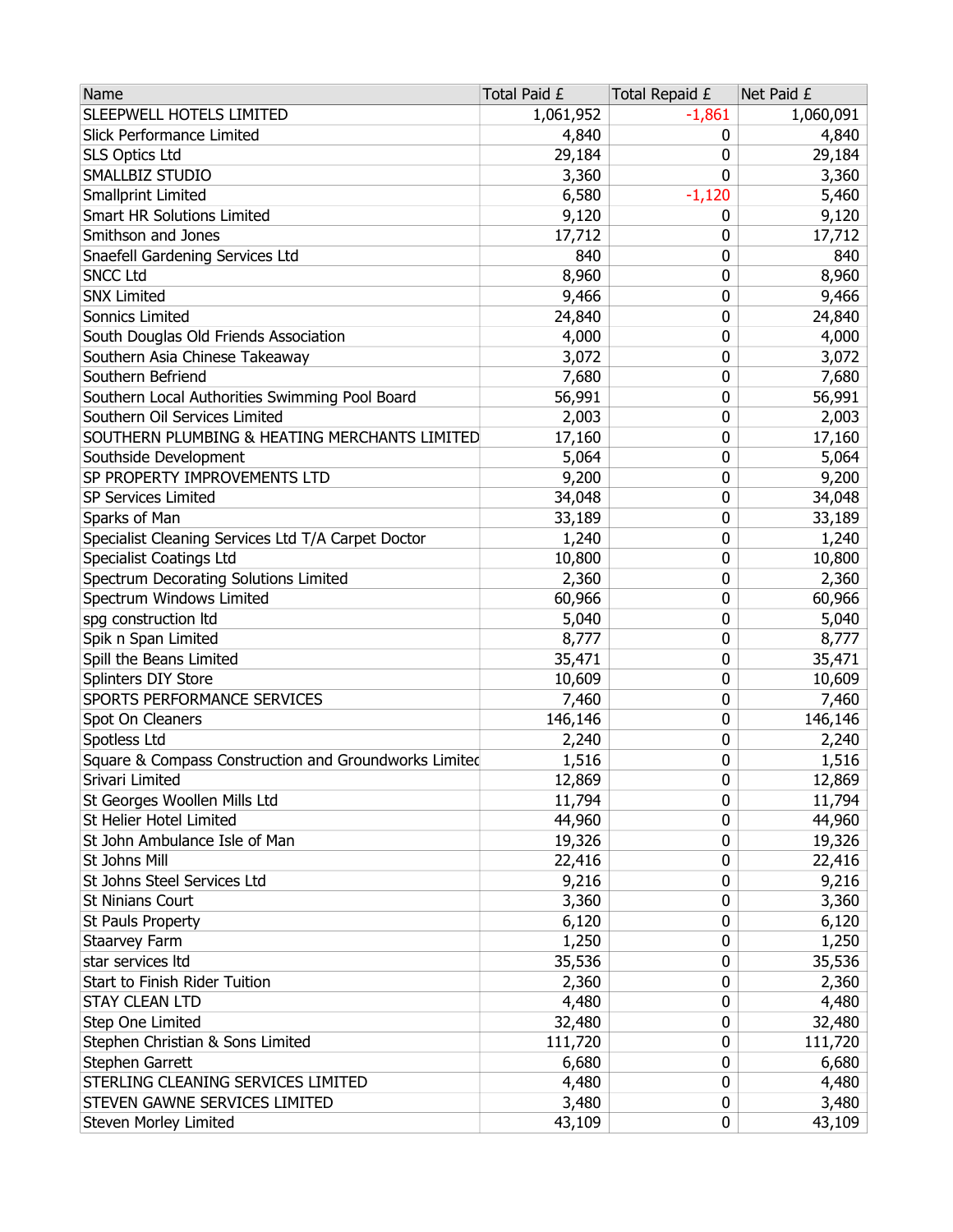| stevewoodley.com Ltd<br>2,400<br>0<br><b>Stewart Clague Services</b><br>460,115<br>460,115<br>0<br><b>Stewart Scott Limited</b><br>3,600<br>0 | 2,400<br>3,600 |
|-----------------------------------------------------------------------------------------------------------------------------------------------|----------------|
|                                                                                                                                               |                |
|                                                                                                                                               |                |
|                                                                                                                                               |                |
| Stobart Air Services (Isle of Man)<br>141,240<br>0<br>141,240                                                                                 |                |
| Stoddart & Moore Ltd<br>0<br>3,616                                                                                                            | 3,616          |
| Stoffberg Physiotherapy LImited<br>0<br>8,080                                                                                                 | 8,080          |
| <b>Stokes Builders Ltd</b><br>0<br>4,720                                                                                                      | 4,720          |
| Stone Art Ltd<br>6,720<br>0                                                                                                                   | 6,720          |
| Stone Tech Limited<br>4,600<br>0                                                                                                              | 4,600          |
| Stonecraft Limited<br>24,880<br>0<br>24,880                                                                                                   |                |
| 0<br>Stonemasons IOM Limited<br>15,920<br>15,920                                                                                              |                |
| Stoney Mountain Construction Limited<br>13,680<br>0<br>13,680                                                                                 |                |
| Storytime Nursery<br>0<br>38,226<br>38,226                                                                                                    |                |
| <b>Stott Construction</b><br>4,600<br>0                                                                                                       | 4,600          |
| <b>Strand Veterinary Practice</b><br>24,768<br>24,768<br>0                                                                                    |                |
| 0<br><b>Strix</b><br>315,702<br>315,702                                                                                                       |                |
| <b>Structural Engineering Services Limited</b><br>0<br>5,840                                                                                  | 5,840          |
| Stuart Kelly Painter & Decorator<br>0<br>5,840                                                                                                | 5,840          |
| <b>STYLE PLASTERING</b><br>0<br>7,960                                                                                                         | 7,960          |
| Sub Aquatic Technical Systems Ltd<br>35,211<br>0<br>35,211                                                                                    |                |
| <b>Succulent Savouries</b><br>40,520<br>0<br>40,520                                                                                           |                |
| <b>Succulent Savouries Ltd</b><br>2,480<br>0                                                                                                  | 2,480          |
| Sugarloaf Ltd<br>3,608<br>0                                                                                                                   | 3,608          |
| Suki Beauty Limited<br>6,880<br>0                                                                                                             | 6,880          |
| SULBY GLEN HOTEL LIMITED<br>37,536<br>0<br>37,536                                                                                             |                |
| <b>SUMMER LTD</b><br>0<br>38,528<br>38,528                                                                                                    |                |
| <b>Summers Builders Limited</b><br>4,600<br>0                                                                                                 | 4,600          |
| 38,507<br>38,507<br>Sun & Beauty<br>0                                                                                                         |                |
| Sunnyside Gardens Limited<br>1,240<br>0                                                                                                       | 1,240          |
| 0<br><b>Sunset Cleaners</b><br>22,314<br>22,314                                                                                               |                |
| Sunset Lakes Cafe Limited<br>16,240<br>0<br>16,240                                                                                            |                |
| Sunset Lakes Ltd<br>0<br>7,840                                                                                                                | 7,840          |
| Sunshine nursery<br>0<br>28,462<br>28,462                                                                                                     |                |
| 0<br>1,274<br>Surfside Holiday Limited                                                                                                        | 1,274          |
| 0<br>Surge Limited<br>3,600                                                                                                                   | 3,600          |
| <b>Sutcliffe Construction Limited</b><br>38,400<br>0<br>38,400                                                                                |                |
| 1,987,283<br>Swagelok Limited<br>0<br>1,987,283                                                                                               |                |
| Swales Electrical Limited t/a Hoistline<br>22,108<br>0<br>22,108                                                                              |                |
| Swift Motors Ltd<br>41,469<br>41,469<br>0                                                                                                     |                |
| Switched On Entertainment<br>48,240<br>48,240<br>0                                                                                            |                |
| T & J Autos<br>1,771<br>0                                                                                                                     | 1,771          |
| T H COLEBOURN LTD<br>48,480<br>0<br>48,480                                                                                                    |                |
| T Pritchard Limited<br>1,240<br>0                                                                                                             | 1,240          |
| T S Keggen & Son Ltd<br>13,440<br>0<br>13,440                                                                                                 |                |
| T Sinclair Construction Limited<br>5,720<br>0                                                                                                 | 5,720          |
| 24,904<br>24,904<br>T.C.Q Limited<br>0                                                                                                        |                |
| T.E Leece & Son Ltd<br>59,240<br>0<br>59,240                                                                                                  |                |
| T.E.Cubbon<br>8,640<br>0                                                                                                                      | 8,640          |
| T.M.S<br>6,960<br>0                                                                                                                           | 6,960          |
| T <sub>2</sub> Ltd<br>2,240<br>0                                                                                                              | 2,240          |
| Taj Mahal Restarant Limited<br>16,640<br>0<br>16,640                                                                                          |                |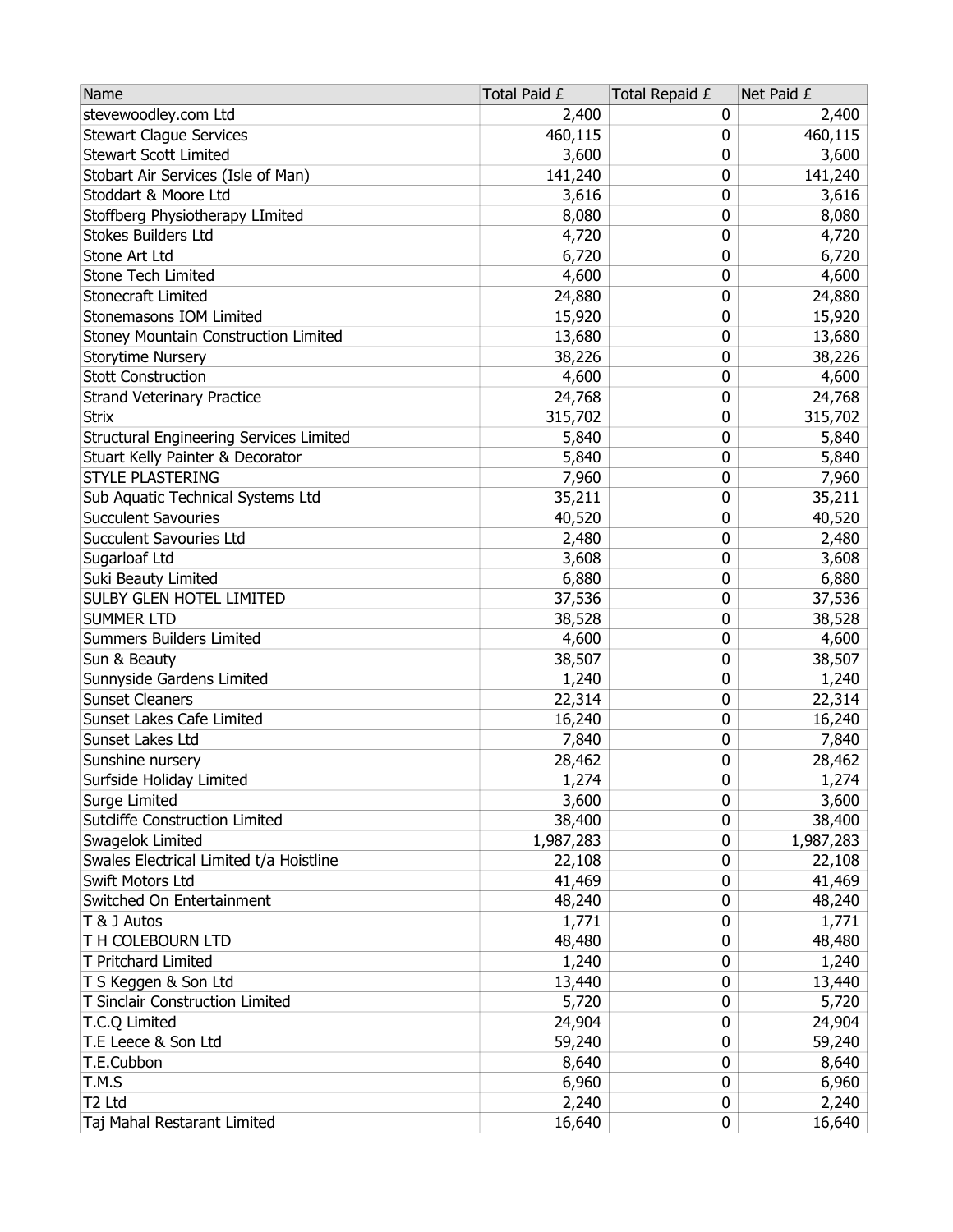| <b>TALAY THAI</b><br>137,595<br>$-6,853$<br>130,743<br>Talbot & Son (Blinds) Limited<br>63,087<br>63,087<br>0<br>Tandoor<br>30,122<br>30,122<br>0<br>Tanfastic<br>14,183<br>0<br>14,183<br>Tania Dolores Limited<br>5,246<br>0<br>5,246<br><b>Tanmic Ltd</b><br>13,040<br>0<br>13,040<br>Tapiit Services Limited<br>11,200<br>0<br>11,200<br><b>Target Tools Limited</b><br>88,160<br>0<br>88,160<br>Tartan Group Limited<br>44,066<br>0<br>44,066<br><b>Taste Buds Limited</b><br>76,853<br>0<br>76,853<br><b>Taste Catering</b><br>33,048<br>0<br>33,048<br>Taylor Made Construction Ltd<br>4,480<br>0<br>4,480<br>Taylor Roberts Catering Limited<br>0<br>53,443<br>53,443<br>taylorclarke automotive specialists Itd<br>14,647<br>0<br>14,647<br><b>TBS LIMITED</b><br>33,120<br>33,120<br>0<br>TD CAR CENTRE LIMITED<br>50,820<br>0<br>50,820<br>TD CONSTRUCTION LIMITED<br>2,480<br>0<br>2,480<br>0<br><b>TDF Renovations Limited</b><br>11,320<br>11,320<br><b>Tea Evolution Limited</b><br>6,917<br>0<br>6,917<br><b>Techcentre Data Cabling</b><br>0<br>23,880<br>23,880<br>Telecabs (2002) Ltd<br>0<br>57,750<br>57,750<br><b>Tels Limited</b><br>104,297<br>104,297<br>0<br>0<br>36,490<br>Temperance Hotel<br>36,490<br><b>Terrace Chippy Limited</b><br>99,387<br>0<br>99,387<br><b>TG Plant Services Ltd</b><br>6,160<br>0<br>6,160<br>Thai Taste Restaurant Ltd<br>22,499<br>0<br>22,499<br>THAT COMPANY LTD<br>0<br>12,440<br>12,440<br>the abbey restaurant<br>118,610<br>118,610<br>0<br>The Appointment Group Limited<br>5,600<br>0<br>5,600<br>The Art Gallery<br>13,846<br>0<br>13,846<br>The Art Stores Ltd<br>32,619<br>0<br>32,619<br>the atrium limited<br>27,840<br>0<br>27,840<br>The Book Co<br>33,474<br>33,474<br>0<br>5,720<br>0<br>The Brow Queen Limited<br>5,720<br>The Central bar and bistro limited<br>0<br>2,126<br>2,126<br>The Churches Bookshop<br>4,608<br>4,608<br>0<br>The Coffee Cottage Ltd<br>9,575<br>0<br>9,575<br>The Collar Club Limited<br>0<br>9,520<br>9,520<br>The Copy Shop Limited<br>94,537<br>0<br>94,537<br>The Courtyard Apartments Ltd<br>15,188<br>0<br>15,188<br>THE CREEK INN LTD<br>178,968<br>178,968<br>0<br>The CupCakery Limited<br>0<br>1,240<br>1,240<br>The Dolly Tub Limited<br>13,648<br>0<br>13,648<br>The Empress Hotel<br>488,480<br>0<br>488,480<br>THE ENTERTAINER LIMITED<br>0<br>34,300<br>34,300<br>The Exchange Limited<br>11,200<br>11,200<br>0<br>The Fairway Limited<br>21,356<br>0<br>21,356<br>The Farmyard Studio Limited<br>0<br>9,520<br>9,520<br>The Fish House<br>0<br>21,400<br>21,400<br>The Flower Studio<br>7,669<br>0<br>7,669<br>The Foot Health Clinic<br>0<br>33,727<br>33,727 | Name | Total Paid £ | Total Repaid £ | Net Paid £ |
|--------------------------------------------------------------------------------------------------------------------------------------------------------------------------------------------------------------------------------------------------------------------------------------------------------------------------------------------------------------------------------------------------------------------------------------------------------------------------------------------------------------------------------------------------------------------------------------------------------------------------------------------------------------------------------------------------------------------------------------------------------------------------------------------------------------------------------------------------------------------------------------------------------------------------------------------------------------------------------------------------------------------------------------------------------------------------------------------------------------------------------------------------------------------------------------------------------------------------------------------------------------------------------------------------------------------------------------------------------------------------------------------------------------------------------------------------------------------------------------------------------------------------------------------------------------------------------------------------------------------------------------------------------------------------------------------------------------------------------------------------------------------------------------------------------------------------------------------------------------------------------------------------------------------------------------------------------------------------------------------------------------------------------------------------------------------------------------------------------------------------------------------------------------------------------------------------------------------------------------------------------------------------------------------------------------------------------------------------------------------------------------------------------------------------------------------------------------------------------------------------------------------------------------------------------------------------------------------------------------------------------------------------------------------------------------|------|--------------|----------------|------------|
|                                                                                                                                                                                                                                                                                                                                                                                                                                                                                                                                                                                                                                                                                                                                                                                                                                                                                                                                                                                                                                                                                                                                                                                                                                                                                                                                                                                                                                                                                                                                                                                                                                                                                                                                                                                                                                                                                                                                                                                                                                                                                                                                                                                                                                                                                                                                                                                                                                                                                                                                                                                                                                                                                      |      |              |                |            |
|                                                                                                                                                                                                                                                                                                                                                                                                                                                                                                                                                                                                                                                                                                                                                                                                                                                                                                                                                                                                                                                                                                                                                                                                                                                                                                                                                                                                                                                                                                                                                                                                                                                                                                                                                                                                                                                                                                                                                                                                                                                                                                                                                                                                                                                                                                                                                                                                                                                                                                                                                                                                                                                                                      |      |              |                |            |
|                                                                                                                                                                                                                                                                                                                                                                                                                                                                                                                                                                                                                                                                                                                                                                                                                                                                                                                                                                                                                                                                                                                                                                                                                                                                                                                                                                                                                                                                                                                                                                                                                                                                                                                                                                                                                                                                                                                                                                                                                                                                                                                                                                                                                                                                                                                                                                                                                                                                                                                                                                                                                                                                                      |      |              |                |            |
|                                                                                                                                                                                                                                                                                                                                                                                                                                                                                                                                                                                                                                                                                                                                                                                                                                                                                                                                                                                                                                                                                                                                                                                                                                                                                                                                                                                                                                                                                                                                                                                                                                                                                                                                                                                                                                                                                                                                                                                                                                                                                                                                                                                                                                                                                                                                                                                                                                                                                                                                                                                                                                                                                      |      |              |                |            |
|                                                                                                                                                                                                                                                                                                                                                                                                                                                                                                                                                                                                                                                                                                                                                                                                                                                                                                                                                                                                                                                                                                                                                                                                                                                                                                                                                                                                                                                                                                                                                                                                                                                                                                                                                                                                                                                                                                                                                                                                                                                                                                                                                                                                                                                                                                                                                                                                                                                                                                                                                                                                                                                                                      |      |              |                |            |
|                                                                                                                                                                                                                                                                                                                                                                                                                                                                                                                                                                                                                                                                                                                                                                                                                                                                                                                                                                                                                                                                                                                                                                                                                                                                                                                                                                                                                                                                                                                                                                                                                                                                                                                                                                                                                                                                                                                                                                                                                                                                                                                                                                                                                                                                                                                                                                                                                                                                                                                                                                                                                                                                                      |      |              |                |            |
|                                                                                                                                                                                                                                                                                                                                                                                                                                                                                                                                                                                                                                                                                                                                                                                                                                                                                                                                                                                                                                                                                                                                                                                                                                                                                                                                                                                                                                                                                                                                                                                                                                                                                                                                                                                                                                                                                                                                                                                                                                                                                                                                                                                                                                                                                                                                                                                                                                                                                                                                                                                                                                                                                      |      |              |                |            |
|                                                                                                                                                                                                                                                                                                                                                                                                                                                                                                                                                                                                                                                                                                                                                                                                                                                                                                                                                                                                                                                                                                                                                                                                                                                                                                                                                                                                                                                                                                                                                                                                                                                                                                                                                                                                                                                                                                                                                                                                                                                                                                                                                                                                                                                                                                                                                                                                                                                                                                                                                                                                                                                                                      |      |              |                |            |
|                                                                                                                                                                                                                                                                                                                                                                                                                                                                                                                                                                                                                                                                                                                                                                                                                                                                                                                                                                                                                                                                                                                                                                                                                                                                                                                                                                                                                                                                                                                                                                                                                                                                                                                                                                                                                                                                                                                                                                                                                                                                                                                                                                                                                                                                                                                                                                                                                                                                                                                                                                                                                                                                                      |      |              |                |            |
|                                                                                                                                                                                                                                                                                                                                                                                                                                                                                                                                                                                                                                                                                                                                                                                                                                                                                                                                                                                                                                                                                                                                                                                                                                                                                                                                                                                                                                                                                                                                                                                                                                                                                                                                                                                                                                                                                                                                                                                                                                                                                                                                                                                                                                                                                                                                                                                                                                                                                                                                                                                                                                                                                      |      |              |                |            |
|                                                                                                                                                                                                                                                                                                                                                                                                                                                                                                                                                                                                                                                                                                                                                                                                                                                                                                                                                                                                                                                                                                                                                                                                                                                                                                                                                                                                                                                                                                                                                                                                                                                                                                                                                                                                                                                                                                                                                                                                                                                                                                                                                                                                                                                                                                                                                                                                                                                                                                                                                                                                                                                                                      |      |              |                |            |
|                                                                                                                                                                                                                                                                                                                                                                                                                                                                                                                                                                                                                                                                                                                                                                                                                                                                                                                                                                                                                                                                                                                                                                                                                                                                                                                                                                                                                                                                                                                                                                                                                                                                                                                                                                                                                                                                                                                                                                                                                                                                                                                                                                                                                                                                                                                                                                                                                                                                                                                                                                                                                                                                                      |      |              |                |            |
|                                                                                                                                                                                                                                                                                                                                                                                                                                                                                                                                                                                                                                                                                                                                                                                                                                                                                                                                                                                                                                                                                                                                                                                                                                                                                                                                                                                                                                                                                                                                                                                                                                                                                                                                                                                                                                                                                                                                                                                                                                                                                                                                                                                                                                                                                                                                                                                                                                                                                                                                                                                                                                                                                      |      |              |                |            |
|                                                                                                                                                                                                                                                                                                                                                                                                                                                                                                                                                                                                                                                                                                                                                                                                                                                                                                                                                                                                                                                                                                                                                                                                                                                                                                                                                                                                                                                                                                                                                                                                                                                                                                                                                                                                                                                                                                                                                                                                                                                                                                                                                                                                                                                                                                                                                                                                                                                                                                                                                                                                                                                                                      |      |              |                |            |
|                                                                                                                                                                                                                                                                                                                                                                                                                                                                                                                                                                                                                                                                                                                                                                                                                                                                                                                                                                                                                                                                                                                                                                                                                                                                                                                                                                                                                                                                                                                                                                                                                                                                                                                                                                                                                                                                                                                                                                                                                                                                                                                                                                                                                                                                                                                                                                                                                                                                                                                                                                                                                                                                                      |      |              |                |            |
|                                                                                                                                                                                                                                                                                                                                                                                                                                                                                                                                                                                                                                                                                                                                                                                                                                                                                                                                                                                                                                                                                                                                                                                                                                                                                                                                                                                                                                                                                                                                                                                                                                                                                                                                                                                                                                                                                                                                                                                                                                                                                                                                                                                                                                                                                                                                                                                                                                                                                                                                                                                                                                                                                      |      |              |                |            |
|                                                                                                                                                                                                                                                                                                                                                                                                                                                                                                                                                                                                                                                                                                                                                                                                                                                                                                                                                                                                                                                                                                                                                                                                                                                                                                                                                                                                                                                                                                                                                                                                                                                                                                                                                                                                                                                                                                                                                                                                                                                                                                                                                                                                                                                                                                                                                                                                                                                                                                                                                                                                                                                                                      |      |              |                |            |
|                                                                                                                                                                                                                                                                                                                                                                                                                                                                                                                                                                                                                                                                                                                                                                                                                                                                                                                                                                                                                                                                                                                                                                                                                                                                                                                                                                                                                                                                                                                                                                                                                                                                                                                                                                                                                                                                                                                                                                                                                                                                                                                                                                                                                                                                                                                                                                                                                                                                                                                                                                                                                                                                                      |      |              |                |            |
|                                                                                                                                                                                                                                                                                                                                                                                                                                                                                                                                                                                                                                                                                                                                                                                                                                                                                                                                                                                                                                                                                                                                                                                                                                                                                                                                                                                                                                                                                                                                                                                                                                                                                                                                                                                                                                                                                                                                                                                                                                                                                                                                                                                                                                                                                                                                                                                                                                                                                                                                                                                                                                                                                      |      |              |                |            |
|                                                                                                                                                                                                                                                                                                                                                                                                                                                                                                                                                                                                                                                                                                                                                                                                                                                                                                                                                                                                                                                                                                                                                                                                                                                                                                                                                                                                                                                                                                                                                                                                                                                                                                                                                                                                                                                                                                                                                                                                                                                                                                                                                                                                                                                                                                                                                                                                                                                                                                                                                                                                                                                                                      |      |              |                |            |
|                                                                                                                                                                                                                                                                                                                                                                                                                                                                                                                                                                                                                                                                                                                                                                                                                                                                                                                                                                                                                                                                                                                                                                                                                                                                                                                                                                                                                                                                                                                                                                                                                                                                                                                                                                                                                                                                                                                                                                                                                                                                                                                                                                                                                                                                                                                                                                                                                                                                                                                                                                                                                                                                                      |      |              |                |            |
|                                                                                                                                                                                                                                                                                                                                                                                                                                                                                                                                                                                                                                                                                                                                                                                                                                                                                                                                                                                                                                                                                                                                                                                                                                                                                                                                                                                                                                                                                                                                                                                                                                                                                                                                                                                                                                                                                                                                                                                                                                                                                                                                                                                                                                                                                                                                                                                                                                                                                                                                                                                                                                                                                      |      |              |                |            |
|                                                                                                                                                                                                                                                                                                                                                                                                                                                                                                                                                                                                                                                                                                                                                                                                                                                                                                                                                                                                                                                                                                                                                                                                                                                                                                                                                                                                                                                                                                                                                                                                                                                                                                                                                                                                                                                                                                                                                                                                                                                                                                                                                                                                                                                                                                                                                                                                                                                                                                                                                                                                                                                                                      |      |              |                |            |
|                                                                                                                                                                                                                                                                                                                                                                                                                                                                                                                                                                                                                                                                                                                                                                                                                                                                                                                                                                                                                                                                                                                                                                                                                                                                                                                                                                                                                                                                                                                                                                                                                                                                                                                                                                                                                                                                                                                                                                                                                                                                                                                                                                                                                                                                                                                                                                                                                                                                                                                                                                                                                                                                                      |      |              |                |            |
|                                                                                                                                                                                                                                                                                                                                                                                                                                                                                                                                                                                                                                                                                                                                                                                                                                                                                                                                                                                                                                                                                                                                                                                                                                                                                                                                                                                                                                                                                                                                                                                                                                                                                                                                                                                                                                                                                                                                                                                                                                                                                                                                                                                                                                                                                                                                                                                                                                                                                                                                                                                                                                                                                      |      |              |                |            |
|                                                                                                                                                                                                                                                                                                                                                                                                                                                                                                                                                                                                                                                                                                                                                                                                                                                                                                                                                                                                                                                                                                                                                                                                                                                                                                                                                                                                                                                                                                                                                                                                                                                                                                                                                                                                                                                                                                                                                                                                                                                                                                                                                                                                                                                                                                                                                                                                                                                                                                                                                                                                                                                                                      |      |              |                |            |
|                                                                                                                                                                                                                                                                                                                                                                                                                                                                                                                                                                                                                                                                                                                                                                                                                                                                                                                                                                                                                                                                                                                                                                                                                                                                                                                                                                                                                                                                                                                                                                                                                                                                                                                                                                                                                                                                                                                                                                                                                                                                                                                                                                                                                                                                                                                                                                                                                                                                                                                                                                                                                                                                                      |      |              |                |            |
|                                                                                                                                                                                                                                                                                                                                                                                                                                                                                                                                                                                                                                                                                                                                                                                                                                                                                                                                                                                                                                                                                                                                                                                                                                                                                                                                                                                                                                                                                                                                                                                                                                                                                                                                                                                                                                                                                                                                                                                                                                                                                                                                                                                                                                                                                                                                                                                                                                                                                                                                                                                                                                                                                      |      |              |                |            |
|                                                                                                                                                                                                                                                                                                                                                                                                                                                                                                                                                                                                                                                                                                                                                                                                                                                                                                                                                                                                                                                                                                                                                                                                                                                                                                                                                                                                                                                                                                                                                                                                                                                                                                                                                                                                                                                                                                                                                                                                                                                                                                                                                                                                                                                                                                                                                                                                                                                                                                                                                                                                                                                                                      |      |              |                |            |
|                                                                                                                                                                                                                                                                                                                                                                                                                                                                                                                                                                                                                                                                                                                                                                                                                                                                                                                                                                                                                                                                                                                                                                                                                                                                                                                                                                                                                                                                                                                                                                                                                                                                                                                                                                                                                                                                                                                                                                                                                                                                                                                                                                                                                                                                                                                                                                                                                                                                                                                                                                                                                                                                                      |      |              |                |            |
|                                                                                                                                                                                                                                                                                                                                                                                                                                                                                                                                                                                                                                                                                                                                                                                                                                                                                                                                                                                                                                                                                                                                                                                                                                                                                                                                                                                                                                                                                                                                                                                                                                                                                                                                                                                                                                                                                                                                                                                                                                                                                                                                                                                                                                                                                                                                                                                                                                                                                                                                                                                                                                                                                      |      |              |                |            |
|                                                                                                                                                                                                                                                                                                                                                                                                                                                                                                                                                                                                                                                                                                                                                                                                                                                                                                                                                                                                                                                                                                                                                                                                                                                                                                                                                                                                                                                                                                                                                                                                                                                                                                                                                                                                                                                                                                                                                                                                                                                                                                                                                                                                                                                                                                                                                                                                                                                                                                                                                                                                                                                                                      |      |              |                |            |
|                                                                                                                                                                                                                                                                                                                                                                                                                                                                                                                                                                                                                                                                                                                                                                                                                                                                                                                                                                                                                                                                                                                                                                                                                                                                                                                                                                                                                                                                                                                                                                                                                                                                                                                                                                                                                                                                                                                                                                                                                                                                                                                                                                                                                                                                                                                                                                                                                                                                                                                                                                                                                                                                                      |      |              |                |            |
|                                                                                                                                                                                                                                                                                                                                                                                                                                                                                                                                                                                                                                                                                                                                                                                                                                                                                                                                                                                                                                                                                                                                                                                                                                                                                                                                                                                                                                                                                                                                                                                                                                                                                                                                                                                                                                                                                                                                                                                                                                                                                                                                                                                                                                                                                                                                                                                                                                                                                                                                                                                                                                                                                      |      |              |                |            |
|                                                                                                                                                                                                                                                                                                                                                                                                                                                                                                                                                                                                                                                                                                                                                                                                                                                                                                                                                                                                                                                                                                                                                                                                                                                                                                                                                                                                                                                                                                                                                                                                                                                                                                                                                                                                                                                                                                                                                                                                                                                                                                                                                                                                                                                                                                                                                                                                                                                                                                                                                                                                                                                                                      |      |              |                |            |
|                                                                                                                                                                                                                                                                                                                                                                                                                                                                                                                                                                                                                                                                                                                                                                                                                                                                                                                                                                                                                                                                                                                                                                                                                                                                                                                                                                                                                                                                                                                                                                                                                                                                                                                                                                                                                                                                                                                                                                                                                                                                                                                                                                                                                                                                                                                                                                                                                                                                                                                                                                                                                                                                                      |      |              |                |            |
|                                                                                                                                                                                                                                                                                                                                                                                                                                                                                                                                                                                                                                                                                                                                                                                                                                                                                                                                                                                                                                                                                                                                                                                                                                                                                                                                                                                                                                                                                                                                                                                                                                                                                                                                                                                                                                                                                                                                                                                                                                                                                                                                                                                                                                                                                                                                                                                                                                                                                                                                                                                                                                                                                      |      |              |                |            |
|                                                                                                                                                                                                                                                                                                                                                                                                                                                                                                                                                                                                                                                                                                                                                                                                                                                                                                                                                                                                                                                                                                                                                                                                                                                                                                                                                                                                                                                                                                                                                                                                                                                                                                                                                                                                                                                                                                                                                                                                                                                                                                                                                                                                                                                                                                                                                                                                                                                                                                                                                                                                                                                                                      |      |              |                |            |
|                                                                                                                                                                                                                                                                                                                                                                                                                                                                                                                                                                                                                                                                                                                                                                                                                                                                                                                                                                                                                                                                                                                                                                                                                                                                                                                                                                                                                                                                                                                                                                                                                                                                                                                                                                                                                                                                                                                                                                                                                                                                                                                                                                                                                                                                                                                                                                                                                                                                                                                                                                                                                                                                                      |      |              |                |            |
|                                                                                                                                                                                                                                                                                                                                                                                                                                                                                                                                                                                                                                                                                                                                                                                                                                                                                                                                                                                                                                                                                                                                                                                                                                                                                                                                                                                                                                                                                                                                                                                                                                                                                                                                                                                                                                                                                                                                                                                                                                                                                                                                                                                                                                                                                                                                                                                                                                                                                                                                                                                                                                                                                      |      |              |                |            |
|                                                                                                                                                                                                                                                                                                                                                                                                                                                                                                                                                                                                                                                                                                                                                                                                                                                                                                                                                                                                                                                                                                                                                                                                                                                                                                                                                                                                                                                                                                                                                                                                                                                                                                                                                                                                                                                                                                                                                                                                                                                                                                                                                                                                                                                                                                                                                                                                                                                                                                                                                                                                                                                                                      |      |              |                |            |
|                                                                                                                                                                                                                                                                                                                                                                                                                                                                                                                                                                                                                                                                                                                                                                                                                                                                                                                                                                                                                                                                                                                                                                                                                                                                                                                                                                                                                                                                                                                                                                                                                                                                                                                                                                                                                                                                                                                                                                                                                                                                                                                                                                                                                                                                                                                                                                                                                                                                                                                                                                                                                                                                                      |      |              |                |            |
|                                                                                                                                                                                                                                                                                                                                                                                                                                                                                                                                                                                                                                                                                                                                                                                                                                                                                                                                                                                                                                                                                                                                                                                                                                                                                                                                                                                                                                                                                                                                                                                                                                                                                                                                                                                                                                                                                                                                                                                                                                                                                                                                                                                                                                                                                                                                                                                                                                                                                                                                                                                                                                                                                      |      |              |                |            |
|                                                                                                                                                                                                                                                                                                                                                                                                                                                                                                                                                                                                                                                                                                                                                                                                                                                                                                                                                                                                                                                                                                                                                                                                                                                                                                                                                                                                                                                                                                                                                                                                                                                                                                                                                                                                                                                                                                                                                                                                                                                                                                                                                                                                                                                                                                                                                                                                                                                                                                                                                                                                                                                                                      |      |              |                |            |
|                                                                                                                                                                                                                                                                                                                                                                                                                                                                                                                                                                                                                                                                                                                                                                                                                                                                                                                                                                                                                                                                                                                                                                                                                                                                                                                                                                                                                                                                                                                                                                                                                                                                                                                                                                                                                                                                                                                                                                                                                                                                                                                                                                                                                                                                                                                                                                                                                                                                                                                                                                                                                                                                                      |      |              |                |            |
|                                                                                                                                                                                                                                                                                                                                                                                                                                                                                                                                                                                                                                                                                                                                                                                                                                                                                                                                                                                                                                                                                                                                                                                                                                                                                                                                                                                                                                                                                                                                                                                                                                                                                                                                                                                                                                                                                                                                                                                                                                                                                                                                                                                                                                                                                                                                                                                                                                                                                                                                                                                                                                                                                      |      |              |                |            |
|                                                                                                                                                                                                                                                                                                                                                                                                                                                                                                                                                                                                                                                                                                                                                                                                                                                                                                                                                                                                                                                                                                                                                                                                                                                                                                                                                                                                                                                                                                                                                                                                                                                                                                                                                                                                                                                                                                                                                                                                                                                                                                                                                                                                                                                                                                                                                                                                                                                                                                                                                                                                                                                                                      |      |              |                |            |
|                                                                                                                                                                                                                                                                                                                                                                                                                                                                                                                                                                                                                                                                                                                                                                                                                                                                                                                                                                                                                                                                                                                                                                                                                                                                                                                                                                                                                                                                                                                                                                                                                                                                                                                                                                                                                                                                                                                                                                                                                                                                                                                                                                                                                                                                                                                                                                                                                                                                                                                                                                                                                                                                                      |      |              |                |            |
|                                                                                                                                                                                                                                                                                                                                                                                                                                                                                                                                                                                                                                                                                                                                                                                                                                                                                                                                                                                                                                                                                                                                                                                                                                                                                                                                                                                                                                                                                                                                                                                                                                                                                                                                                                                                                                                                                                                                                                                                                                                                                                                                                                                                                                                                                                                                                                                                                                                                                                                                                                                                                                                                                      |      |              |                |            |
|                                                                                                                                                                                                                                                                                                                                                                                                                                                                                                                                                                                                                                                                                                                                                                                                                                                                                                                                                                                                                                                                                                                                                                                                                                                                                                                                                                                                                                                                                                                                                                                                                                                                                                                                                                                                                                                                                                                                                                                                                                                                                                                                                                                                                                                                                                                                                                                                                                                                                                                                                                                                                                                                                      |      |              |                |            |
|                                                                                                                                                                                                                                                                                                                                                                                                                                                                                                                                                                                                                                                                                                                                                                                                                                                                                                                                                                                                                                                                                                                                                                                                                                                                                                                                                                                                                                                                                                                                                                                                                                                                                                                                                                                                                                                                                                                                                                                                                                                                                                                                                                                                                                                                                                                                                                                                                                                                                                                                                                                                                                                                                      |      |              |                |            |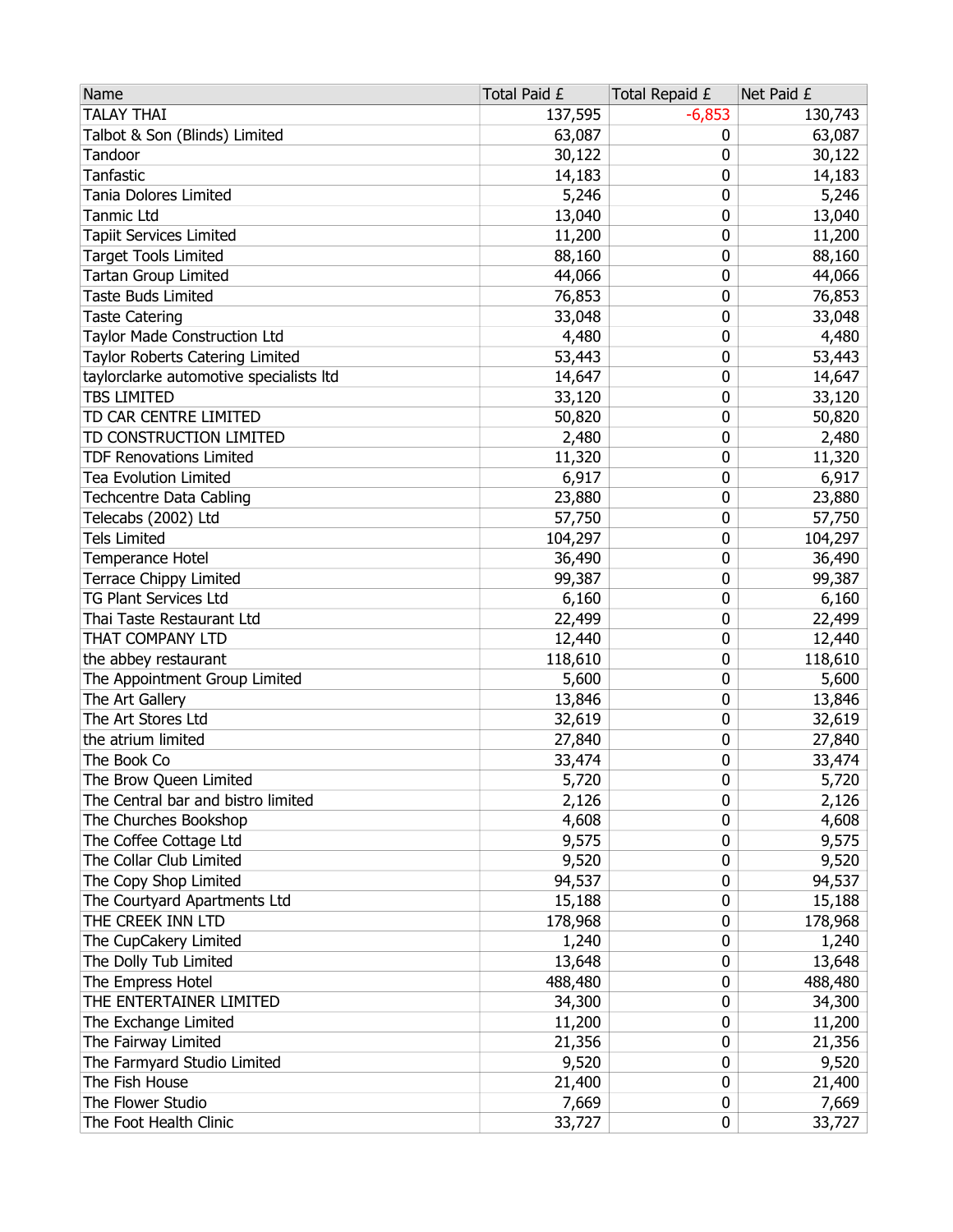| THE GADGET GEEKS<br>4,600<br>0<br>4,600<br>3,600<br>3,600<br>The get gorgeous<br>0<br>THE GRILL PIT LIMITED<br>1,120<br>1,120<br>0<br>THE GROSVENOR THE GREAT HUNTER PUBLIC HOUSE LI<br>31,200<br>0<br>31,200<br>The Hive Creative Services Limied<br>0<br>20,640<br>20,640<br>The Home of Rest Trading as Grove Mount Residential Ho<br>832<br>0<br>832<br>5,810<br>The iCue Football Academy Ltd<br>5,810<br>0<br>THE JOLLY GOOD CATERING COMPANY<br>25,968<br>25,968<br>0<br>The Laxey Glen Ltd<br>52,175<br>52,175<br>0<br>The Lily Retreat Beauty Room<br>8,920<br>0<br>8,920<br>The Mad Hatter Cake Boutique Ltd.<br>0<br>24,432<br>24,432<br>The Manx Deaf Society<br>0<br>9,080<br>9,080<br>The Manx Osteopathic Clinic<br>6,086<br>0<br>6,086<br>The Mill Shop (Douglas) Limited<br>$-689$<br>46,451<br>47,140<br>The Mill Shop Limited<br>400,496<br>400,496<br>0<br>The Nail Emporium<br>5,040<br>5,040<br>0<br>The Nail Lounge Limited<br>6,840<br>0<br>6,840<br>The New Hong Kong<br>23,520<br>0<br>23,520<br>0<br>The Noble Suitor<br>11,440<br>11,440<br>THE NOODLE BAR<br>36,800<br>$-4,480$<br>32,320<br>The Nutty Chef Cafe<br>5,467<br>5,467<br>0<br>The Parlour Limited<br>7,770<br>7,770<br>0<br>The Paw Patrol Limited<br>60,870<br>0<br>60,870<br>The Railway Inn Limited<br>0<br>2,360<br>2,360<br>THE ROSE ORGANIZATIONS IM<br>1,120<br>0<br>1,120<br>The Savile Row Tailor<br>0<br>3,843<br>3,843<br>The Secret Pizza Company Limited<br>43,046<br>-15<br>43,031<br>The Shed<br>32,840<br>32,840<br>0<br>The Shred House Limited<br>0<br>10,493<br>10,493<br>The Siam Orchid Limited<br>4,396<br>0<br>4,396<br>The Snug Ltd<br>34,800<br>0<br>34,800<br>The Tea Junction Ltd<br>58,246<br>0<br>58,246<br>the tide Limited<br>16,876<br>0<br>16,876<br>0<br>The Turkish Barber Limited<br>19,766<br>19,766<br>The Village Workshop<br>37,640<br>0<br>37,640<br>The Works Stores Limited<br>18,632<br>0<br>18,632<br>Theo-Build Limited<br>2,360<br>0<br>2,360<br>104,600<br>Thompson Travel<br>104,600<br>0<br>Thorntons<br>4,928<br>4,928<br>0<br><b>TileTec Ltd</b><br>9,200<br>9,200<br>0<br><b>Timberland Limited</b><br>9,200<br>9,200<br>0<br>Time Out Noodle Bar Limited<br>5,040<br>0<br>5,040<br><b>Titley Cleaners Limited</b><br>15,849<br>0<br>15,849<br><b>TJ'S LIMITED</b><br>5,720<br>0<br>5,720<br><b>TLC Business Solutions</b><br>17,080<br>0<br>17,080<br><b>Toddlers United Limited</b><br>29,888<br>29,888<br>0<br>Tony Ashcroft Painters & Decorators<br>10,560<br>10,560<br>0<br>TONY TAYLOR LIMITED<br>20,140<br>0<br>20,140<br><b>Toolan Limited</b><br>3,480<br>0<br>3,480<br>Tooms Bros (1994) Builders Ltd<br>219,660<br>219,660<br>0<br>Top 2 Toe Limited<br>33,680<br>0<br>33,680 | Name | Total Paid £ | Total Repaid £ | Net Paid £ |
|------------------------------------------------------------------------------------------------------------------------------------------------------------------------------------------------------------------------------------------------------------------------------------------------------------------------------------------------------------------------------------------------------------------------------------------------------------------------------------------------------------------------------------------------------------------------------------------------------------------------------------------------------------------------------------------------------------------------------------------------------------------------------------------------------------------------------------------------------------------------------------------------------------------------------------------------------------------------------------------------------------------------------------------------------------------------------------------------------------------------------------------------------------------------------------------------------------------------------------------------------------------------------------------------------------------------------------------------------------------------------------------------------------------------------------------------------------------------------------------------------------------------------------------------------------------------------------------------------------------------------------------------------------------------------------------------------------------------------------------------------------------------------------------------------------------------------------------------------------------------------------------------------------------------------------------------------------------------------------------------------------------------------------------------------------------------------------------------------------------------------------------------------------------------------------------------------------------------------------------------------------------------------------------------------------------------------------------------------------------------------------------------------------------------------------------------------------------------------------------------------------------------------------------------------------------------------------------------------------------------------------------------------------------------------------------------------------------------------------------|------|--------------|----------------|------------|
|                                                                                                                                                                                                                                                                                                                                                                                                                                                                                                                                                                                                                                                                                                                                                                                                                                                                                                                                                                                                                                                                                                                                                                                                                                                                                                                                                                                                                                                                                                                                                                                                                                                                                                                                                                                                                                                                                                                                                                                                                                                                                                                                                                                                                                                                                                                                                                                                                                                                                                                                                                                                                                                                                                                                          |      |              |                |            |
|                                                                                                                                                                                                                                                                                                                                                                                                                                                                                                                                                                                                                                                                                                                                                                                                                                                                                                                                                                                                                                                                                                                                                                                                                                                                                                                                                                                                                                                                                                                                                                                                                                                                                                                                                                                                                                                                                                                                                                                                                                                                                                                                                                                                                                                                                                                                                                                                                                                                                                                                                                                                                                                                                                                                          |      |              |                |            |
|                                                                                                                                                                                                                                                                                                                                                                                                                                                                                                                                                                                                                                                                                                                                                                                                                                                                                                                                                                                                                                                                                                                                                                                                                                                                                                                                                                                                                                                                                                                                                                                                                                                                                                                                                                                                                                                                                                                                                                                                                                                                                                                                                                                                                                                                                                                                                                                                                                                                                                                                                                                                                                                                                                                                          |      |              |                |            |
|                                                                                                                                                                                                                                                                                                                                                                                                                                                                                                                                                                                                                                                                                                                                                                                                                                                                                                                                                                                                                                                                                                                                                                                                                                                                                                                                                                                                                                                                                                                                                                                                                                                                                                                                                                                                                                                                                                                                                                                                                                                                                                                                                                                                                                                                                                                                                                                                                                                                                                                                                                                                                                                                                                                                          |      |              |                |            |
|                                                                                                                                                                                                                                                                                                                                                                                                                                                                                                                                                                                                                                                                                                                                                                                                                                                                                                                                                                                                                                                                                                                                                                                                                                                                                                                                                                                                                                                                                                                                                                                                                                                                                                                                                                                                                                                                                                                                                                                                                                                                                                                                                                                                                                                                                                                                                                                                                                                                                                                                                                                                                                                                                                                                          |      |              |                |            |
|                                                                                                                                                                                                                                                                                                                                                                                                                                                                                                                                                                                                                                                                                                                                                                                                                                                                                                                                                                                                                                                                                                                                                                                                                                                                                                                                                                                                                                                                                                                                                                                                                                                                                                                                                                                                                                                                                                                                                                                                                                                                                                                                                                                                                                                                                                                                                                                                                                                                                                                                                                                                                                                                                                                                          |      |              |                |            |
|                                                                                                                                                                                                                                                                                                                                                                                                                                                                                                                                                                                                                                                                                                                                                                                                                                                                                                                                                                                                                                                                                                                                                                                                                                                                                                                                                                                                                                                                                                                                                                                                                                                                                                                                                                                                                                                                                                                                                                                                                                                                                                                                                                                                                                                                                                                                                                                                                                                                                                                                                                                                                                                                                                                                          |      |              |                |            |
|                                                                                                                                                                                                                                                                                                                                                                                                                                                                                                                                                                                                                                                                                                                                                                                                                                                                                                                                                                                                                                                                                                                                                                                                                                                                                                                                                                                                                                                                                                                                                                                                                                                                                                                                                                                                                                                                                                                                                                                                                                                                                                                                                                                                                                                                                                                                                                                                                                                                                                                                                                                                                                                                                                                                          |      |              |                |            |
|                                                                                                                                                                                                                                                                                                                                                                                                                                                                                                                                                                                                                                                                                                                                                                                                                                                                                                                                                                                                                                                                                                                                                                                                                                                                                                                                                                                                                                                                                                                                                                                                                                                                                                                                                                                                                                                                                                                                                                                                                                                                                                                                                                                                                                                                                                                                                                                                                                                                                                                                                                                                                                                                                                                                          |      |              |                |            |
|                                                                                                                                                                                                                                                                                                                                                                                                                                                                                                                                                                                                                                                                                                                                                                                                                                                                                                                                                                                                                                                                                                                                                                                                                                                                                                                                                                                                                                                                                                                                                                                                                                                                                                                                                                                                                                                                                                                                                                                                                                                                                                                                                                                                                                                                                                                                                                                                                                                                                                                                                                                                                                                                                                                                          |      |              |                |            |
|                                                                                                                                                                                                                                                                                                                                                                                                                                                                                                                                                                                                                                                                                                                                                                                                                                                                                                                                                                                                                                                                                                                                                                                                                                                                                                                                                                                                                                                                                                                                                                                                                                                                                                                                                                                                                                                                                                                                                                                                                                                                                                                                                                                                                                                                                                                                                                                                                                                                                                                                                                                                                                                                                                                                          |      |              |                |            |
|                                                                                                                                                                                                                                                                                                                                                                                                                                                                                                                                                                                                                                                                                                                                                                                                                                                                                                                                                                                                                                                                                                                                                                                                                                                                                                                                                                                                                                                                                                                                                                                                                                                                                                                                                                                                                                                                                                                                                                                                                                                                                                                                                                                                                                                                                                                                                                                                                                                                                                                                                                                                                                                                                                                                          |      |              |                |            |
|                                                                                                                                                                                                                                                                                                                                                                                                                                                                                                                                                                                                                                                                                                                                                                                                                                                                                                                                                                                                                                                                                                                                                                                                                                                                                                                                                                                                                                                                                                                                                                                                                                                                                                                                                                                                                                                                                                                                                                                                                                                                                                                                                                                                                                                                                                                                                                                                                                                                                                                                                                                                                                                                                                                                          |      |              |                |            |
|                                                                                                                                                                                                                                                                                                                                                                                                                                                                                                                                                                                                                                                                                                                                                                                                                                                                                                                                                                                                                                                                                                                                                                                                                                                                                                                                                                                                                                                                                                                                                                                                                                                                                                                                                                                                                                                                                                                                                                                                                                                                                                                                                                                                                                                                                                                                                                                                                                                                                                                                                                                                                                                                                                                                          |      |              |                |            |
|                                                                                                                                                                                                                                                                                                                                                                                                                                                                                                                                                                                                                                                                                                                                                                                                                                                                                                                                                                                                                                                                                                                                                                                                                                                                                                                                                                                                                                                                                                                                                                                                                                                                                                                                                                                                                                                                                                                                                                                                                                                                                                                                                                                                                                                                                                                                                                                                                                                                                                                                                                                                                                                                                                                                          |      |              |                |            |
|                                                                                                                                                                                                                                                                                                                                                                                                                                                                                                                                                                                                                                                                                                                                                                                                                                                                                                                                                                                                                                                                                                                                                                                                                                                                                                                                                                                                                                                                                                                                                                                                                                                                                                                                                                                                                                                                                                                                                                                                                                                                                                                                                                                                                                                                                                                                                                                                                                                                                                                                                                                                                                                                                                                                          |      |              |                |            |
|                                                                                                                                                                                                                                                                                                                                                                                                                                                                                                                                                                                                                                                                                                                                                                                                                                                                                                                                                                                                                                                                                                                                                                                                                                                                                                                                                                                                                                                                                                                                                                                                                                                                                                                                                                                                                                                                                                                                                                                                                                                                                                                                                                                                                                                                                                                                                                                                                                                                                                                                                                                                                                                                                                                                          |      |              |                |            |
|                                                                                                                                                                                                                                                                                                                                                                                                                                                                                                                                                                                                                                                                                                                                                                                                                                                                                                                                                                                                                                                                                                                                                                                                                                                                                                                                                                                                                                                                                                                                                                                                                                                                                                                                                                                                                                                                                                                                                                                                                                                                                                                                                                                                                                                                                                                                                                                                                                                                                                                                                                                                                                                                                                                                          |      |              |                |            |
|                                                                                                                                                                                                                                                                                                                                                                                                                                                                                                                                                                                                                                                                                                                                                                                                                                                                                                                                                                                                                                                                                                                                                                                                                                                                                                                                                                                                                                                                                                                                                                                                                                                                                                                                                                                                                                                                                                                                                                                                                                                                                                                                                                                                                                                                                                                                                                                                                                                                                                                                                                                                                                                                                                                                          |      |              |                |            |
|                                                                                                                                                                                                                                                                                                                                                                                                                                                                                                                                                                                                                                                                                                                                                                                                                                                                                                                                                                                                                                                                                                                                                                                                                                                                                                                                                                                                                                                                                                                                                                                                                                                                                                                                                                                                                                                                                                                                                                                                                                                                                                                                                                                                                                                                                                                                                                                                                                                                                                                                                                                                                                                                                                                                          |      |              |                |            |
|                                                                                                                                                                                                                                                                                                                                                                                                                                                                                                                                                                                                                                                                                                                                                                                                                                                                                                                                                                                                                                                                                                                                                                                                                                                                                                                                                                                                                                                                                                                                                                                                                                                                                                                                                                                                                                                                                                                                                                                                                                                                                                                                                                                                                                                                                                                                                                                                                                                                                                                                                                                                                                                                                                                                          |      |              |                |            |
|                                                                                                                                                                                                                                                                                                                                                                                                                                                                                                                                                                                                                                                                                                                                                                                                                                                                                                                                                                                                                                                                                                                                                                                                                                                                                                                                                                                                                                                                                                                                                                                                                                                                                                                                                                                                                                                                                                                                                                                                                                                                                                                                                                                                                                                                                                                                                                                                                                                                                                                                                                                                                                                                                                                                          |      |              |                |            |
|                                                                                                                                                                                                                                                                                                                                                                                                                                                                                                                                                                                                                                                                                                                                                                                                                                                                                                                                                                                                                                                                                                                                                                                                                                                                                                                                                                                                                                                                                                                                                                                                                                                                                                                                                                                                                                                                                                                                                                                                                                                                                                                                                                                                                                                                                                                                                                                                                                                                                                                                                                                                                                                                                                                                          |      |              |                |            |
|                                                                                                                                                                                                                                                                                                                                                                                                                                                                                                                                                                                                                                                                                                                                                                                                                                                                                                                                                                                                                                                                                                                                                                                                                                                                                                                                                                                                                                                                                                                                                                                                                                                                                                                                                                                                                                                                                                                                                                                                                                                                                                                                                                                                                                                                                                                                                                                                                                                                                                                                                                                                                                                                                                                                          |      |              |                |            |
|                                                                                                                                                                                                                                                                                                                                                                                                                                                                                                                                                                                                                                                                                                                                                                                                                                                                                                                                                                                                                                                                                                                                                                                                                                                                                                                                                                                                                                                                                                                                                                                                                                                                                                                                                                                                                                                                                                                                                                                                                                                                                                                                                                                                                                                                                                                                                                                                                                                                                                                                                                                                                                                                                                                                          |      |              |                |            |
|                                                                                                                                                                                                                                                                                                                                                                                                                                                                                                                                                                                                                                                                                                                                                                                                                                                                                                                                                                                                                                                                                                                                                                                                                                                                                                                                                                                                                                                                                                                                                                                                                                                                                                                                                                                                                                                                                                                                                                                                                                                                                                                                                                                                                                                                                                                                                                                                                                                                                                                                                                                                                                                                                                                                          |      |              |                |            |
|                                                                                                                                                                                                                                                                                                                                                                                                                                                                                                                                                                                                                                                                                                                                                                                                                                                                                                                                                                                                                                                                                                                                                                                                                                                                                                                                                                                                                                                                                                                                                                                                                                                                                                                                                                                                                                                                                                                                                                                                                                                                                                                                                                                                                                                                                                                                                                                                                                                                                                                                                                                                                                                                                                                                          |      |              |                |            |
|                                                                                                                                                                                                                                                                                                                                                                                                                                                                                                                                                                                                                                                                                                                                                                                                                                                                                                                                                                                                                                                                                                                                                                                                                                                                                                                                                                                                                                                                                                                                                                                                                                                                                                                                                                                                                                                                                                                                                                                                                                                                                                                                                                                                                                                                                                                                                                                                                                                                                                                                                                                                                                                                                                                                          |      |              |                |            |
|                                                                                                                                                                                                                                                                                                                                                                                                                                                                                                                                                                                                                                                                                                                                                                                                                                                                                                                                                                                                                                                                                                                                                                                                                                                                                                                                                                                                                                                                                                                                                                                                                                                                                                                                                                                                                                                                                                                                                                                                                                                                                                                                                                                                                                                                                                                                                                                                                                                                                                                                                                                                                                                                                                                                          |      |              |                |            |
|                                                                                                                                                                                                                                                                                                                                                                                                                                                                                                                                                                                                                                                                                                                                                                                                                                                                                                                                                                                                                                                                                                                                                                                                                                                                                                                                                                                                                                                                                                                                                                                                                                                                                                                                                                                                                                                                                                                                                                                                                                                                                                                                                                                                                                                                                                                                                                                                                                                                                                                                                                                                                                                                                                                                          |      |              |                |            |
|                                                                                                                                                                                                                                                                                                                                                                                                                                                                                                                                                                                                                                                                                                                                                                                                                                                                                                                                                                                                                                                                                                                                                                                                                                                                                                                                                                                                                                                                                                                                                                                                                                                                                                                                                                                                                                                                                                                                                                                                                                                                                                                                                                                                                                                                                                                                                                                                                                                                                                                                                                                                                                                                                                                                          |      |              |                |            |
|                                                                                                                                                                                                                                                                                                                                                                                                                                                                                                                                                                                                                                                                                                                                                                                                                                                                                                                                                                                                                                                                                                                                                                                                                                                                                                                                                                                                                                                                                                                                                                                                                                                                                                                                                                                                                                                                                                                                                                                                                                                                                                                                                                                                                                                                                                                                                                                                                                                                                                                                                                                                                                                                                                                                          |      |              |                |            |
|                                                                                                                                                                                                                                                                                                                                                                                                                                                                                                                                                                                                                                                                                                                                                                                                                                                                                                                                                                                                                                                                                                                                                                                                                                                                                                                                                                                                                                                                                                                                                                                                                                                                                                                                                                                                                                                                                                                                                                                                                                                                                                                                                                                                                                                                                                                                                                                                                                                                                                                                                                                                                                                                                                                                          |      |              |                |            |
|                                                                                                                                                                                                                                                                                                                                                                                                                                                                                                                                                                                                                                                                                                                                                                                                                                                                                                                                                                                                                                                                                                                                                                                                                                                                                                                                                                                                                                                                                                                                                                                                                                                                                                                                                                                                                                                                                                                                                                                                                                                                                                                                                                                                                                                                                                                                                                                                                                                                                                                                                                                                                                                                                                                                          |      |              |                |            |
|                                                                                                                                                                                                                                                                                                                                                                                                                                                                                                                                                                                                                                                                                                                                                                                                                                                                                                                                                                                                                                                                                                                                                                                                                                                                                                                                                                                                                                                                                                                                                                                                                                                                                                                                                                                                                                                                                                                                                                                                                                                                                                                                                                                                                                                                                                                                                                                                                                                                                                                                                                                                                                                                                                                                          |      |              |                |            |
|                                                                                                                                                                                                                                                                                                                                                                                                                                                                                                                                                                                                                                                                                                                                                                                                                                                                                                                                                                                                                                                                                                                                                                                                                                                                                                                                                                                                                                                                                                                                                                                                                                                                                                                                                                                                                                                                                                                                                                                                                                                                                                                                                                                                                                                                                                                                                                                                                                                                                                                                                                                                                                                                                                                                          |      |              |                |            |
|                                                                                                                                                                                                                                                                                                                                                                                                                                                                                                                                                                                                                                                                                                                                                                                                                                                                                                                                                                                                                                                                                                                                                                                                                                                                                                                                                                                                                                                                                                                                                                                                                                                                                                                                                                                                                                                                                                                                                                                                                                                                                                                                                                                                                                                                                                                                                                                                                                                                                                                                                                                                                                                                                                                                          |      |              |                |            |
|                                                                                                                                                                                                                                                                                                                                                                                                                                                                                                                                                                                                                                                                                                                                                                                                                                                                                                                                                                                                                                                                                                                                                                                                                                                                                                                                                                                                                                                                                                                                                                                                                                                                                                                                                                                                                                                                                                                                                                                                                                                                                                                                                                                                                                                                                                                                                                                                                                                                                                                                                                                                                                                                                                                                          |      |              |                |            |
|                                                                                                                                                                                                                                                                                                                                                                                                                                                                                                                                                                                                                                                                                                                                                                                                                                                                                                                                                                                                                                                                                                                                                                                                                                                                                                                                                                                                                                                                                                                                                                                                                                                                                                                                                                                                                                                                                                                                                                                                                                                                                                                                                                                                                                                                                                                                                                                                                                                                                                                                                                                                                                                                                                                                          |      |              |                |            |
|                                                                                                                                                                                                                                                                                                                                                                                                                                                                                                                                                                                                                                                                                                                                                                                                                                                                                                                                                                                                                                                                                                                                                                                                                                                                                                                                                                                                                                                                                                                                                                                                                                                                                                                                                                                                                                                                                                                                                                                                                                                                                                                                                                                                                                                                                                                                                                                                                                                                                                                                                                                                                                                                                                                                          |      |              |                |            |
|                                                                                                                                                                                                                                                                                                                                                                                                                                                                                                                                                                                                                                                                                                                                                                                                                                                                                                                                                                                                                                                                                                                                                                                                                                                                                                                                                                                                                                                                                                                                                                                                                                                                                                                                                                                                                                                                                                                                                                                                                                                                                                                                                                                                                                                                                                                                                                                                                                                                                                                                                                                                                                                                                                                                          |      |              |                |            |
|                                                                                                                                                                                                                                                                                                                                                                                                                                                                                                                                                                                                                                                                                                                                                                                                                                                                                                                                                                                                                                                                                                                                                                                                                                                                                                                                                                                                                                                                                                                                                                                                                                                                                                                                                                                                                                                                                                                                                                                                                                                                                                                                                                                                                                                                                                                                                                                                                                                                                                                                                                                                                                                                                                                                          |      |              |                |            |
|                                                                                                                                                                                                                                                                                                                                                                                                                                                                                                                                                                                                                                                                                                                                                                                                                                                                                                                                                                                                                                                                                                                                                                                                                                                                                                                                                                                                                                                                                                                                                                                                                                                                                                                                                                                                                                                                                                                                                                                                                                                                                                                                                                                                                                                                                                                                                                                                                                                                                                                                                                                                                                                                                                                                          |      |              |                |            |
|                                                                                                                                                                                                                                                                                                                                                                                                                                                                                                                                                                                                                                                                                                                                                                                                                                                                                                                                                                                                                                                                                                                                                                                                                                                                                                                                                                                                                                                                                                                                                                                                                                                                                                                                                                                                                                                                                                                                                                                                                                                                                                                                                                                                                                                                                                                                                                                                                                                                                                                                                                                                                                                                                                                                          |      |              |                |            |
|                                                                                                                                                                                                                                                                                                                                                                                                                                                                                                                                                                                                                                                                                                                                                                                                                                                                                                                                                                                                                                                                                                                                                                                                                                                                                                                                                                                                                                                                                                                                                                                                                                                                                                                                                                                                                                                                                                                                                                                                                                                                                                                                                                                                                                                                                                                                                                                                                                                                                                                                                                                                                                                                                                                                          |      |              |                |            |
|                                                                                                                                                                                                                                                                                                                                                                                                                                                                                                                                                                                                                                                                                                                                                                                                                                                                                                                                                                                                                                                                                                                                                                                                                                                                                                                                                                                                                                                                                                                                                                                                                                                                                                                                                                                                                                                                                                                                                                                                                                                                                                                                                                                                                                                                                                                                                                                                                                                                                                                                                                                                                                                                                                                                          |      |              |                |            |
|                                                                                                                                                                                                                                                                                                                                                                                                                                                                                                                                                                                                                                                                                                                                                                                                                                                                                                                                                                                                                                                                                                                                                                                                                                                                                                                                                                                                                                                                                                                                                                                                                                                                                                                                                                                                                                                                                                                                                                                                                                                                                                                                                                                                                                                                                                                                                                                                                                                                                                                                                                                                                                                                                                                                          |      |              |                |            |
|                                                                                                                                                                                                                                                                                                                                                                                                                                                                                                                                                                                                                                                                                                                                                                                                                                                                                                                                                                                                                                                                                                                                                                                                                                                                                                                                                                                                                                                                                                                                                                                                                                                                                                                                                                                                                                                                                                                                                                                                                                                                                                                                                                                                                                                                                                                                                                                                                                                                                                                                                                                                                                                                                                                                          |      |              |                |            |
|                                                                                                                                                                                                                                                                                                                                                                                                                                                                                                                                                                                                                                                                                                                                                                                                                                                                                                                                                                                                                                                                                                                                                                                                                                                                                                                                                                                                                                                                                                                                                                                                                                                                                                                                                                                                                                                                                                                                                                                                                                                                                                                                                                                                                                                                                                                                                                                                                                                                                                                                                                                                                                                                                                                                          |      |              |                |            |
|                                                                                                                                                                                                                                                                                                                                                                                                                                                                                                                                                                                                                                                                                                                                                                                                                                                                                                                                                                                                                                                                                                                                                                                                                                                                                                                                                                                                                                                                                                                                                                                                                                                                                                                                                                                                                                                                                                                                                                                                                                                                                                                                                                                                                                                                                                                                                                                                                                                                                                                                                                                                                                                                                                                                          |      |              |                |            |
|                                                                                                                                                                                                                                                                                                                                                                                                                                                                                                                                                                                                                                                                                                                                                                                                                                                                                                                                                                                                                                                                                                                                                                                                                                                                                                                                                                                                                                                                                                                                                                                                                                                                                                                                                                                                                                                                                                                                                                                                                                                                                                                                                                                                                                                                                                                                                                                                                                                                                                                                                                                                                                                                                                                                          |      |              |                |            |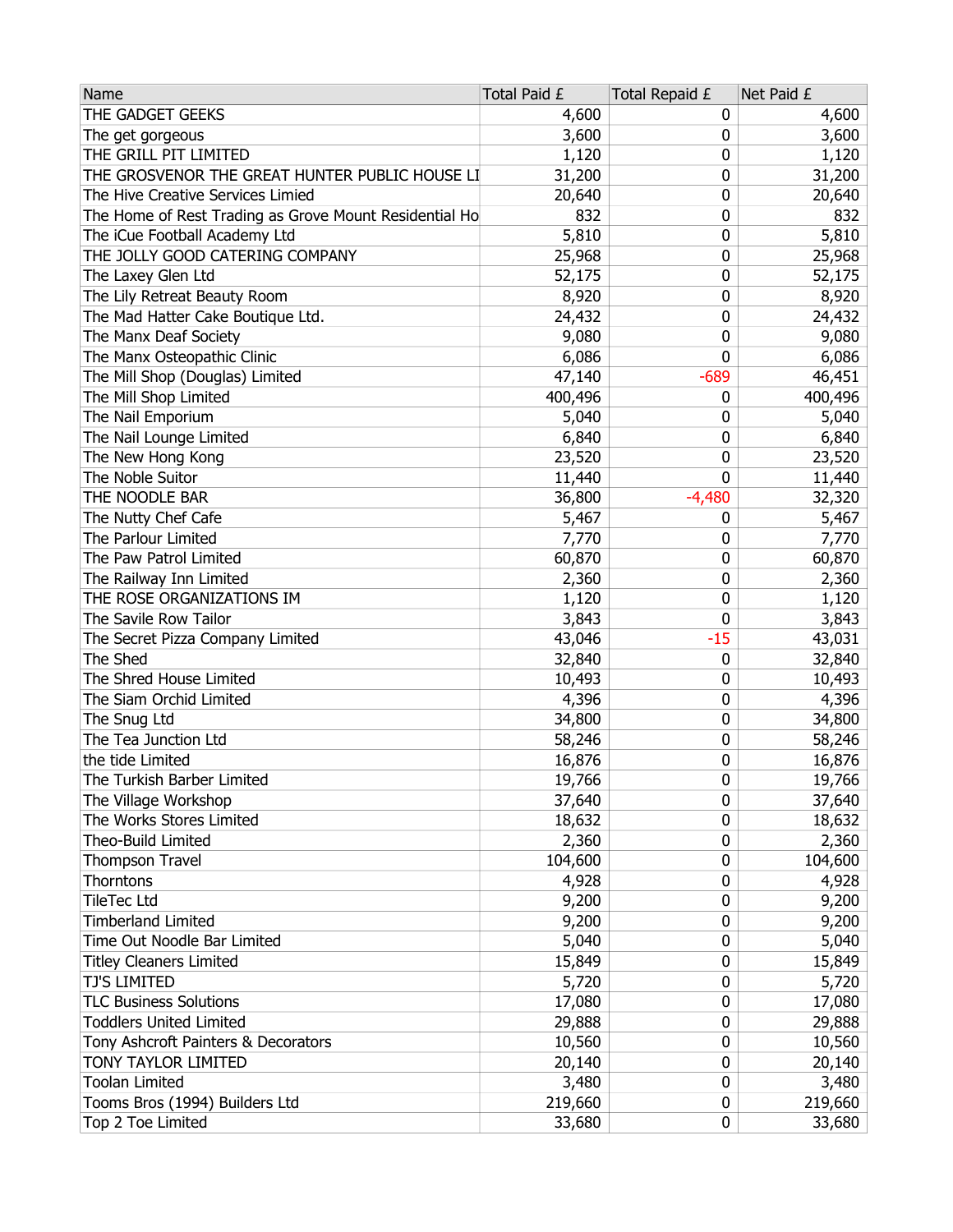| Name                                             | Total Paid £ | Total Repaid £ | Net Paid £ |
|--------------------------------------------------|--------------|----------------|------------|
| Top Class After School Tuition                   | 8,240        | $-1,120$       | 7,120      |
| <b>TOP CLEANING LTD</b>                          | 18,160       | 0              | 18,160     |
| Top Knots limited                                | 1,026        | 0              | 1,026      |
| TOP SPEC FENCING LTD                             | 19,080       | 0              | 19,080     |
| <b>TopCare Limited</b>                           | 2,445        | 0              | 2,445      |
| <b>Total Build Limited</b>                       | 13,680       | 0              | 13,680     |
| <b>Total Cleaning</b>                            | 1,483        | 0              | 1,483      |
| <b>Total Media Rentals Ltd</b>                   | 7,708        | 0              | 7,708      |
| Tours Isle of Man Limited                        | 157,244      | 0              | 157,244    |
| TRACEY BELL CASTLETOWN LIMITED                   | 15,920       | 0              | 15,920     |
| TRACEY BELL RAMSEY LIMITED                       | 1,011        | 0              | 1,011      |
| <b>TrackShack Ltd</b>                            | 4,096        | 0              | 4,096      |
| Tracy Vanderplank Opticians Limited              | 27,807       | 0              | 27,807     |
| <b>Trade Distribution</b>                        | 305,748      | 0              | 305,748    |
| <b>Trafalgar Pub Limited</b>                     | 22,230       | 0              | 22,230     |
| <b>TRANFORM LTD</b>                              | 5,249        | 0              | 5,249      |
| Transfurmations                                  | 3,600        | 0              | 3,600      |
| TransMann                                        | 20,800       | 0              | 20,800     |
| <b>Transport Resources</b>                       | 18,160       | 0              | 18,160     |
| Travelworld                                      | 28,200       | 0              | 28,200     |
| <b>Treehouse Nursery</b>                         | 16,240       | 0              | 16,240     |
| <b>Treehouse Nursery LTD</b>                     | 3,733        | 0              | 3,733      |
| trevelyan hotel limited                          | 2,360        | 0              | 2,360      |
| Trevor McCullough Plastering Limaited            | 19,096       | 0              | 19,096     |
| <b>Trey Ltd</b>                                  | 10,800       | 0              | 10,800     |
| Trinity group limited                            | 18,495       | 0              | 18,495     |
| Triskelion Polo Club                             | 33,112       | 0              | 33,112     |
| Triumph Actuation Systems IOM                    | 1,227,336    | 0              | 1,227,336  |
| <b>Tromode Motors Limited</b>                    | 17,920       | 0              | 17,920     |
| Truck Van & Car Service Centre                   | 60,903       | 0              | 60,903     |
| True Build Developments Limited                  | 4,720        | 0              | 4,720      |
| Tsivos Dens in Dente                             | 13,824       | 0              | 13,824     |
| Turnkey Projects Limited                         | 9,040        | 0              | 9,040      |
| Turnstile Inns Limited                           | 71,322       | 0              | 71,322     |
| TWD Joinery & Cabinet Making Ltd                 | 3,360        | 0              | 3,360      |
| Two Fellas Limited                               | 28,438       | 0              | 28,438     |
| Tynwald Pies Ltd                                 | 84,729       | 0              | 84,729     |
| <b>Typhoon House</b>                             | 105,320      | 0              | 105,320    |
| Tyre Mann Limited                                | 20,640       | 0              | 20,640     |
| Ultimate                                         | 85,430       | 0              | 85,430     |
| Uncle Fills Ltd                                  | 5,877        | 0              | 5,877      |
| Unique Fire Protection Ltd                       | 39,464       | 0              | 39,464     |
| Unique Security & Electrical Contractors Limited | 3,080        | 0              | 3,080      |
| Unity Dance School                               | 9,778        | $-408$         | 9,370      |
| <b>UN-NYE LTD</b>                                | 9,200        | 0              | 9,200      |
| Up & Running (Isle of Man) Limited               | 5,520        | 0              | 5,520      |
| Vanity Fur Limited                               | 6,019        | 0              | 6,019      |
| vannin contractors                               | 13,800       | 0              | 13,800     |
| VANNIN OFFICEPOINT                               | 25,440       | 0              | 25,440     |
| Vannin Travel Limited                            | 75,536       | 0              | 75,536     |
| Varkey Properties Limited                        | 1,664        | 0              | 1,664      |
|                                                  |              |                |            |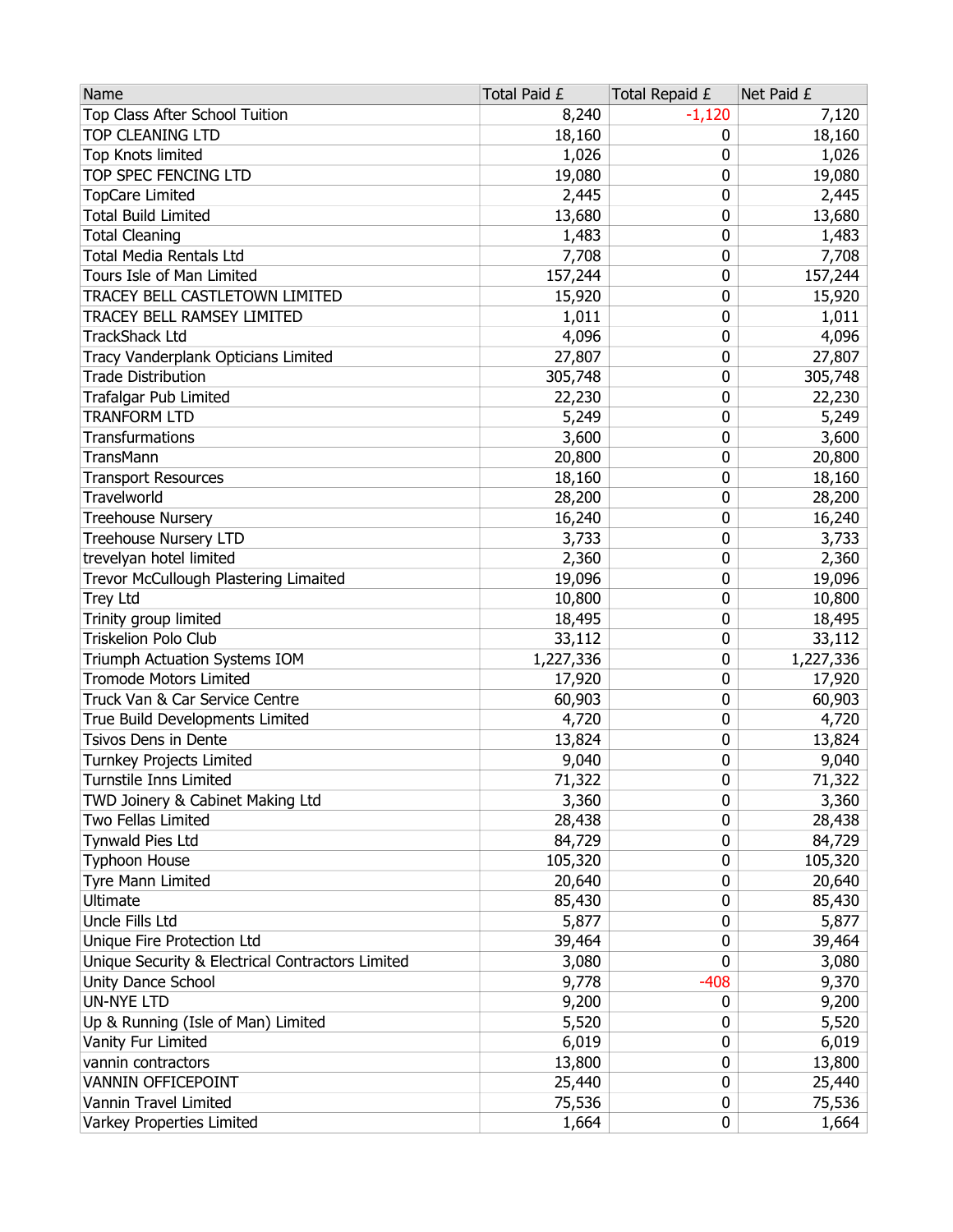| <b>VELLIKA'S INDIAN RESTAURANT</b><br>24,766<br>24,766<br>0<br>Venetian Plaster<br>20,176<br>20,176<br>0<br>128,511<br>128,511<br>Venture Ltd<br>0<br>VICAR & WARDEN OF ST GEORGES CHURCH<br>2,248<br>0<br>2,248<br>47,272<br>0<br>victoria grill peri peri<br>47,272<br>VICTORIA GRILL PERI PERI CASTLETOWN<br>11,088<br>0<br>11,088<br>Victoria House Nursery<br>127,130<br>0<br>127,130<br>Victory Cafe Limited<br>9,463<br>0<br>9,463<br><b>Viking Catering Limited</b><br>26,286<br>0<br>26,286<br><b>Viking Glazing</b><br>0<br>24,165<br>24,165<br>VIKING HOLDINGS LIMITED<br>0<br>2,880<br>2,880<br>133,200<br>133,200<br><b>Viking Office Systems</b><br>0<br><b>VILJOEN LIMITED</b><br>2,800<br>0<br>2,800<br>Village Fireplaces & Stoves Ltd<br>44,240<br>0<br>44,240<br>Villicus Limited<br>0<br>3,977<br>3,977<br>104,468<br>Vivavest Limited<br>104,468<br>0<br><b>VIVID LIMITED</b><br>2,360<br>0<br>2,360<br>0<br>Vondys Garage Ltd<br>22,324<br>22,324<br>VR Autostyling IOM Limited<br>0<br>7,440<br>7,440<br>W E Postlethwaite Ltd<br>0<br>7,229<br>7,229<br>W Waggett Limited<br>1,204<br>1,204<br>0<br>WA DINING LIMITED<br>17,568<br>0<br>17,568<br>WADES TRUCK SERVICES LTD<br>23,520<br>0<br>23,520<br>WAGECORP HOLDINGS LIMITED<br>26,880<br>0<br>26,880<br><b>Waldick Hotel</b><br>0<br>38,241<br>38,241<br>Walkabout Limited<br>0<br>36,929<br>36,929<br>Walker Construction and Groundworks Limited<br>3,600<br>0<br>3,600<br><b>Walton Groundworks Limited</b><br>2,360<br>2,360<br>0<br><b>WALTONS DIRECT LIMITED</b><br>27,289<br>0<br>27,289<br>37,594<br>Wampum Investments Ltd<br>0<br>37,594<br>warren keys bathrooms of Man Ltd<br>0<br>40,280<br>40,280<br>Waterstones Booksellers Limited<br>27,032<br>0<br>27,032<br><b>Watling Streetworks Limited</b><br>0<br>29,718<br>29,718<br>0<br>Waton Works Limited<br>1,144<br>1,144<br>0<br>wayne myers joinery limited<br>5,720<br>5,720<br>Wayne Tomlinson Services Ltd<br>9,640<br>9,640<br>0<br><b>Wcx</b><br>17,557<br>0<br>17,557<br><b>WDS Limited</b><br>57,799<br>0<br>57,799<br>weatherill advocate<br>0<br>8,800<br>8,800<br>Welbeck Hotel Ltd<br>167,366<br>0<br>167,366<br><b>WELTER'S EUROPA LIMITED</b><br>9,200<br>0<br>9,200<br>124,575<br>Wentworth Ent<br>124,575<br>0<br>West Coast Fitness Ltd<br>0<br>15,936<br>15,936<br>West Performance Ltd<br>7,960<br>0<br>7,960<br>Western Swimming Pool Board<br>104,515<br>104,515<br>0<br>WESTMINSTER CAR RESTORATIONS LTD<br>10,920<br>10,920<br>0<br><b>Westminster Properties</b><br>10,767<br>0<br>10,767<br>2,432<br><b>WGS Limited</b><br>2,432<br>0<br>52,506<br>0<br>52,506<br>WH Looney (Ramsey) Ltd<br>Whim Boutique Limite<br>4,066<br>0<br>4,066<br>0 | Name                         | Total Paid £ | Total Repaid £ | Net Paid £ |
|--------------------------------------------------------------------------------------------------------------------------------------------------------------------------------------------------------------------------------------------------------------------------------------------------------------------------------------------------------------------------------------------------------------------------------------------------------------------------------------------------------------------------------------------------------------------------------------------------------------------------------------------------------------------------------------------------------------------------------------------------------------------------------------------------------------------------------------------------------------------------------------------------------------------------------------------------------------------------------------------------------------------------------------------------------------------------------------------------------------------------------------------------------------------------------------------------------------------------------------------------------------------------------------------------------------------------------------------------------------------------------------------------------------------------------------------------------------------------------------------------------------------------------------------------------------------------------------------------------------------------------------------------------------------------------------------------------------------------------------------------------------------------------------------------------------------------------------------------------------------------------------------------------------------------------------------------------------------------------------------------------------------------------------------------------------------------------------------------------------------------------------------------------------------------------------------------------------------------------------------------------------------------------------------------------------------------------------------------------------------------------------------------------------------------------------------------------------------------------------------------------------------------------------------------------------------------------------------------------------------------------------------------------------------------------------------------------------------|------------------------------|--------------|----------------|------------|
|                                                                                                                                                                                                                                                                                                                                                                                                                                                                                                                                                                                                                                                                                                                                                                                                                                                                                                                                                                                                                                                                                                                                                                                                                                                                                                                                                                                                                                                                                                                                                                                                                                                                                                                                                                                                                                                                                                                                                                                                                                                                                                                                                                                                                                                                                                                                                                                                                                                                                                                                                                                                                                                                                                                    |                              |              |                |            |
|                                                                                                                                                                                                                                                                                                                                                                                                                                                                                                                                                                                                                                                                                                                                                                                                                                                                                                                                                                                                                                                                                                                                                                                                                                                                                                                                                                                                                                                                                                                                                                                                                                                                                                                                                                                                                                                                                                                                                                                                                                                                                                                                                                                                                                                                                                                                                                                                                                                                                                                                                                                                                                                                                                                    |                              |              |                |            |
|                                                                                                                                                                                                                                                                                                                                                                                                                                                                                                                                                                                                                                                                                                                                                                                                                                                                                                                                                                                                                                                                                                                                                                                                                                                                                                                                                                                                                                                                                                                                                                                                                                                                                                                                                                                                                                                                                                                                                                                                                                                                                                                                                                                                                                                                                                                                                                                                                                                                                                                                                                                                                                                                                                                    |                              |              |                |            |
|                                                                                                                                                                                                                                                                                                                                                                                                                                                                                                                                                                                                                                                                                                                                                                                                                                                                                                                                                                                                                                                                                                                                                                                                                                                                                                                                                                                                                                                                                                                                                                                                                                                                                                                                                                                                                                                                                                                                                                                                                                                                                                                                                                                                                                                                                                                                                                                                                                                                                                                                                                                                                                                                                                                    |                              |              |                |            |
|                                                                                                                                                                                                                                                                                                                                                                                                                                                                                                                                                                                                                                                                                                                                                                                                                                                                                                                                                                                                                                                                                                                                                                                                                                                                                                                                                                                                                                                                                                                                                                                                                                                                                                                                                                                                                                                                                                                                                                                                                                                                                                                                                                                                                                                                                                                                                                                                                                                                                                                                                                                                                                                                                                                    |                              |              |                |            |
|                                                                                                                                                                                                                                                                                                                                                                                                                                                                                                                                                                                                                                                                                                                                                                                                                                                                                                                                                                                                                                                                                                                                                                                                                                                                                                                                                                                                                                                                                                                                                                                                                                                                                                                                                                                                                                                                                                                                                                                                                                                                                                                                                                                                                                                                                                                                                                                                                                                                                                                                                                                                                                                                                                                    |                              |              |                |            |
|                                                                                                                                                                                                                                                                                                                                                                                                                                                                                                                                                                                                                                                                                                                                                                                                                                                                                                                                                                                                                                                                                                                                                                                                                                                                                                                                                                                                                                                                                                                                                                                                                                                                                                                                                                                                                                                                                                                                                                                                                                                                                                                                                                                                                                                                                                                                                                                                                                                                                                                                                                                                                                                                                                                    |                              |              |                |            |
|                                                                                                                                                                                                                                                                                                                                                                                                                                                                                                                                                                                                                                                                                                                                                                                                                                                                                                                                                                                                                                                                                                                                                                                                                                                                                                                                                                                                                                                                                                                                                                                                                                                                                                                                                                                                                                                                                                                                                                                                                                                                                                                                                                                                                                                                                                                                                                                                                                                                                                                                                                                                                                                                                                                    |                              |              |                |            |
|                                                                                                                                                                                                                                                                                                                                                                                                                                                                                                                                                                                                                                                                                                                                                                                                                                                                                                                                                                                                                                                                                                                                                                                                                                                                                                                                                                                                                                                                                                                                                                                                                                                                                                                                                                                                                                                                                                                                                                                                                                                                                                                                                                                                                                                                                                                                                                                                                                                                                                                                                                                                                                                                                                                    |                              |              |                |            |
|                                                                                                                                                                                                                                                                                                                                                                                                                                                                                                                                                                                                                                                                                                                                                                                                                                                                                                                                                                                                                                                                                                                                                                                                                                                                                                                                                                                                                                                                                                                                                                                                                                                                                                                                                                                                                                                                                                                                                                                                                                                                                                                                                                                                                                                                                                                                                                                                                                                                                                                                                                                                                                                                                                                    |                              |              |                |            |
|                                                                                                                                                                                                                                                                                                                                                                                                                                                                                                                                                                                                                                                                                                                                                                                                                                                                                                                                                                                                                                                                                                                                                                                                                                                                                                                                                                                                                                                                                                                                                                                                                                                                                                                                                                                                                                                                                                                                                                                                                                                                                                                                                                                                                                                                                                                                                                                                                                                                                                                                                                                                                                                                                                                    |                              |              |                |            |
|                                                                                                                                                                                                                                                                                                                                                                                                                                                                                                                                                                                                                                                                                                                                                                                                                                                                                                                                                                                                                                                                                                                                                                                                                                                                                                                                                                                                                                                                                                                                                                                                                                                                                                                                                                                                                                                                                                                                                                                                                                                                                                                                                                                                                                                                                                                                                                                                                                                                                                                                                                                                                                                                                                                    |                              |              |                |            |
|                                                                                                                                                                                                                                                                                                                                                                                                                                                                                                                                                                                                                                                                                                                                                                                                                                                                                                                                                                                                                                                                                                                                                                                                                                                                                                                                                                                                                                                                                                                                                                                                                                                                                                                                                                                                                                                                                                                                                                                                                                                                                                                                                                                                                                                                                                                                                                                                                                                                                                                                                                                                                                                                                                                    |                              |              |                |            |
|                                                                                                                                                                                                                                                                                                                                                                                                                                                                                                                                                                                                                                                                                                                                                                                                                                                                                                                                                                                                                                                                                                                                                                                                                                                                                                                                                                                                                                                                                                                                                                                                                                                                                                                                                                                                                                                                                                                                                                                                                                                                                                                                                                                                                                                                                                                                                                                                                                                                                                                                                                                                                                                                                                                    |                              |              |                |            |
|                                                                                                                                                                                                                                                                                                                                                                                                                                                                                                                                                                                                                                                                                                                                                                                                                                                                                                                                                                                                                                                                                                                                                                                                                                                                                                                                                                                                                                                                                                                                                                                                                                                                                                                                                                                                                                                                                                                                                                                                                                                                                                                                                                                                                                                                                                                                                                                                                                                                                                                                                                                                                                                                                                                    |                              |              |                |            |
|                                                                                                                                                                                                                                                                                                                                                                                                                                                                                                                                                                                                                                                                                                                                                                                                                                                                                                                                                                                                                                                                                                                                                                                                                                                                                                                                                                                                                                                                                                                                                                                                                                                                                                                                                                                                                                                                                                                                                                                                                                                                                                                                                                                                                                                                                                                                                                                                                                                                                                                                                                                                                                                                                                                    |                              |              |                |            |
|                                                                                                                                                                                                                                                                                                                                                                                                                                                                                                                                                                                                                                                                                                                                                                                                                                                                                                                                                                                                                                                                                                                                                                                                                                                                                                                                                                                                                                                                                                                                                                                                                                                                                                                                                                                                                                                                                                                                                                                                                                                                                                                                                                                                                                                                                                                                                                                                                                                                                                                                                                                                                                                                                                                    |                              |              |                |            |
|                                                                                                                                                                                                                                                                                                                                                                                                                                                                                                                                                                                                                                                                                                                                                                                                                                                                                                                                                                                                                                                                                                                                                                                                                                                                                                                                                                                                                                                                                                                                                                                                                                                                                                                                                                                                                                                                                                                                                                                                                                                                                                                                                                                                                                                                                                                                                                                                                                                                                                                                                                                                                                                                                                                    |                              |              |                |            |
|                                                                                                                                                                                                                                                                                                                                                                                                                                                                                                                                                                                                                                                                                                                                                                                                                                                                                                                                                                                                                                                                                                                                                                                                                                                                                                                                                                                                                                                                                                                                                                                                                                                                                                                                                                                                                                                                                                                                                                                                                                                                                                                                                                                                                                                                                                                                                                                                                                                                                                                                                                                                                                                                                                                    |                              |              |                |            |
|                                                                                                                                                                                                                                                                                                                                                                                                                                                                                                                                                                                                                                                                                                                                                                                                                                                                                                                                                                                                                                                                                                                                                                                                                                                                                                                                                                                                                                                                                                                                                                                                                                                                                                                                                                                                                                                                                                                                                                                                                                                                                                                                                                                                                                                                                                                                                                                                                                                                                                                                                                                                                                                                                                                    |                              |              |                |            |
|                                                                                                                                                                                                                                                                                                                                                                                                                                                                                                                                                                                                                                                                                                                                                                                                                                                                                                                                                                                                                                                                                                                                                                                                                                                                                                                                                                                                                                                                                                                                                                                                                                                                                                                                                                                                                                                                                                                                                                                                                                                                                                                                                                                                                                                                                                                                                                                                                                                                                                                                                                                                                                                                                                                    |                              |              |                |            |
|                                                                                                                                                                                                                                                                                                                                                                                                                                                                                                                                                                                                                                                                                                                                                                                                                                                                                                                                                                                                                                                                                                                                                                                                                                                                                                                                                                                                                                                                                                                                                                                                                                                                                                                                                                                                                                                                                                                                                                                                                                                                                                                                                                                                                                                                                                                                                                                                                                                                                                                                                                                                                                                                                                                    |                              |              |                |            |
|                                                                                                                                                                                                                                                                                                                                                                                                                                                                                                                                                                                                                                                                                                                                                                                                                                                                                                                                                                                                                                                                                                                                                                                                                                                                                                                                                                                                                                                                                                                                                                                                                                                                                                                                                                                                                                                                                                                                                                                                                                                                                                                                                                                                                                                                                                                                                                                                                                                                                                                                                                                                                                                                                                                    |                              |              |                |            |
|                                                                                                                                                                                                                                                                                                                                                                                                                                                                                                                                                                                                                                                                                                                                                                                                                                                                                                                                                                                                                                                                                                                                                                                                                                                                                                                                                                                                                                                                                                                                                                                                                                                                                                                                                                                                                                                                                                                                                                                                                                                                                                                                                                                                                                                                                                                                                                                                                                                                                                                                                                                                                                                                                                                    |                              |              |                |            |
|                                                                                                                                                                                                                                                                                                                                                                                                                                                                                                                                                                                                                                                                                                                                                                                                                                                                                                                                                                                                                                                                                                                                                                                                                                                                                                                                                                                                                                                                                                                                                                                                                                                                                                                                                                                                                                                                                                                                                                                                                                                                                                                                                                                                                                                                                                                                                                                                                                                                                                                                                                                                                                                                                                                    |                              |              |                |            |
|                                                                                                                                                                                                                                                                                                                                                                                                                                                                                                                                                                                                                                                                                                                                                                                                                                                                                                                                                                                                                                                                                                                                                                                                                                                                                                                                                                                                                                                                                                                                                                                                                                                                                                                                                                                                                                                                                                                                                                                                                                                                                                                                                                                                                                                                                                                                                                                                                                                                                                                                                                                                                                                                                                                    |                              |              |                |            |
|                                                                                                                                                                                                                                                                                                                                                                                                                                                                                                                                                                                                                                                                                                                                                                                                                                                                                                                                                                                                                                                                                                                                                                                                                                                                                                                                                                                                                                                                                                                                                                                                                                                                                                                                                                                                                                                                                                                                                                                                                                                                                                                                                                                                                                                                                                                                                                                                                                                                                                                                                                                                                                                                                                                    |                              |              |                |            |
|                                                                                                                                                                                                                                                                                                                                                                                                                                                                                                                                                                                                                                                                                                                                                                                                                                                                                                                                                                                                                                                                                                                                                                                                                                                                                                                                                                                                                                                                                                                                                                                                                                                                                                                                                                                                                                                                                                                                                                                                                                                                                                                                                                                                                                                                                                                                                                                                                                                                                                                                                                                                                                                                                                                    |                              |              |                |            |
|                                                                                                                                                                                                                                                                                                                                                                                                                                                                                                                                                                                                                                                                                                                                                                                                                                                                                                                                                                                                                                                                                                                                                                                                                                                                                                                                                                                                                                                                                                                                                                                                                                                                                                                                                                                                                                                                                                                                                                                                                                                                                                                                                                                                                                                                                                                                                                                                                                                                                                                                                                                                                                                                                                                    |                              |              |                |            |
|                                                                                                                                                                                                                                                                                                                                                                                                                                                                                                                                                                                                                                                                                                                                                                                                                                                                                                                                                                                                                                                                                                                                                                                                                                                                                                                                                                                                                                                                                                                                                                                                                                                                                                                                                                                                                                                                                                                                                                                                                                                                                                                                                                                                                                                                                                                                                                                                                                                                                                                                                                                                                                                                                                                    |                              |              |                |            |
|                                                                                                                                                                                                                                                                                                                                                                                                                                                                                                                                                                                                                                                                                                                                                                                                                                                                                                                                                                                                                                                                                                                                                                                                                                                                                                                                                                                                                                                                                                                                                                                                                                                                                                                                                                                                                                                                                                                                                                                                                                                                                                                                                                                                                                                                                                                                                                                                                                                                                                                                                                                                                                                                                                                    |                              |              |                |            |
|                                                                                                                                                                                                                                                                                                                                                                                                                                                                                                                                                                                                                                                                                                                                                                                                                                                                                                                                                                                                                                                                                                                                                                                                                                                                                                                                                                                                                                                                                                                                                                                                                                                                                                                                                                                                                                                                                                                                                                                                                                                                                                                                                                                                                                                                                                                                                                                                                                                                                                                                                                                                                                                                                                                    |                              |              |                |            |
|                                                                                                                                                                                                                                                                                                                                                                                                                                                                                                                                                                                                                                                                                                                                                                                                                                                                                                                                                                                                                                                                                                                                                                                                                                                                                                                                                                                                                                                                                                                                                                                                                                                                                                                                                                                                                                                                                                                                                                                                                                                                                                                                                                                                                                                                                                                                                                                                                                                                                                                                                                                                                                                                                                                    |                              |              |                |            |
|                                                                                                                                                                                                                                                                                                                                                                                                                                                                                                                                                                                                                                                                                                                                                                                                                                                                                                                                                                                                                                                                                                                                                                                                                                                                                                                                                                                                                                                                                                                                                                                                                                                                                                                                                                                                                                                                                                                                                                                                                                                                                                                                                                                                                                                                                                                                                                                                                                                                                                                                                                                                                                                                                                                    |                              |              |                |            |
|                                                                                                                                                                                                                                                                                                                                                                                                                                                                                                                                                                                                                                                                                                                                                                                                                                                                                                                                                                                                                                                                                                                                                                                                                                                                                                                                                                                                                                                                                                                                                                                                                                                                                                                                                                                                                                                                                                                                                                                                                                                                                                                                                                                                                                                                                                                                                                                                                                                                                                                                                                                                                                                                                                                    |                              |              |                |            |
|                                                                                                                                                                                                                                                                                                                                                                                                                                                                                                                                                                                                                                                                                                                                                                                                                                                                                                                                                                                                                                                                                                                                                                                                                                                                                                                                                                                                                                                                                                                                                                                                                                                                                                                                                                                                                                                                                                                                                                                                                                                                                                                                                                                                                                                                                                                                                                                                                                                                                                                                                                                                                                                                                                                    |                              |              |                |            |
|                                                                                                                                                                                                                                                                                                                                                                                                                                                                                                                                                                                                                                                                                                                                                                                                                                                                                                                                                                                                                                                                                                                                                                                                                                                                                                                                                                                                                                                                                                                                                                                                                                                                                                                                                                                                                                                                                                                                                                                                                                                                                                                                                                                                                                                                                                                                                                                                                                                                                                                                                                                                                                                                                                                    |                              |              |                |            |
|                                                                                                                                                                                                                                                                                                                                                                                                                                                                                                                                                                                                                                                                                                                                                                                                                                                                                                                                                                                                                                                                                                                                                                                                                                                                                                                                                                                                                                                                                                                                                                                                                                                                                                                                                                                                                                                                                                                                                                                                                                                                                                                                                                                                                                                                                                                                                                                                                                                                                                                                                                                                                                                                                                                    |                              |              |                |            |
|                                                                                                                                                                                                                                                                                                                                                                                                                                                                                                                                                                                                                                                                                                                                                                                                                                                                                                                                                                                                                                                                                                                                                                                                                                                                                                                                                                                                                                                                                                                                                                                                                                                                                                                                                                                                                                                                                                                                                                                                                                                                                                                                                                                                                                                                                                                                                                                                                                                                                                                                                                                                                                                                                                                    |                              |              |                |            |
|                                                                                                                                                                                                                                                                                                                                                                                                                                                                                                                                                                                                                                                                                                                                                                                                                                                                                                                                                                                                                                                                                                                                                                                                                                                                                                                                                                                                                                                                                                                                                                                                                                                                                                                                                                                                                                                                                                                                                                                                                                                                                                                                                                                                                                                                                                                                                                                                                                                                                                                                                                                                                                                                                                                    |                              |              |                |            |
|                                                                                                                                                                                                                                                                                                                                                                                                                                                                                                                                                                                                                                                                                                                                                                                                                                                                                                                                                                                                                                                                                                                                                                                                                                                                                                                                                                                                                                                                                                                                                                                                                                                                                                                                                                                                                                                                                                                                                                                                                                                                                                                                                                                                                                                                                                                                                                                                                                                                                                                                                                                                                                                                                                                    |                              |              |                |            |
|                                                                                                                                                                                                                                                                                                                                                                                                                                                                                                                                                                                                                                                                                                                                                                                                                                                                                                                                                                                                                                                                                                                                                                                                                                                                                                                                                                                                                                                                                                                                                                                                                                                                                                                                                                                                                                                                                                                                                                                                                                                                                                                                                                                                                                                                                                                                                                                                                                                                                                                                                                                                                                                                                                                    |                              |              |                |            |
|                                                                                                                                                                                                                                                                                                                                                                                                                                                                                                                                                                                                                                                                                                                                                                                                                                                                                                                                                                                                                                                                                                                                                                                                                                                                                                                                                                                                                                                                                                                                                                                                                                                                                                                                                                                                                                                                                                                                                                                                                                                                                                                                                                                                                                                                                                                                                                                                                                                                                                                                                                                                                                                                                                                    |                              |              |                |            |
|                                                                                                                                                                                                                                                                                                                                                                                                                                                                                                                                                                                                                                                                                                                                                                                                                                                                                                                                                                                                                                                                                                                                                                                                                                                                                                                                                                                                                                                                                                                                                                                                                                                                                                                                                                                                                                                                                                                                                                                                                                                                                                                                                                                                                                                                                                                                                                                                                                                                                                                                                                                                                                                                                                                    |                              |              |                |            |
|                                                                                                                                                                                                                                                                                                                                                                                                                                                                                                                                                                                                                                                                                                                                                                                                                                                                                                                                                                                                                                                                                                                                                                                                                                                                                                                                                                                                                                                                                                                                                                                                                                                                                                                                                                                                                                                                                                                                                                                                                                                                                                                                                                                                                                                                                                                                                                                                                                                                                                                                                                                                                                                                                                                    |                              |              |                |            |
|                                                                                                                                                                                                                                                                                                                                                                                                                                                                                                                                                                                                                                                                                                                                                                                                                                                                                                                                                                                                                                                                                                                                                                                                                                                                                                                                                                                                                                                                                                                                                                                                                                                                                                                                                                                                                                                                                                                                                                                                                                                                                                                                                                                                                                                                                                                                                                                                                                                                                                                                                                                                                                                                                                                    |                              |              |                |            |
|                                                                                                                                                                                                                                                                                                                                                                                                                                                                                                                                                                                                                                                                                                                                                                                                                                                                                                                                                                                                                                                                                                                                                                                                                                                                                                                                                                                                                                                                                                                                                                                                                                                                                                                                                                                                                                                                                                                                                                                                                                                                                                                                                                                                                                                                                                                                                                                                                                                                                                                                                                                                                                                                                                                    |                              |              |                |            |
|                                                                                                                                                                                                                                                                                                                                                                                                                                                                                                                                                                                                                                                                                                                                                                                                                                                                                                                                                                                                                                                                                                                                                                                                                                                                                                                                                                                                                                                                                                                                                                                                                                                                                                                                                                                                                                                                                                                                                                                                                                                                                                                                                                                                                                                                                                                                                                                                                                                                                                                                                                                                                                                                                                                    |                              |              |                |            |
|                                                                                                                                                                                                                                                                                                                                                                                                                                                                                                                                                                                                                                                                                                                                                                                                                                                                                                                                                                                                                                                                                                                                                                                                                                                                                                                                                                                                                                                                                                                                                                                                                                                                                                                                                                                                                                                                                                                                                                                                                                                                                                                                                                                                                                                                                                                                                                                                                                                                                                                                                                                                                                                                                                                    |                              |              |                |            |
|                                                                                                                                                                                                                                                                                                                                                                                                                                                                                                                                                                                                                                                                                                                                                                                                                                                                                                                                                                                                                                                                                                                                                                                                                                                                                                                                                                                                                                                                                                                                                                                                                                                                                                                                                                                                                                                                                                                                                                                                                                                                                                                                                                                                                                                                                                                                                                                                                                                                                                                                                                                                                                                                                                                    |                              |              |                |            |
|                                                                                                                                                                                                                                                                                                                                                                                                                                                                                                                                                                                                                                                                                                                                                                                                                                                                                                                                                                                                                                                                                                                                                                                                                                                                                                                                                                                                                                                                                                                                                                                                                                                                                                                                                                                                                                                                                                                                                                                                                                                                                                                                                                                                                                                                                                                                                                                                                                                                                                                                                                                                                                                                                                                    | White Glove Services Limited | 6,930        |                | 6,930      |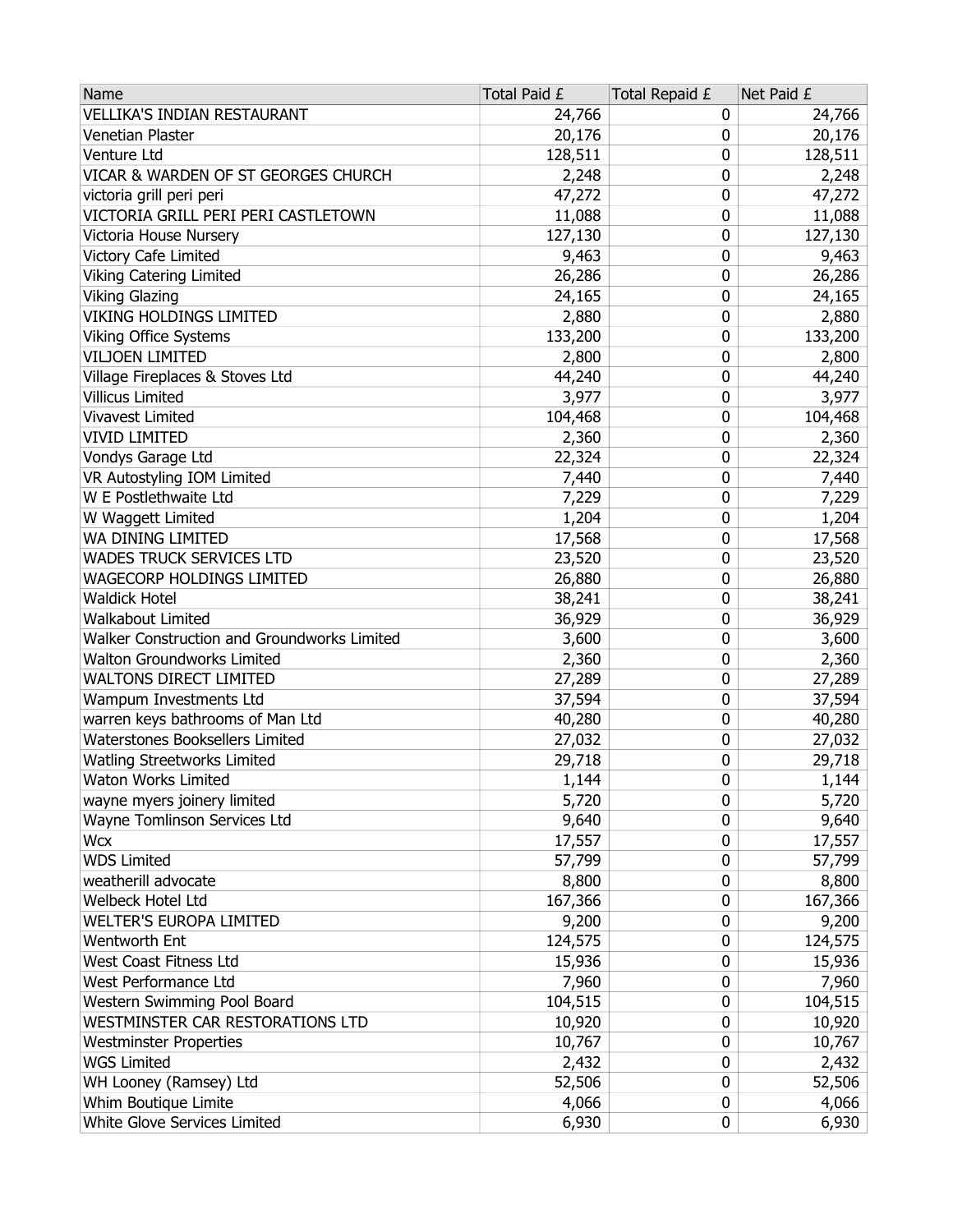| Name                               | Total Paid £ | Total Repaid £ | Net Paid £ |
|------------------------------------|--------------|----------------|------------|
| Whittaker Trading Ltd              | 28,395       | 0              | 28,395     |
| William Curphey Ltd                | 24,071       | 0              | 24,071     |
| Window World (IOM) Limited         | 35,840       | 0              | 35,840     |
| Window Worx                        | 11,426       | 0              | 11,426     |
| Wolfwood Ltd                       | 1,120        | 0              | 1,120      |
| WOODTECH LIMITED                   | 3,480        | 0              | 3,480      |
| Wren and Co Designs Limited        | 1,240        | 0              | 1,240      |
| www.vehicles.im                    | 11,440       | 0              | 11,440     |
| <b>XANDER LIMITED</b>              | 77,332       | 0              | 77,332     |
| Xcell Automotive & Gearbox         | 8,490        | 0              | 8,490      |
| <b>Xfor Limited</b>                | 25,320       | 0              | 25,320     |
| X-Paint Ltd T/A On The Road Tattoo | 5,960        | 0              | 5,960      |
| Yan Fun Chiew                      | 5,056        | 0              | 5,056      |
| Yesss (IOM) Electrical Ltd         | 54,160       | 0              | 54,160     |
| Z.E.X (YORKSHIRE) LTD              | 18,770       | 0              | 18,770     |
| Zain Hut Ltd                       | 56,333       | 0              | 56,333     |
| Zenith Industrial Products Limited | 13,280       | 0              | 13,280     |
| Zenobius Limited                   | 2,496        | 0              | 2,496      |
| ZOLI TILING LTD                    | 23,310       | 0              | 23,310     |
| Zygi Limited                       | 39,637       | 0              | 39,637     |
| [redacted]                         | 9,820        | 0              | 9,820      |
| [redacted]                         | 9,309        | 0              | 9,309      |
| [redacted]                         | 9,003        | 0              | 9,003      |
| [redacted]                         | 8,960        | 0              | 8,960      |
| [redacted]                         | 8,905        | 0              | 8,905      |
| [redacted]                         | 8,736        | 0              | 8,736      |
| [redacted]                         | 8,161        | 0              | 8,161      |
| [redacted]                         | 8,080        | 0              | 8,080      |
| [redacted]                         | 8,080        | 0              | 8,080      |
| [redacted]                         | 8,080        | 0              | 8,080      |
| [redacted]                         | 8,000        | 0              | 8,000      |
| [redacted]                         | 7,840        | 0              | 7,840      |
| [redacted]                         | 7,600        | 0              | 7,600      |
| [redacted]                         | 7,460        | 0              | 7,460      |
| [redacted]                         | 7,342        | 0              | 7,342      |
| [redacted]                         | 7,320        | 0              | 7,320      |
| [redacted]                         | 7,200        | 0              | 7,200      |
| [redacted]                         | 6,960        | 0              | 6,960      |
| [redacted]                         | 6,840        | 0              | 6,840      |
| [redacted]                         | 6,840        | 0              | 6,840      |
| [redacted]                         | 6,050        | 0              | 6,050      |
| [redacted]                         | 5,952        | 0              | 5,952      |
| [redacted]                         | 5,863        | 0              | 5,863      |
| [redacted]                         | 5,840        | 0              | 5,840      |
| [redacted]                         | 5,809        | 0              | 5,809      |
| [redacted]                         | 5,720        | 0              | 5,720      |
| [redacted]                         | 5,720        | 0              | 5,720      |
| [redacted]                         | 5,720        | 0              | 5,720      |
| [redacted]                         | 5,568        | 0              | 5,568      |
| [redacted]                         | 5,530        | 0              | 5,530      |
| [redacted]                         | 4,992        | 0              | 4,992      |
|                                    |              |                |            |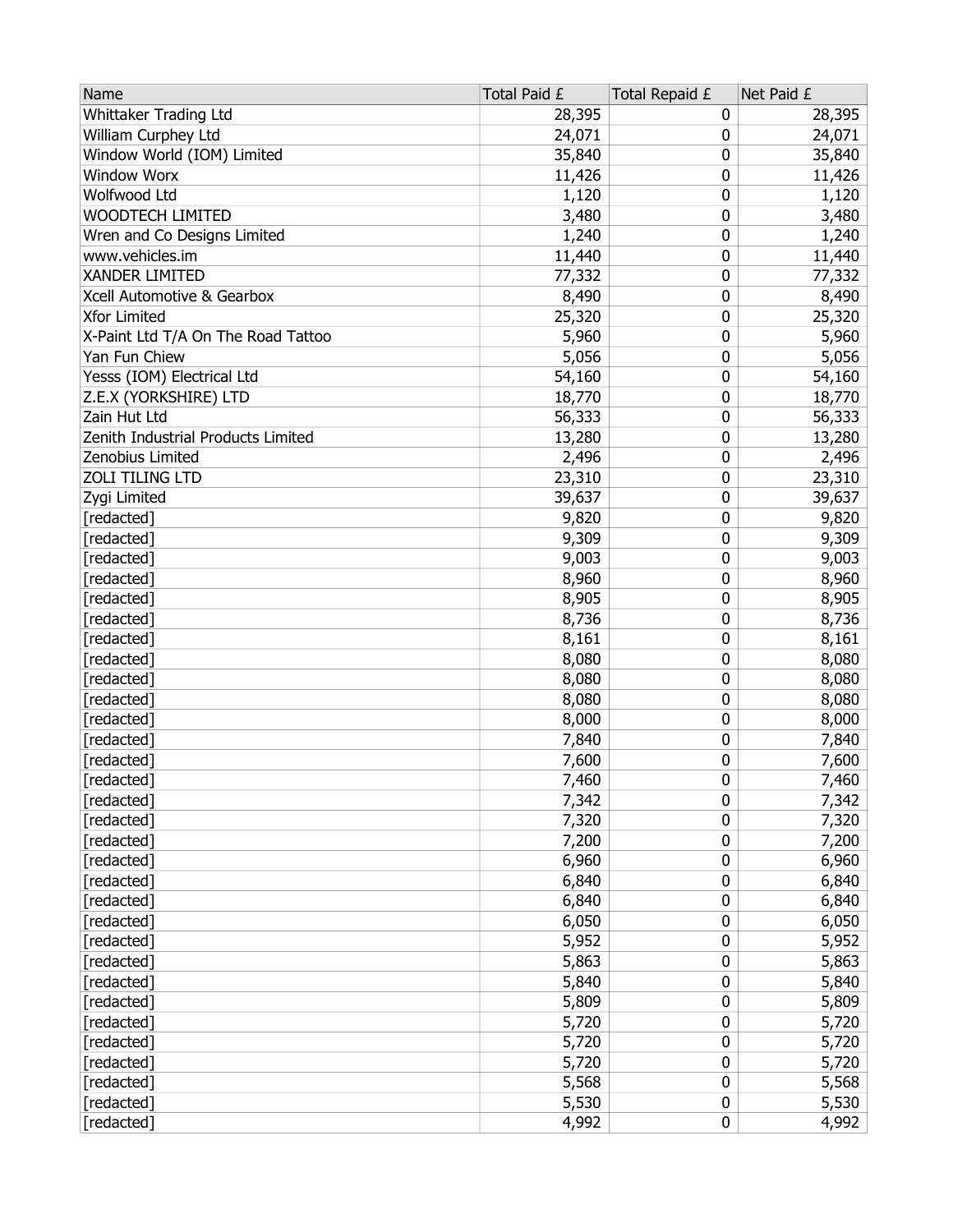| [redacted]<br>4,960<br>4,960<br>0<br>4,879<br>[redacted]<br>4,879<br>0<br>4,694<br>4,694<br>[redacted]<br>0<br>4,542<br>0<br>4,542<br>[redacted]<br>[redacted]<br>4,480<br>0<br>4,480<br>0<br>4,480<br>[redacted]<br>4,480<br>4,480<br>[redacted]<br>4,480<br>0<br>4,480<br>[redacted]<br>4,480<br>0<br>4,447<br>[redacted]<br>4,447<br>0<br>4,290<br>[redacted]<br>4,290<br>0<br>0<br>3,840<br>[redacted]<br>3,840<br>5,616<br>[redacted]<br>$-1,888$<br>3,728<br>[redacted]<br>3,720<br>0<br>3,720<br>[redacted]<br>3,600<br>3,600<br>0<br>[redacted]<br>3,595<br>3,595<br>0<br>3,480<br>[redacted]<br>3,480<br>0<br>0<br>3,360<br>[redacted]<br>3,360<br>3,360<br>0<br>3,360<br>[redacted]<br>0<br>[redacted]<br>3,360<br>3,360<br>0<br>[redacted]<br>3,360<br>3,360<br>[redacted]<br>3,328<br>0<br>3,328<br>3,291<br>[redacted]<br>3,291<br>0<br>3,072<br>0<br>3,072<br>[redacted]<br>0<br>[redacted]<br>3,068<br>3,068<br>[redacted]<br>2,923<br>0<br>2,923<br>0<br>[redacted]<br>2,874<br>2,874<br>[redacted]<br>0<br>2,610<br>2,610<br>2,528<br>[redacted]<br>2,528<br>0<br>2,480<br>0<br>2,480<br>[redacted]<br>0<br>2,360<br>[redacted]<br>2,360<br>0<br>[redacted]<br>2,360<br>2,360<br>[redacted]<br>0<br>1,920<br>1,920<br>[redacted]<br>0<br>1,920<br>1,920<br>1,770<br>0<br>[redacted]<br>1,770<br>0<br>[redacted]<br>1,770<br>1,770<br>1,680<br>0<br>1,680<br>[redacted]<br>1,640<br>0<br>1,640<br>[redacted]<br>0<br>[redacted]<br>1,586<br>1,586<br>0<br>[redacted]<br>1,485<br>1,485<br>1,400<br>[redacted]<br>1,400<br>0<br>1,364<br>0<br>1,364<br>[redacted]<br>1,176<br>0<br>[redacted]<br>1,176<br>0<br>[redacted]<br>1,152<br>1,152<br>0<br>[redacted]<br>1,104<br>1,104<br>864<br>0<br>[redacted]<br>864<br>[redacted]<br>825<br>825<br>0<br>640<br>640<br>[redacted]<br>0<br>560<br>0<br>560<br>[redacted]<br>560<br>0<br>[redacted]<br>560<br>496<br>0<br>[redacted]<br>496<br>0<br>[redacted]<br>120<br>120 | Name | Total Paid £ | Total Repaid £ | Net Paid £ |
|----------------------------------------------------------------------------------------------------------------------------------------------------------------------------------------------------------------------------------------------------------------------------------------------------------------------------------------------------------------------------------------------------------------------------------------------------------------------------------------------------------------------------------------------------------------------------------------------------------------------------------------------------------------------------------------------------------------------------------------------------------------------------------------------------------------------------------------------------------------------------------------------------------------------------------------------------------------------------------------------------------------------------------------------------------------------------------------------------------------------------------------------------------------------------------------------------------------------------------------------------------------------------------------------------------------------------------------------------------------------------------------------------------------------------------------------------------------------------------------------------------------------------------------------------------------------------------------------------------------------------------------------------------------------------------------------------------------------------------------------------------------------------------------------------------------------------------------------------------------------------------------------------------------------------------------|------|--------------|----------------|------------|
|                                                                                                                                                                                                                                                                                                                                                                                                                                                                                                                                                                                                                                                                                                                                                                                                                                                                                                                                                                                                                                                                                                                                                                                                                                                                                                                                                                                                                                                                                                                                                                                                                                                                                                                                                                                                                                                                                                                                        |      |              |                |            |
|                                                                                                                                                                                                                                                                                                                                                                                                                                                                                                                                                                                                                                                                                                                                                                                                                                                                                                                                                                                                                                                                                                                                                                                                                                                                                                                                                                                                                                                                                                                                                                                                                                                                                                                                                                                                                                                                                                                                        |      |              |                |            |
|                                                                                                                                                                                                                                                                                                                                                                                                                                                                                                                                                                                                                                                                                                                                                                                                                                                                                                                                                                                                                                                                                                                                                                                                                                                                                                                                                                                                                                                                                                                                                                                                                                                                                                                                                                                                                                                                                                                                        |      |              |                |            |
|                                                                                                                                                                                                                                                                                                                                                                                                                                                                                                                                                                                                                                                                                                                                                                                                                                                                                                                                                                                                                                                                                                                                                                                                                                                                                                                                                                                                                                                                                                                                                                                                                                                                                                                                                                                                                                                                                                                                        |      |              |                |            |
|                                                                                                                                                                                                                                                                                                                                                                                                                                                                                                                                                                                                                                                                                                                                                                                                                                                                                                                                                                                                                                                                                                                                                                                                                                                                                                                                                                                                                                                                                                                                                                                                                                                                                                                                                                                                                                                                                                                                        |      |              |                |            |
|                                                                                                                                                                                                                                                                                                                                                                                                                                                                                                                                                                                                                                                                                                                                                                                                                                                                                                                                                                                                                                                                                                                                                                                                                                                                                                                                                                                                                                                                                                                                                                                                                                                                                                                                                                                                                                                                                                                                        |      |              |                |            |
|                                                                                                                                                                                                                                                                                                                                                                                                                                                                                                                                                                                                                                                                                                                                                                                                                                                                                                                                                                                                                                                                                                                                                                                                                                                                                                                                                                                                                                                                                                                                                                                                                                                                                                                                                                                                                                                                                                                                        |      |              |                |            |
|                                                                                                                                                                                                                                                                                                                                                                                                                                                                                                                                                                                                                                                                                                                                                                                                                                                                                                                                                                                                                                                                                                                                                                                                                                                                                                                                                                                                                                                                                                                                                                                                                                                                                                                                                                                                                                                                                                                                        |      |              |                |            |
|                                                                                                                                                                                                                                                                                                                                                                                                                                                                                                                                                                                                                                                                                                                                                                                                                                                                                                                                                                                                                                                                                                                                                                                                                                                                                                                                                                                                                                                                                                                                                                                                                                                                                                                                                                                                                                                                                                                                        |      |              |                |            |
|                                                                                                                                                                                                                                                                                                                                                                                                                                                                                                                                                                                                                                                                                                                                                                                                                                                                                                                                                                                                                                                                                                                                                                                                                                                                                                                                                                                                                                                                                                                                                                                                                                                                                                                                                                                                                                                                                                                                        |      |              |                |            |
|                                                                                                                                                                                                                                                                                                                                                                                                                                                                                                                                                                                                                                                                                                                                                                                                                                                                                                                                                                                                                                                                                                                                                                                                                                                                                                                                                                                                                                                                                                                                                                                                                                                                                                                                                                                                                                                                                                                                        |      |              |                |            |
|                                                                                                                                                                                                                                                                                                                                                                                                                                                                                                                                                                                                                                                                                                                                                                                                                                                                                                                                                                                                                                                                                                                                                                                                                                                                                                                                                                                                                                                                                                                                                                                                                                                                                                                                                                                                                                                                                                                                        |      |              |                |            |
|                                                                                                                                                                                                                                                                                                                                                                                                                                                                                                                                                                                                                                                                                                                                                                                                                                                                                                                                                                                                                                                                                                                                                                                                                                                                                                                                                                                                                                                                                                                                                                                                                                                                                                                                                                                                                                                                                                                                        |      |              |                |            |
|                                                                                                                                                                                                                                                                                                                                                                                                                                                                                                                                                                                                                                                                                                                                                                                                                                                                                                                                                                                                                                                                                                                                                                                                                                                                                                                                                                                                                                                                                                                                                                                                                                                                                                                                                                                                                                                                                                                                        |      |              |                |            |
|                                                                                                                                                                                                                                                                                                                                                                                                                                                                                                                                                                                                                                                                                                                                                                                                                                                                                                                                                                                                                                                                                                                                                                                                                                                                                                                                                                                                                                                                                                                                                                                                                                                                                                                                                                                                                                                                                                                                        |      |              |                |            |
|                                                                                                                                                                                                                                                                                                                                                                                                                                                                                                                                                                                                                                                                                                                                                                                                                                                                                                                                                                                                                                                                                                                                                                                                                                                                                                                                                                                                                                                                                                                                                                                                                                                                                                                                                                                                                                                                                                                                        |      |              |                |            |
|                                                                                                                                                                                                                                                                                                                                                                                                                                                                                                                                                                                                                                                                                                                                                                                                                                                                                                                                                                                                                                                                                                                                                                                                                                                                                                                                                                                                                                                                                                                                                                                                                                                                                                                                                                                                                                                                                                                                        |      |              |                |            |
|                                                                                                                                                                                                                                                                                                                                                                                                                                                                                                                                                                                                                                                                                                                                                                                                                                                                                                                                                                                                                                                                                                                                                                                                                                                                                                                                                                                                                                                                                                                                                                                                                                                                                                                                                                                                                                                                                                                                        |      |              |                |            |
|                                                                                                                                                                                                                                                                                                                                                                                                                                                                                                                                                                                                                                                                                                                                                                                                                                                                                                                                                                                                                                                                                                                                                                                                                                                                                                                                                                                                                                                                                                                                                                                                                                                                                                                                                                                                                                                                                                                                        |      |              |                |            |
|                                                                                                                                                                                                                                                                                                                                                                                                                                                                                                                                                                                                                                                                                                                                                                                                                                                                                                                                                                                                                                                                                                                                                                                                                                                                                                                                                                                                                                                                                                                                                                                                                                                                                                                                                                                                                                                                                                                                        |      |              |                |            |
|                                                                                                                                                                                                                                                                                                                                                                                                                                                                                                                                                                                                                                                                                                                                                                                                                                                                                                                                                                                                                                                                                                                                                                                                                                                                                                                                                                                                                                                                                                                                                                                                                                                                                                                                                                                                                                                                                                                                        |      |              |                |            |
|                                                                                                                                                                                                                                                                                                                                                                                                                                                                                                                                                                                                                                                                                                                                                                                                                                                                                                                                                                                                                                                                                                                                                                                                                                                                                                                                                                                                                                                                                                                                                                                                                                                                                                                                                                                                                                                                                                                                        |      |              |                |            |
|                                                                                                                                                                                                                                                                                                                                                                                                                                                                                                                                                                                                                                                                                                                                                                                                                                                                                                                                                                                                                                                                                                                                                                                                                                                                                                                                                                                                                                                                                                                                                                                                                                                                                                                                                                                                                                                                                                                                        |      |              |                |            |
|                                                                                                                                                                                                                                                                                                                                                                                                                                                                                                                                                                                                                                                                                                                                                                                                                                                                                                                                                                                                                                                                                                                                                                                                                                                                                                                                                                                                                                                                                                                                                                                                                                                                                                                                                                                                                                                                                                                                        |      |              |                |            |
|                                                                                                                                                                                                                                                                                                                                                                                                                                                                                                                                                                                                                                                                                                                                                                                                                                                                                                                                                                                                                                                                                                                                                                                                                                                                                                                                                                                                                                                                                                                                                                                                                                                                                                                                                                                                                                                                                                                                        |      |              |                |            |
|                                                                                                                                                                                                                                                                                                                                                                                                                                                                                                                                                                                                                                                                                                                                                                                                                                                                                                                                                                                                                                                                                                                                                                                                                                                                                                                                                                                                                                                                                                                                                                                                                                                                                                                                                                                                                                                                                                                                        |      |              |                |            |
|                                                                                                                                                                                                                                                                                                                                                                                                                                                                                                                                                                                                                                                                                                                                                                                                                                                                                                                                                                                                                                                                                                                                                                                                                                                                                                                                                                                                                                                                                                                                                                                                                                                                                                                                                                                                                                                                                                                                        |      |              |                |            |
|                                                                                                                                                                                                                                                                                                                                                                                                                                                                                                                                                                                                                                                                                                                                                                                                                                                                                                                                                                                                                                                                                                                                                                                                                                                                                                                                                                                                                                                                                                                                                                                                                                                                                                                                                                                                                                                                                                                                        |      |              |                |            |
|                                                                                                                                                                                                                                                                                                                                                                                                                                                                                                                                                                                                                                                                                                                                                                                                                                                                                                                                                                                                                                                                                                                                                                                                                                                                                                                                                                                                                                                                                                                                                                                                                                                                                                                                                                                                                                                                                                                                        |      |              |                |            |
|                                                                                                                                                                                                                                                                                                                                                                                                                                                                                                                                                                                                                                                                                                                                                                                                                                                                                                                                                                                                                                                                                                                                                                                                                                                                                                                                                                                                                                                                                                                                                                                                                                                                                                                                                                                                                                                                                                                                        |      |              |                |            |
|                                                                                                                                                                                                                                                                                                                                                                                                                                                                                                                                                                                                                                                                                                                                                                                                                                                                                                                                                                                                                                                                                                                                                                                                                                                                                                                                                                                                                                                                                                                                                                                                                                                                                                                                                                                                                                                                                                                                        |      |              |                |            |
|                                                                                                                                                                                                                                                                                                                                                                                                                                                                                                                                                                                                                                                                                                                                                                                                                                                                                                                                                                                                                                                                                                                                                                                                                                                                                                                                                                                                                                                                                                                                                                                                                                                                                                                                                                                                                                                                                                                                        |      |              |                |            |
|                                                                                                                                                                                                                                                                                                                                                                                                                                                                                                                                                                                                                                                                                                                                                                                                                                                                                                                                                                                                                                                                                                                                                                                                                                                                                                                                                                                                                                                                                                                                                                                                                                                                                                                                                                                                                                                                                                                                        |      |              |                |            |
|                                                                                                                                                                                                                                                                                                                                                                                                                                                                                                                                                                                                                                                                                                                                                                                                                                                                                                                                                                                                                                                                                                                                                                                                                                                                                                                                                                                                                                                                                                                                                                                                                                                                                                                                                                                                                                                                                                                                        |      |              |                |            |
|                                                                                                                                                                                                                                                                                                                                                                                                                                                                                                                                                                                                                                                                                                                                                                                                                                                                                                                                                                                                                                                                                                                                                                                                                                                                                                                                                                                                                                                                                                                                                                                                                                                                                                                                                                                                                                                                                                                                        |      |              |                |            |
|                                                                                                                                                                                                                                                                                                                                                                                                                                                                                                                                                                                                                                                                                                                                                                                                                                                                                                                                                                                                                                                                                                                                                                                                                                                                                                                                                                                                                                                                                                                                                                                                                                                                                                                                                                                                                                                                                                                                        |      |              |                |            |
|                                                                                                                                                                                                                                                                                                                                                                                                                                                                                                                                                                                                                                                                                                                                                                                                                                                                                                                                                                                                                                                                                                                                                                                                                                                                                                                                                                                                                                                                                                                                                                                                                                                                                                                                                                                                                                                                                                                                        |      |              |                |            |
|                                                                                                                                                                                                                                                                                                                                                                                                                                                                                                                                                                                                                                                                                                                                                                                                                                                                                                                                                                                                                                                                                                                                                                                                                                                                                                                                                                                                                                                                                                                                                                                                                                                                                                                                                                                                                                                                                                                                        |      |              |                |            |
|                                                                                                                                                                                                                                                                                                                                                                                                                                                                                                                                                                                                                                                                                                                                                                                                                                                                                                                                                                                                                                                                                                                                                                                                                                                                                                                                                                                                                                                                                                                                                                                                                                                                                                                                                                                                                                                                                                                                        |      |              |                |            |
|                                                                                                                                                                                                                                                                                                                                                                                                                                                                                                                                                                                                                                                                                                                                                                                                                                                                                                                                                                                                                                                                                                                                                                                                                                                                                                                                                                                                                                                                                                                                                                                                                                                                                                                                                                                                                                                                                                                                        |      |              |                |            |
|                                                                                                                                                                                                                                                                                                                                                                                                                                                                                                                                                                                                                                                                                                                                                                                                                                                                                                                                                                                                                                                                                                                                                                                                                                                                                                                                                                                                                                                                                                                                                                                                                                                                                                                                                                                                                                                                                                                                        |      |              |                |            |
|                                                                                                                                                                                                                                                                                                                                                                                                                                                                                                                                                                                                                                                                                                                                                                                                                                                                                                                                                                                                                                                                                                                                                                                                                                                                                                                                                                                                                                                                                                                                                                                                                                                                                                                                                                                                                                                                                                                                        |      |              |                |            |
|                                                                                                                                                                                                                                                                                                                                                                                                                                                                                                                                                                                                                                                                                                                                                                                                                                                                                                                                                                                                                                                                                                                                                                                                                                                                                                                                                                                                                                                                                                                                                                                                                                                                                                                                                                                                                                                                                                                                        |      |              |                |            |
|                                                                                                                                                                                                                                                                                                                                                                                                                                                                                                                                                                                                                                                                                                                                                                                                                                                                                                                                                                                                                                                                                                                                                                                                                                                                                                                                                                                                                                                                                                                                                                                                                                                                                                                                                                                                                                                                                                                                        |      |              |                |            |
|                                                                                                                                                                                                                                                                                                                                                                                                                                                                                                                                                                                                                                                                                                                                                                                                                                                                                                                                                                                                                                                                                                                                                                                                                                                                                                                                                                                                                                                                                                                                                                                                                                                                                                                                                                                                                                                                                                                                        |      |              |                |            |
|                                                                                                                                                                                                                                                                                                                                                                                                                                                                                                                                                                                                                                                                                                                                                                                                                                                                                                                                                                                                                                                                                                                                                                                                                                                                                                                                                                                                                                                                                                                                                                                                                                                                                                                                                                                                                                                                                                                                        |      |              |                |            |
|                                                                                                                                                                                                                                                                                                                                                                                                                                                                                                                                                                                                                                                                                                                                                                                                                                                                                                                                                                                                                                                                                                                                                                                                                                                                                                                                                                                                                                                                                                                                                                                                                                                                                                                                                                                                                                                                                                                                        |      |              |                |            |
|                                                                                                                                                                                                                                                                                                                                                                                                                                                                                                                                                                                                                                                                                                                                                                                                                                                                                                                                                                                                                                                                                                                                                                                                                                                                                                                                                                                                                                                                                                                                                                                                                                                                                                                                                                                                                                                                                                                                        |      |              |                |            |
|                                                                                                                                                                                                                                                                                                                                                                                                                                                                                                                                                                                                                                                                                                                                                                                                                                                                                                                                                                                                                                                                                                                                                                                                                                                                                                                                                                                                                                                                                                                                                                                                                                                                                                                                                                                                                                                                                                                                        |      |              |                |            |
|                                                                                                                                                                                                                                                                                                                                                                                                                                                                                                                                                                                                                                                                                                                                                                                                                                                                                                                                                                                                                                                                                                                                                                                                                                                                                                                                                                                                                                                                                                                                                                                                                                                                                                                                                                                                                                                                                                                                        |      |              |                |            |
|                                                                                                                                                                                                                                                                                                                                                                                                                                                                                                                                                                                                                                                                                                                                                                                                                                                                                                                                                                                                                                                                                                                                                                                                                                                                                                                                                                                                                                                                                                                                                                                                                                                                                                                                                                                                                                                                                                                                        |      |              |                |            |